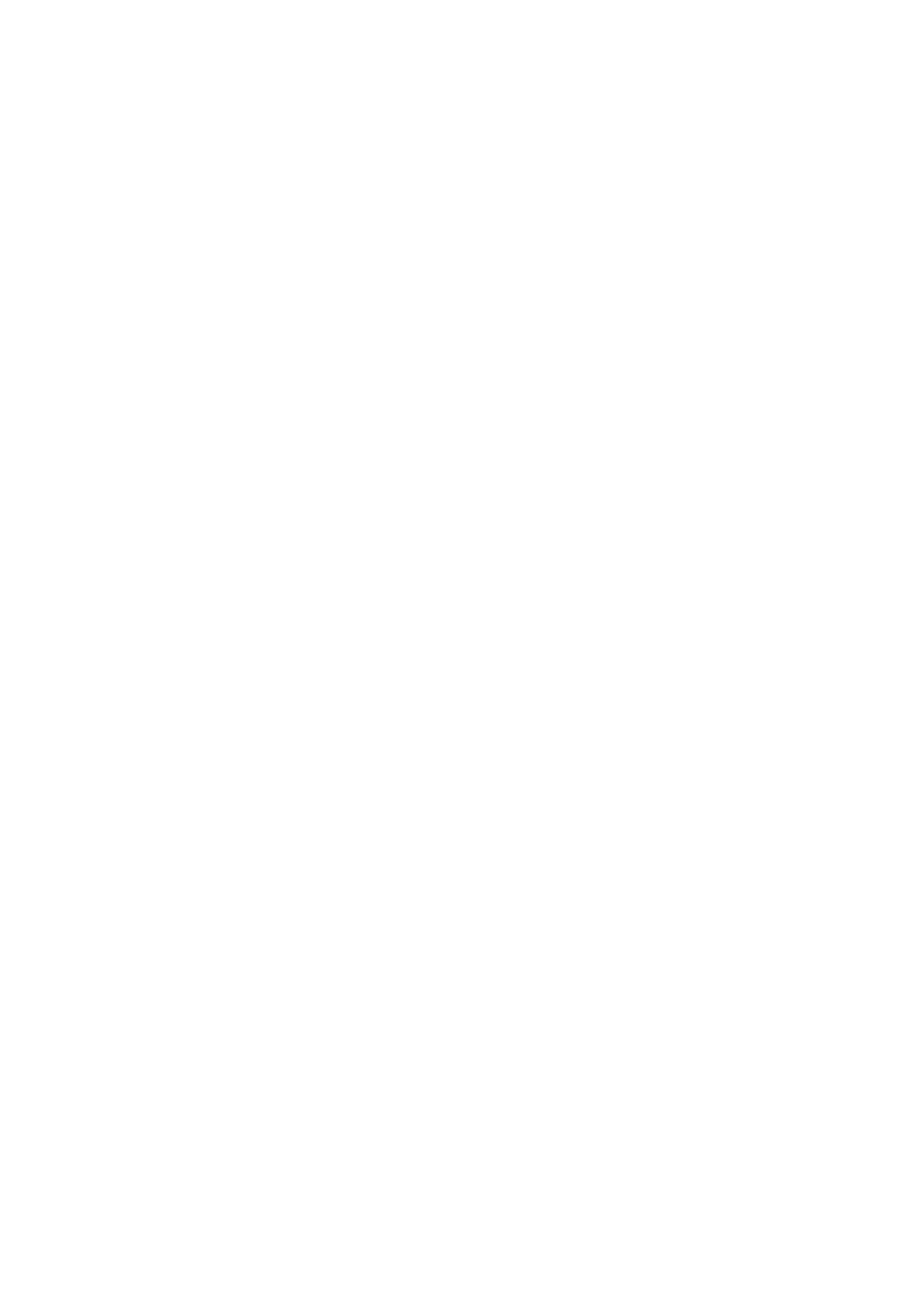#### **Ringraziamenti**

*Al termine di questo lavoro vorrei sentitamente ringraziare il mio relatore, prof. Angelo Lopez, per il grande impegno con cui mi ha seguito in questi anni, per le idee che ha voluto condividere con me, per i consigli e gli incoraggiamenti.*

*Vorrei ringraziare il dipartimento di matematica dell'università "Roma Tre" per l'ospitalità. Vorrei anche ringraziare Gianluca Pacienza, per avermi fatto conoscere i lavori di Todorov; i miei due "fratelli" Fulvio e Salvatore per le lunghe conversazioni che abbiamo avuto; tutti i colleghi dottorandi (o ormai dottorati) con cui ho avuto scambi di idee e opinioni.*

*Infine vorrei ringraziare la mia famiglia, per il sostegno, e Aureliana, per il suo supporto morale.*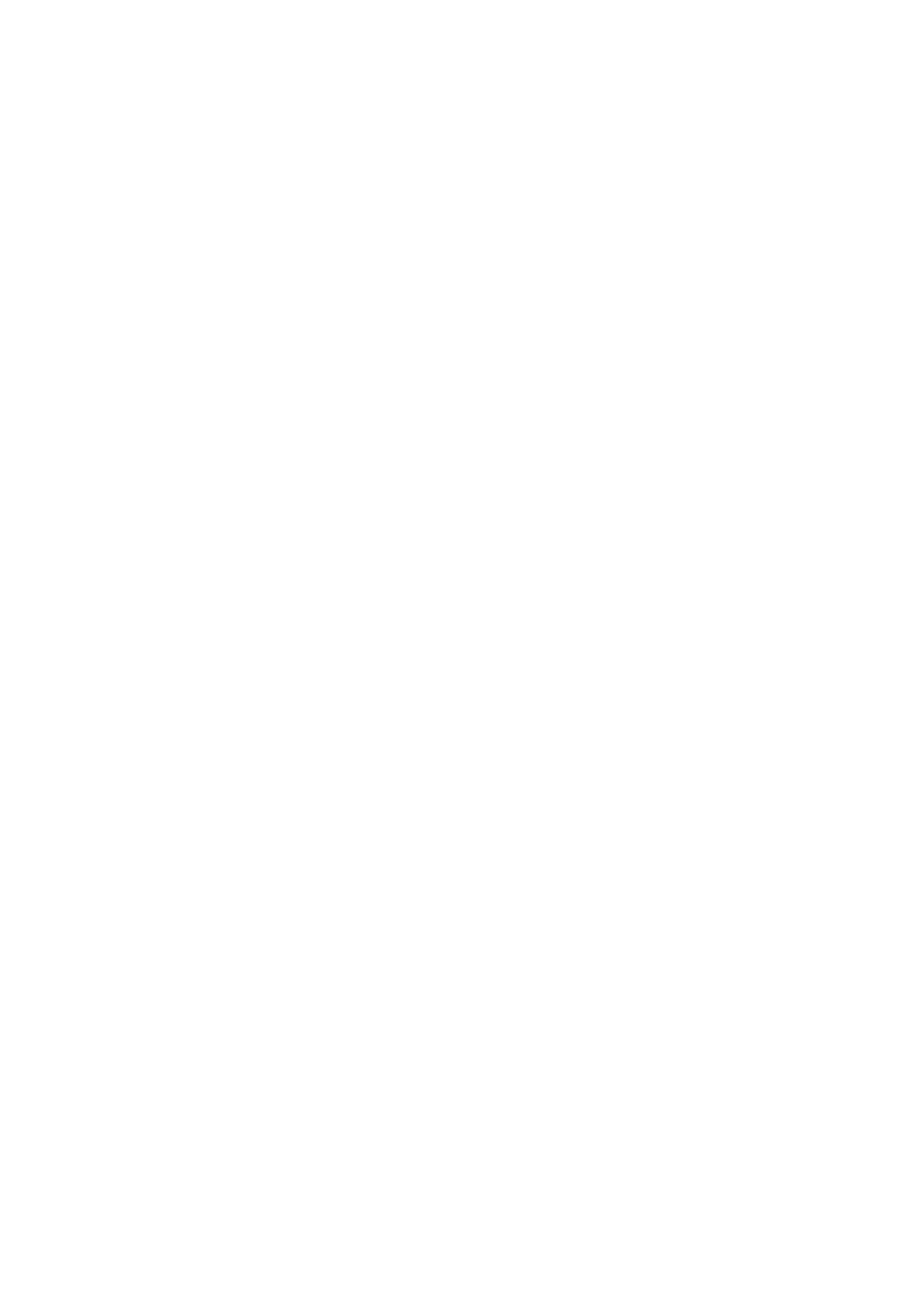# **Contents**

| Introduction |                                |                                                                                     |                |  |  |  |  |  |
|--------------|--------------------------------|-------------------------------------------------------------------------------------|----------------|--|--|--|--|--|
| 1            | <b>Preliminaries</b>           | 1                                                                                   |                |  |  |  |  |  |
|              | 1.1                            |                                                                                     | $\mathbf{1}$   |  |  |  |  |  |
|              | 1.2                            |                                                                                     | $\overline{2}$ |  |  |  |  |  |
|              | 1.3                            | Volume and big divisors $\dots \dots \dots \dots \dots \dots \dots \dots$           | 6              |  |  |  |  |  |
|              | 1.4                            | Multiplier ideals and singularities of pairs                                        | 9              |  |  |  |  |  |
|              | 1.5                            | Some techniques $\dots \dots \dots \dots \dots \dots \dots \dots \dots \dots \dots$ | 15             |  |  |  |  |  |
| $\bf{2}$     |                                | Plurigenera for 3-folds of general type                                             |                |  |  |  |  |  |
| 3            |                                | Pluricanonical maps for 3-folds of general type                                     | 33             |  |  |  |  |  |
|              | 3.1                            |                                                                                     | 33             |  |  |  |  |  |
|              | 3.2                            |                                                                                     | 41             |  |  |  |  |  |
| 4            | Higher dimensional results     |                                                                                     |                |  |  |  |  |  |
|              | 4.1                            |                                                                                     | 47             |  |  |  |  |  |
|              | 4.2                            |                                                                                     | 50             |  |  |  |  |  |
|              | 4.3                            |                                                                                     | 53             |  |  |  |  |  |
| 5            | Adjoint pluricanonical systems |                                                                                     |                |  |  |  |  |  |
|              | 5.1                            |                                                                                     | 59             |  |  |  |  |  |
|              | 5.2                            |                                                                                     | 62             |  |  |  |  |  |
|              | <b>Bibliography</b>            |                                                                                     |                |  |  |  |  |  |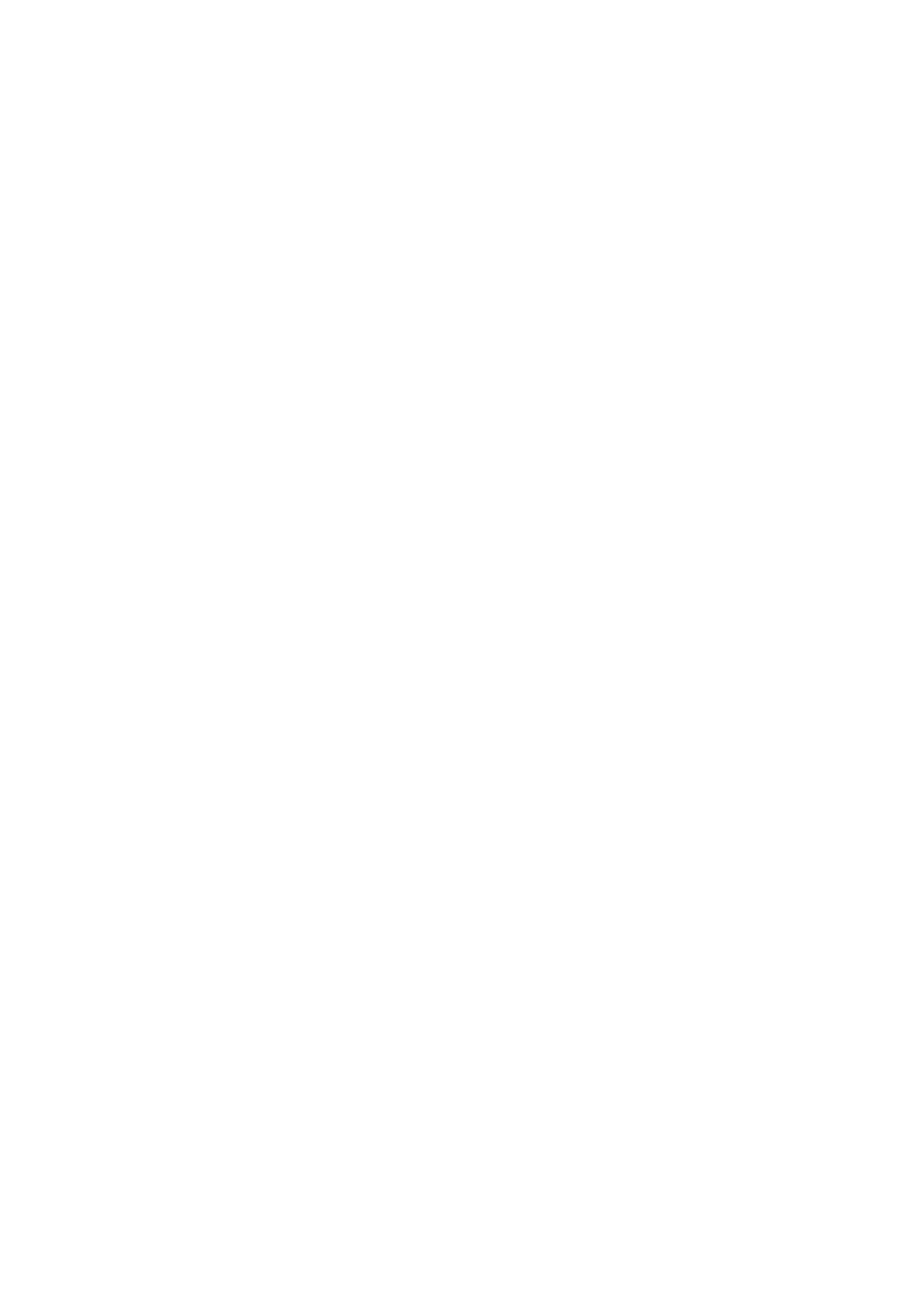## <span id="page-6-0"></span>**Introduction**

As it is well known, the fundamental problem in algebraic geometry is to classify algebraic varieties, that is: sorting them in isomorphism classes. In its absolute generality this problem goes far beyond the techniques now available, nonetheless it can be considered as a 'guiding problem', that offers impulse to further research in geometry and that allows geometers to measure their achievements.

A first approach to this 'guiding problem' consists, besides restricting the investigation to a particular class of algebraic varieties - in our case complex and projective - of relaxing the notion of isomorphism and focus on the classification of algebraic varieties up to birational equivalence, namely identifying algebraic varieties that have isomorphic Zariski open sets, or, equivalently, that have isomorphic fields of rational functions.

It is then clear the importance of understanding the behavior of certain numerical and geometrical birational invariants that are canonically associated to an algebraic variety. More specifically recall that if *X* is a smooth complex projective variety of non-negative Kodaira dimension and *K<sup>X</sup>* is its canonical divisor then for every  $n \in \mathbb{N}^+$ , we can consider both the *n*-th plurigenus  $P_n := h^0(X, nK_X)$  and the associated rational pluricanonical map  $\phi_{|nK_X|}: X \dashrightarrow \mathbb{P}(H^0(X, nK_X)).$  If we concentrate our attention to varieties of general type (i.e., of maximal Kodaira dimension) of dimension *d* then, by definition, the plurigenera  $P_n$  grow like  $n^d$  and  $\phi_n$  is birational (meaning 'birational onto its image') for *n* sufficiently large. It is then legitimate to wonder if it is possible to find an explicit number  $n_d$ , potentially the minimal one, such that  $n_d$  does not depend on *X* (but only on *d*) and  $P_n \neq 0$  or  $\phi_n$  is birational for all  $n \geq n_d$ .

For curves and surfaces of general type results of this kind are already known since a long time: by simple applications of Riemann-Roch theorem, for curves we have that  $P_n \neq 0$  as soon as  $n \geq 1$  and  $|nK_X|$  is birational as soon as  $n \geq 3$ ; for surfaces Bombieri proved in 1973 (see [\[5\]](#page-74-0)) that  $P_n \neq 0$  for  $n \geq 2$  and  $|nK_X|$  is birational for  $n \geq 5$ .

For varieties of higher dimension recent advances have been made independently by Hacon-McKernan (see [\[20\]](#page-75-0)) and Takayama (see [\[36\]](#page-76-0)) using ideas of Tsuji. They proved that actually, and for every *d*, this *n<sup>d</sup>* exists, even if their methods do not directly allow us to compute it. In the case of threefolds J.A. Chen and M. Chen proved in [\[8\]](#page-74-1) that  $P_n > 0$  for every  $n \geq 27$  and that  $|nK_X|$  is birational for all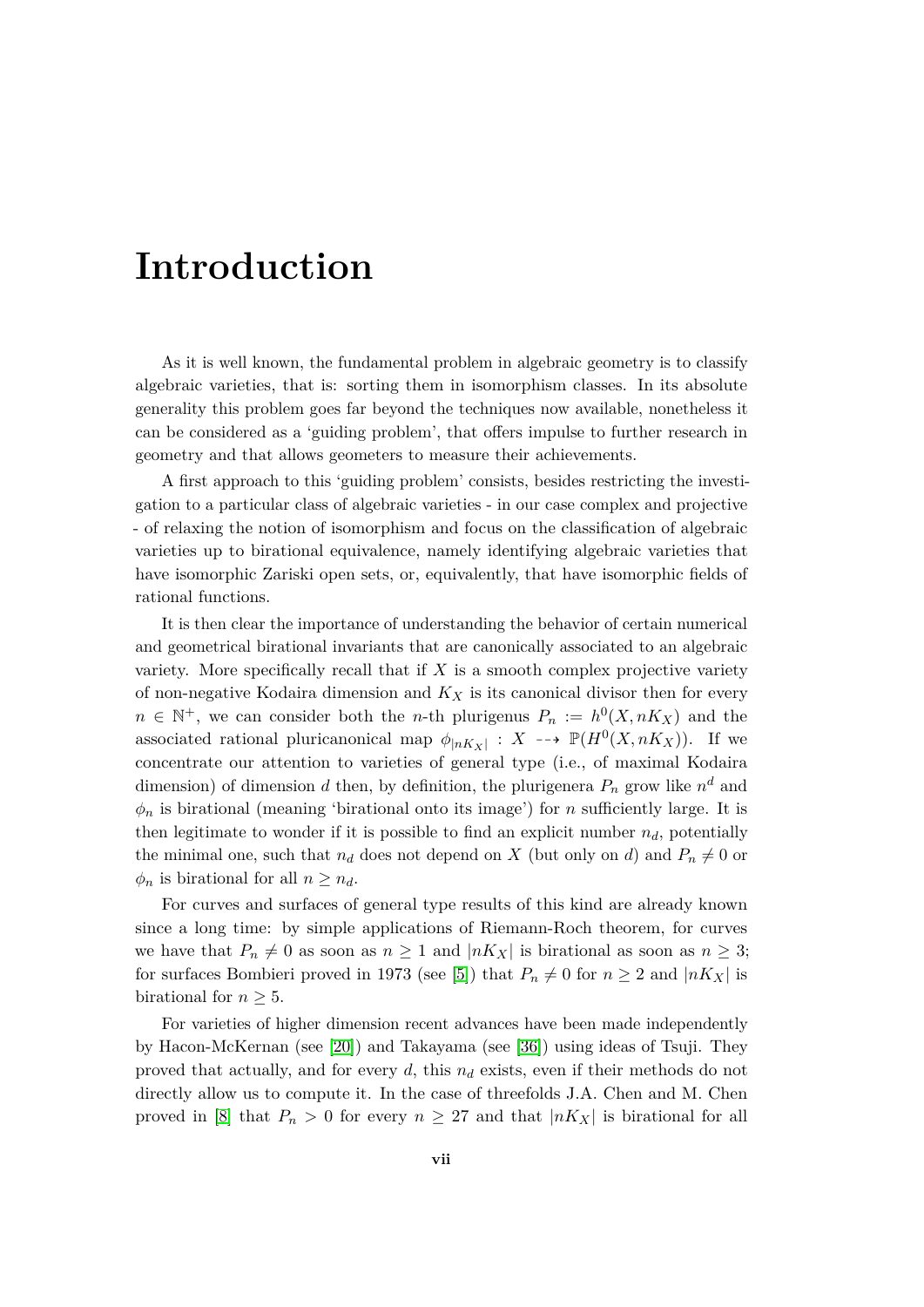*n ≥* 73.

On the other hand it is reasonable to expect effective statements, and even better ones in the case of threefolds, if one requires in addition that some invariant of *X* is big. This is the content of an article of G.T. Todorov (see [\[37\]](#page-76-1)) who proved that if the volume of *X* (see def. [1.3\)](#page-15-0) is sufficiently large then  $P_2 \neq 0$  and  $|5K_X|$  is birational. Notice that the hypothesis about the largeness of the volume is not too restrictive since varieties of general type of dimension *d* and volume bounded by a constant *M* are birationally bounded (see [\[20,](#page-75-0) cor. 1.2]); or, in other words, varieties of general type of dimension *d* and bounded volume are birational to subvarieties of  $\mathbb{P}^{2d+1}$  with bounded degree, hence they can be birationally arranged in a finite number of families.

In this work we develop a strategy to effectively study non-vanishing (and size) of pluricanonical systems and birationality of pluricanonical maps for varieties of general type of any dimension and large volume, also with respect to the genus of the curves lying on the variety.

As a matter of fact we succeed in improving Todorov's results for threefolds (also studying higher plurigenera and higher pluricanonical maps) and in finding effective results even for fourfolds and, partially, for fivefolds.

We also manage to give characterizations for threefolds of general type with birational fourth pluricanonical map. We just need to assume that the volume is sufficiently large: as far as we know this approach has never been considered before.

We will now give some details about the most significant results that we obtain. In the case of threefolds of general type we prove the following theorems:

**Theorem 0.1.** *(see theorem [2.2\)](#page-34-1). Let X be a smooth projective threefold of general type such that*  $vol(X) > \alpha^3$ . If  $\alpha \geq 879$  *then*  $h^0(2K_X) \geq 1$  *and* if  $\alpha \geq 432(n+1) - 3$ *then*  $h^0((n+1)K_X) \geq n$ *, for all*  $n \geq 2$ *.* 

**Theorem 0.2.** *(see theorem [3.3\)](#page-43-0). Let X be a smooth projective threefold of general type such that*  $vol(X) > \alpha^3$ . If  $\alpha > 1917\sqrt[3]{2}$  *then*  $|lK_X|$  *gives a birational map for every*  $l \geq 5$ *.* 

In both cases we have much more precise estimates on  $\alpha$ , depending on *l* and on the genus of the curves lying on *X*. See theorem [2.2](#page-34-1) and theorem [3.3,](#page-43-0) respectively.

We find analogous results also for fourfolds of general type. Using general facts (see theorem [4.1](#page-56-2) and theorem [4.6\)](#page-59-1) and a lower bound on the volume of threefolds of general type given by J.Chen and M.Chen (see [\[8\]](#page-74-1)) we prove:

**Theorem 0.3.** *(see corollary [4.4\)](#page-58-0). Let X be a smooth projective fourfold of general type such that*  $vol(X) > \alpha^4$ . If  $\alpha \ge 1709$  *then*  $h^0(X, (1+m)K_X) \ge n$  *for all*  $n \ge 1$ *and all*  $m \geq 191n$ *.* 

**Theorem 0.4.** *(see corollary [4.8\)](#page-60-0). Let X be a smooth projective fourfold of general type such that*  $vol(X) > \alpha^4$ . If  $\alpha \geq 2816$  *then*  $|lK_X|$  *gives a birational map for every l ≥* 817*.*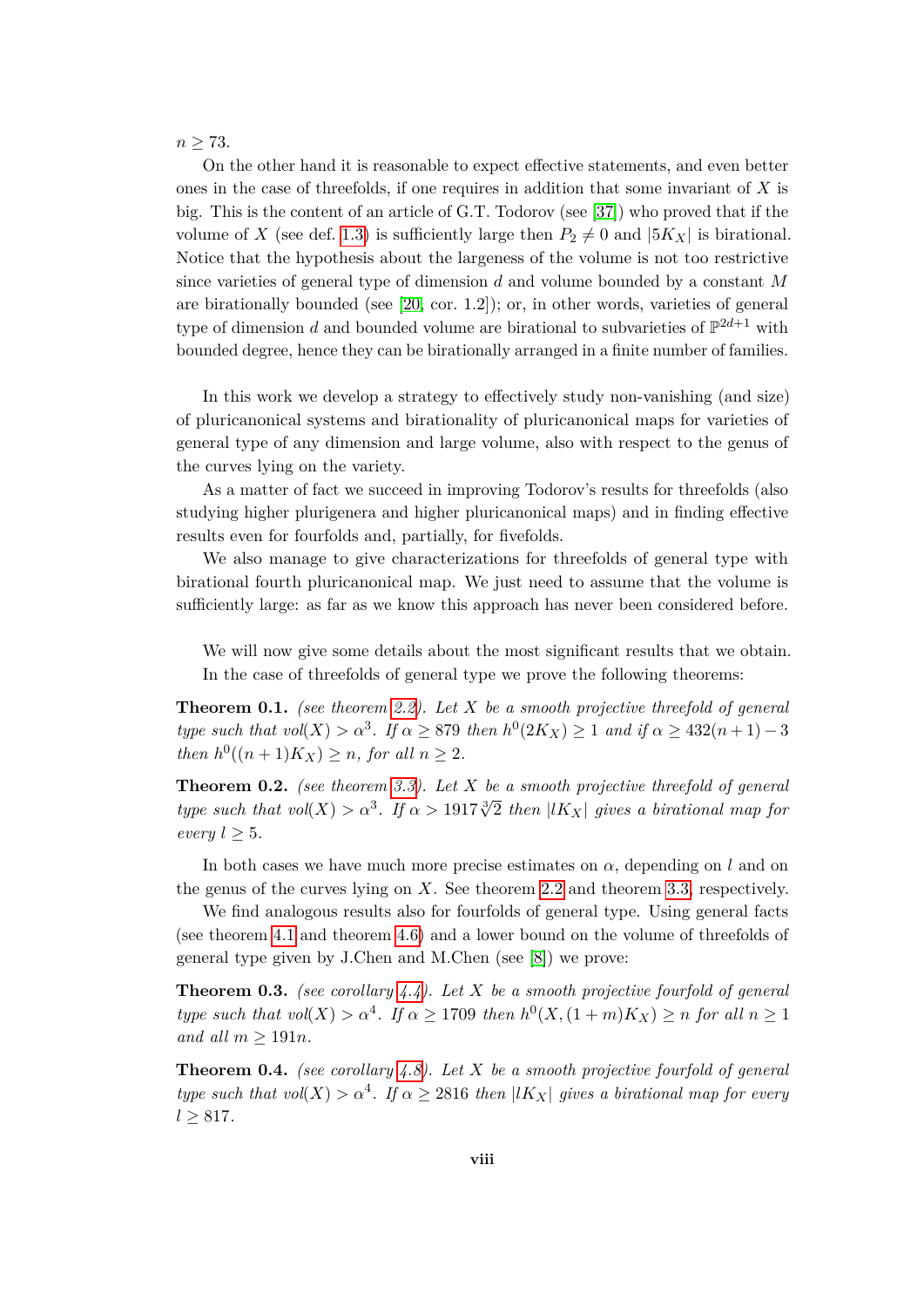As before, we have more precise estimates on  $\alpha$ , depending on the genus of the curves lying on *X*. See corollary [4.4](#page-58-0) and corollary [4.8,](#page-60-0) respectively.

In the case of varieties of general type of dimension  $d$ , when  $l$  is sufficiently large, we also find functions  $\alpha_1(d, l), \alpha_2(d, l)$  such that if  $vol(X) > \alpha_1(d, l)^d$  then either  $h^0(lK_X) \neq 0$  or X is birational to a fibre space over a curve such that the general fibre has small volume (see theorem [4.12\)](#page-62-1) and if  $vol(X) > \alpha_2(d, l)^d$ then either  $|lK_X|$  is birational or X is birational to a fibre space over a curve such that the general fibre has small volume (see theorem [4.13\)](#page-65-0); both these functions depend on the lower bounds of the volume of varieties of dimension equal or smaller than *d*−2, thus allowing us to find explicit results also in the case of fivefolds.

Unlike the fourfold case, the results about threefolds of general type are optimal in the sense that there exist threefolds of arbitrarily large volume with  $P_1 = 0$  and *|*4*KX|* not birational. Therefore another interesting question that arises naturally when dealing with threefolds of general type is to study when  $|4K_X|$  is birational. It is clear that  $|4K_X|$  cannot be birational if X is birationally equivalent to a fibration over a curve *B* such that the general fibre is a minimal surface *S* with  $K_S^2 = 1$  and with geometric genus = 2, since in this case  $|4K_{S}|$  is not birational. In general the converse does not hold (see remark [3.11\)](#page-51-0), but it turns out that it actually holds when the volume of  $X$  is sufficiently large. We prove the following:

**Theorem 0.5.** *(see corollary [3.10\)](#page-51-1). Let X be a smooth projective threefold of general type such that*  $vol(X) > \alpha^3$ . If  $\alpha > 6141\sqrt[3]{2}$  *then*  $|4K_X|$  *does not give a birational map if, and only if, X is birational to a fibre space*  $X''$ *, with*  $f: X'' \to B$ *, where B is a curve, such that the general fiber*  $X_b^{\prime\prime}$  *is a smooth minimal surface of general type with volume* 1 *and geometric genus*  $p_g = 2$ *.* 

Again, we have better estimates on  $\alpha$  depending on the genus of the curves on *X*: see corollary [3.10.](#page-51-1)

The birationality of  $|4K_X|$  has already been analyzed also by Lee, Dong, M.Chen, Zhang. Actually both Dong in [\[13\]](#page-75-1) and Chen-Zhang in [\[10\]](#page-74-2), requiring that the geometric genus (rather than the volume) of *X* is sufficiently large  $(h^0(K_X) \ge 7$  for Dong,  $h^0(K_X) \geq 5$  for Chen-Zhang), give characterizations for the birationality of the fourth pluricanonical map. Note, however, that the largeness of the geometric genus is not implied by the largeness of the volume (see remark [2.4\)](#page-40-0).

The proofs of the above-mentioned results rest on the algebro-geometric techniques of the minimal model program. More precisely they rest on the study of singularities of pairs. The basic idea (already successfully applied by Angehrn-Siu, Hacon-McKernan, Takayama, Todorov and many others) is to produce log canonical centers of certain divisors, cut their dimension and then pull back sections from the log canonical centers to the ambient variety. When for threefolds of general type this cutting-down process is not fruitful then, following Todorov, we apply some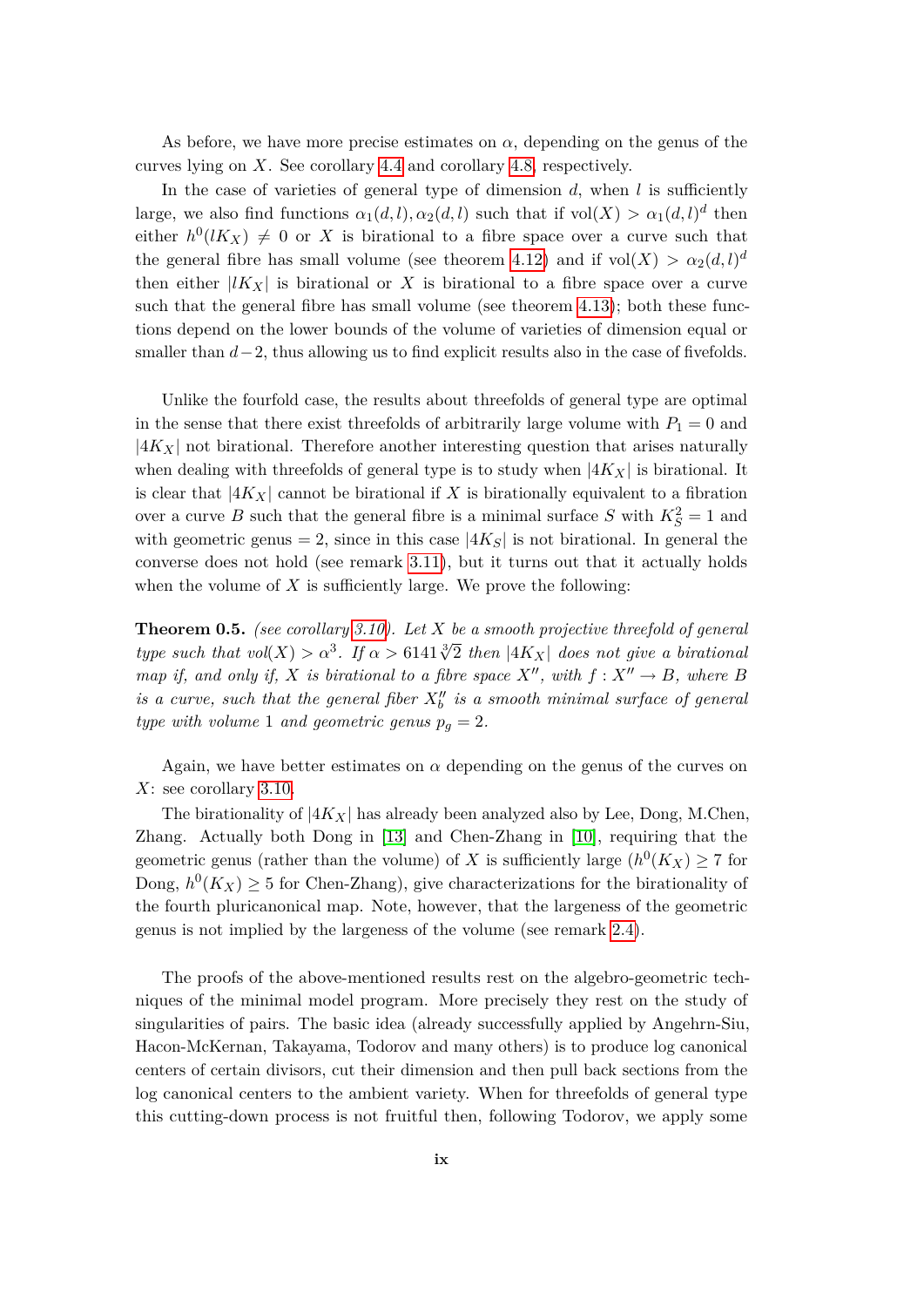results by McKernan about family of tigers to come down to study fibre spaces.

This thesis is organized as follows:

in Chapter [1](#page-10-0) we fix the notation, recall the standard definitions and introduce new ones. We also present some of the relevant techniques in the generality we will need: when exact references are not available we will give also proofs;

in Chapter [2](#page-34-0) we examine plurigenera for threefolds of general type and large volume, studying their non-vanishing and their size;

in Chapter [3](#page-42-0) we deal with the birationality of the *n*th canonical maps ( $n \geq 5$ ) for threefolds of general type and large volume. As direct consequences we characterize also such threefolds with birational 4th, 3rd or 2nd canonical map;

in Chapter [4](#page-56-0) we study plurigenera and pluricanonical maps for varieties of general type of large volume and any dimension. Giving up optimality, we give explicit estimates for fourfolds and, in the sense already explained, also for fivefolds. As direct corollaries we also recover some well-known results about surfaces of general type;

in Chapter [5](#page-68-0) we present a first attempt to treat adjoint pluricanonical systems for varieties of general type, but proving some results only for surfaces.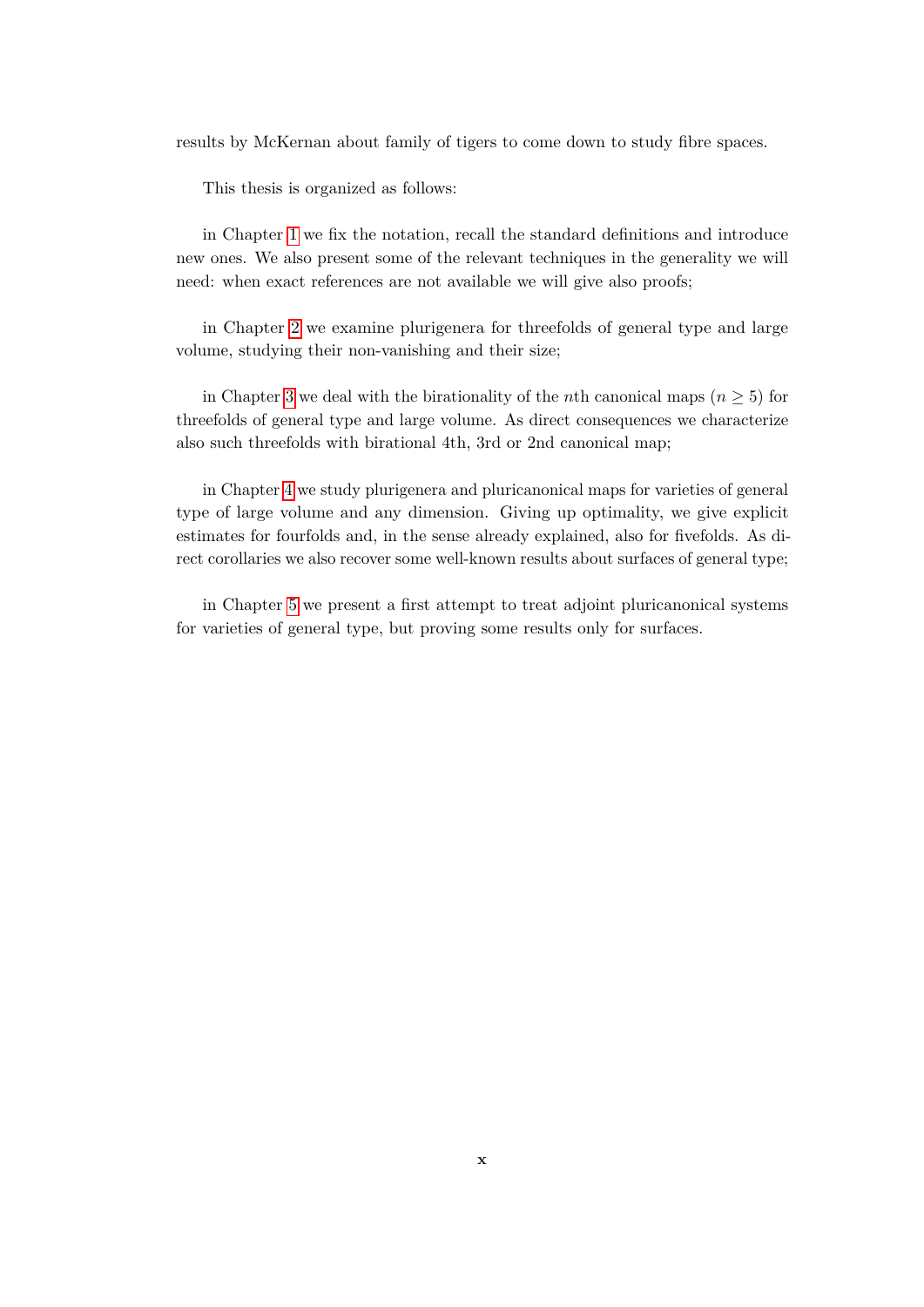### <span id="page-10-0"></span>**Chapter 1**

## **Preliminaries**

#### <span id="page-10-1"></span>**1.1 Notation**

We will work over the field of complex numbers, C. As in [\[31\]](#page-76-2), [\[32\]](#page-76-3) a *scheme* is a separated algebraic scheme of finite type over C. A *variety* is a reduced, irreducible scheme. A *curve* is a variety of dimension 1. A *surface* is a variety of dimension 2. A *d*-*fold* is a variety of dimension *d*. We will usually deal with closed points of schemes, unless otherwise specified.

In our terminology a *countable set* is a set that has a bijection over a subset of N, the set of natural numbers. Thus it can be finite or infinite. By  $\mathbb{N}^+$  we will denote the set  $\mathbb{N} \setminus \{0\}$ ; by  $\mathbb{Q}^+$  the set  $\{q \in \mathbb{Q} | q > 0\}$ .

Unless otherwise specified a *divisor* or a Q-*divisor* is meant to be Weil. A divisor is called Q-*Cartier* if an integral multiple is a Cartier divisor. Of course when we work on smooth varieties Weil and Cartier divisors coincide.

Let  $q \in \mathbb{Q}$ : we write  $[q] = \mathfrak{c}_q \mathfrak{c}_q$ ,  $\lceil q \rceil$ ,  $\{q\}$  for the round-down (or integral part), round-up and fractional part of *q*, respectively. Recall that [*q*] is the greatest integer  $\leq q, \lceil q \rceil$  is the least integer  $\geq q$  and  $\{q\} = q - [q].$ 

If *X* is a variety and *D* a Weil-Q-divisor on *X*, when writing  $D = \sum_i q_i D_i$  we will assume that the  $D_i$ 's are distinct prime divisors. Given the case, we also define the round-down of *D*,  $[D] = L_{\text{max}}$ , and the round-up of *D*,  $\ulcorner D \urcorner$ , as  $[D] := \sum_i [q_i] D_i$ ,  $\ulcorner D \urcorner := \sum_i \ulcorner q_i \urcorner D_i.$ 

A projective morphism  $f: X \to Y$  is called an (algebraic) *fibre space* (according to Mori) if *X*, *Y* are smooth projective varieties, *f* is surjective and  $f_*(\mathcal{O}_X) = \mathcal{O}_Y$ . Notice that, under this definition,  $f_*(\mathcal{O}_X) = \mathcal{O}_Y$  is the same as requiring  $f$  to have connected fibres.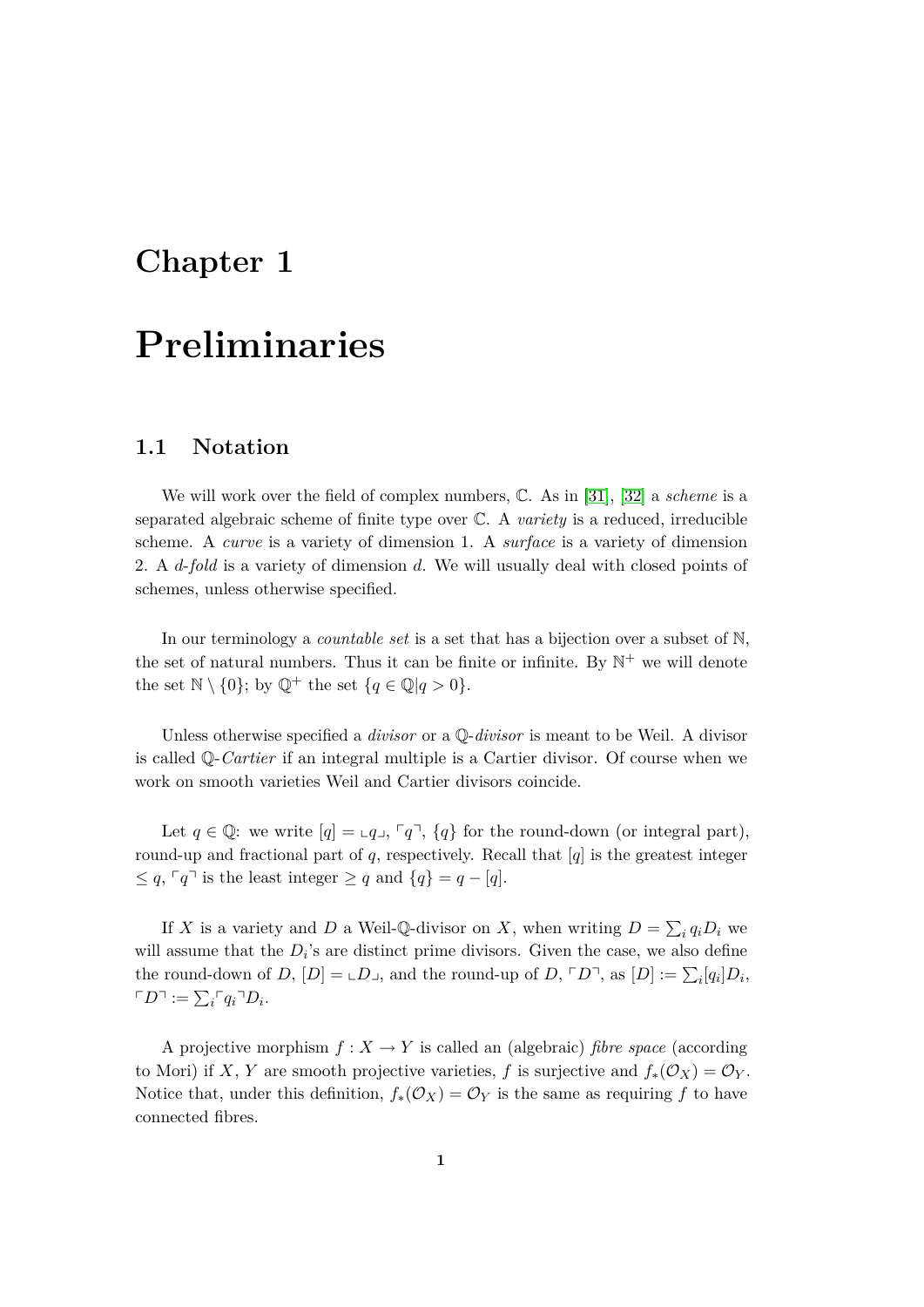#### <span id="page-11-0"></span>**1.2 Topological issues**

In this section we will recall some basic definitions and state some easy results of topological flavour that will be used in the proof of the main theorems.

First of all we just recollect how the operation of closure behaves in relation with the operation of union and intersection and what this implies if we consider the Zariski topology:

<span id="page-11-1"></span>**Lemma 1.1.** *Let*  $X$  *be a topological space and*  $A_i$  *subsets of*  $X$  *for all*  $i \in I$ *. Then*  $\overline{\cup_{i\in I}A_i} \supseteq \cup_{i\in I} \overline{A_i}$  and  $\overline{\cap_{i\in I}A_i} \subseteq \cap_{i\in I} \overline{A_i}$ . If  $|I| < \infty$  then  $\overline{\cup_{i\in I}A_i} = \cup_{i\in I} \overline{A_i}$ .

*Proof.*  $\overline{\bigcup_{i\in I}A_i} \supseteq \bigcup_{i\in I}A_i \supseteq A_i$  for all  $i \in I$ , therefore  $\overline{\bigcup_{i\in I}A_i} \supseteq \overline{A_i}$  for all  $i \in I$ .  $Hence \ \overline{\cup_{i \in I} A_i} \supseteq \cup_{i \in I} \overline{A_i}.$ 

Since  $A_i \subseteq \overline{A_i}$  for all  $i \in I$ ,  $\bigcap_{i \in I} A_i \subseteq \bigcap_{i \in I} \overline{A_i}$ . An arbitrary intersection of closed sets is closed, hence  $\bigcap_{i \in I} A_i \subseteq \bigcap_{i \in I} A_i$ .

If  $|I| < +\infty$  then  $\cup_{i \in I} A_i$  is closed and contains  $\cup_{i \in I} A_i$ . Therefore  $\cup_{i \in I} A_i \subseteq$  $∪_{i \in I} \overline{A_i}$  and we are done.  $\Box$ 

<span id="page-11-2"></span>**Lemma 1.2.** *Let X be a scheme and*  $A \subseteq X$ *. If*  $\overline{A} = \bigcup_{i=1}^{k} Z_i$ *, irredundant de-composition into irreducible closed sets (cf. [\[21,](#page-75-2) I, 1.5]), then, for all*  $1 \leq i \leq k$ ,  $\overline{A \cap Z_i} = Z_i$ .

*Proof.* First of all, let us recall that if an irreducible closed set *Y* is contained in a finite union of closed sets  $W_j$ ,  $0 \leq j \leq s < +\infty$ , then, by the irreducibility hypothesis, there exists  $\overline{j}$  such that  $Y \subseteq W_{\overline{j}}$ .

Fix  $j \in \{1, ..., k\}$ .  $Z_j \subseteq \overline{A} = A \cap (\cup_{i=1}^k Z_i) = \cup_{i=1}^k (A \cap Z_i) = \cup_{i=1}^k \overline{A \cap Z_i}$  by lemma [1.1.](#page-11-1) Therefore there exists  $\overline{i}$  such that  $Z_j \subseteq A \cap Z_{\overline{i}}$ . Since  $Z_j \subseteq Z_{\overline{i}}$ , by the irredundancy hypothesis  $\overline{i}$  must be equal to *j*, hence  $Z_j \subseteq \overline{A \cap Z_j}$ .

Also, since  $Z_j$  is closed,  $Z_j \supseteq \overline{A \cap Z_j}$  and so we can conclude.  $\Box$ 

The following lemma asserts that every dense set (in the Zariski topology) is separable, in the sense of general topology (cf. [\[28,](#page-76-4) p. 49]):

<span id="page-11-3"></span>**Lemma 1.3.** Let *X* be a scheme of dimension *n*. Let  $A \subseteq X$  be a Zariski-dense set. *Then there exists a Zariski-dense countable set*  $B \subseteq A$ *.* 

*Proof.* Without loss of generality we can suppose *X* to be irreducible: actually if  $X = \bigcup_{i=1}^{k} Z_i$ , irredundant decomposition into irreducible closed sets, then, by lemma [1.2,](#page-11-2)  $A \cap Z_i$  is Zariski-dense in  $Z_i$  for all *i*.

Now assume *X* irreducible. If  $n = 0$  the statement is clear, otherwise we will prove that if  $A \subseteq X$  is a Zariski-dense set then, for all  $1 \leq d \leq n$ , there exists a countable set  $B_d \subseteq A$  such that  $\overline{B_d}$  is an irreducible variety of dimension at least *d*.  $d = n$  is our thesis.

Let  $d = 1$ . Since A is Zariski-dense, A has at least infinitely countable many elements. Choose  $B \subseteq A$  with  $|B| = |\mathbb{N}|$ .  $\overline{B}$  has dimension at least 1.  $\overline{B} = \bigcup_{i=1}^{k} C_i$ , irredundant decomposition into irreducible closed sets. There exists  $j$  such that  $C_j$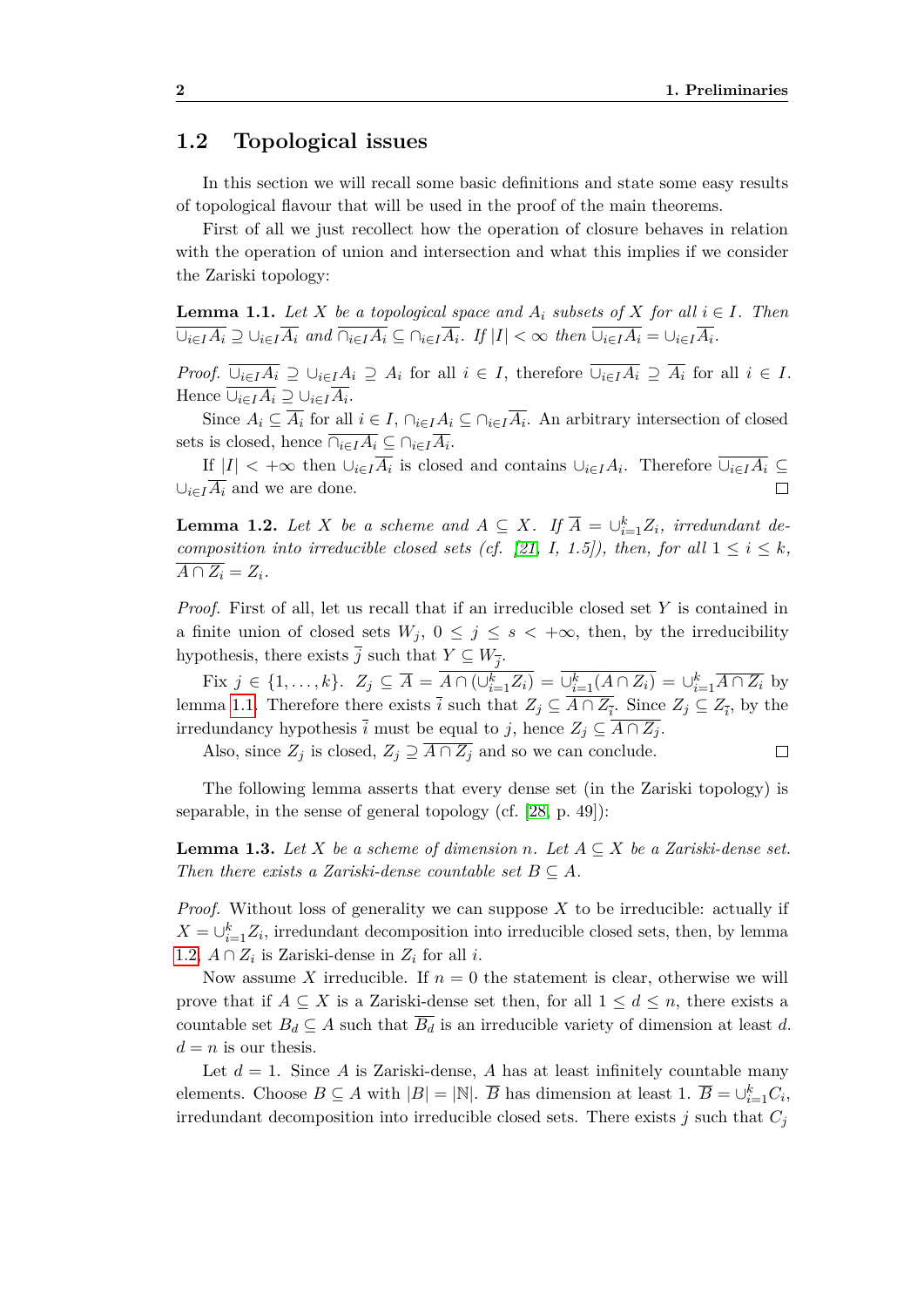has dimension at least 1. Let  $B_1 := B \cap C_j$ . By lemma [1.2,](#page-11-2)  $\overline{B \cap C_j} = C_j$  and so the case  $d=1$  is proved.

For  $1 \leq d \leq n-1$  suppose we have constructed  $B_d^A$  for every  $A \subseteq X$  Zariskidense. Let us construct  $B_{d+1}^A$ . Let  $B_d^1 \subseteq A$  be a countable set such that  $Y_1 = \overline{B_d^1}$ is an irreducible closed set of dimension at least *d*. If the dimension is at least  $d+1$  we are done. Otherwise let us consider  $A_1 := A \setminus Y_1$ .  $A_1$  is Zariski-dense, in fact  $X = \overline{A} = \overline{(A \cap Y_1^c) \cup (A \cap Y_1)} = \overline{A \cap Y_1^c} \cup \overline{A \cap Y_1}$  by lemma [1.1](#page-11-1) and, since *X* is irreducible and  $\overline{A \cap Y_1} \subseteq Y_1 \subsetneq X$ , we have that  $\overline{A_1} = \overline{A \setminus Y_1} = \overline{A \cap Y_1^c} = X$ . There exists  $B_d^2 \subseteq A_1$  a countable set such that  $Y_2 := \overline{B_d^2}$  is irreducible and of dimension at least *d*. Note that  $Y_2$  is different from  $Y_1$ , since  $Y_2$  contains points not in *Y*<sub>1</sub>. If dim *Y*<sub>2</sub>  $\geq d+1$  then we are done, otherwise we go on:  $A_k := A \setminus (\cup_{i=1}^k Y_i)$ is a Zariski-dense set; let  $B_d^{k+1} \subseteq A_k$  a countable set such that  $Y_{k+1} := B_d^{k+1}$  is an irreducible closed set of dimension at least *d*. Note that  $Y_{k+1}$  is different from *Y*<sub>1</sub>, ..., *Y*<sub>*k*</sub>. If dim *Y*<sub>*k*+1</sub>  $\geq d+1$  we are done, otherwise at the end we have countably many countable sets  $B_d^i$  such that  $Y_i = B_d^i$  are irreducible, distinct, closed sets  $(i \in \mathbb{N})$ . Let  $B' = \bigcup_{i \in \mathbb{N}} B_d^i$ . B' is a countable set and  $\overline{B'} \supseteq \bigcup_{i \in \mathbb{N}} \overline{B_d^i} = \bigcup_{i \in \mathbb{N}} Y_i$ , therefore  $\overline{B'}$  contains an irreducible closed set of dimension at least  $d+1$ . As before, a suitable choice (cf. lemma [1.2\)](#page-11-2) of  $B_{d+1} \subseteq B'$  will do.

**Definition 1.4.** Let *X* be a variety. Let  $P \subseteq X$ . *P* is called *very general* if it is the complement of a countable union of proper closed subvarieties of *X*. *P* is called *countably dense* if it is not contained in the union of countably many proper closed subvarieties of *X*.

As we will see in the following lemma, countable density is a property stronger than Zariski-density but not as much constraining as being very general. If (very) general sets will usually be the starting point of our analysis it is also true that manipulating these sets leads us to face countably dense sets rather than other (very) general sets. For example if we randomly decompose a very general set into a finite (or countable) union of disjoint sets then we loose information about being very general but we rest assured that at least one of the new sets is countably dense.

<span id="page-12-0"></span>**Lemma 1.5.** *Let*  $X$  *be a variety of dimension*  $d \geq 1$  *and let*  $A, B, C \subseteq X$ *.* 

- *1. If A is countably dense then A is Zariski-dense.*
- *2. If A is very general then A is countably dense (and hence Zariski-dense).*
- *3. If A is countably dense and B is very general, then A ∩ B is countably dense.*
- *4.* If  $A \setminus B \subseteq C$ , with A very general, then either B is countably dense or C *contains a very general subset of X.*
- *Proof.* 1. Every closed set is a finite union of closed irreducible subsets (cf. [\[21,](#page-75-2) I, 1.5]). So, by the very definition of countably dense,  $\overline{A} = X$ .

 $\Box$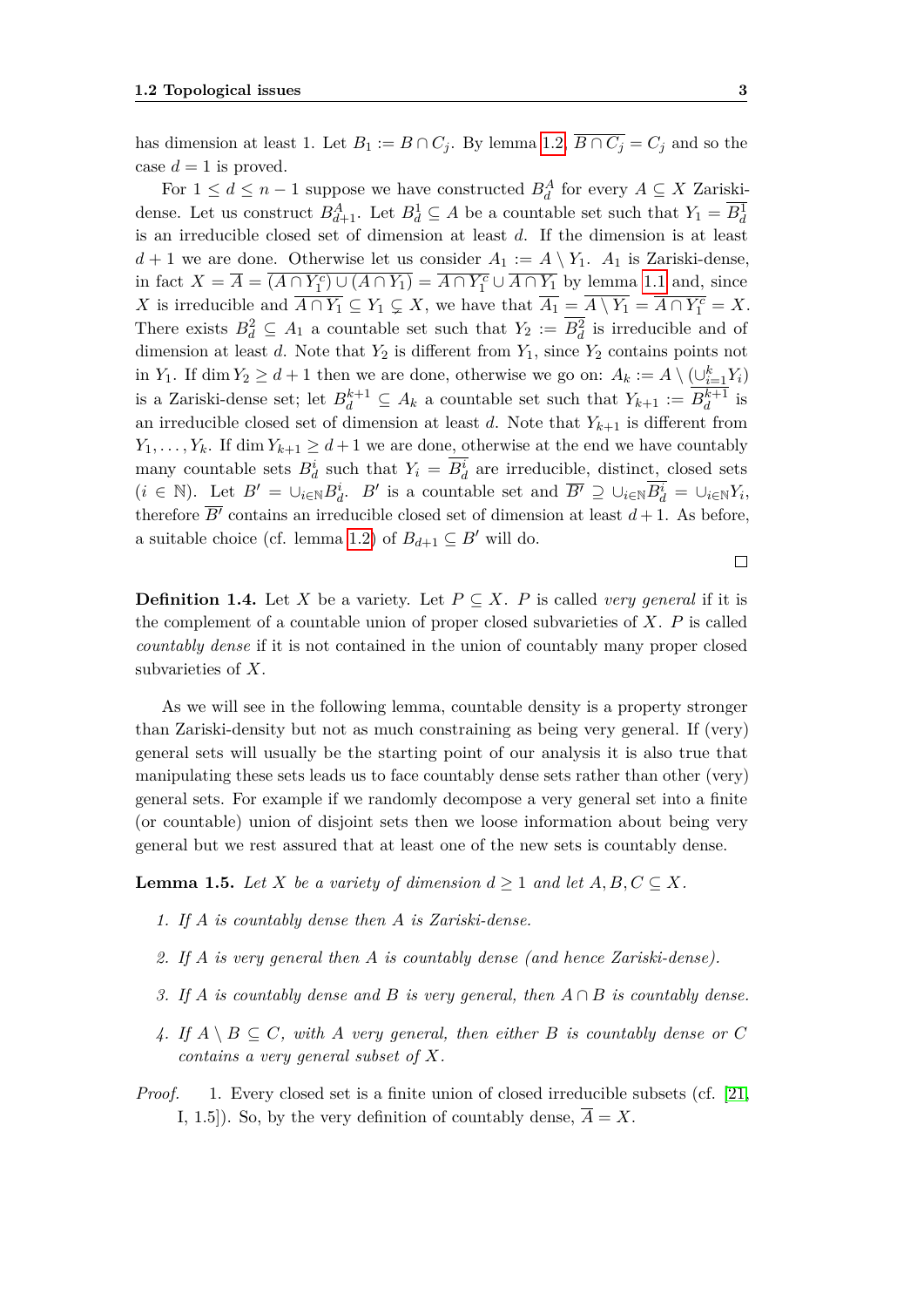- 2. By hypothesis  $A = X \setminus \cup_{i \in \mathbb{N}} V_i$ ,  $V_i \subsetneq X$  proper closed subsets of X. If A is not countably dense, then  $A \subseteq \bigcup_{i \in \mathbb{N}} Z_i$ , where  $Z_i$  are proper closed subsets of X. Therefore  $X = \bigcup_{i \in \mathbb{N}} V_i \cup \bigcup_{i \in \mathbb{N}} Z_i$ , a countable union of proper closed subsets. But this is not possible, since  $X$  is irreducible.
- 3. By hypothesis  $B = X \setminus \cup_{i \in \mathbb{N}} V_i$ ,  $V_i \subsetneq X$  proper closed subsets of *X*. If  $A \cap B$  is not countably dense, then  $A \cap B \subseteq \bigcup_{i \in \mathbb{N}} Z_i$ , where  $Z_i$  are proper closed subsets of X. Then  $A \cap (X \setminus \cup_{i \in \mathbb{N}} V_i) \subseteq \cup_{i \in \mathbb{N}} Z_i$ , that is  $(A \cap (X \setminus \cup_{i \in \mathbb{N}} V_i)) \cup \cup_{i \in \mathbb{N}} V_i \subseteq$ *∪i∈*N*Z<sup>i</sup> ∪ ∪i∈*N*V<sup>i</sup>* , therefore *A ⊆ ∪i∈*N*Z<sup>i</sup> ∪ ∪i∈*N*V<sup>i</sup>* , contradiction.
- 4. By hypothesis  $A = X \setminus \cup_{i \in \mathbb{N}} V_i$ ,  $V_i \subsetneq X$  proper closed subsets of X. If B is not countably dense then, by definition,  $B \subseteq \bigcup_{i \in \mathbb{N}} Z_i$ , where  $Z_i$  are proper closed subsets of *X*. Hence  $X \setminus (\cup_{i \in \mathbb{N}} V_i \cup \cup_{i \in \mathbb{N}} Z_i) \subseteq A \setminus B$  and we are done.

 $\Box$ 

If we have a family of points and divisors through them, then the countable density of the set of points is the right property that allows us to extract a finite number of divisors that are "unrelated", in a certain sense:

<span id="page-13-0"></span>**Lemma 1.6.** *Let X be a variety of dimension ≥* 1 *and let A be a countably dense subset of X. Suppose that for all*  $x \in A$  *there exists a divisor*  $D_x$  *such that*  $x \in Supp(D_x)$ *. Then there exist*  $x_1, x_2 \in A$  *such that*  $x_1 \notin Supp(D_{x_2})$  *and*  $x_2 \notin Supp(D_{x_1})$ .

*More generally, under the same hypotheses, for every*  $n \in \mathbb{N}$  *there exist*  $x_1, \ldots, x_n \in$ *A* such that  $x_i \notin \text{Supp}(D_{x_j})$  for every  $i \neq j$ ,  $1 \leq i, j \leq n$ .

*Proof.* By lemma [1.5](#page-12-0) and lemma [1.3,](#page-11-3) there exists a countable, Zariski-dense set *B* ⊂ *A*. For all *b* ∈ *B* consider  $D_b$ .  $V := A \setminus \bigcup_{b \in B} \text{Supp}(D_b)$  is non-empty (otherwise *A* ⊆  $\cup_{b \in B}$ Supp $(D_b)$ , contradiction). Let  $x_1 \in V$ . Since *B* is Zariski-dense,  $D_{x_1}$ cannot pass through *b* for every  $b \in B$ . Let  $x_2$  such that  $x_2 \notin \text{Supp}(D_{x_1})$  and we are done.

For the general case choose  $B_1 := B$  as before. We define  $B_2, \ldots, B_{n-1}$  inductively: suppose we have already defined  $B_2, \ldots, B_i$ ; since  $V_i := A \setminus \cup_{k=1}^i \cup_{b \in B_k}$  $\text{Supp}(D_b)$  is still countably dense, and hence Zariski-dense, we can choose a countable Zariski-dense set  $B_{i+1} \subset V_i$ . Now we define  $x_1, \ldots, x_n$  inductively. Choose a point  $x_n \in V_{n-1}$ . Suppose we have already defined  $x_n, x_{n-1}, \ldots, x_{i+1}$ . Since  $B_i$  is Zariskidense, there exists a point  $x_i$  such that it does not belong to  $\cup_{k=i+1}^n \text{Supp}(D_{x_k})$ .  $x_1, \ldots, x_n$ , defined in this way, respect the requirements on the associated divisors, and we are done.  $\Box$ 

Note that Zariski-density is not enough to obtain the same conclusion: for example consider, on a curve, a countable infinity of points  $\{x_1, \ldots, x_n, \ldots\}$  and, for every  $x_n$ , the divisor  $D_n = x_1 + \ldots + x_n$ .

When we will study pluricanonical systems on a projective variety *X* it will be clear that we can have better explicit results if we know that we do not need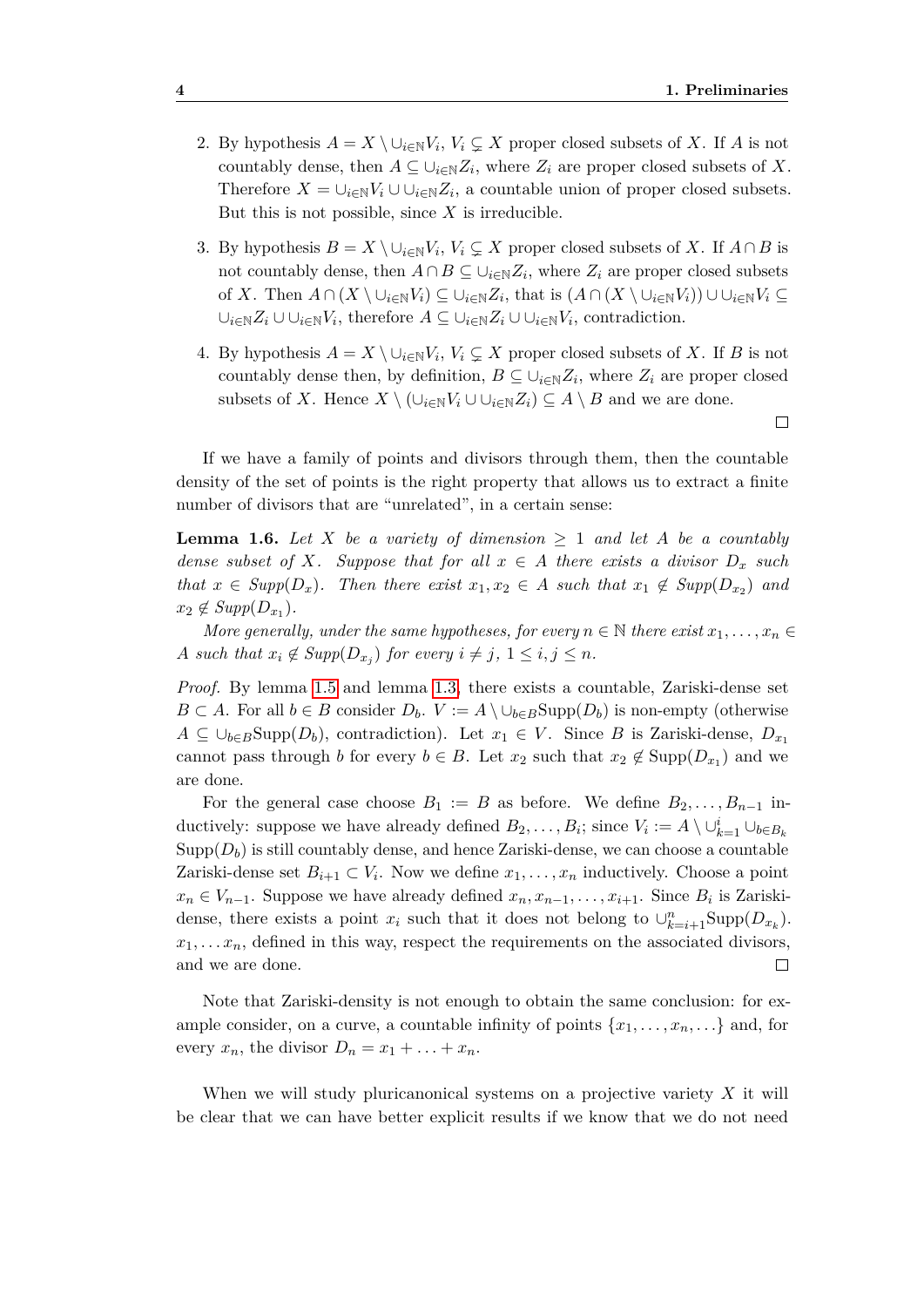to deal with curves of small volume (i.e., of small genus). That is why we define *g*-*countably dense* varieties as varieties in which we cannot avoid curves of genus  $\langle g, \rangle$  not even "very generally". More precisely we give the following

<span id="page-14-1"></span>**Definition 1.7.** Let *X* be a projective variety. Let  $g \in \mathbb{N}^+$ . Let

$$
\Omega_g := \bigcup_{\substack{C \text{ curve } \subseteq X, \\ g(C) < g}} C
$$

(where  $g(C)$  is the geometric genus of the (possibly singular) curve C). Then we will say that *X* is *g*-countably dense if  $\Omega_q$  is countably dense, that is:  $\Omega_q$  is not contained in the union of countably many proper closed subvarieties of *X*.

<span id="page-14-0"></span>*Remark* 1.8. Clearly, if *X* is not *g*-countably dense then *X* is not *g*'-countably dense for every  $g' \leq g$ . Moreover if *X* is not *g*-countably dense then, by definition, there exists a very general subset  $\Lambda$  of X such that for every  $x \in \Lambda$  and every curve C through *x* then  $q(C) \geq q$ .

*Remark* 1.9*.* Being *g*-countably dense is a birational property.

If *X* is a projective variety and  $\Lambda$  a very general subset of *X*, we can define

$$
g_{X,\Lambda} := \min_{\substack{x \in \Lambda, C \text{ curve} \subseteq X, \\ x \in C}} g(C)
$$

and

$$
g_X := \max_{\substack{\Lambda \subseteq X, \\ \Lambda \text{ very general}}} \{g_{X,\Lambda}\}.
$$

Note that the max is well defined: just consider a very ample divisor *A* on *X* and observe that for every point *x* there is a curve passing through *x* and of geometric genus  $\leq p_a(A^{n-1})$ , where  $p_a$  is the arithmetic genus.

*Remark* 1.10*.* Every projective variety *X* is not  $g_X$ -countably dense but it is  $(g_X + 1)$ countably dense. In fact by the definition of  $g_X$  there exists  $\Lambda$  very general such that  $g_{X,\Lambda} = g_X$ , hence  $\Omega_{g_X} \subseteq X \setminus \Lambda$ , which is not countably dense. Conversely, if *X* were not  $(g_X + 1)$ -countably dense then by remark [1.8](#page-14-0) there would exist a very general subset  $\Lambda$  for which  $g_{X,\Lambda} \geq g_X + 1$ : contradiction.

To prove that the maps we will consider are birational we will essentially prove that they separate two very general points. Note that, by the following lemma, this is actually enough.

**Lemma 1.11.** Let *X* and *Y* be projective varieties, with  $dim(X) \geq 1$  and let  $\phi$ :  $X \rightarrow Y$  *be a dominant rational map. If there exists a very general set*  $U \subseteq X$ *such that*  $\phi$  *separates every couple of points in U then*  $\phi$  *is birational.* 

*Proof.* By resolution of the locus of indeterminacy and resolution of singularities we can suppose that *X* is smooth and that  $\phi$  is a projective morphism. Let *d* be the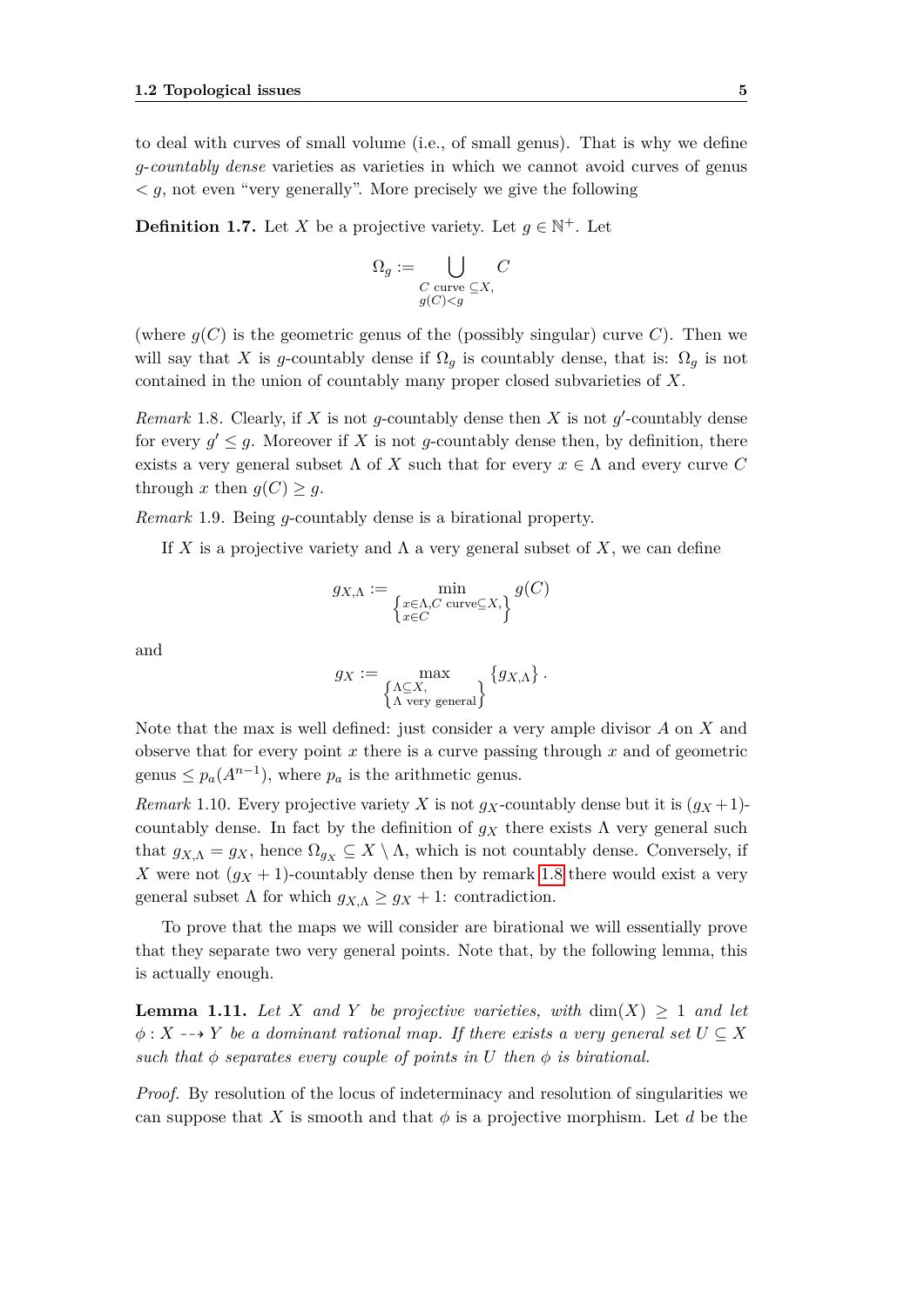dimension of *X*. By definition, there exist countable many proper closed subvarieties of *X*,  $\{V_i\}_{i\in\mathbb{N}}$ , such that  $U = X \setminus \cup_{i\in\mathbb{N}} V_i$ . By generic smoothness (see [\[21,](#page-75-2) cor. III.10.7) there exists a nonempty open set  $W \subseteq Y$  such that  $\overline{\phi} := \phi|_{\phi^{-1}(W)}$  is a smooth morphism. Hence, in particular,  $\overline{\phi}$  is flat and all the fibres are equidimensional of a certain dimension *k* (see [\[21,](#page-75-2) thm. III.10.2]). Since  $\phi^{-1}(W)$  is open and nonempty (because  $\phi$  is dominant), then  $\phi^{-1}(W) \cap U \neq \emptyset$ . Let  $p \in \phi^{-1}(W) \cap U$ . By hypothesis we know that for any other point  $u \in \phi^{-1}(W) \cap U$ ,  $u \neq p$ , we have that  $\overline{\phi}(p) \neq \overline{\phi}(u)$ , hence *p* is an irreducible component of  $\overline{\phi}^{-1}(\overline{\phi}(p))$ , thus  $k = 0$  and so dim(*Y*) = *d*. Moreover  $\exists s \in \mathbb{N}^+$  such that  $|\overline{\phi}^{-1}(w)| = s$  for any  $w \in W$ . Let  $U' := Y \setminus \cup \phi(V_i)$ . Since  $\dim(Y) = d$  then *U'* is a very general subset of *Y*, hence  $U' \cap W \neq \emptyset$ . If  $q \in U' \cap W$  then  $\overline{\phi}^{-1}(q) \subset \phi^{-1}(W) \cap U$ . Since  $\overline{\phi}$  separates points in  $\phi^{-1}(W) \cap U$ , then  $s = 1$ , i.e.,  $\overline{\phi}$  is an isomorphism and so  $\phi$  is birational.  $\Box$ 

#### <span id="page-15-0"></span>**1.3 Volume and big divisors**

**Definition 1.12.** Let *X* be a projective variety of dimension *d* and let *D* be a Cartier integral divisor. Then the *volume of D*, vol $(D)$ , is just

$$
\limsup_{m \to +\infty} \frac{h^0(X, mD) \cdot d!}{m^d}.
$$

It turns out that this limsup is actually a limit. Moreover by the homogeneous property of the volume we can extend this definition to Q-Cartier divisors. It occurs that the volume of a divisor does depend only on its numerical class. If *X* is nonsingular and  $K_X$  is its canonical bundle then  $vol(X) := vol(K_X)$ . Since the volume of a divisor is a birational invariant then if *X* is singular take any desingularization *X'* of *X* and set vol(*X*) := vol(*X'*). If vol(*D*) > 0 then *D* is called *big*. If *K<sup>X</sup>* is big then *X* is called a variety of *general type*. For all these matters see [\[31,](#page-76-2) 2.2.C].

*Example* 1.13*.* Let *X* be a projective variety of dimension *d* and let *D* be a big and nef Cartier integral divisor. Then, by asymptotic Riemann-Roch (see [\[31,](#page-76-2) cor. 1.4.41]), we have that  $vol(D) = D^d$ .

**Definition 1.14.** Let *X* be a projective variety, let  $V \subseteq X$  be a subvariety of dimension  $d \geq 1$  and let *D* be a Cartier integral divisor. The *restricted volume of D along V* is

$$
\mathrm{vol}_{X|V}(D) := \limsup_{m \to +\infty} \frac{h^0(X|V, mD) \cdot d!}{m^d},
$$

where

$$
H^0(X|V, mD) := Im\left(H^0(X, mD) \to H^0(V, mD|_V)\right)
$$

and  $h^0(X|V, mD)$  is its dimension.

Notice that if  $V = X$  then  $\text{vol}_{X|V}(D) = \text{vol}_X(D) = \text{vol}(D)$ . If  $V \not\subseteq \mathbb{B}_+(D)$ then the limsup is a limit and it actually depends only on the numerical class of *D*.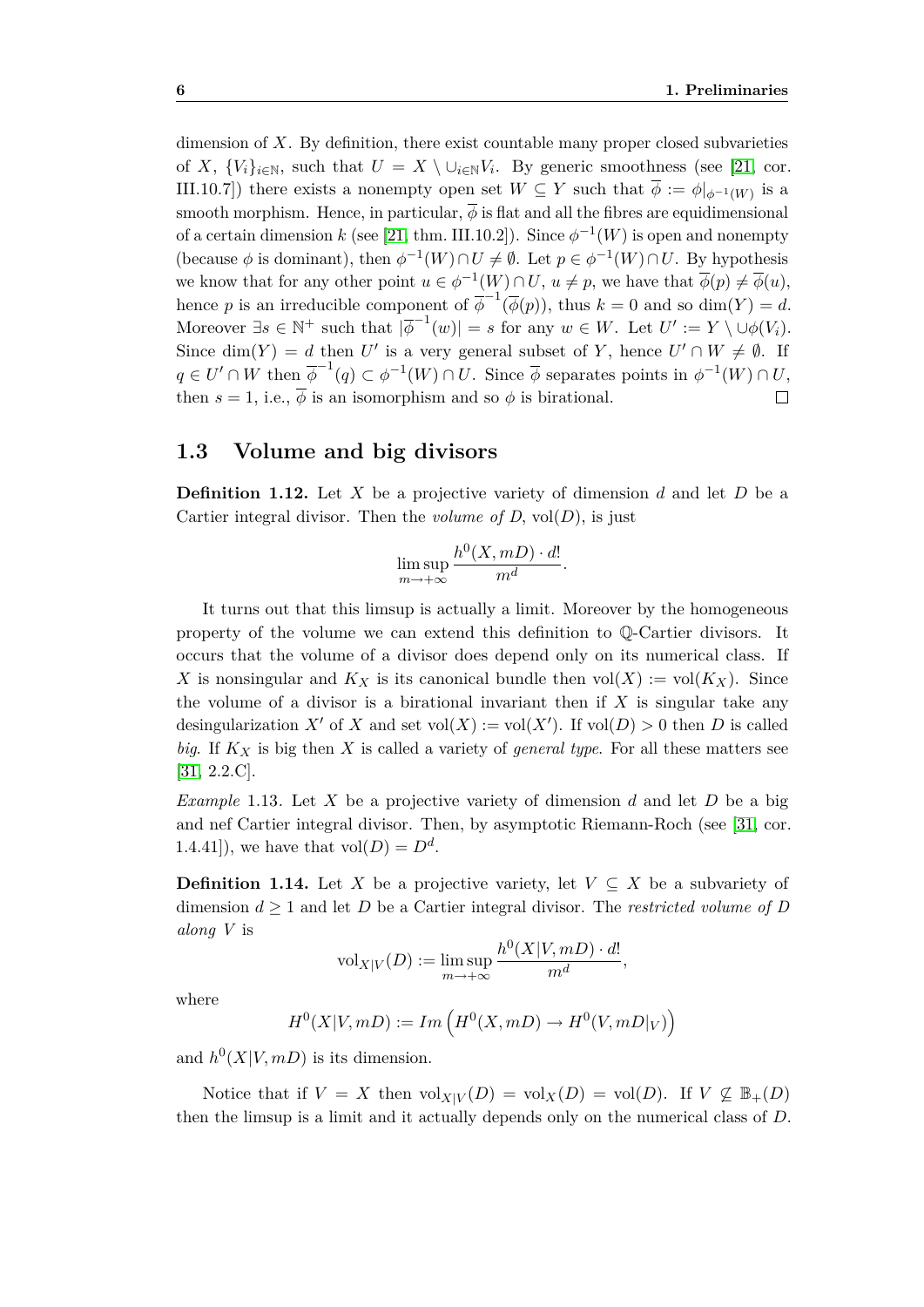Moreover, as in the case of the volume, the definition can be extended to Q-Cartier divisors. For all these matters see [\[17,](#page-75-3) sect. 2].

*Example* 1.15*.* Let *X* be a projective variety and let *A* be an ample integral Cartier divisor. By Serre's theorem (see [\[31,](#page-76-2) thm. 1.2.6]) the restriction maps are eventually surjective. Moreover  $A|_V$  is ample on *V*, hence  $\text{vol}_{X|V}(A) = \text{vol}_V(A|_V) = (A|_V)^d =$  $A^d \cdot V$ .

*Example* 1.16. Clearly  $vol_{X|V}(D) \leq vol_{V}(D|V)$ , but it may very well happen that  $vol_{X|V}(D) < vol_{V}(D|_{V})$ . For example, let X be a smooth projective surface and let *D* be a Cartier integral divisor on *X*. Consider  $\mu_1 : X' \to X$ , the blow-up of *X* at a point, and its exceptional divisor  $E_1$ . Finally, consider  $\mu_2 : X'' \to X'$  the blow-up of  $X'$  at a point living on  $E_1$ . Call  $E_2$  the exceptional divisor of  $\mu_2$  and, by a slight abuse of notation, denote by  $E_1$  the proper transform of  $E_1$  under  $\mu_2$ . Let  $\mu := \mu_1 \circ \mu_2$ . Let  $B := \mu^*(D) + 2E_1 + E_2$ .  $\mathcal{O}_{E_2}(B|_{E_2}) = \mathcal{O}_{E_2}(1)$ , hence  $B|_{E_2}$  is big on  $E_2$ . On the contrary, for every  $m \in \mathbb{N}^+$ , consider

$$
0 \to \mathcal{O}_{X''}(mB - E_2) \to \mathcal{O}_{X''}(mB) \to \mathcal{O}_{E_2}(mB|_{E_2}) \to 0.
$$

By Fujita's lemma (see [\[27,](#page-76-5) lemma  $1-3-2(3)$ ]):

$$
H^{0}(X'', mB - E_{2}) = H^{0}(X, mD) = H^{0}(X'', mB),
$$

hence for every  $m \in \mathbb{N}^+$  the restriction map  $H^0(X'', mB) \to H^0(E_2, mB|_{E_2})$  is the null map. Therefore  $\text{vol}_{X''|E_2}(B) = 0.$ 

Thus the volume of an integral divisor measures the number of its sections, but only asymptotically, while the restricted volume measures the number of sections of the restriction  $mD|_V$  that can be lifted to *X*, but, again, only asymptotically. Even so, one can hope (in certain cases) to obtain information also about actual multiples of the divisor.

The technique to pass from the limit to effective numbers has been developed by Angehrn and Siu for their famous theorem: the key point is to find a specific subvariety and then prove that the restriction map (for the given divisor) is surjective. Both to produce the subvariety and to study the surjectivity of the restriction map, one needs to use particular techniques, such as the Tie Breaking (see [\[29,](#page-76-6) prop. 8.7.1] and [\[7,](#page-74-3) thm. 3.7]) or Nadel's vanishing theorem (see [\[32,](#page-76-3) thm. 9.4.8]), that require the divisor to be ample (or big and nef). When the divisor is not ample but only big then we can use local analogues: in fact a big divisor is ample outside a closed subset. The following definitions and lemma will make this clearer:

**Definition 1.17.** Let *X* be a variety, let *D* be a  $\mathbb{Q}$ -Cartier divisor and let  $p \in \mathbb{Q}$  $\mathbb{N}^+$  be such that  $pD$  is integral. The *stable base locus* of  $D$  is the algebraic set  $\mathbb{B}(D) = \bigcap_{m \geq 1} Bs(|mpD|)$ , where  $Bs(|mpD|)$  is the set-theoretic base locus of the linear system  $|mpD|$  with the convention that  $Bs(|mpD|) = X$  if  $|mpD|$  is empty (cf. [\[16,](#page-75-4) §1] or [\[31,](#page-76-2) def. 2.1.20, rmk. 2.1.24]). By [\[31,](#page-76-2) prop. 2.1.21] actually there exists an integer  $m_0$  such that  $\mathbb{B}(D) = Bs(|km_0D|)$  for all  $k \geq 0$ .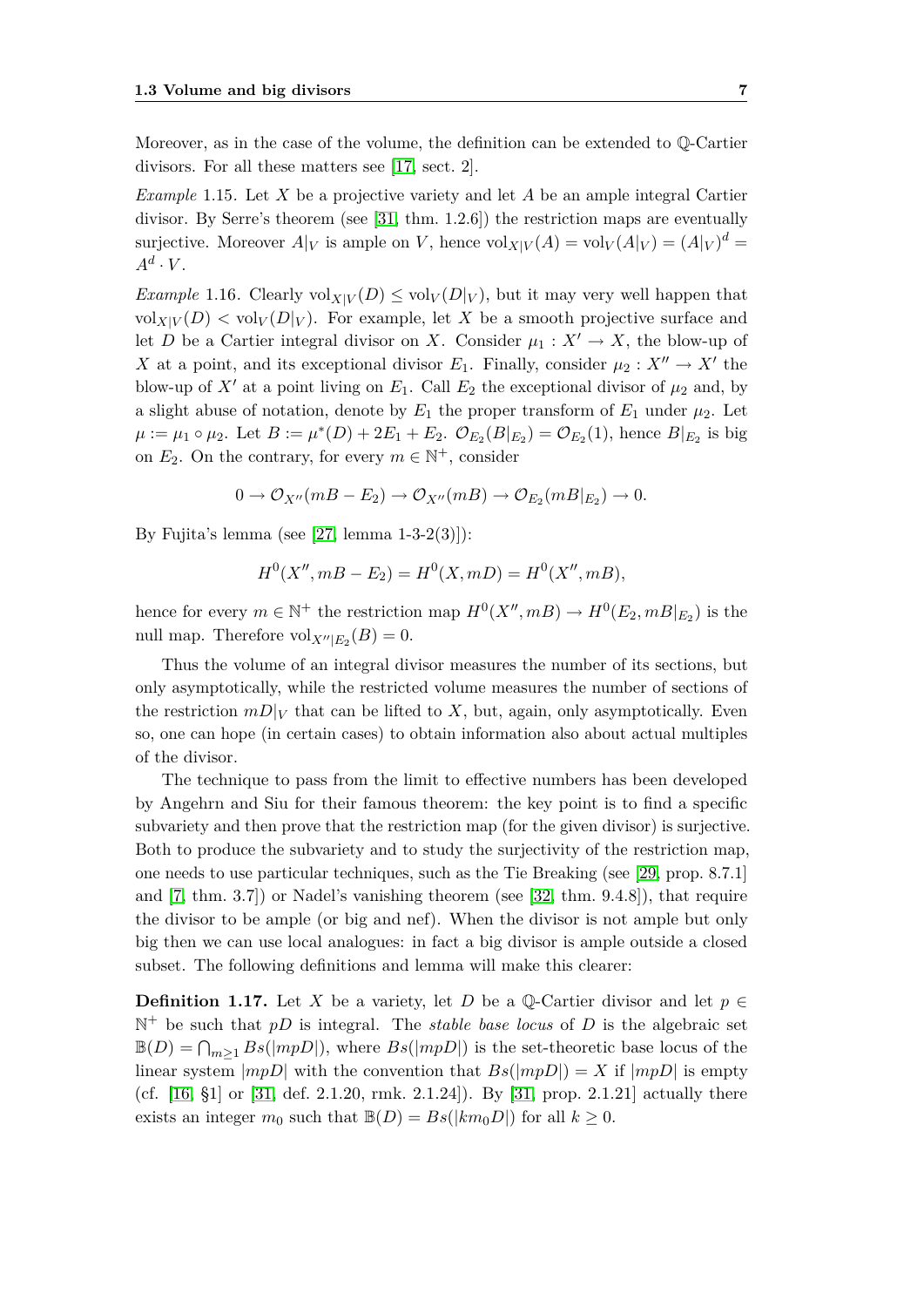Unfortunately these loci do not depend only on the numerical class of *D*. Nakamaye then suggested to slightly perturb *D*: the *augmented base locus* of *D* is defined as  $\mathbb{B}_+(D) = \mathbb{B}(D-\epsilon A)$  for any ample A and sufficiently small  $\epsilon \in \mathbb{Q}^+$ . This definition does not depend on *A* or on  $\epsilon$  (provided it is sufficiently small). Moreover *D* is big if and only if  $\mathbb{B}_+(D)$  is a proper closed subset of X (see [\[16,](#page-75-4) §1 and ex. 1.7]). The augmented base locus and restricted volumes are closely related notions: in fact, generalizing Nakamaye's theorem from big and nef Q-Cartier divisors to arbitrary Q-Cartier divisors, Ein et al. proved in [\[17,](#page-75-3) thm. C] that

$$
\mathbb{B}_{+}(D) = \bigcup_{\substack{V: V \text{ subv. of } X, \\ \dim(V) \ge 1, \\ \text{vol}_{X|V}(D)=0}} V
$$

<span id="page-17-0"></span>**Lemma 1.18.** *Let X be a projective variety and D a big* Q*-Cartier divisor on X. Then there exists*  $\epsilon > 0$  *such that for every ample* Q-Cartier divisor A,  $||A|| < \epsilon$ , and *for every*  $x \notin \mathbb{B}_+(D)$  *there is an effective*  $\mathbb{Q}$ -*Cartier divisor*  $E$  *such that*  $x \notin Supp(E)$ *and*  $D \sim$ <sup> $\mathbf{0}$ </sup> *A* + *E.* 

*Proof.* By [\[16,](#page-75-4) §1], [\[32,](#page-76-3) 10.3.2] and [\[31,](#page-76-2) 2.1.21], there exists *m* ∈ N such that *mD*, *mA* are integral divisors and  $\mathbb{B}_+(D) = \mathbb{B}(D-A) = Bs(|mD-mA|)$ . Since  $x \notin \mathbb{B}_+(D)$ then there exists an effective divisor  $F \in |mD - mA|$  such that  $x \notin \text{Supp}(F)$ . Set  $E := F/m$ .  $D \sim_{\mathbb{Q}} A + E$  and we are done.  $\Box$ 

<span id="page-17-2"></span>*Remark* 1.19. We could have chosen *E* to skip *n* points not in  $\mathbb{B}_+(D)$ .

*Remark* 1.20*.* If *D* is a big Q-Cartier divisor then we have

$$
\mathbb{B}_+(D) = \bigcap_{\substack{E:E \ \mathbb{Q}\text{-Cartier divisor,} \\ E \text{ effective,} \\ D-E \text{ ample}}} \text{Supp}(E),
$$

where *⊇* comes from lemma [1.18](#page-17-0) and *⊆* from its converse: if there exists an effective Q-Cartier divisor *E* such that  $x \notin \text{Supp}(E)$  and  $D \sim_{\mathbb{Q}} A + E$ , for a certain ample  $\mathbb{Q}\text{-Cartier divisor }A$ , then  $x \notin \mathbb{B}_+(D)$ . In fact  $\mathbb{B}_+(D) = \mathbb{B}(D - \epsilon A)$  (for a sufficiently small  $\epsilon \in \mathbb{Q}^+$  =  $Bs(|mD - meA|)$  (for a sufficiently large and divisible  $m \in \mathbb{N}$ ); since for a sufficiently large and divisible *m* we have that  $m(1 - \epsilon)A$  is very ample and that  $mD - meA \sim_{\mathbb{Z}} m(1 - \epsilon)A + mE$  then  $Bs(|mD - meA|) \subseteq \text{Supp}(E)$  and thus  $x \notin \mathbb{B}_+(D)$ .

Notice that, because of the properties recalled above, some authors refer to  $\mathbb{B}_+(D)$  as the *non ample locus of D*.

<span id="page-17-1"></span>Since, as explained before, our analysis will heavily use the fact that varieties and subvarieties have sufficiently large volumes, it is fundamental, when dealing with varieties of general type, to accurately avoid subvarieties not of general type. This is possible by the following well-known fact (see, for example, [\[20,](#page-75-0) proof of 1.1]):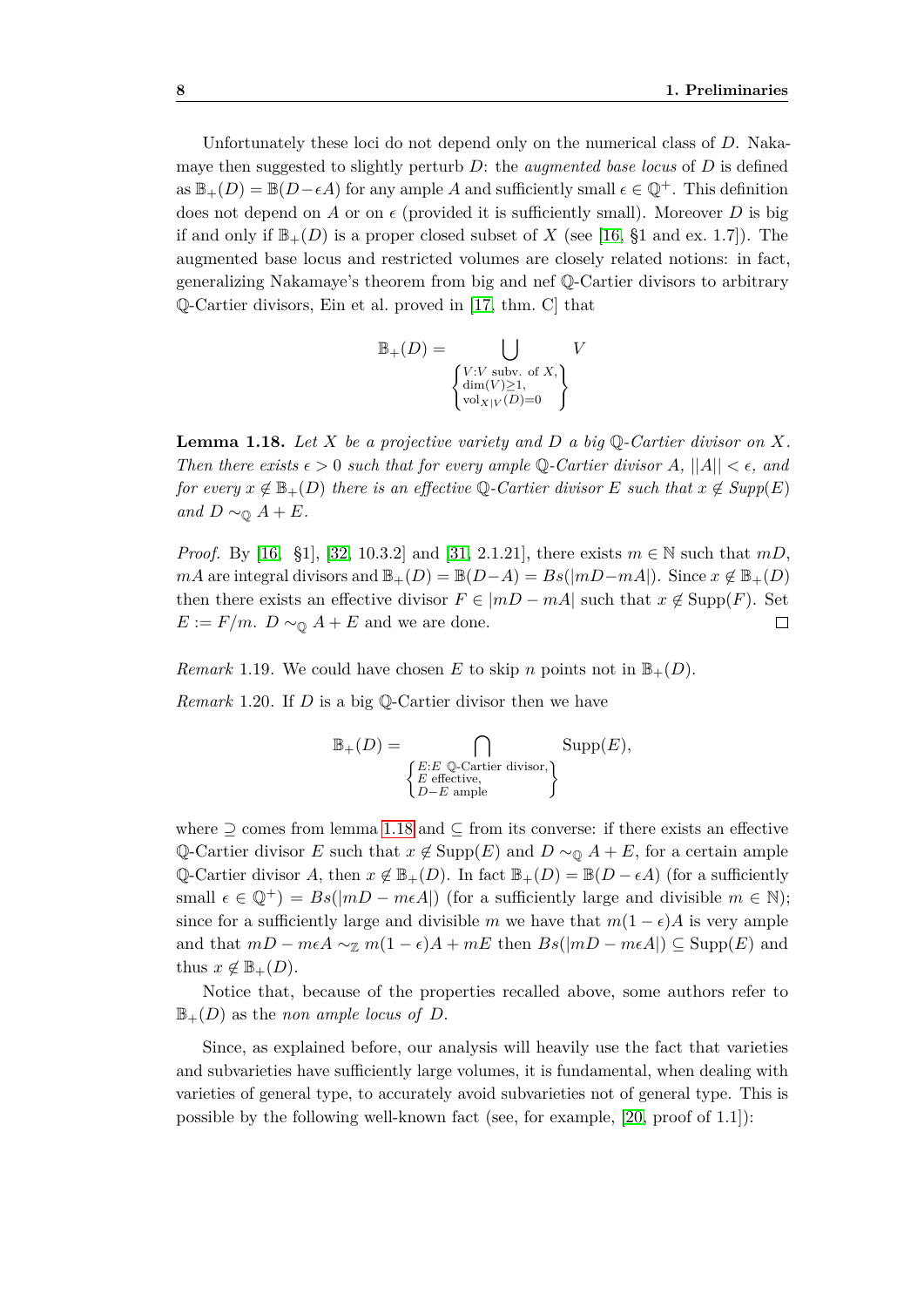**Lemma 1.21.** *Let X be a projective variety of general type. Let W be the union of all subvarieties of X not of general type. Then W is contained in a countable union of proper subvarieties of X.*

*Proof.* Possibly considering a resolution of singularities, we can suppose that *X* is smooth.

For any polynomial  $h = h(t) \in \mathbb{Q}[t]$  consider the Hilbert scheme Hilb<sup>h</sup>(X) that parametrizes closed subschemes of *X* with Hilbert polynomial *h*. Consider also its universal family  $\mathcal{Y}^h \subseteq \text{Hilb}^h(X) \times X$  and the two natural projections  $\pi : \mathcal{Y}^h \to X$ and  $f: \mathcal{Y}^h \to \text{Hilb}^h(X)$  (see [\[34,](#page-76-7) par. 2]):

$$
\mathcal{Y}^h \xrightarrow{\pi} X
$$
  
\n
$$
\downarrow f
$$
  
\nHilb<sup>h</sup>(X)

If a fibre of *f* (and hence, by upper semicontinuity, a general fibre) is not of general type then we will show that  $\pi$  is not dominant. This is enough to conclude, since  $\mathbb{Q}[t]$  is a countable set.

By contradiction, suppose that a general fibre of f is not of general type but  $\pi$  is dominant. Potentially taking general hyperplane sections of  $\mathrm{Hilb}^h(X)$  and restricting  $\mathcal{Y}^h$  to their preimages through *f*, we can suppose that  $\dim(\mathcal{Y}^h) = \dim(X)$ .

By Stein's factorization (see [\[21,](#page-75-2) cor. III.11.5]),  $\pi$  can be factored as follows:



where  $\gamma$  has connected fibres and  $\psi$  is a finite morphism. Clearly, in our case,  $\psi$ is dominant and, since  $\dim(\mathcal{Y}^h) = \dim(X)$ ,  $\gamma$  is also birational.

Since *X* is a variety of general type then by [\[31,](#page-76-2) prop. 1.2.13]  $\psi^* K_X$  is big on *I*<sup>h</sup>. Passing to a resolution  $\underline{\phi} : \mathcal{I}^h \to \mathcal{I}^h$  we have that  $\phi^* \psi^* (K_X)$  is big on  $\mathcal{I}^h$ . Since  $\psi \circ \phi$  is dominant and *X*,  $\mathcal{I}^h$  are smooth then we can apply [\[12,](#page-75-5) par. 1.41, (1.11)]:  $K_{\widetilde{\mathcal{I}^h}} \sim \phi^* \psi^* (K_X) + \text{Ram}(\psi \circ \phi)$ , where  $\text{Ram}(\psi \circ \phi)$  is an effective divisor. Hence *K*  $\mathcal{I}^h$ is big. Thus since  $\mathcal{Y}^h$  and  $\mathcal{I}^h$  are birational then also  $\mathcal{Y}^h$  is a variety of general type, i.e.,  $K_{\mathcal{V}^h}$  is big. Therefore if *F* is a general fibre of *f* we have that  $K_F = K_{\mathcal{V}^h}|_F$  is big. Contradiction.  $\Box$ 

<span id="page-18-1"></span>*Remark* 1.22*.* If *X* is a projective variety of general type then, by lemma [1.21,](#page-17-1) there exists a very general subset  $\Lambda$  of  $X$  such that every subvariety through any point of  $\Lambda$  is of general type. Hence such an *X* is not 2-countably dense (see definition [1.7\)](#page-14-1).

#### <span id="page-18-0"></span>**1.4 Multiplier ideals and singularities of pairs**

First of all we recall some standard definitions: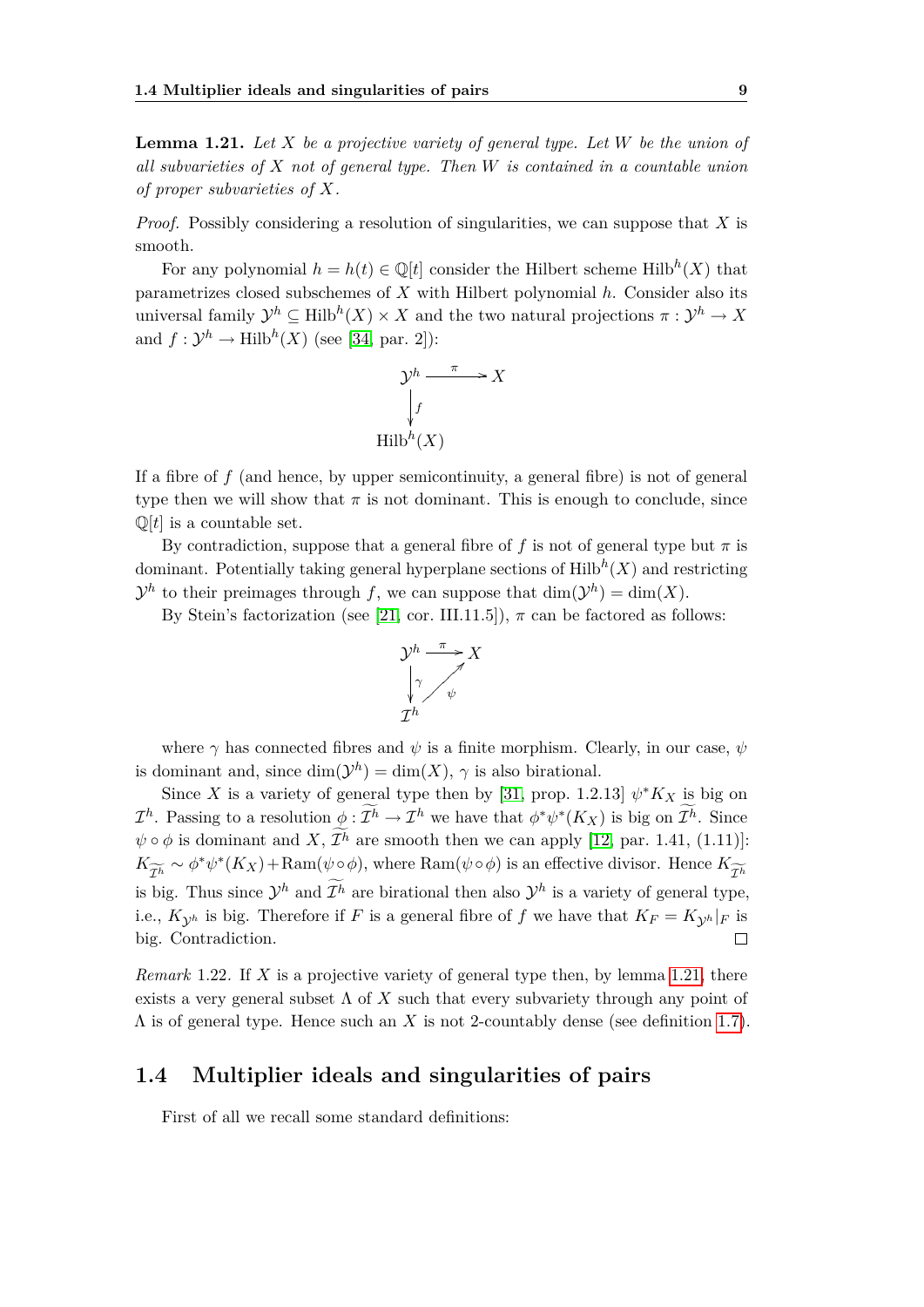**Definition 1.23.** (cf. [\[32,](#page-76-3) 9.1.10, 9.3.55] and [\[30,](#page-76-8) 0.4]). A *pair*  $(X, \Delta)$  consists of a normal variety *X* and a Q-divisor  $\Delta$  such that  $K_X + \Delta$  is a Q-Cartier Q-divisor.

The pair  $(X, \Delta)$  is said to be *effective* if  $\Delta$  is effective.

A projective birational morphism  $\mu: X' \to X$  is said to be a *log resolution of the pair*  $(X, \Delta)$  if  $X'$  is smooth,  $\text{Exc}(\mu)$  is a divisor and  $\mu^{-1}(\text{Supp}(\Delta)) \cup \text{Exc}(\mu)$  is a divisor with simple normal crossing support.

Let *L* be an integral Cartier divisor on *X*, let  $V \subseteq H^0(X, L)$  and let  $|V|$  be the corresponding linear series. A projective birational morphism  $\mu: X' \to X$  is said to be a *log resolution for*  $(X, |V|)$  if X' is smooth,  $\text{Exc}(\mu)$  is a divisor and  $\mu^*|V| = |W| + F$ , where  $W \subseteq H^0(X', \mathcal{O}_{X'}(\mu^*L - F))$  defines a base point free linear series and  $F + \text{Exc}(\mu)$  is a divisor with simple normal crossing supports.

**Definition 1.24.** (cf. [\[32,](#page-76-3) §9.2.A]). Let *X* be a smooth variety and let *D* be a Q-divisor on *X*. The *multiplier ideal sheaf*  $\mathcal{J}(D) = \mathcal{J}(X, D)$  is defined in the following way: fix any log resolution  $\mu : X' \to X$  of  $(X, D)$ ; then  $\mathcal{J}(D) :=$  $\mu_*\mathcal{O}_{X'}\left(K_{X'/X}-[\mu^*D]\right)$ . The definition does not depend on the chosen log resolution and if  $\ddot{D}$  is effective then  $\mathcal{J}(D)$  is actually an ideal sheaf.

The multiplier ideal associated to an effective Q-divisor *D* should be seen as a way to measure, in a subtle way, the singularities of *D* (or, better, of the pair  $(X, D)$ ). For example consider  $X = \mathbb{A}^2$ ,  $C_1 = \{y^2 = x^3 - x^2\}$  a rational curve with a node in  $(0,0)$  and  $C_2 = \{y^2 = x^3\}$  a rational curve with a cusp in  $(0,0)$ . To compute  $\mathcal{J}(C_1)$  we can just use, as a log resolution of  $(X, C_1)$ , a single blow up at  $(0,0)$  (we need it since  $C_1$  is singular, hence it has not simple normal crossing support):  $\mathcal{J}(X, C_1) = \mathcal{O}_X(-C_1)$ . Moreover  $\mathcal{J}(cC_1) = \mathcal{O}_X$  for every  $0 \leq c < 1$ . To compute  $\mathcal{J}(C_2)$  we need three successive blow-ups to make  $C_2$  with simple normal crossing support. As before,  $\mathcal{J}(C_2) = \mathcal{O}_X(-C_2)$ , but this time  $\mathcal{J}(cC_2) = \mathcal{O}_X$  for every  $0 \leq c < 5/6$ , while  $\mathcal{J}(cC_2) \subsetneq \mathcal{O}_X$  as soon as  $c \geq 5/6$ . Therefore in a certain sense multiplier ideals have recognized  $C_2$  to have worse singularities than  $C_1$ .

It is important also to stress out that the use of the language of multiplier ideals allows us to apply Kodaira-type non-vanishing theorems (such, for example, Kawamata-Viehweg - see [\[32,](#page-76-3) thm. 9.1.18]) without the need to pass to a new space every time in order to resolve singularities and obtain simple normal crossing divisors.

**Definition 1.25.** Let  $(X, \Delta)$  be a pair and  $\mu : X' \to X$  be a log resolution of the pair. We can canonically write  $K_{X'} - \mu^*(K_X + \Delta) \equiv \sum a(E)E$ , where the sum is taken over all prime divisors *E*. These  $a(E) = a(E, X, \Delta) \in \mathbb{Q}$  are called discrepancies of  $(X, \Delta)$ .

Given  $x \in X$ ,  $(X, \Delta)$  is said to be klt at x or kawamata log terminal at x (respectively: *lc at x* or *log canonical at x*) if for every *E* such that  $x \in \mu(E)$  we have that  $a(E) > -1$  (resp.:  $a(E) \geq -1$ ).  $(X, \Delta)$  is *klt* or *kawamata log terminal* (respectively: *lc* or *log canonical*) if it is klt (resp.: lc) at *x* for every  $x \in X$ . These definitions do not depend on the log resolution *µ*.

We say that a subvariety  $V \subset X$  is a *lc centre* or *log canonical centre* for the pair  $(X, \Delta)$  if it is the image, through a certain  $\mu$ , of a divisor *E* of discrepancy  $\leq -1$ .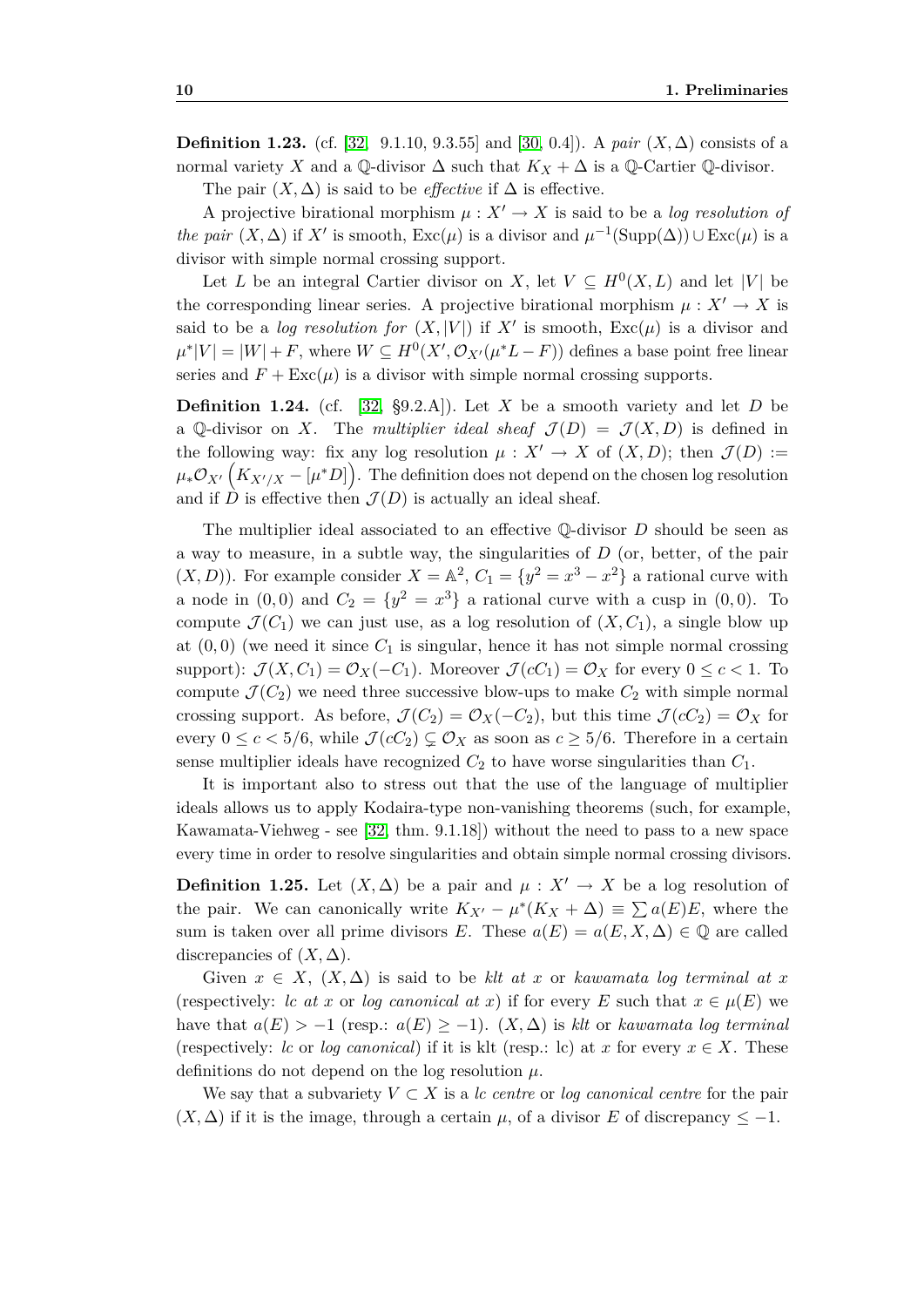The valuation corresponding to this divisor is called a *log canonical place*.

A log canonical centre *V* for the pair  $(X, \Delta)$  is *pure* if it is log canonical at the generic point of *V* .

A log canonical centre *V* for the pair  $(X, \Delta)$  is *exceptional* if it is pure and there is a unique log canonical place lying over the generic point of *V* .

We will denote by  $LLC(X, \Delta, x)$  the set of all lc centres for  $(X, \Delta)$  that pass through the point *x*.

If (*X, D*) is effective and *X* is smooth, then we can use equivalent definitions for klt and lc, based on multiplier ideals:

**Lemma 1.26.** Let X be a smooth variety and let  $(X, D)$  be an effective pair.  $(X, D)$ *is klt (resp. lc) if and only if*  $\mathcal{J}(D) = \mathcal{O}_X$  (*resp.*  $\mathcal{J}((1 - \epsilon)D) = \mathcal{O}_X \ \forall \ 0 < \epsilon < 1$ ).

*Proof.* Let  $\mu: X' \to X$  be a log resolution of  $(X, D)$ . Let  $K_{X'} - \mu^*(K_X) = \sum_E a(E)E$ and let  $K_{X'} - \mu^*(K_X + D) = \sum_E (a(E) + b(E))E$ . Hence  $K_{X'/X} - [\mu^*((1 - \epsilon)D)] =$  $\sum_{E} (a(E) + \Gamma(1 - \epsilon)b(E)^{\dagger})E$ . Notice that  $a(E)$  is always a non-negative integer,  $a(E) > 0$  implies that *E* is exceptional and that  $b(E)$  is always non-positive.

 $(X, D)$  is klt, by definition, if  $\forall E \ a(E) + b(E) > -1 \Leftrightarrow \neg(a(E) + b(E) \neg \geq 0 \Leftrightarrow$  $a(E) + b(E) \geq 0 \Leftrightarrow \mathcal{J}(D) = \mathcal{O}_X$ , in fact if  $a(E) = 0$  then  $\lceil b(E) \rceil \geq 0$  and this implies  $\lceil b(E) \rceil = 0$ ; if  $a(E) > 0$  then *E* is exceptional, hence just apply Fujita's lemma (see [\[27,](#page-76-5) lemma 1-3-2(3)]).

 $(X, D)$  is lc, by definition, if  $\forall E \ a(E) + b(E) \ge -1$ . Since  $a(E)$  is non-negative *a*(*E*) + *b*(*E*) = −1  $\Rightarrow$  *b*(*E*) < 0  $\Leftrightarrow$  (1 −  $\epsilon$ )*b*(*E*) > *b*(*E*) for all 0 <  $\epsilon$  < 1  $\Leftrightarrow$  *a*(*E*) + (1 −  $\epsilon$ *)b*(*E*) > −1 for all 0 <  $\epsilon$  < 1. Hence  $a(E) + b(E) \ge -1 \Leftrightarrow a(E) + (1 - \epsilon)b(E) > -1$ for all  $0 < \epsilon < 1 \Leftrightarrow (X, (1 - \epsilon)D)$  is klt for all  $0 < \epsilon < 1 \Leftrightarrow \mathcal{J}((1 - \epsilon)D) = \mathcal{O}_X$  for all  $0 < \epsilon < 1$ .  $\Box$ 

<span id="page-20-0"></span>*Remark* 1.27. Also local analogues hold:  $(X, D)$  is klt (resp. lc) at a point  $x \in D$  if and only if  $\mathcal{J}(D)_x = \mathcal{O}_{X,x}$  (resp.  $\mathcal{J}((1-\epsilon)D)_x = \mathcal{O}_{X,x}$  for every  $0 < \epsilon < 1$ ).

These considerations justify the following:

**Definition 1.28.** Let  $(X, D)$  be an effective pair, with X smooth and let  $x \in X$ . The *log canonical threshold at x,*  $lct(D, x) = lct(X, D, x)$ *, is just inf* $\{c > 0 | \mathcal{J}(X, cD)_x \subseteq$ *OX,x}*.

We will denote by  $Nklt(X, D)$  the *non-klt locus for*  $(X, D)$ , that is  $\text{Supp}(\mathcal{O}_X/\mathcal{J}(X, D)) \subset$ *X* with the reduced structure.

For practical purposes it is convenient to give a way to compute log canonical thresholds using discrepancies (see [\[32,](#page-76-3) 9.3.16]):

<span id="page-20-1"></span>**Lemma 1.29.** *Let*  $(X, D)$  *be an effective pair, with*  $X$  *smooth and let*  $x \in X$ *. Fix any log resolution*  $\mu: X' \to X$  *of the pair*  $(X, D)$ *. Let*  $K_{X'/X} = \sum_{E} a(E)E$  *and let*  $-\mu^*(D) = \sum_E b(E)E$ *. Then* 

$$
lct(X, D, x) = min_{\{E: x \in \mu(E), \}} \left\{ -\frac{a(E) + 1}{b(E)} \right\}.
$$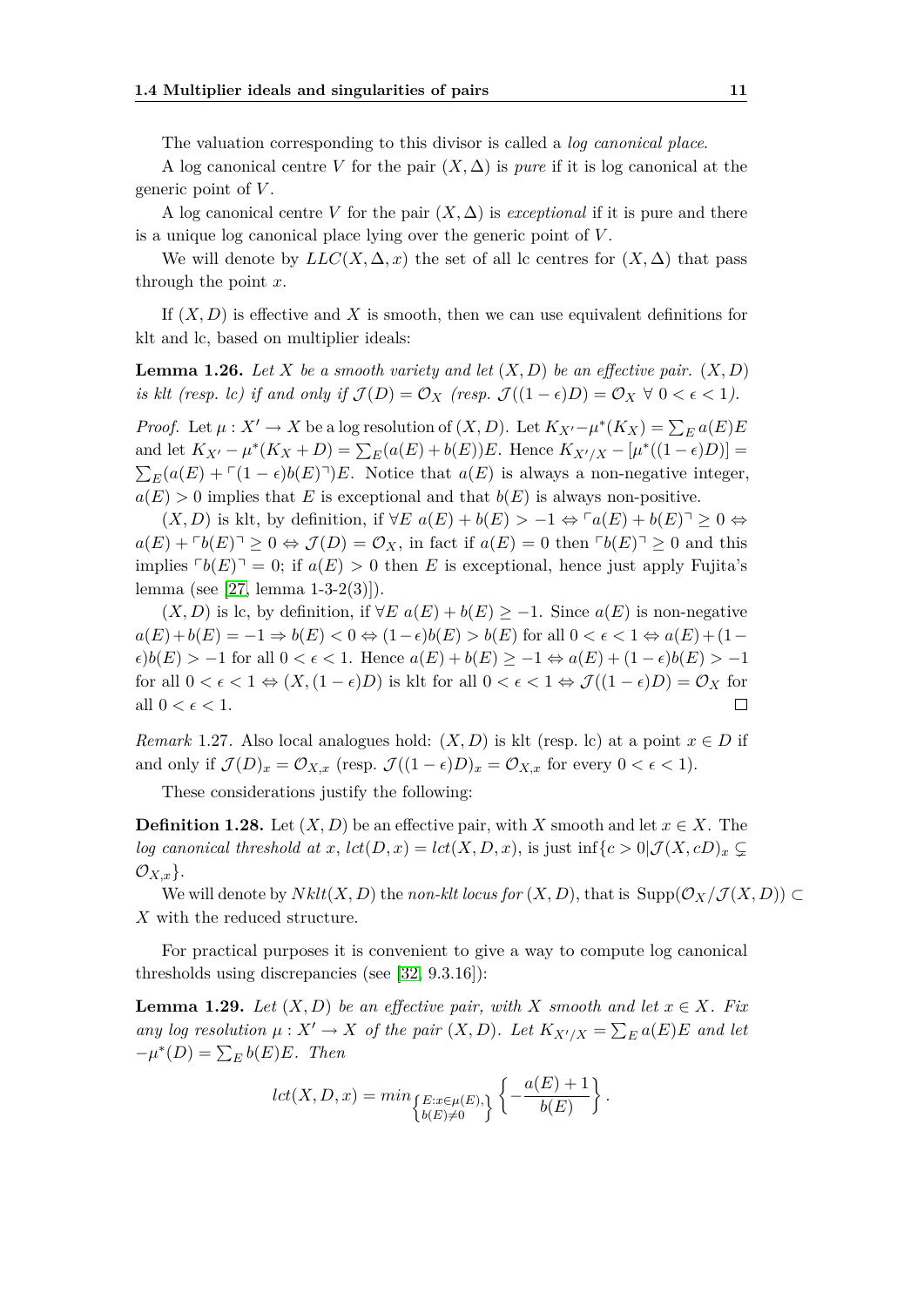*Proof.* By remark [1.27,](#page-20-0)  $lct(D, x) = inf\{c > 0 | \exists E \text{ s.t. } x \in \mu(E) \text{ and } a(E) + cb(E) \le$ *−*1*}*. Since *a*(*E*) *≥* 0, then *a*(*E*)+*cb*(*E*) *≤ −*1 *⇒ b*(*E*) *6*= 0, hence *lct*(*D, x*) = inf*{c >*  $0|c \geq -\frac{a(E)+1}{b(E)}$  for a certain E s.t.  $x \in \mu(E)$  and  $b(E) \neq 0$ } = min  $\left\{\frac{E:x \in \mu(E),}{b(E) \neq 0}\right\}$   $\left\{-\frac{a(E)+1}{b(E)}\right\}$  $\frac{(E)+1}{b(E)}\bigg\}.$ 

*Remark* 1.30*.* As a byproduct of lemma [1.29](#page-20-1) we have that the log canonical threshold is a positive rational number.

Log canonical centres will be our main tool to produce subvarieties from which it is possible to pull back forms. Log canonical centres, in our case, are quite well behaved from this point of view: they can be made exceptional (using the Tie Breaking method) and their dimension can be cut down (see [\[20,](#page-75-0) thm. 4.1], [\[36,](#page-76-0) §5], [\[32,](#page-76-3) 10.4.10]).

It turns out to be quite convenient to use, sometimes, the language of multiplier ideals when dealing with log canonical centres. That is why, first of all, we collect here some useful results about multiplier ideals. The next few lemmas are used to prove proposition [1.35](#page-22-0) that essentially states that the multiplier ideal of a divisor *D* is trivial outside its support: though very immediate, it will be very useful several times.

<span id="page-21-0"></span>**Lemma 1.31.** Let  $X$  be a topological space and  $\mathcal F$  a sheaf of abelian groups on  $X$ . *Let*  $U \subseteq X$  *and*  $W \subseteq U$  *be open sets. Then*  $\mathcal{F}|_U(W) = \mathcal{F}(W)$ *.* 

*Proof.* By definition (cf. [\[21,](#page-75-2) II.1]),  $\mathcal{F}|_U$  is the sheaf associated to the presheaf  $V \mapsto \lim_{Q \supset V} \mathcal{F}(Q)$ , where *V* is any open set of *U* and the direct limit is taken over all open sets  $O$  of  $X$  containing  $V$ . Since  $V$  is an open set of  $U$ , and hence of  $X$ , lim<sub>*O*</sub> $\supseteq$ *V*  $\mathcal{F}(O) = \mathcal{F}(V)$ , therefore  $V \mapsto \lim_{O \supseteq V} \mathcal{F}(O) = \mathcal{F}(V)$  is a sheaf and thus  $\mathcal{F}|_U(W) = \mathcal{F}(W).$  $\overline{\phantom{a}}$ 

<span id="page-21-1"></span>**Lemma 1.32.** Let  $X, X'$  be topological spaces,  $\mu : X' \to X$  a continuous function,  $\mathcal F$  *a sheaf of abelian groups on*  $X'$  *and*  $U \subseteq X$  *an open set. Let*  $\mu|_U : \mu^{-1}(U) \to U$ be the restriction of  $\mu$  to  $\mu^{-1}(U)$ . Then  $(\mu_*\mathcal{F})|_U$  and  $(\mu|_U)_*(\mathcal{F}|_{\mu^{-1}(U)})$  are naturally *isomorphic.*

*Proof.* Let  $W \subseteq U$  be an open set. Note that  $\mu^{-1}(W) \subseteq \mu^{-1}(U)$ . By definition (cf. [\[21,](#page-75-2) II.1]) and by [1.31](#page-21-0)  $(\mu_* \mathcal{F})|_U(W) = (\mu_* \mathcal{F})(W) = \mathcal{F}(\mu^{-1}(W)).$ 

On the other hand,  $(\mu|_U)_*(\mathcal{F}|_{\mu^{-1}(U)})(W) = \mathcal{F}|_{\mu^{-1}(U)}(\mu^{-1}(W)) = \mathcal{F}(\mu^{-1}(W)).$  $\Box$ 

<span id="page-21-2"></span>**Lemma 1.33.** Let  $X, X'$  be varieties, D be a Cartier divisor on  $X$  and  $\mu : X' \to Y'$ *X be a morphism such that it does not map X<sup>0</sup> into the support of D. Then*  $Supp(\mu^*D) \subseteq \mu^{-1}(Supp(D)).$ 

*Proof.* Let *D* be represented by  $\{(U_i, f_i)\}\$ , where  $\{U_i\}$  is an open cover of *X* and  $f_i$ is a rational function on  $U_i$ . Recall that, by definition, the support of  $D$  is the set of points  $x \in X$  at which a local equation of *D* is not a unit in  $\mathcal{O}_{X,x}$  (cf. [\[31,](#page-76-2) 1.1.1]).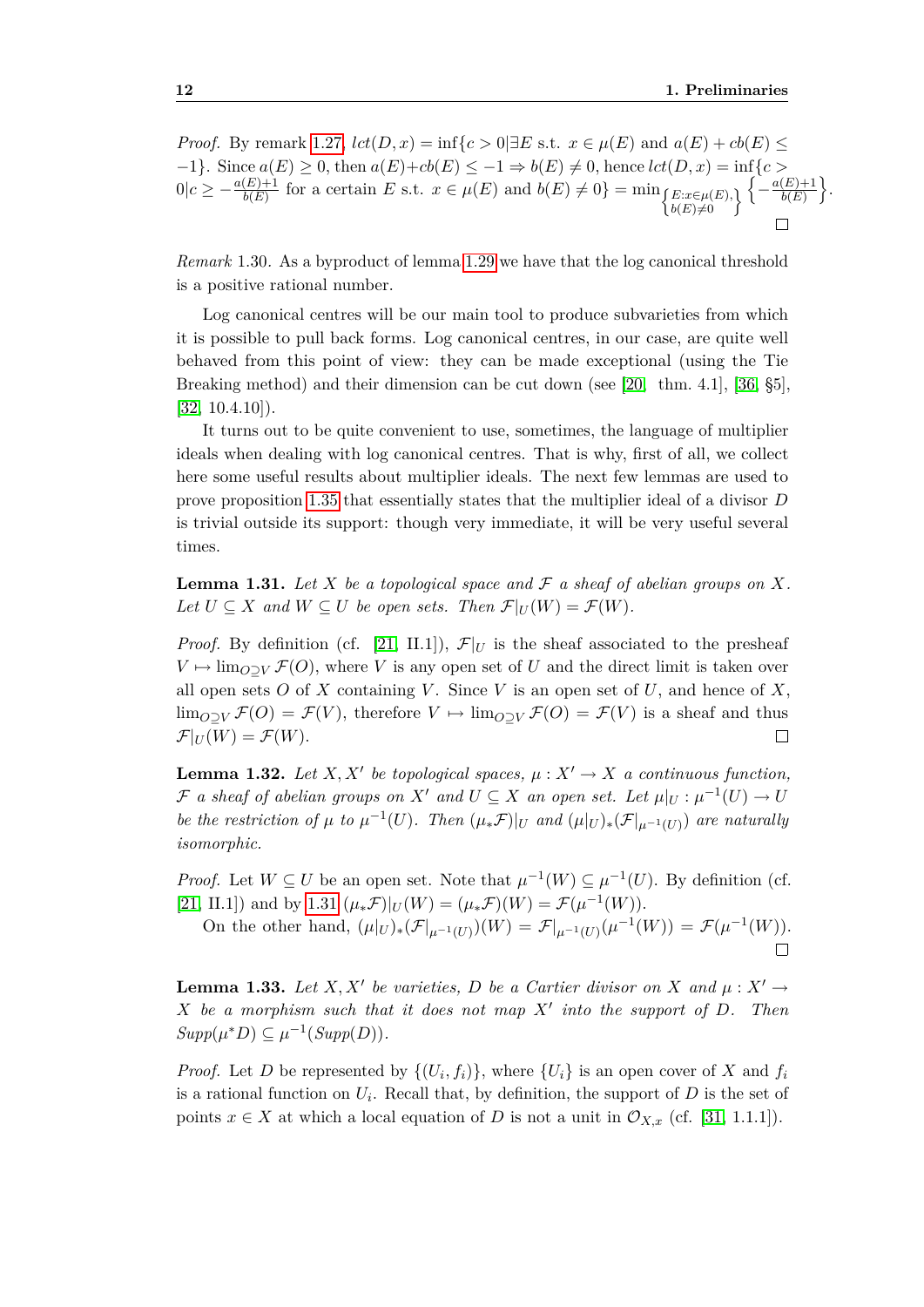Since  $X'$  is reduced and irreducible  $\mu$  does not map  $X'$  into the support of  $D$ , then, by [\[31,](#page-76-2) p. 10],  $\mu^*(D)$  is represented by  $\{(\mu^{-1}(U_i), f_i \circ \mu|_{\mu^{-1}(U_i)})\}$ .

Let  $z \in \text{Supp}(\mu^* D)$ , i.e. there exists j such that  $z \in \mu^{-1}(U_j)$  and  $(f_j \circ \mu|_{\mu^{-1}(U_i)}))_z$ is not a unit in  $\mathcal{O}_{X^{\prime},z}$ .

Since  $\mu^{\#}_{z}: \mathcal{O}_{X,\mu(z)} \to \mathcal{O}_{X',z}$  is a local homomorphism of local rings (cf. [\[21,](#page-75-2) p. 72]), then  $(f_j)_{\mu(z)}$  is not a unit in  $\mathcal{O}_{X,\mu(z)}$ , hence  $\mu(z) \in \text{Supp}(D)$  and the thesis follows.

Before stating the proposition, since it does not require *X* to be smooth, we recall the following generalization of the definition of multiplier ideals to singular varieties:

**Definition 1.34.** (multiplier ideal on singular varieties, cf. [\[32,](#page-76-3) §9.3.G]) Let  $(X, \Delta)$ be a pair and *D* a Q-Cartier Q divisor on *X*. Let  $a(E)$ 's be the discrepancies of the pair  $(X, \Delta + D)$ . Then we define  $\mathcal{J}((X, \Delta); D)$  as  $\mu_* \mathcal{O}_{X'}(\sum^{\lceil} a(E) \rceil E)$ . Clearly if X is non-singular  $\mathcal{J}((X,\Delta);D) = \mathcal{J}(X,\Delta+D).$ 

<span id="page-22-0"></span>**Proposition 1.35.** *Let*  $(X, \Delta)$  *be a pair and let D, E be*  $\mathbb{Q}$ *-Cartier*  $\mathbb{Q}$ *-divisors on X.*

*Let us consider the multiplier ideals*  $\mathcal{J}((X,\Delta);D)$  *and*  $\mathcal{J}((X,\Delta);D+E)$ *. Set*  $U := X \setminus Supp(E)$ *. We have that*  $\mathcal{J}((X, \Delta); D)|_U \cong \mathcal{J}((X, \Delta); D + E)|_U$  *and, in particular, for every*  $z \in U$ *,*  $\mathcal{J}((X, \Delta); D)_z = \mathcal{J}((X, \Delta); D + E)_z$ *.* 

*Proof.* Let  $\mu : X' \to X$  be a log resolution of  $(X, \Delta)$ ,  $D, E$  and  $D + E$ . Let  $K'_X \equiv \mu^*(K_X + \Delta) + \sum_F a(F)F$ ,  $\mu^*(D) = \sum_F b(F)F$  and  $\mu^*(E) = \sum_F c(F)F$ , the sums running over all prime divisor of  $X<sup>'</sup>$ . By definition of multiplier ideal we must show that  $(\mu_*\mathcal{O}_{X'}(\sum_F \ulcorner a(F) - b(F)\urcorner F))|_U \cong (\mu_*\mathcal{O}_{X'}(\ulcorner a(F) - b(F) - c(F)\urcorner F))|_U.$ By lemma [1.32](#page-21-1) we need only to show that

$$
\mathcal{O}_{X'}\left(\sum_{F} \ulcorner a(F) - b(F) \urcorner F\right)|_{\mu^{-1}U} \cong \mathcal{O}_{X'}\left(\sum_{F} \ulcorner a(F) - b(F) - c(F) \urcorner F\right)|_{\mu^{-1}U}.
$$

Note that if  $c(F) \neq 0$  then  $F \subseteq \text{Supp}(\mu^*E)$  and thus, by lemma [1.33,](#page-21-2)  $F \subseteq$  $\mu^{-1}(\text{Supp}(E))$ . Therefore  $F \cap \mu^{-1}U = \emptyset$  and we are done.  $\Box$ 

One of the main operation that can be performed on multiplier ideals is the restriction to appropriate divisors. Since this is a little bit subtle, after reintroducing the definition and the main property, we investigate how it relates to the classical tensor product.

<span id="page-22-1"></span>**Definition 1.36.** (cf. [\[32,](#page-76-3)  $\S$ 9.5.A]) Let *X* be a nonsingular variety and let *D* be an effective  $\mathbb{Q}$ -divisor on *X* and  $H \subset X$  a smooth irreducible divisor that does not appear in the support of *D*. Then we define  $\mathcal{J}(X, D)_H := \text{Im}(\mathcal{J}(X, D) \hookrightarrow \mathcal{O}_X \stackrel{\pi}{\twoheadrightarrow} \mathcal{O}_H)$ .

<span id="page-22-2"></span>**Theorem 1.37** (Restriction theorem - cf. [\[32\]](#page-76-3), 9.5.1)**.** *Using the notation introduced before, there is an inclusion*  $\mathcal{J}(H, D|_H) \subseteq \mathcal{J}(X, D)$ *H*.

 $\Box$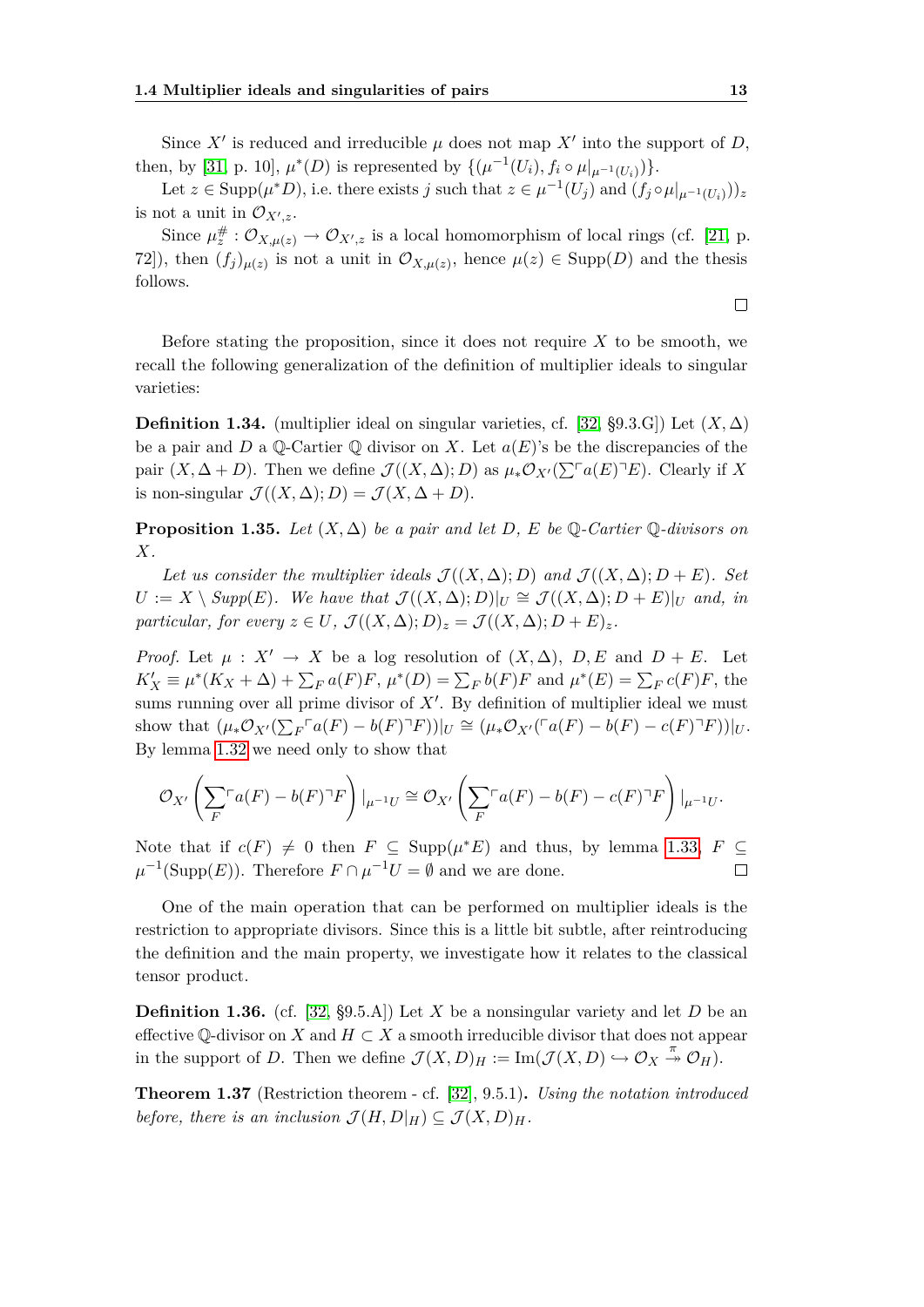<span id="page-23-0"></span>**Lemma 1.38.** *Let*  $X$  *be a variety, let*  $Y \subseteq X$  *be a closed subscheme of*  $X$ *, defined in*  $X$  *by the ideal sheaf*  $\mathcal{J}_Y$ *, and let*  $D$  *be an integral divisor on*  $X$ *, with*  $D$  *effective. Let*  $\pi_D : \mathcal{O}_X \to \mathcal{O}_D$  *be the natural map. If*  $D|_Y$  *is effective on Y then we have a short exact sequence:*

$$
0 \to \mathcal{J}_Y(-D) \to \mathcal{J}_Y \to \pi_D(\mathcal{J}_Y) \to 0.
$$

*Proof.* We have the following commutative diagram:



The second row and all the columns are exact. Since  $D|_Y$  is effective by hypothesis, then also the third row is exact. Therefore by the snake lemma also the first row is exact. Note that, by the commutativity of the diagram,  $\pi_D(i(\mathcal{J}_Y)) \subseteq \ker \overline{\pi}_Y$ . Moreover, considering the stalks for every  $x \in X$ , we have the following commutative diagram

$$
\mathcal{J}_{Y,x} \longrightarrow (\ker \overline{\pi}_Y)_x
$$
  

$$
\downarrow_{i_x}
$$
  

$$
\mathcal{O}_{X,x} \xrightarrow{\pi_{D,x}} \mathcal{O}_{D,x}
$$

and it is clear that, for every  $x \in X$ ,  $(\ker \overline{\pi}_Y)_x \subseteq \pi_{D,x}(\iota_x(\mathcal{J}_{Y,x}))$ . Therefore  $\ker \overline{\pi}_Y =$  $\pi_D(i(\mathcal{J}_Y)) = \pi_D(\mathcal{J}_Y).$ 

 $\Box$ 

<span id="page-23-1"></span>*Remark* 1.39. If  $\mathcal{J}_Y = \mathcal{J}(B) = \mathcal{J}(X, B)$  (with  $Y = Z(\mathcal{J}(B))$ ) is a multiplier ideal of an effective  $\mathbb{Q}$ -divisor *B* and *D* is an effective, integral divisor on *X* such that  $D|_Y$ is effective, then by lemma [1.38](#page-23-0) we have the following exact sequence (cf. definition [1.36\)](#page-22-1):

$$
0 \to \mathcal{J}(B) \otimes \mathcal{O}_X(-D) \to \mathcal{J}(B) \to \mathcal{J}(B)_D \to 0. \tag{1.1}
$$

In a similar manner, we have a natural exact sequence  $\mathcal{J}(B) \otimes \mathcal{O}_X(-D) \xrightarrow{\psi} \mathcal{J}(B) \to$  $\mathcal{J}(B) \otimes \mathcal{O}_D \rightarrow 0$ . Let  $\mu : X' \rightarrow X$  be a log resolution of  $(X, B)$ . Since  $0 \rightarrow$  $\mu^*(\mathcal{O}_X(-D))\otimes \mathcal{O}_{X'}(K_{X'/X}-[\mu^*B])\to \mu^*(\mathcal{O}_X)\otimes \mathcal{O}_{X'}(K_{X'/X}-[\mu^*B])$  is exact,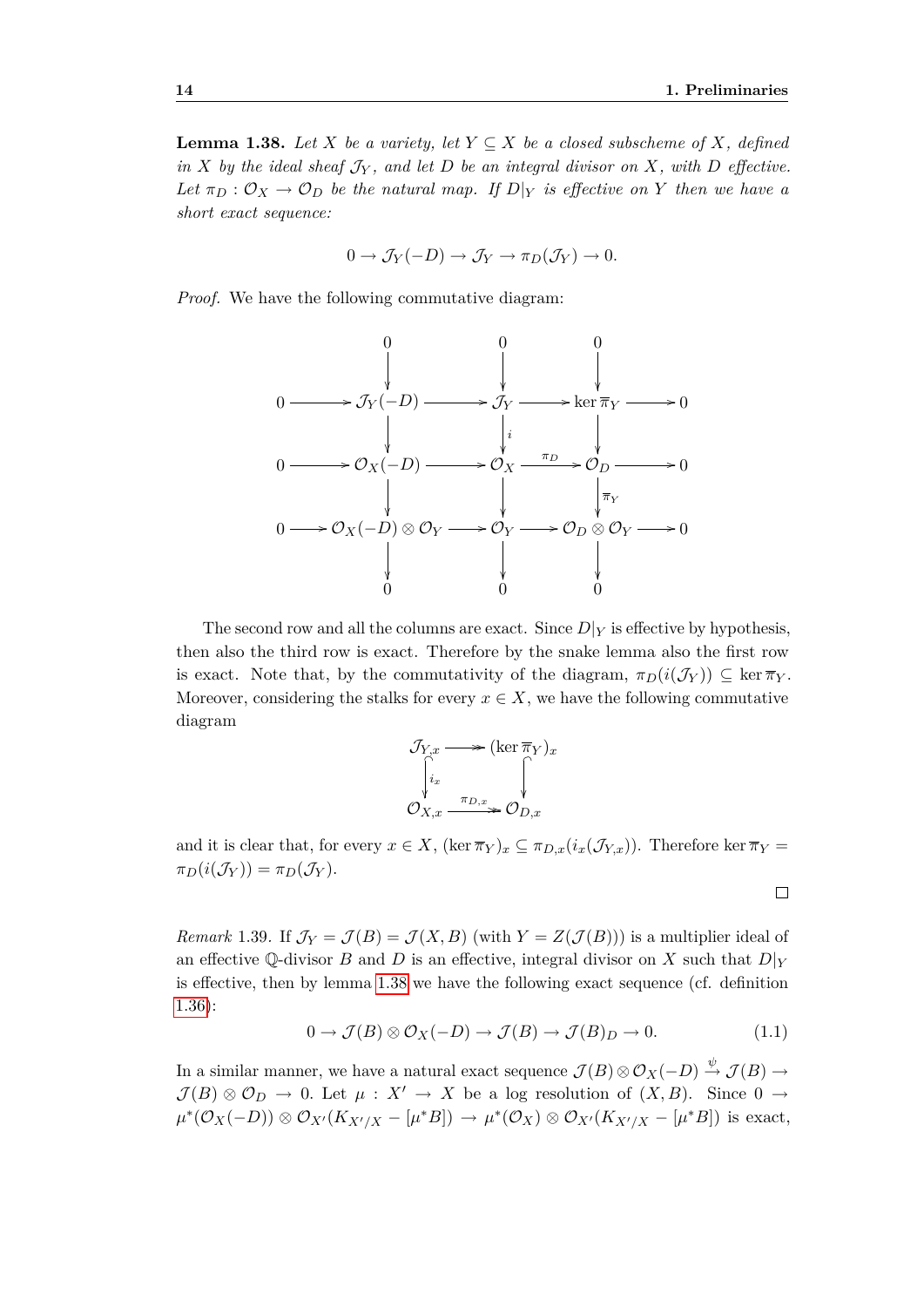then, by the projection formula and the definition of multiplier ideal, we can conclude that  $\psi$  is injective. Hence we also have the following short exact sequence:

$$
0 \to \mathcal{J}(B) \otimes \mathcal{O}_X(-D) \xrightarrow{\psi} \mathcal{J}(B) \otimes \mathcal{O}_X \to \mathcal{J}(B) \otimes \mathcal{O}_D \to 0. \tag{1.2}
$$

Therefore in this case, being  $D|_Y$  effective,  $\mathcal{J}(B)|_D \cong \mathcal{J}(B)_D$ .

The following lemma about log canonical centres of codimension 1 will be needed later:

<span id="page-24-4"></span>**Lemma 1.40.** *Let*  $(X, \Delta)$  *be a pair,*  $\Delta = \sum_{i=1}^{s} d_i \Delta_i$  *with*  $\Delta_i$  *prime divisors and*  $d_i \in \mathbb{Q}$ *. If W is a lc centre for*  $(X, \Delta)$  *of codimension* 1 *then there exists*  $\overline{i} \in \{1, \ldots, s\}$ *such that*  $W = \Delta_{\overline{i}}$  *and*  $d_{\overline{i}} \geq 1$ *. If moreover W is pure then*  $d_{\overline{i}} = 1$ *.* 

*Proof.* By definition of lc centre, there exists  $\mu: X' \to X$  a log resolution of  $(X, \Delta)$ and a prime divisor  $E \subset X'$  such that  $\mu(E) = W$  and of discrepancy  $a(E, X, \Delta) \leq -1$ . Since the codimension of *W* is 1 then *E* cannot be exceptional for  $\mu$ , hence (cf. [\[32,](#page-76-3) 9.3G, footnote 14] or  $[30, 2.25$  $[30, 2.25$ -2.26])  $E$  is a strict transform of one of the  $\Delta_i$ 's, i.e., *∃* $\overline{i}$  such that  $W = \mu(E) = \Delta_{\overline{i}}$  and  $a(E, X, \Delta) = -d_{\overline{i}} \Rightarrow d_{\overline{i}} \ge 1$ .

If moreover *W* is pure, i.e., it is lc at the generic point of *W*, then, since  $\mu(E) = W$ actually contains the generic point of *W*,  $-d_{\overline{i}} = a(E, X, \Delta) \geq -1 \Rightarrow d_{\overline{i}} = 1$ .  $\Box$ 

#### <span id="page-24-0"></span>**1.5 Some techniques**

In this section we list some of the techniques that will be involved later. Most of them are already well-known but since they are needed in more particular settings we include also proofs.

First of all we state the classical Tie Breaking theorem, but in its local version, using big divisors to perturb the log canonical centre, instead of ample ones. Check also [\[29,](#page-76-6) prop. 8.7.1] and [\[7,](#page-74-3) thm. 3.7].

<span id="page-24-5"></span>**Lemma 1.41** (local Tie Breaking with a big divisor)**.** *(cf. [\[37,](#page-76-1) lemma 2.6]). Let X be a complex smooth projective variety and let* ∆ *be an effective* Q*-divisor and assume that*  $(X, \Delta)$  *is lc but not klt at some point*  $x \in X$ *. Then:* 

- <span id="page-24-3"></span>*a. If*  $W_1, W_2 \in LLC(X, \Delta, x)$  *and W is an irreducible component of*  $W_1 \cap W_2$ *containing x, then*  $W \in LLC(X, \Delta, x)$ *.*
- <span id="page-24-6"></span>*b.* By the item before,  $LLC(X, \Delta, x)$  has a unique minimal irreducible element, say *V .*
- <span id="page-24-1"></span>*c.* If L is a big divisor and  $x \notin \mathbb{B}_+(L)$  then there exist a positive rational number a *and an effective* Q-divisor *M* such that  $M \sim_{\mathbb{Q}} L$  and such that for all  $0 < \epsilon \ll 1$ ,  $(X,(1-\epsilon)\Delta + \epsilon aM)$  *is lc at x and LLC* $(X,(1-\epsilon)\Delta + \epsilon aM,x) = \{V\}.$
- <span id="page-24-2"></span>*d. If*  $\Delta$  *is big,*  $x \notin \mathbb{B}_+(\Delta)$  *and*  $\Delta \sim_{\mathbb{O}} \lambda D$  *with*  $\lambda < c$ ,  $\lambda \in \mathbb{Q}^+$  *and*  $D$  *a*  $\mathbb{Q}$ *-divisor, then there exists an effective*  $\mathbb{Q}$ -divisor  $\Delta'$  such that  $(X, \Delta')$  is lc, not klt at x, *LLC*(*X*,  $\Delta'$ , *x*) = {*V*} *and*  $\Delta' \sim_{\mathbb{O}} \lambda' D$  *with*  $\lambda' < c$ ,  $\lambda' \in \mathbb{Q}^+$ .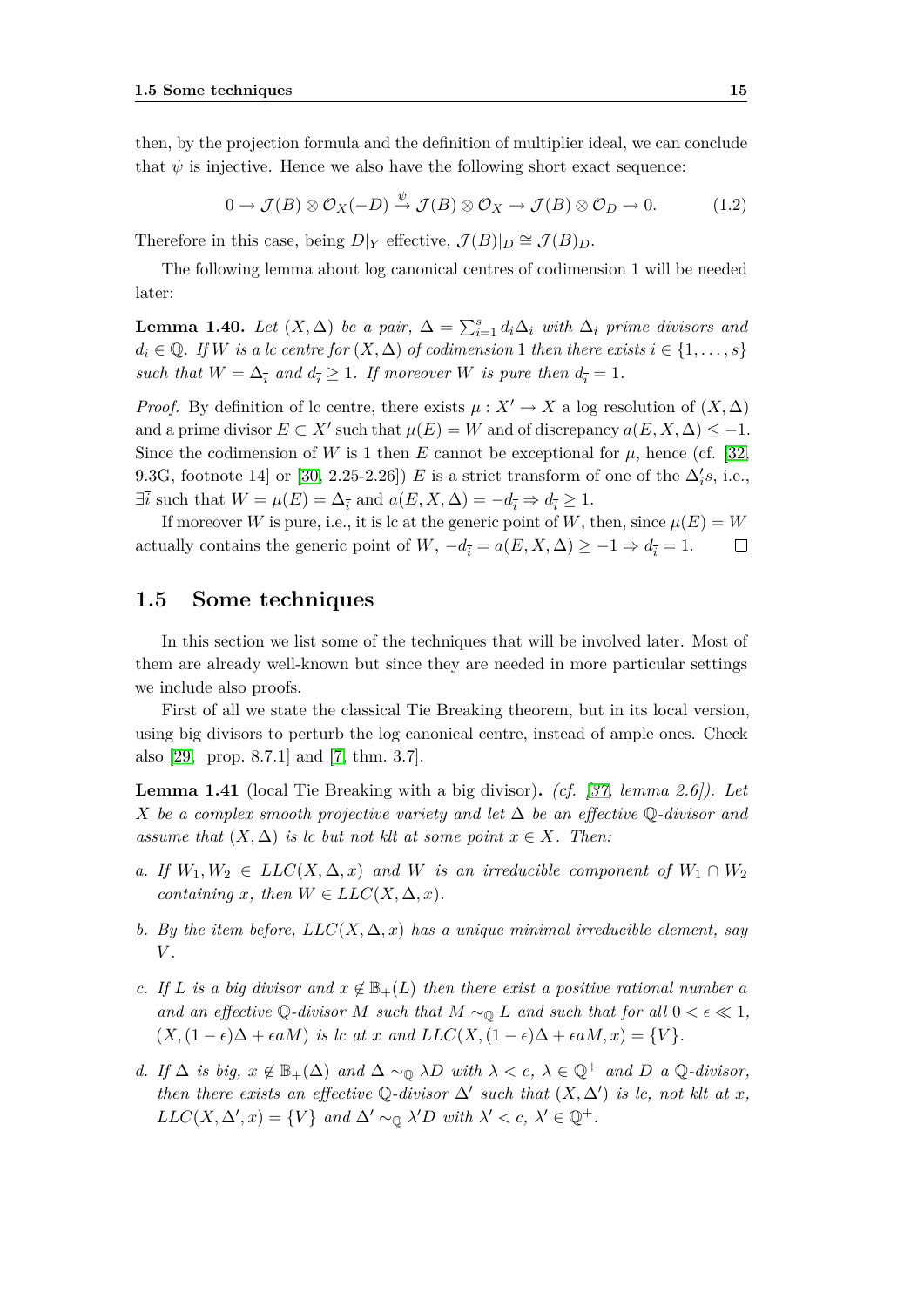<span id="page-25-0"></span>*e. In every case, we can also assume that there is a unique place lying above V .*

*Proof.* We will prove only items [c.](#page-24-1)[,d.](#page-24-2) and [e.](#page-25-0), referring to [\[37,](#page-76-1) lemma 2.6] and [\[20,](#page-75-0) lemma 2.5] for the item [a.](#page-24-3) Check also [\[29,](#page-76-6) proposition 8.7.1].

First of all, simply notice that if  $(X, \Delta)$  is lc but not klt at x then every element in  $LLC(X, \Delta, x)$  is a log canonical centre image of a divisor of discrepancy  $-1$ .

[c.](#page-24-1) Since *L* is big and  $x \notin \mathbb{B}_+(L)$  then, by lemma [1.18,](#page-17-0) we can find an ample Qdivisor *A* and an effective Q-divisor *G* such that  $L \sim_{\mathbb{Q}} A + G$  and  $x \notin \text{Supp}(G)$ .

Let  $\mathcal{I}_V$  be the ideal of *V*. Let  $p \gg 0$  such that  $pA$ ,  $pG$ ,  $p\Delta$  are integral divisors and  $\mathcal{I}_V(pA+pG)$  is globally generated outside Supp $(G)$ . Let  $|\mathcal{I}_V(pA +$  $pG$ <sup> $|| \subseteq |pA + pG|$ </sup> be the linear series of divisors corresponding to sections in  $H^0(\mathcal{I}_V(pA+pG)).$ 

Let  $\mu: X' \to X$  be a log resolution of  $(X, p\Delta + |\mathcal{I}_V(pA + pG)|)$ . Let  $K_{X'}$  $\mu^*(K_X) = \sum a(E)E\ (a(E) \ge 0)$  and  $K_{X'} - \mu^*(K_X + \Delta) = \sum (a(E) + b(E))E$ . By hypothesis if  $x \in \mu(E)$  then  $a(E) + b(E) \geq -1$  and there exists a divisor *E*<sub>0</sub> such that  $\mu(E_0) = V$  and  $a(E_0) + b(E_0) = -1$ .

By definition of log resolution,  $\mu^*|\mathcal{I}_V(pA + pG)| = |S| + B$ , where  $|S|$  is base point free and  $B + \text{Exc}(\mu) + (\text{strict transforms of components of } \Delta)$  is a divisor with simple normal crossing supports.

If we pick a general effective divisor  $M' \in |\mathcal{I}_V(pA + pG)|$  then we can suppose that  $\mu$  is a log resolution for  $(X, \Delta + M')$  and, since  $\mathcal{I}_V(pA + pG)$  is locally free outside  $V$  and  $V$  is minimal, we can also suppose that  $M'$  is nonsingular outside  $V \cup \text{Supp}(G)$  and  $\mu^* M'$  does not contain divisors  $E$  with  $x \in \mu(E)$  and  $a(E) + b(E) = -1$ , unless  $\mu(E) = \mu(E_0) = V$ : in fact if  $\mu^* M$ <sup>*t*</sup> contains such an *E* then, by the generality of the choice of  $M'$  in  $|\mathcal{I}_V(pA + pG)|$ , Supp $(E) \subseteq$ Supp(*B*) and hence  $\mu(E) \subseteq \mu(B) \subseteq V \cup \text{Supp}(G)$ ; by the minimality of *V* and the fact that  $x \in \mu(E)$  but  $x \notin \text{Supp}(G)$  then we have  $\mu(E) = V$ .

Let  $M := M'/p \sim_{\mathbb{Q}} L$ . Let  $-\mu^* M = \sum c(E)E$ . Thus  $c(E) \leq 0$ ,  $c(E_0) < 0$ since  $\mu(E_0) = V \subseteq \text{Supp}(M)$  and  $c(E) = 0$  if  $x \in \mu(E)$ ,  $a(E) + b(E) = -1$ and  $\mu(E) \neq \mu(E_0)$ .

Let  $\epsilon$  be a sufficiently small rational number and

$$
a := \min_{\substack{E \ : \ \mu(E) = V, \\ a(E) + b(E) = -1}} \left\{ \frac{b(E)}{c(E)} \right\}.
$$

 $a > 0$ , since  $b(E) < 0$  (in fact  $a(E) + b(E) = -1$  and  $a(E) > 0$ ) and, as before,  $\mu(E) = V$  implies  $c(E) < 0$ . Let  $\tilde{E}$  be a divisor that attains the minimum for *a*. We have that  $K_{X'} - \mu^*(K_X + (1 - \epsilon)\Delta + \epsilon aM) = \sum (a(E) + (1 - \epsilon)b(E) + \epsilon ac(E))E$ .

First of all, let us check that *V* is still a lc-centre for  $(X,(1-\epsilon)\Delta + \epsilon aM)$ :  $a(\tilde{E}) + (1 - \epsilon)b(\tilde{E}) + \epsilon b(\tilde{E}) = a(\tilde{E}) + b(\tilde{E}) = -1$  and  $\mu(\tilde{E}) = V$  by definition.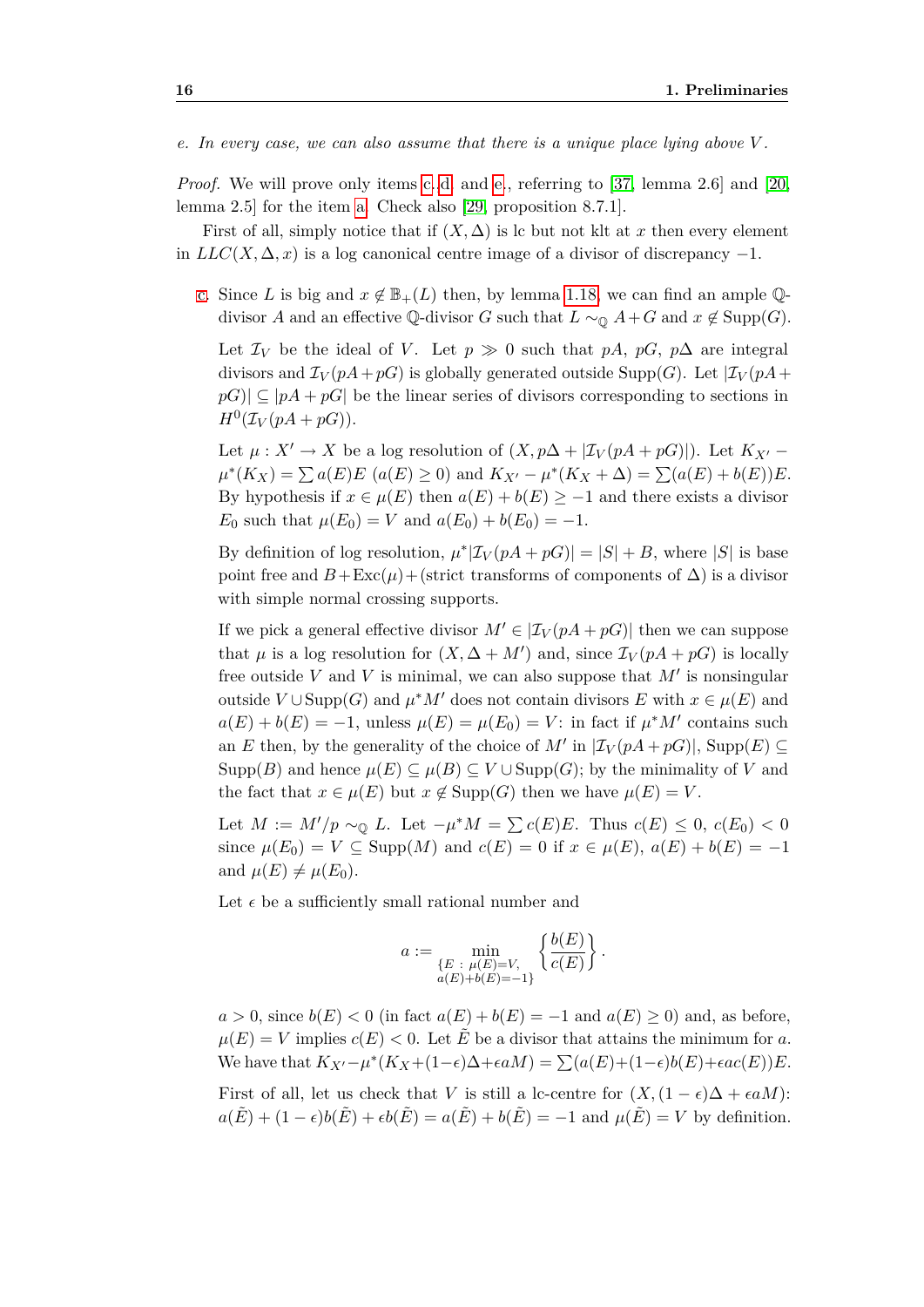Then let us check that  $(X, (1 - \epsilon)\Delta + \epsilon aM)$  is lc in a neighbourhood of *x*: for every *E* such that  $x \in \mu(E)$ , since  $\Delta$  is effective and hence  $b(E) \leq 0$ , we have that  $a(E) + (1 - \epsilon)b(E) + a\epsilon c(E) \ge a(E) + b(E) + a\epsilon c(E) =: d(E)$ . If  $a(E)+b(E) > -1$  then  $d(E) > -1$ , since  $\epsilon$  is sufficiently small. If  $a(E)+b(E) =$  $-1$  and  $\mu(E) \neq \mu(E_0)$  then  $c(E) = 0$  and thus  $d(E) \geq -1$ . If  $a(E) + b(E) = -1$ and  $\mu(E) = \mu(E_0) = V$  then, by definition,  $a \leq \frac{b(E)}{c(E)}$  $\frac{o(E)}{c(E)}$  that implies that  $ac(E) \geq b(E) \Rightarrow -\epsilon b(E) + \epsilon ac(E) \geq 0$  that is equivalent to saying that  $a(E) + (1 - \epsilon)b(E) + \epsilon ac(E) \geq -1.$ 

Eventually let us check that *V* is the unique element of  $LLC(X, (1 - \epsilon)\Delta +$  $\epsilon aM, x$ : if  $a(E) + b(E) > -1$  then, since  $\epsilon$  is sufficiently small,  $a(E)$  +  $(1 - \epsilon)b(E) + a\epsilon c(E) \ge a(E) + b(E) + a\epsilon c(E) > -1$ ; if  $a(E) + b(E) = -1$ ,  $x \in \mu(E)$  and  $\mu(E) \neq \mu(E_0) = V$  then, as we have already seen,  $c(E) = 0$  and  $a(E) + b(E) = -1, a(E) \geq 0 \Rightarrow b(E) < 0$ . Thus, since  $\epsilon > 0$ , we have that  $a(E) + (1 - \epsilon)b(E) > -1.$ 

- [d.](#page-24-2) Let us apply [c.](#page-24-1) with  $L = \Delta$  and let  $a \in \mathbb{Q}^+$  and  $M \sim_{\mathbb{Q}} \Delta$  be as in c. Let  $\Delta' := (1 - \epsilon)\Delta + \epsilon aM$  and  $\lambda' := \lambda - \epsilon \lambda + \epsilon a\lambda$ . Hence  $\Delta' \sim_{\mathbb{Q}} \lambda' D$ . Since  $\lambda < c$ , choosing  $\epsilon$  sufficiently small we can manage to have  $\lambda' < c$ , and we are done.
- [e.](#page-25-0) Let us start from the outcome of item [c.](#page-24-1), that is, setting  $\Delta' := (1 \epsilon)\Delta + \epsilon aM$ , we are in the following situation:  $LLC(X, \Delta', x) = \{V\}$ , and  $(X, \Delta')$  is lc at *x*. Since *L* is big then we can write  $L = A + \overline{E}$  with  $A, \overline{E}$   $\mathbb{O}$ -divisors, *A* ample,  $\overline{E}$ effective.

Let  $\mu: X' \to X$  be a log resolution of  $(X, \Delta' + \overline{E})$ . Fixing the notation, we will also write  $K_{X'} - \mu^*(K_X) = \sum a(E)E$  and  $-\mu^*(\Delta') = \sum f(E)E$ .

If *V* is the image of a strict transform of a component of  $\Delta'$  then it is clear that there exists a unique place lying above  $V$ . Therefore we can suppose that  $\text{codim}(V) > 1$  and thus that *V* is the image of at least one exceptional divisor.

Following the proof of [\[29,](#page-76-6) prop. 8.7.1], we will prove the thesis in two steps: first of all we will produce a divisor *H* Q-linearly equivalent to *L*, that passes through *V* and such that  $\mu^* H$  contains an ample divisor  $E_{\text{amp}}$ ; this divisor  $H$ , as in [c.](#page-24-1), will be used for another tie breaking. Then, using  $E_{\text{amp}}$  we will slightly modify *H* so that we can be sure there is only one exceptional divisor above *V* .

Recall that for every Weil divisor *W* on  $X'$ ,  $\mu_*(W)$  is well defined as a Weil divisor on *X* (cf. [\[19,](#page-75-6) §1.4]). Moreover, since  $\mu$  is projective, recall that if  $W \sim W'$  then  $\mu_*(W) \sim \mu_*(W')$  (cf. [\[19,](#page-75-6) theorem 1.4]) and that, since  $\mu$  is also birational,  $\mu_* \mu^* Y = Y$ , for every divisor *Y* on *X*.

Since by [\[12,](#page-75-5) par. 1.40]  $\text{Exc}(\mu)$  is a divisor whose irreducible components are  $\mu$ -exceptional then by [\[12,](#page-75-5) par. 1.42] there exists an effective and  $\mu$ -exceptional Q-divisor *F* such that  $\mu^*A - F$  is ample. Choose an effective Q-divisor  $E_{\text{amp}} \sim_{\mathbb{Q}} \mu^* A - F$  such that it is irreducible, with nonsingular support and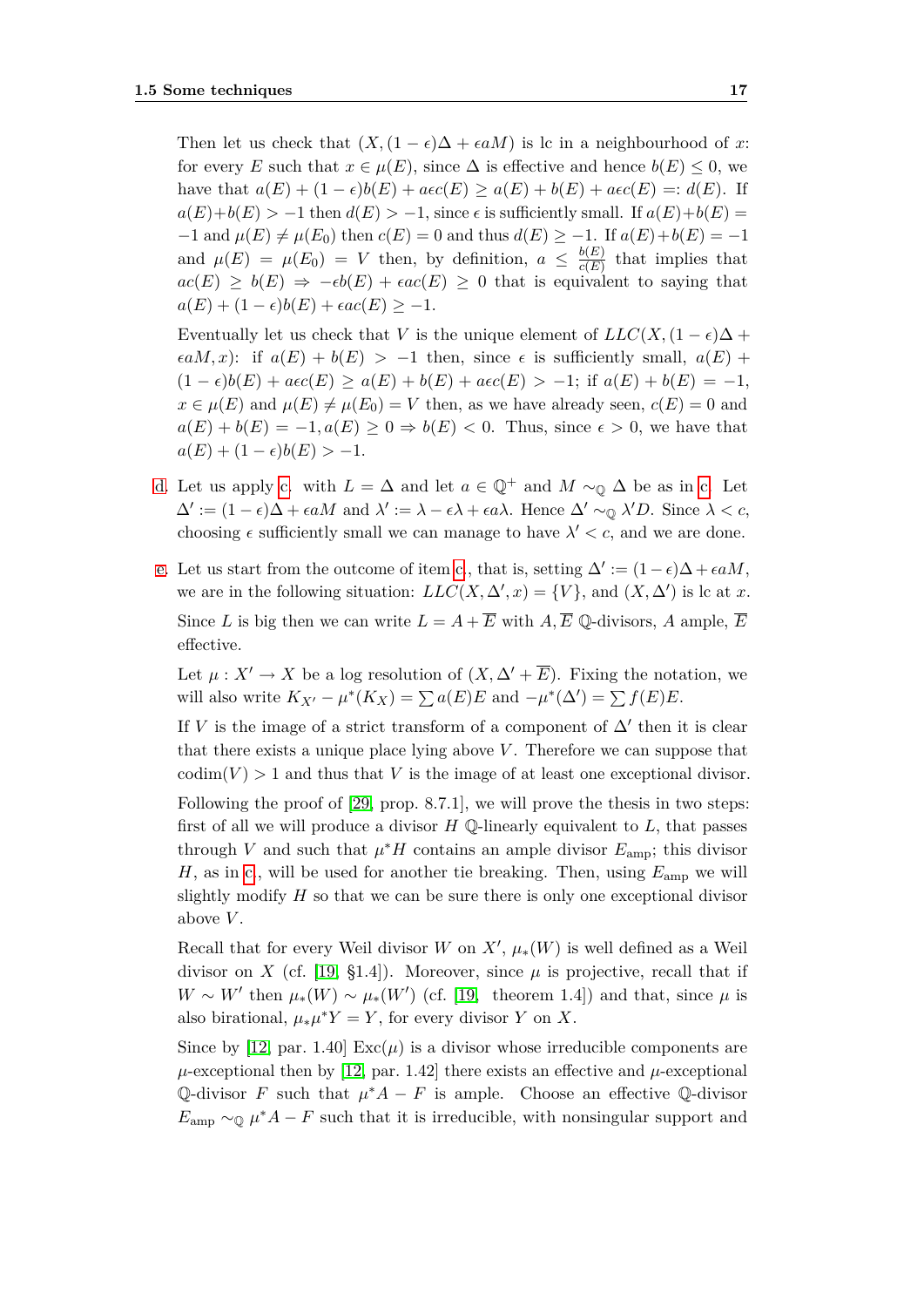such that it has simple normal crossings with  $\text{Exc}(\mu)$  and with all the strict transforms of the components of  $\Delta' + \overline{E}$ . Let *E* be a prime divisor such that  $\mu(E) = V$ ; then *E* is exceptional and, in particular, the map  $\mu|_E : E \to V$ has positive dimensional fibres, hence notice that  $\mu(E_{\text{amp}}) \supset V$ . Let us now consider the effective  $\mathbb{Q}$ -divisor  $H := \mu_*(E_{\text{amp}} + F + \mu^* \overline{E}) \sim_{\mathbb{Q}} L$ . Since *F* is exceptional then  $H = \mu_*(E_{\text{amp}}) + \overline{E}$ : hence, by the choice of  $\mu$  and  $E_{\text{amp}}$ , we have that  $\mu$  is a log resolution also of  $\Delta' + H$ . Set  $-\mu^*(H) = \sum g(E)E$ . Let  $\epsilon' \in \mathbb{Q}^+, \, \epsilon' \ll 1$  and

$$
a' := \min_{\substack{E \ : \ \mu(E) = V, \\ a(E) + f(E) = -1}} \left\{ \frac{f(E)}{g(E)} \right\}.
$$

Therefore  $K_{X'} - \mu^*(K_X + (1 - \epsilon')\Delta' + \epsilon' a'H) = \sum (a(E) + (1 - \epsilon')f(E) +$  $e^{\prime}a^{\prime}g(E)$ )*E* and as in the proof of item [c.](#page-24-1), it can be easily seen that  $(X,(1 \epsilon'$ ) $\Delta'$  +  $\epsilon'$ *a'H*) is lc at *x* and *LLC*(*X*, (1 -  $\epsilon'$ ) $\Delta'$  +  $\epsilon'$ *a'H*, *x*) = {*V*} (in this case, however,  $a(E) + f(E) = -1$  and  $x \in \mu(E)$  directly imply  $\mu(E) = V$ ). And so the first step is done.

As for the second step, let  $E_0$  be an exceptional divisor such that  $\mu(E_0) = V$  and  $a(E_0) + (1 - \epsilon')f(E_0) + \epsilon' a'g(E_0) = -1$ . Since  $E_{\text{amp}}$  is ample, then for a small  $\xi \in \mathbb{Q}^+$  we have that  $E_{\text{amp}} - \xi E_0$  is ample too and  $\mathbb{Q}$ -linearly equivalent to an effective, irreducible divisor  $A_{\xi}$ . We can choose  $A_{\xi}$  to have nonsingular support and simple normal crossings with  $\text{Exc}(\mu)$  and with all the strict transforms of the components of  $\Delta' + H$ . Let us consider  $H' := \mu_*(\mu^*H - E_{\text{amp}} + \xi E_0 + A_{\xi}) \sim_{\mathbb{Q}}$  $\mu_* \mu^* H = H$ . Notice that  $\mu$  is a log resolution also for  $\Delta' + H'$ . Since  $H' = \mu_*(\mu^*H - E_{\text{amp}} + \xi E_0 + A_{\xi}) = H - \mu_*(E_{\text{amp}}) + \mu_*(A_{\xi})$  then  $\mu^*(H') =$  $\mu^* H - E_{\text{amp}} - e \kappa c_1 + A_{\xi} + e \kappa c_2 \sim_{\mathbb{Q}} \mu^* H$ , where  $e \kappa c_1$  and  $e \kappa c_2$  are effective sums of exceptional divisors. Since  $\xi E_0 \sim_{\mathbb{Q}} E_{\text{amp}} - A_{\xi}$  then  $\xi E_0 + \epsilon x c_1 \sim_{\mathbb{Q}} \epsilon x c_2$ , that is:  $\xi E_0 + e x c_1 = e x c_2$ . Therefore  $\mu^*(H') = \mu^* H + A_{\xi} - E_{\text{amp}} + \xi E_0$ . Set  $-\mu^*(H') = \sum g'(E)$ . Note that  $g'(E) = g(E)$  unless  $E = E_{\text{amp}}$ ,  $A_{\xi}$ ,  $E_0$ ; notice, however, that  $E_0$  is the only exceptional divisor for which  $g$  and  $g'$  are different: namely  $g'(E_0) = g(E_0) - \xi$ . Let  $\epsilon'' \in \mathbb{Q}^+, \epsilon'' \ll 1$  and

$$
a'':=\min_{\substack{E \ : \ \mu(E)=V, \\ a(E)+f(E)=-1}} \left\{ \frac{f(E)}{g'(E)} \right\}.
$$

Then  $K_{X'} - \mu^*(K_X + (1 - \epsilon'')\Delta' + \epsilon''a''H') = \sum (a(E) + (1 - \epsilon'')f(E) +$  $e''a''g'(E)$ )*E*. As before  $(X,(1-e'')\Delta' + e''a''H')$  is lc at *x*, *LLC*(*X*, (1 −  $\epsilon''$ ) $\Delta' + \epsilon'' a'' H', x$  = {*V*}, but this time *E*<sub>0</sub> is the only exceptional divisor with discrepancy  $-1$  and such that  $\mu(E_0) = V$ : in fact, since for any *E* such that  $\mu(E) = V$  and  $a(E) + f(E) = -1$  we have that  $g'(E) < g(E) \Rightarrow f(E)/g'(E)$  $f(E)/g(E)$  then  $E_0$  is the only exceptional divisor above *V* that attains the minimum in the definition of  $a''$ .

 $\Box$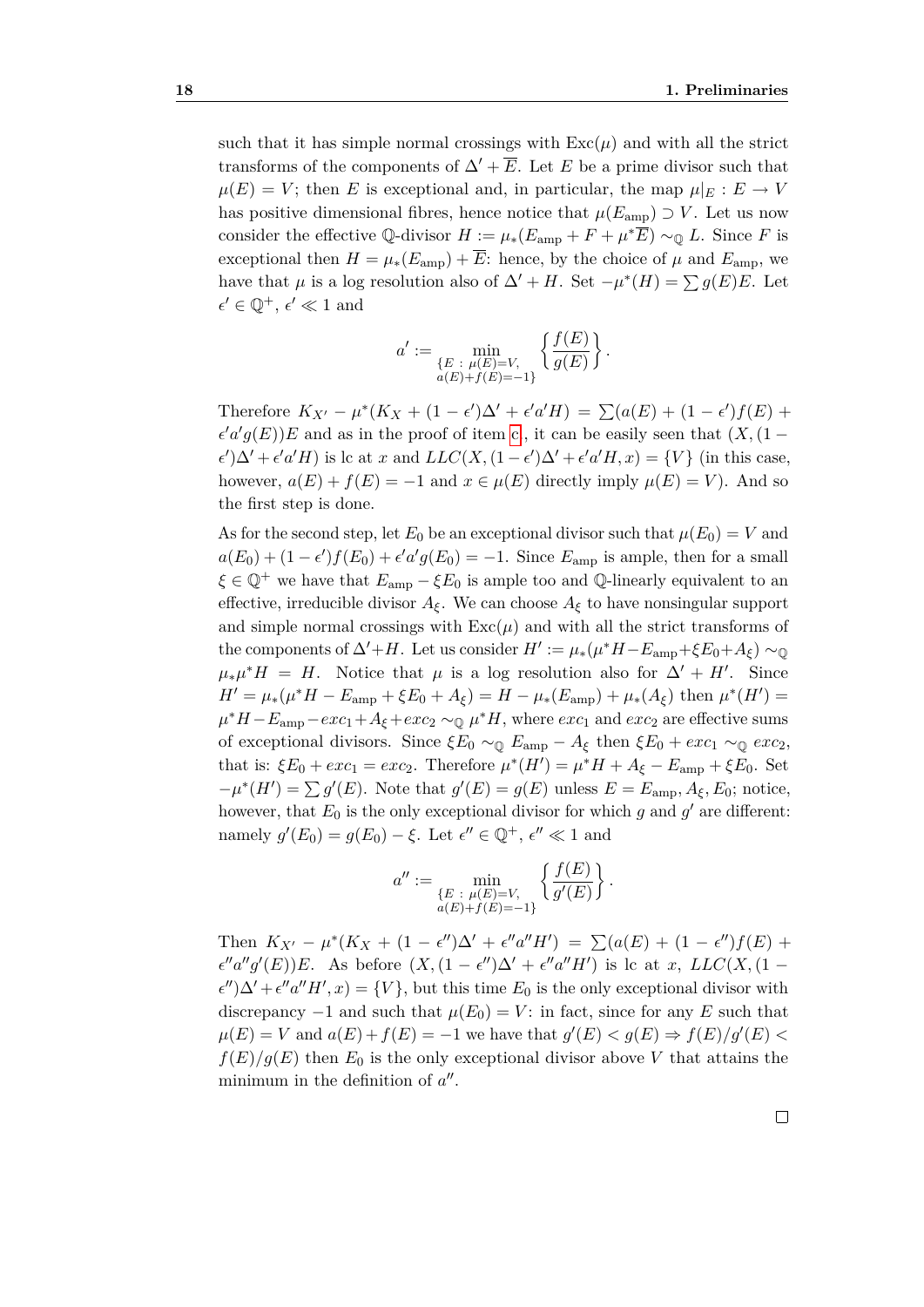The following lemma just deals about intersections of codimension 1 log canonical centres:

**Lemma 1.42** ([\[37\]](#page-76-1), 3.3). Let *X* be a smooth projective variety and let  $(X, \Delta_1)$ ,  $(X, \Delta_2)$  *be effective pairs such that at some point*  $x \in X$  *there exists*  $W_i$  *a pure log canonical centre of codimension* 1 *at x for*  $(X, \Delta_i)$ *, with*  $\Delta_i$  *with smooth support at*  $x (i = 1, 2)$ . Then there exists  $Z \subseteq W_1 \cap W_2$  *a minimal pure log canonical centre at x for the pair*  $(X, \Delta)$ *, where*  $\Delta = k(\Delta_1 + \Delta_2)$  *for some rational number*  $0 < k \leq 1$ *.* 

*Proof.* Let  $\Delta_1 = \sum_j a_{1j} D_{1j}$ , where  $a_{1j} \neq 0$ ,  $D_{1j}$  prime divisors. Since Supp( $\Delta_1$ ) is non singular at *x* we can suppose that  $D_{11}$  is the unique divisor in  $\Delta_1$  passing through *x*. Analogously let  $\Delta_2 = \sum_j a_{2j} D_{2j}$ , where  $a_{2j} \neq 0$ ,  $D_{2j}$  prime divisors, where  $D_{21}$  is the unique divisor in  $\Delta_2$  passing through *x*.

By lemma [1.40](#page-24-4)  $W_1 = D_{11}$ ,  $W_2 = D_{21}$  and  $a_{11} = a_{21} = 1$ .

Let  $\mu: X' \to X$  be a log resolution of  $\Delta_1 + \Delta_2$ . Since it can be easily seen that a log resolution of the support of a divisor is also a log resolution of the divisor itself then, by Hironaka's theorem (cf. [\[31,](#page-76-2) thm. 4.1.3]), we can construct  $\mu$  as a sequence of blowingups along smooth centers contained in the singular locus of Supp( $\Delta_1 + \Delta_2$ ) and *X*, that is contained, under our hypotheses, in  $\text{Sing}(\text{Supp}(\Delta_1)) \cup \text{Sing}(\text{Supp}(\Delta_2)) \cup$  $(\text{Supp}(\Delta_1) \cap \text{Supp}(\Delta_2))$ . Therefore, since  $\text{Supp}(\Delta_i)$  is nonsingular at *x* for  $i = 1, 2$ and  $x \in D_i$   $\Rightarrow$   $j = 1$ , then every exceptional divisor  $\Xi$  of  $\mu$  such that  $x \in \mu(\Xi)$ goes, under  $\mu$ , in a subvariety of  $D_{11} \cap D_{21}$ . Now set  $K_{X'} - \mu^* K_X = \sum_E a(E)E$ (so that  $a(E) \neq 0 \Leftrightarrow E$  is exceptional),  $\mu^* \Delta_1 = \sum_E b_1(E)E$ ,  $\mu^* \Delta_2 = \sum_E b_2(E)E$ . Consider  $D_{11}$ , the strict transform of  $D_{11}$ : since it is not an exceptional divisor, then  $a(D_{11}) = 0$  and  $b_1(D_{11}) = 1$ , therefore if we set  $c := \text{lct}(\Delta_1 + \Delta_2, x)$ , we have

$$
c=\min_{\substack{\{E\;:\;x\in\mu(E),\\\;b_1(E)+b_2(E)>0\}}}\left\{\frac{a(E)+1}{b_1(E)+b_2(E)}\right\}\leq\frac{a(D_{11})+1}{b_1(\widetilde{D_{11}})+b_2(\widetilde{D_{11}})}\leq 1.
$$

Clearly  $c > 0$ .

 $K_{X'} - \mu^*(K_X + c(\Delta_1 + \Delta_2)) = \sum_E(a(E) - cb_1(E) - cb_2(E))E$ . Let  $\overline{E}$  be such that  $a(\overline{E}) - cb_1(\overline{E}) - cb_2(\overline{E}) = -1, x \in \mu(\overline{E})$  and  $b_1(\overline{E}) + b_2(\overline{E}) > 0$ .

If  $\overline{E}$  is exceptional then  $\mu(\overline{E}) \subseteq D_{11} \cap D_{21} = W_1 \cap W_2$ .

If  $\overline{E}$  is not exceptional, since  $b_1(\overline{E}) + b_2(\overline{E}) > 0$  then  $\overline{E}$  is a strict transform,  $E = \widetilde{D_{ij}}$  for some *i, j.* Since  $x \in \mu(\overline{E})$  then  $\overline{E} = \widetilde{D_{11}}$  or  $\overline{E} = \widetilde{D_{21}}$ . If  $\widetilde{D_{11}} = \widetilde{D_{21}}$  then  $\mu(\overline{E}) = W_1 = W_2$  and we are done. If  $\widetilde{D}_{11} \neq \widetilde{D}_{21}$  then, supposing  $\overline{E} = \widetilde{D}_{11}$ , we have that  $b_2(D_{11}) = 0$ ,  $a(D_{11}) = 0$  and hence  $c = 1$ . This implies that  $D_{21}$  has discrepancy *−*1 for  $(X, c(\Delta_1 + \Delta_2))$  and so  $W_1, W_2$  are both lc centers of  $(X, c(\Delta_1 + \Delta_2))$ . We can now conclude applying lemma [1.41,](#page-24-5) [b.](#page-24-6)  $\Box$ 

<span id="page-28-0"></span>The next lemma, due to Hacon-McKernan (cf. [\[20,](#page-75-0) lemma 2.6]), essentially explains how to pull back sections from log canonical centres when we already know that these centres have dimension 0. The main ingredient is Nadel's Vanishing theorem, that, under particular conditions, assures the surjectivity of the restriction map. For the convenience of the reader we start by enunciating Nadel's theorem: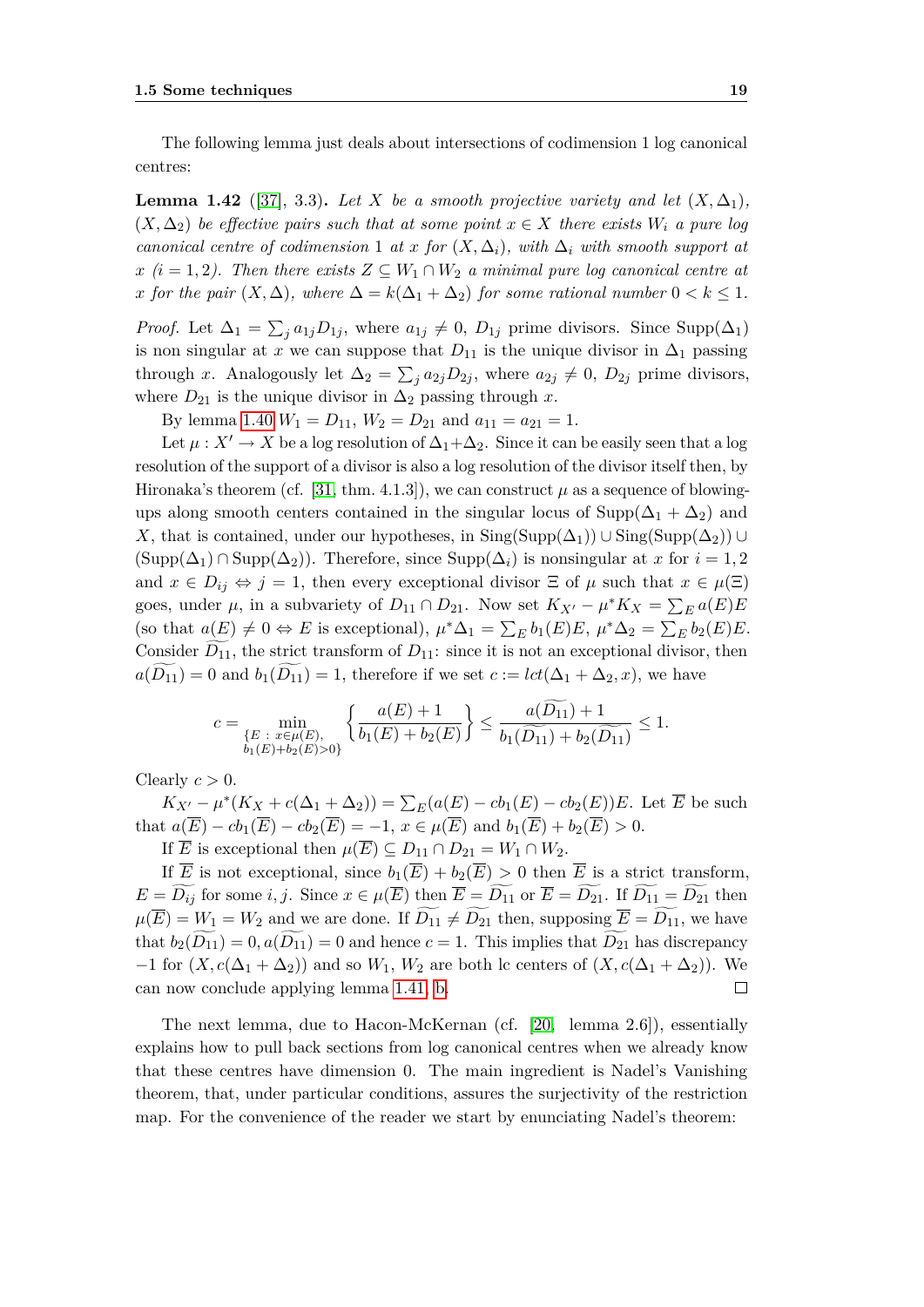**Theorem 1.43** (Nadel vanishing theorem)**.** *(see [\[32,](#page-76-3) thm. 9.4.8]). Let X be a smooth projective variety, let D be any* Q*-divisor on X and let L be any integral divisor such that*  $L - D$  *is big and nef. Then* 

$$
H^i(X, \mathcal{O}_X(K_X + L) \otimes \mathcal{J}(X, D)) = 0 \quad \text{ for every } i > 0.
$$

**Lemma 1.44.** *Let X be a smooth projective variety and D a big and integral divisor on X.* Let  $x, y \notin \mathbb{B}_+(D)$ *. Assume that there exists an effective*  $\mathbb{Q}$ *-divisor*  $\Delta_x \sim_{\mathbb{Q}} \lambda_x D$ *with*  $\lambda_x \in \mathbb{Q}^+$  *and such that*  $LLC(X, \Delta_x, x) = \{\{x\}\}\$ . Then for every  $m \in \mathbb{N}^+$  such *that*  $m > [\lambda_x]$ ,

$$
h^0(\mathcal{O}_X(K_X + mD)) > 0.
$$

*If moreover there exists another effective*  $\mathbb{Q}$ -divisor  $\Delta_y \sim_{\mathbb{Q}} \lambda_y D$  with  $\lambda_y \in \mathbb{Q}^+$ , such *that*  $LLC(X, \Delta_y, y) = \{\{y\}\}\$ and such that  $x \notin Supp(\Delta_y)$  and  $y \notin Supp(\Delta_x)$ , then *for every*  $m \in \mathbb{N}^+$  *such that*  $m > [\lambda_x + \lambda_y]$ ,

$$
h^0(\mathcal{O}_X(K_X + mD)) \ge 2.
$$

*More generally, let*  $x_1, \ldots, x_n \notin \mathbb{B}_+(D)$ *. If for every*  $1 \leq i \leq n$  *there exists an* effective Q-divisor  $\Delta_i \sim_{\mathbb{Q}} \lambda_i D$  with  $\lambda_i \in \mathbb{Q}^+$ , such that  $LLC(X, \Delta_i, x_i) = \{x_i\}$  and *such that*  $x_i \notin \bigcup_{j \neq i} \text{Supp}(\Delta_j)$  *then for every*  $m \in \mathbb{N}^+$  *such that*  $m > [\sum_{i=1}^n \lambda_i]$ *,* 

$$
h^0(\mathcal{O}_X(K_X + mD)) \ge n.
$$

*Proof.* Since  $x \notin \mathbb{B}_+(D)$ , by lemma [1.18](#page-17-0) there exist an ample Q-divisor  $A_x$  of sufficiently small norm and an effective Q-divisor  $E_x$  such that  $D \sim_{\mathbb{Q}} A_x + E_x$  and  $x \notin \text{Supp}(E_x)$ . Let us consider the multiplier ideal associated to  $\Delta_x, \mathcal{J}(\Delta_x)$ . Let us notice that, by the hypothesis that  ${x}$  is an isolated lc-centre at *x*, there exists an open neighbourhood  $U_x$  of *x* such that  $\mathcal{J}(\Delta_x)_x \subsetneq \mathcal{O}_{X,x}$  but  $\mathcal{J}(\Delta_x)_z = \mathcal{O}_{X,z}$  for all *z ∈ U<sup>x</sup> − {x}* (cf. [\[32,](#page-76-3) def. 9.3.9]).

Let  $B_x$  be the Q-divisor  $\Delta_x + (m - \lambda_x)E_x$ . Since  $x \notin \text{Supp}(E_x)$ , using proposition [1.35](#page-22-0) we can conclude that  $\mathcal{J}(B_x)_x \subsetneq \mathcal{O}_{X,x}$  and  $\mathcal{J}(B_x)_z = \mathcal{O}_{X,z}$  for every  $z \in U'_x :=$  $U_x \cap (X - \text{Supp}(E_x))$ , that is: the set of zeroes  $Z(\mathcal{J}(B_x))$  has *x* as an isolated point.

Let us consider the following exact sequence:

$$
0 \to \mathcal{J}(B_x) \to \mathcal{O}_X \to \mathcal{O}_{Z(\mathcal{J}(B_x))} \to 0
$$

Tensoring it by  $\mathcal{O}_X(K_X + mD)$  we obtain:

$$
0 \to \mathcal{J}(B_x) \otimes \mathcal{O}_X(K_X + mD) \to \mathcal{O}_X(K_X + mD) \to \mathcal{O}_{Z(\mathcal{J}(B_x))} \otimes \mathcal{O}_X(K_X + mD) \to 0
$$

Since *x* is an isolated point in  $Z(\mathcal{J}(B_x))$  we have that  $h^0(\mathcal{O}_{Z(\mathcal{J}(B_x))} \otimes \mathcal{O}_X(K_X +$  $m(D)$ ) > 0.

Let us notice that since *m* is an integer greater than  $[\lambda_x]$  then  $m > \lambda_x$ , hence  $mD - B_x \sim_{\mathbb{Q}} (m - \lambda_x) A_x$  is big and nef. Therefore we can apply Nadel's theorem to conclude that  $H^1(\mathcal{O}_X(K_X + mD) \otimes \mathcal{J}(B_x)) = 0$  and thus the first part of the lemma is proved.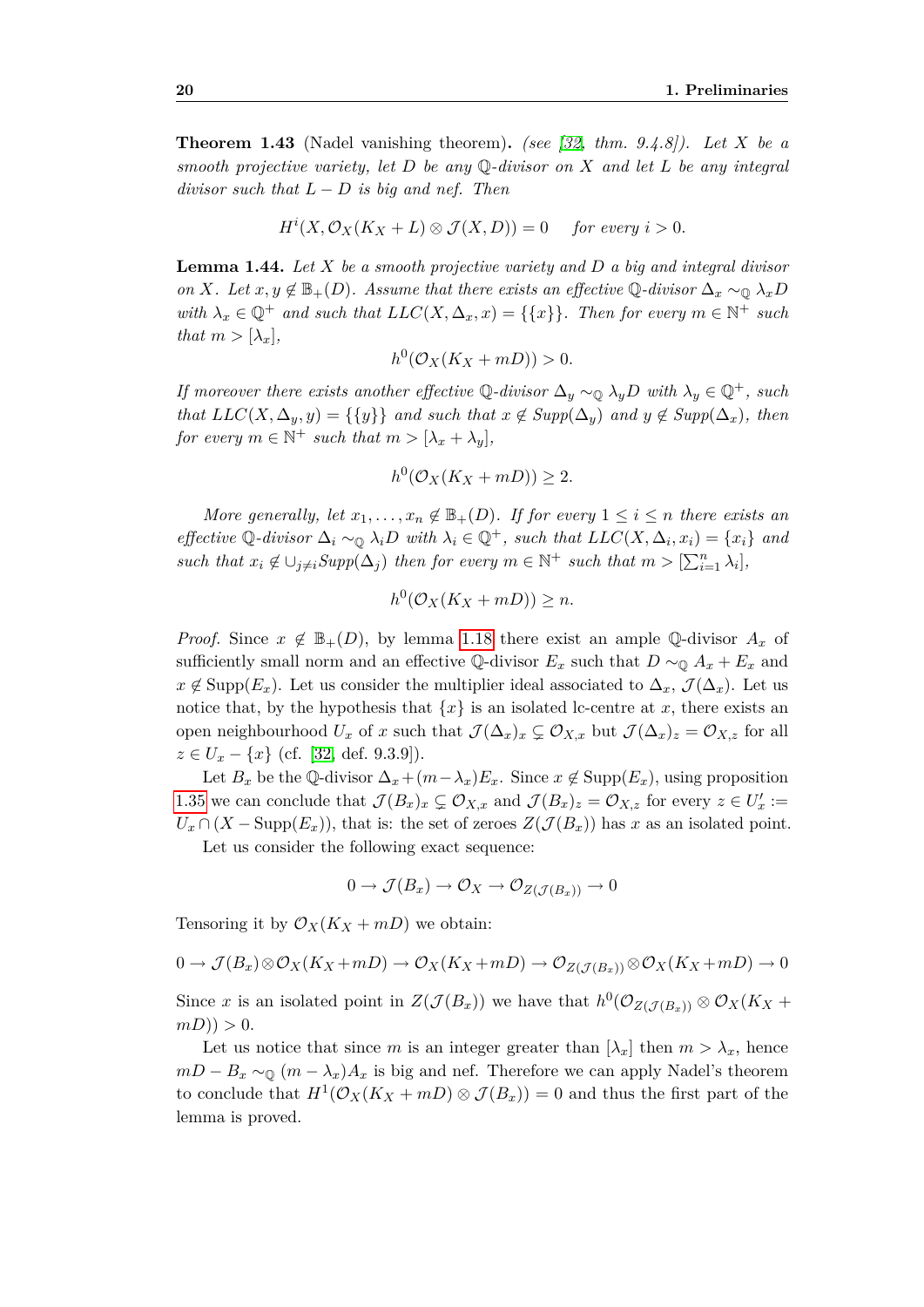Since  $x, y \notin \mathbb{B}_+(D)$  then, by remark [1.19,](#page-17-2) there exist an ample Q-divisor *A* of sufficiently small norm and an effective Q-divisor *E* such that  $D \sim_{\mathbb{Q}} A + E$ and  $x, y \notin \text{Supp}(E)$ . Let *B* be the Q-divisor  $\Delta_x + (m - \lambda_x - \lambda_y)E + \Delta_y$ . Since *x, y* ∉ Supp(*E*), *x* ∉ Supp( $\Delta_y$ ), *y* ∉ Supp( $\Delta_x$ ), using proposition [1.35,](#page-22-0) as before we can conclude that  $Z(\mathcal{J}(B))$  has  $x, y$  as two isolated points.

Let us consider the following exact sequence:

$$
0 \to \mathcal{J}(B) \otimes \mathcal{O}_X(K_X + mD) \to \mathcal{O}_X(K_X + mD) \to \mathcal{O}_{Z(\mathcal{J}(B))} \otimes \mathcal{O}_X(K_X + mD) \to 0
$$

Since *x*, *y* are two isolated points in  $Z(\mathcal{J}(B))$  we have that  $h^0(\mathcal{O}_{Z(\mathcal{J}(B))} \otimes \mathcal{O}_X(K_X +$ *mD*)) *≥* 2 and since  $mD - B \sim_{\mathbb{Q}} (m - \lambda_x - \lambda_y)A$  we have that  $mD - B$  is big and nef (by hypothesis  $\lambda_x + \lambda_y \leq m$ ). Therefore we can conclude as before, simply applying Nadel's theorem.

The general case in analogous.

When dealing with more that one point, the previous lemma will be applied together with lemma [1.6.](#page-13-0)

As we have already said, we will use log canonical centres to pull back sections of multiples of the canonical divisor. Clearly the first step is to produce log canonical centres. For this purpose we will use a standard tool, by means of divisors that are sufficiently singular at given points and whose existence is guaranteed by assuming some hypotheses on their volumes:

<span id="page-30-0"></span>**Lemma 1.45.** *(see [\[31,](#page-76-2) prop. 1.1.31], [\[32,](#page-76-3) lemma 10.4.12], [\[37,](#page-76-1) lemma 2.2]). Let X be a projective variety of dimension d and let D be a* Q*-Cartier divisor. Fix a positive real number α with*

$$
vol(D) > \alpha^d.
$$

*Then for any sufficiently large and divisible*  $k \in \mathbb{N}$  *there exists for any smooth point*  $x \in X$  *a divisor*  $A_x \in |kD|$  *such that mult<sub>x</sub></sub>* $(A_x) > k\alpha$ .

*Proof.* Assume *k* sufficiently divisible so that *kD* is integral. Since *x* is a smooth point we can fix a system of local parameters  $\{x_1, \ldots, x_d\}$  at *x* so that any section *s* of  $H^0(kD)$  can be written as  $\sum_{e_1,\dots,e_d} a_{e_1,\dots,e_d} x_1^{e_1} \dots x_d^{e_d}$   $(e_1,\dots e_d \ge 0)$ .

It is clear that *s* vanishes at *x* with order *> c* if all the partial derivatives of *s* at *x* of degree  $0, \ldots, c$  vanish. These conditions are linear in  $a_{e_1,\ldots,e_d}$  and their number is

$$
\binom{d+c}{d} = \frac{c^d}{d!} + O(c^{d-1}).
$$

By the definition of volume, there exists  $\beta > \alpha^d$  (for example  $\beta = (\text{vol}(D) + \alpha^d)/2)$ ) such that for  $k$  sufficiently large (and independent of  $x$ )

$$
h^0(kD) > \frac{\beta k^d}{d!} > \frac{\alpha^d k^d}{d!}.
$$

 $\Box$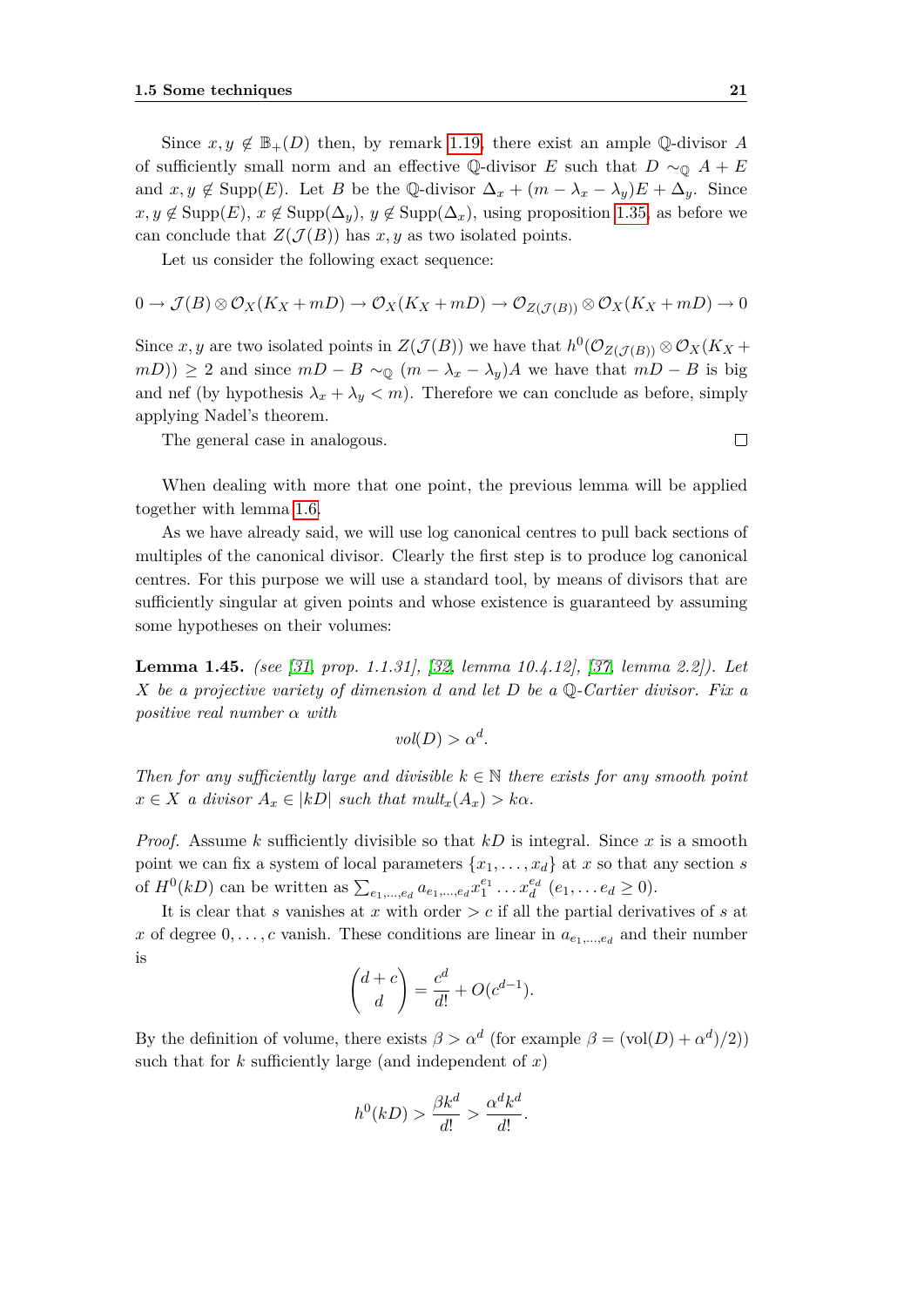Therefore, if  $c = \alpha k$  (*k* large) we have that

$$
h^0(kD) > \binom{d+c}{d}.
$$

Hence there exists a section in  $H^0(kD)$  - and thus a divisor  $A_x \in |kD|$  - such that  $\mathrm{ord}_x(s) = \mathrm{mult}_x(A_x) > c = \alpha k.$  $\Box$ 

*Remark* 1.46*.* Lemma [1.45](#page-30-0) can be applied also to two distinct smooth points *x, y*. In this case clearly the number of conditions for the vanishing of partial derivatives is doubled, hence we can say that if  $vol(D) > 2\alpha^d$  then there exists  $A_{x,y} \in |kD|$  such that  $\text{mult}_x(A_{x,y}) > k\alpha$  and  $\text{mult}_y(A_{x,y}) > k\alpha$ .

Divisors with high multiplicities at a given point naturally give rise to log canonical centres:

**Proposition 1.47.** *(see [\[32,](#page-76-3) prop. 9.3.2]). Let X be a smooth projective variety of dimension d, let D be an effective*  $\mathbb{Q}$ *-divisor and let*  $x \in X$  *be a point. If*  $mult_x(D) \geq d$  *then*  $\mathcal{J}(X, D)_x \subsetneq \mathcal{O}_{X,x}$ *.* 

If  $\mathcal{J}(X, D)$  is not trivial at *x* then  $x \in Nklt(X, D)$ , i.e., there exists a log canonical centre (not necessarily pure) of  $(X, D)$  that passes through x.

Pulling back sections from log canonical centres is not easy to do, unless the lc centres are points. Unfortunately when the volume is low, cutting down the dimension of lc centres does not allow us to have information about small multiple of the canonical divisor. That is why Todorov in [\[37\]](#page-76-1), using ideas of McKernan (see [\[33\]](#page-76-9)) has developed another strategy in the case of threefold, that is to produce a morphism from the threefold to a curve and use this to have sections. The next lemma shows how to obtain such a fibration from lc centres, while the next proposition shows how to create sections in this way:

**Lemma 1.48** (McKernan-Todorov)**.** *([\[33,](#page-76-9) lemma 3.2] and [\[37,](#page-76-1) lemma 3.2]). Let X be a smooth projective variety and suppose that for every point*  $x \in P$ *, where*  $P$  *is a countably dense subset of*  $X$ *, we may find an effective*  $\mathbb{Q}$ -divisor  $\Delta_x$  *and a subvariety V<sub>x</sub> such that V<sub>x</sub> is a pure log canonical centre for*  $(X, \Delta_x)$  *at x and*  $\Delta_x \sim_{\mathbb{Q}} \Delta/w_x$  *for some big* Q-divisor  $\Delta$  *on*  $X$  *and a rational positive number*  $w_x$ *. Then there exists a diagram*



<span id="page-31-0"></span>*such that f is a dominant morphism of normal projective varieties with connected fibres and for a general fibre*  $X'_{b}$  *of f there exists*  $x \in \pi(X'_{b})$  *such that*  $\pi(X'_{b})$  *is a pure log canonical centre for*  $(X, \Delta_x)$  *at x, with*  $\Delta_x \sim_0 \Delta/w$  *for some*  $w \in \mathbb{Q}^+$ *. We also have that*  $\pi$  *is a generically finite and dominant morphism of normal varieties.*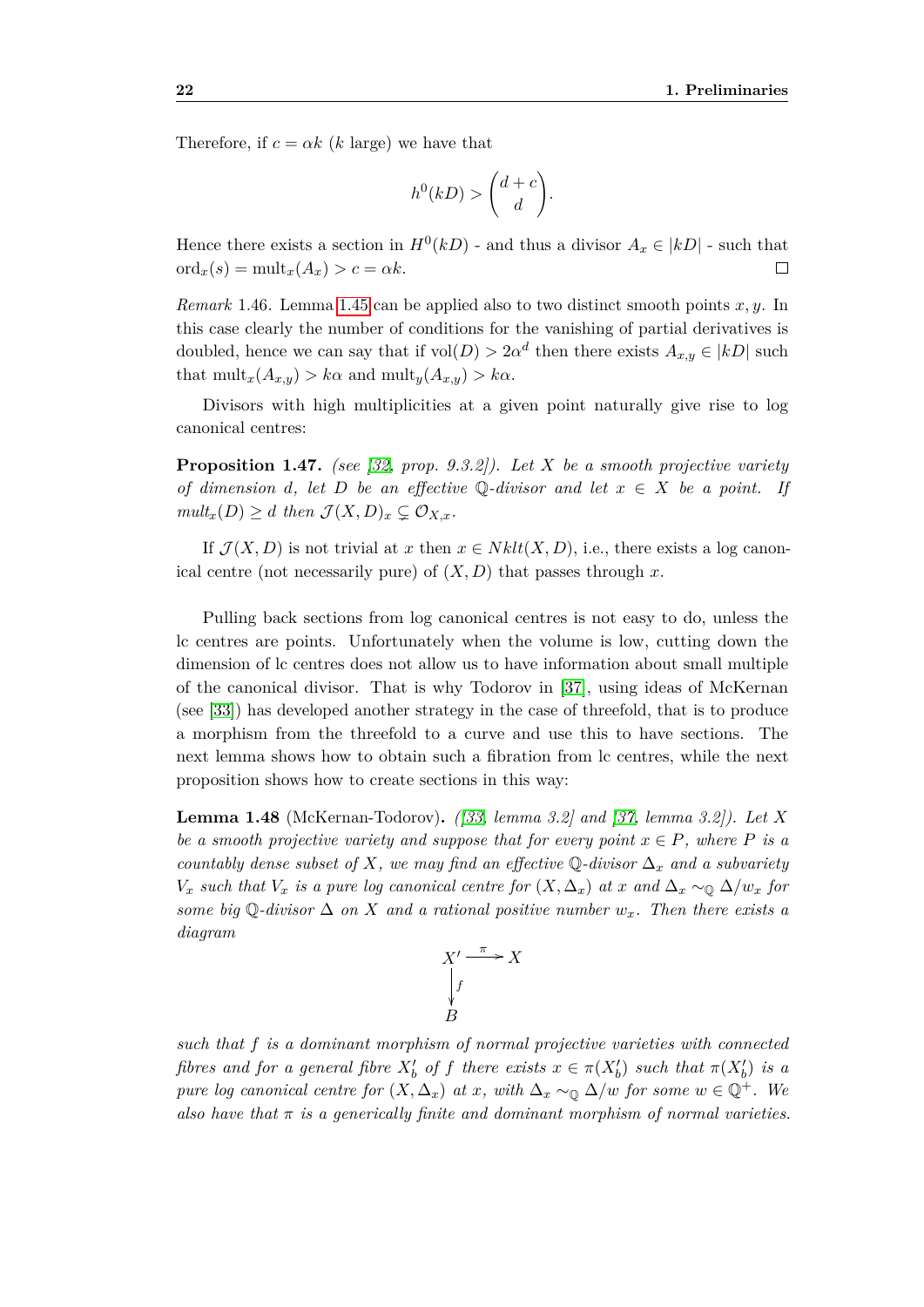**Proposition 1.49.** *Let X be a smooth projective threefold of general type. Suppose that there exist a smooth projective curve B and a dominant morphism with connected fibres*  $f: X \to B$  *such that the general fibre*  $X_b$  *is a minimal, smooth surface of general type. Moreover suppose there exist*  $\lambda \in \mathbb{Q}^+$  *and, for a general*  $b \in B$ *, an effective* Q-divisor  $D_b$  *on*  $X$  *such that*  $D_b \sim_{\mathbb{Q}} \lambda K_X$  *and such that*  $X_b$  *is a lc centre for*  $(X, D_b)$ *. Suppose also that, for general b, there exists*  $\beta \in \mathbb{Q}^+$  *such that*  $vol(X_b) \leq \beta^2$ *. Then, given*  $b_1, \ldots, b_k$  *general points on B, the restriction map gives a surjection* 

$$
H^{0}(\mathcal{O}_{X}((n+1)K_{X}) \to H^{0}(\mathcal{O}_{X_{b_1}}((n+1)K_{X_{b_1}})) \oplus \ldots \oplus H^{0}(\mathcal{O}_{X_{b_k}}((n+1)K_{X_{b_k}}))
$$

*as long as*  $\lambda k(4(n+1)|\beta^2|-1) < 1$  *and*  $n > \lambda k$ *.* 

*Proof.* By Kawamata's theorem A (cf. [\[25\]](#page-75-7), taking  $S = \{pt\}$ ) for every  $1 \leq i \leq k$ and every positive integer *m* the restriction maps

$$
H^0(\mathcal{O}_X(m(K_X+X_{b_i}))) \to H^0(\mathcal{O}_{X_{b_i}}(mK_{X_{b_i}}))
$$

are surjective. Since for every *i* we have an injection

$$
H^0(\mathcal{O}_X(m(K_X+X_{b_i})))\hookrightarrow H^0(\mathcal{O}_X(m(K_X+X_{b_1}+\ldots+X_{b_k}))),
$$

then the restriction maps

$$
H^{0}(\mathcal{O}_{X}(m(K_{X}+X_{b_{1}}+\ldots+X_{b_{k}})))\rightarrow H^{0}(\mathcal{O}_{X_{b_{i}}}(mK_{X_{b_{i}}}))
$$

are surjective. Since  $X_{b_i}$  are minimal surfaces of general type then, by [\[5\]](#page-74-0) for  $m$ large enough (namely  $m \geq 4$ )  $|mK_{X_{b_i}}|$  is base point free, hence a general  $G \in$  $|m(K_X + X_{b_1} + \ldots + X_{b_k})|$  is such that for every *i*,  $G|_{X_{b_i}}$  is a general divisor in the base-point-free linear system  $|mK_{X_{b_i}}|$ .

Since  $K_X$  is big then  $K_X = A + E$  where *A* is an ample Q-divisor and *E* and effective Q-divisor.

Let now  $b'$  be a general point on  $B$ ,  $m$  be a sufficiently large integer,  $G$  a general divisor in  $|m(K_X + X_{b_1} + \ldots + X_{b_k})|$ ,  $\epsilon$  a rational number,  $0 < \epsilon \ll 1$ . Let

$$
h :=: h_{n,k} := \frac{k(n+1) - \epsilon k}{\lambda k + 1},
$$
  

$$
j :=: j_{n,k} := -h_{n,k},
$$
  

$$
i :=: i_{n,k} := -1 + \frac{h_{n,k}}{k},
$$

and consider the Q-divisor

$$
F := F_{n,k} := hD_{b'} + \frac{i}{m}G + jX_{b'} + \epsilon E.
$$

For  $\epsilon$  sufficiently small  $h > 0$ . Since  $X_{b'}$  is an exceptional log canonical centre of  $D_{b'}$ then  $D_{b'} = X_{b'} +$  other surfaces. Therefore if  $i \geq 0$  then *F* is an effective divisor: in order to have  $i \geq 0$  it is enough to ask that  $n > \lambda k$ .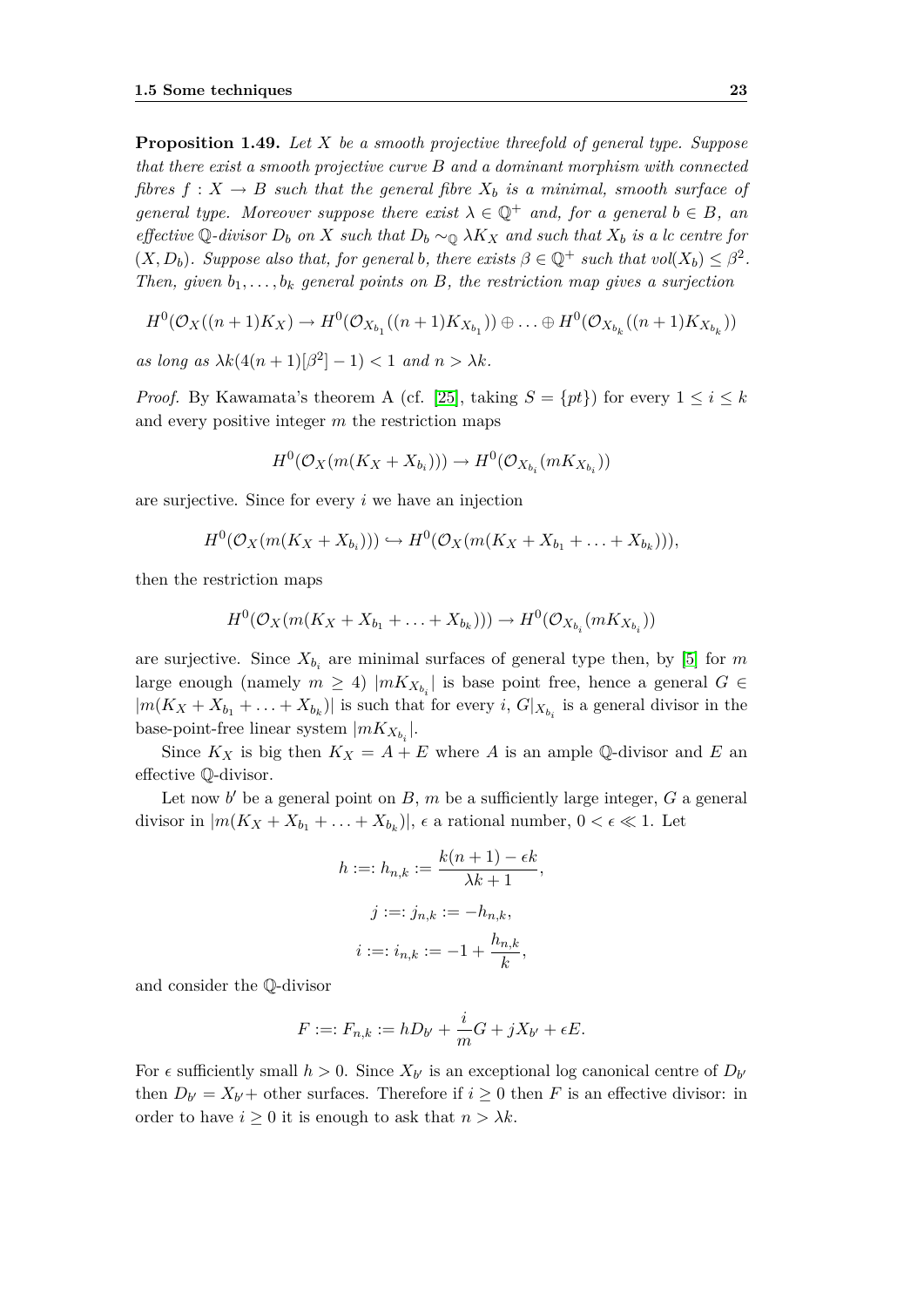Moreover, by the choices of  $h, i, j$ , we have that

$$
nK_X-(X_{b_1}+\ldots+X_{b_k})-F\equiv \epsilon A.
$$

Start with the following short exact sequence:

$$
0 \to \mathcal{O}_X(-(X_{b_1} + \ldots + X_{b_k})) \to \mathcal{O}_X \to \mathcal{O}_{X_{b_1}} \oplus \ldots \oplus \mathcal{O}_{X_{b_k}} \to 0
$$

After tensoring it by  $\mathcal{O}_X((n+1)K_X)$  and using remark [1.39](#page-23-1) with  $\mathcal{J}_Y = \mathcal{J}(F)$  $(X_{b_i}$  are general fibres, so their restriction to  $Y = Z(\mathcal{J}(F))$  is effective) we have the following exact sequence:

$$
0 \to \mathcal{O}_X((n+1)K_X - (X_{b_1} + \dots + X_{b_k})) \otimes \mathcal{J}(F) \to \mathcal{O}_X((n+1)K_X) \otimes \mathcal{J}(F) \to
$$
  

$$
\to \mathcal{O}_{X_{b_1}}((n+1)K_{X_{b_1}}) \otimes \mathcal{J}(F)_{X_{b_1}} \oplus \dots \oplus \mathcal{O}_{X_{b_k}}((n+1)K_{X_{b_k}}) \otimes \mathcal{J}(F)_{X_{b_k}} \to 0
$$
  
By Nodel's vanishing theorem (theorem 1.43)

By Nadel's vanishing theorem (theorem [1.43\)](#page-28-0),

$$
H^1(\mathcal{O}_X((n+1)K_X-(X_{b_1}+\ldots+X_{b_k}))\otimes \mathcal{J}(F))=0.
$$

Moreover, since *F* is effective,  $\mathcal{J}(F) \subseteq \mathcal{O}_X$ , hence

$$
\mathcal{O}_X((n+1)K_X) \otimes \mathcal{J}(F) \subseteq \mathcal{O}_X((n+1)K_X).
$$

Therefore to prove the theorem it is now sufficient only to prove that, under the hypotheses,  $\mathcal{J}(F)_{X_{b_i}}$  is trivial for every *i*.

To ease the notation, let  $b = b_i$ . By theorem [1.37,](#page-22-2) since  $X_b \nsubseteq \text{Supp}(F)$ , we have that  $\mathcal{J}(F)_{X_b} \supseteq \mathcal{J}(F|_{X_b})$ , therefore we have to prove only that  $\mathcal{J}(F|_{X_b})$  is trivial. Set

$$
\Delta := D_{b'}|_{X_b} \text{ and } \Gamma := E|_{X_b}.
$$

 $\Delta$  and  $\Gamma$  are effective divisors, with  $\Delta \sim_{\mathbb{Q}} \lambda K_{X_b}$ .  $F|_{X_b} = h\Delta + \frac{i}{m}G|_{X_b} + \epsilon \Gamma$ . Since *m* is large enough and  $G|_{X_b}$  is a general divisor in the base-point-free linear system *|mKX<sup>b</sup> |*, then, by Kollar-Bertini (cf. [\[32,](#page-76-3) 9.2.29]),

$$
\mathcal{J}\left(h\Delta + \frac{i}{m}G|_{X_b} + \epsilon\Gamma\right) = \mathcal{J}(h\Delta + \epsilon\Gamma).
$$

But, by [\[32,](#page-76-3) prop. 9.2.32.i],

$$
\mathcal{J}(h\Delta+\epsilon\Gamma) \supseteq \mathcal{J}\left(h\Delta+\frac{\epsilon k}{\lambda k+1}\Delta+\epsilon\Gamma\right) = \mathcal{J}\left(\frac{k(n+1)}{\lambda k+1}\Delta+\epsilon\Gamma\right) = \mathcal{J}\left(\frac{k(n+1)}{\lambda k+1}\Delta\right),
$$
  
where the last equality is due to [32, ex, 9.2.30]. Set

where the last equality is due to [\[32,](#page-76-3) ex. 9.2.30]. Set

$$
h' :=: h'_{n,k} = \frac{k(n+1)}{\lambda k + 1}.
$$

Now for every  $x \in \Delta$ , pick a curve  $C \subset X_b$  passing through x that is a component of a divisor in  $|4K_{X_b}|$  but it is not a component of  $\Delta$  (cf. [\[37,](#page-76-1) proof of claim 1]). Then  $\text{mult}_x(h' \Delta) = h' \text{mult}_x(\Delta) \leq h' \Delta.C$ . Since  $\Delta \sim_{\mathbb{Q}} \lambda K_{X_b}$  is nef  $(X_b \text{ is minimal and of})$ general type) then  $h' \Delta C \le 4h' \Delta K_{X_b} = 4h' \lambda K_{X_b}^2$ . If  ${\rm mult}_x(h' \Delta) < 1$  for all  $x \in \Delta$ then  $\mathcal{J}(h/\Delta)$  is trivial, as wanted (cf. [\[32,](#page-76-3) prop. 9.5.13]). Therefore we need only to impose  $4\lambda h' K_{X_b}^2 < 1$ . By hypothesis, and since  $\text{vol}(X_b)$  is an integer, it is enough to ask that  $\lambda k(4(n+1)|\beta^2|-1) < 1$ .  $\Box$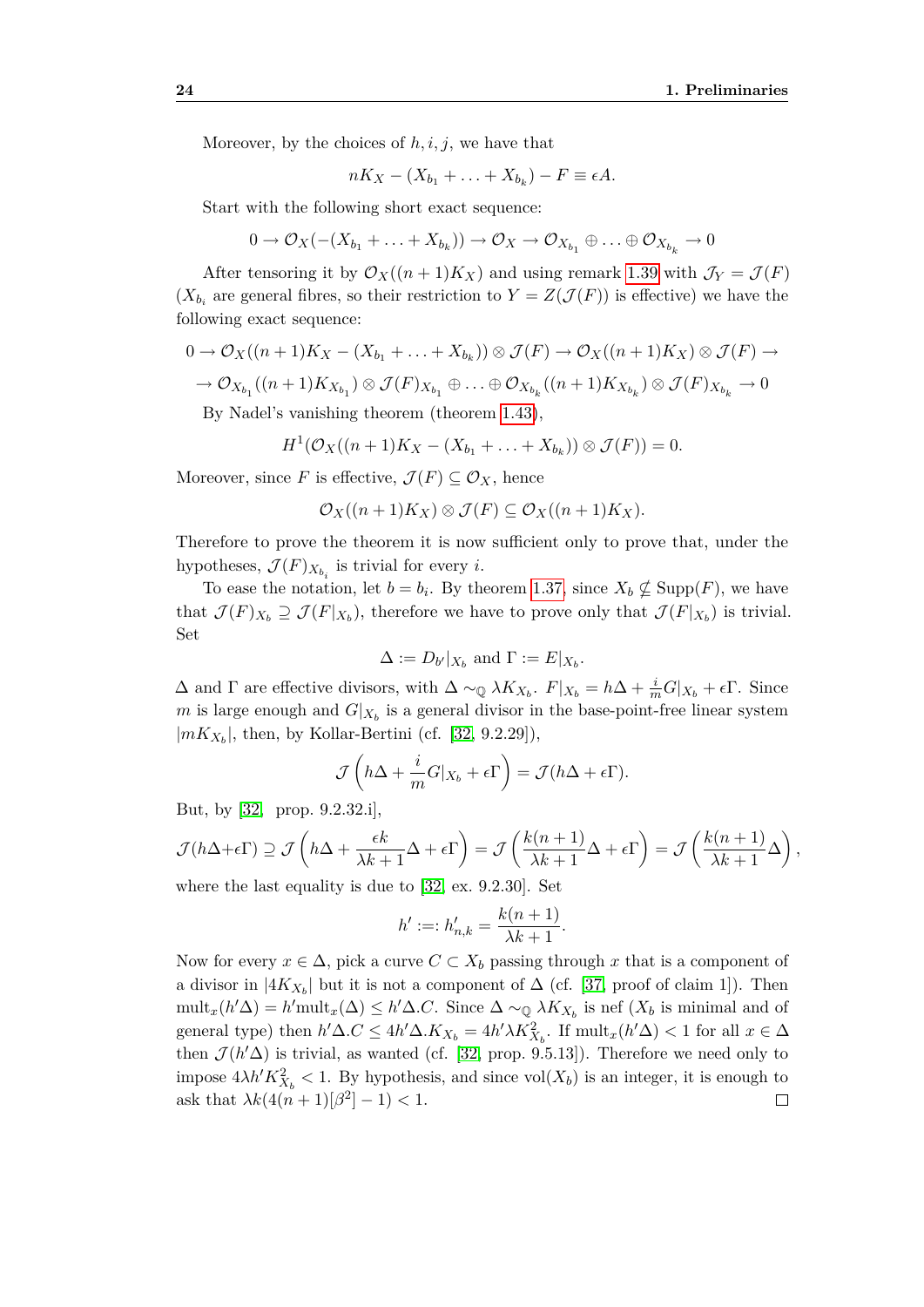### <span id="page-34-0"></span>**Chapter 2**

# **Plurigenera for** 3**-folds of general type**

In this chapter we will be dealing with plurigenera for threefolds of general type. Before stating and proving the main theorem, for the convenience of the reader we quote Hacon-McKernan's theorem about the lifting of log canonical centres:

<span id="page-34-2"></span>**Theorem 2.1** (Hacon-McKernan). *(see [\[20,](#page-75-0) theorem 4.1]).* Let  $(X, \Delta)$  be an effective *pair, with*  $X \mathbb{Q}$ -factorial. Let  $V$  be an exceptional log canonical centre of  $(X, \Delta)$ . Let  $f: W \to V$  be a resolution of singularities V and suppose that W is a variety of *general type. Let* Θ *be an effective* Q*-divisor on W. Suppose that there are positive rational numbers*  $\lambda$  *and*  $\mu$  *such that*  $\Delta \sim_{\mathbb{Q}} \lambda K_X$  *and*  $\Theta \sim_{\mathbb{Q}} \mu K_W$ *. Let* 

$$
\nu := (\lambda + 1)(\mu + 1) - 1.
$$

*There is a very general subset U of V with the following property:*

*Suppose that*  $W' \subset W$  *is a pure log canonical centre of*  $(W, \Theta)$  *whose image*  $V' \subset V$  *intersects*  $U$ *.* 

*Then for every positive rational number*  $\delta$ , we may find an effective Q-divisor  $\Delta'$ *on X such that*  $V'$  *is a pure log canonical centre of*  $(X, \Delta')$ *, where*  $\Delta' \sim_{\mathbb{Q}} (\nu + \delta)K_X$ *. Now suppose that we may write*  $K_X \sim_{\mathbb{Q}} A + E$ *, where A is an ample* Q-*divisor*, *E is an effective* Q*-divisor and V is not contained in Supp*(*E*)*. Then we may also* assume that  $V'$  is an exceptional log canonical centre of  $(X, \Delta')$ .

<span id="page-34-1"></span>**Theorem 2.2.** *Let X be a smooth projective threefold of general type such that*  $vol(X) > \alpha^3$ . If  $\alpha \geq 879$  then  $h^0(2K_X) \geq 1$  and if  $\alpha \geq 432(n + 1) - 3$  then  $h^0((n+1)K_X) \geq n$ , for all  $n \geq 2$ . More generally, if X is not g-countably dense *and if*  $g, n, \alpha$  *are as in Table [2.1](#page-35-0) or, in the other cases,*  $\alpha \geq 48(n + 1) - 3$ , *then*  $h^0((n+1)K_X) \geq n$ , for all  $n \geq 1$ . Moreover, under the same bounds on  $\alpha$  and g *given by the case*  $n = 1$ *, we have that*  $h^0(lK_X) \geq 1$  *for all*  $l \geq 2$ *.* 

*Remark* 2.3*.* This improves [\[37,](#page-76-1) theorem 1.1].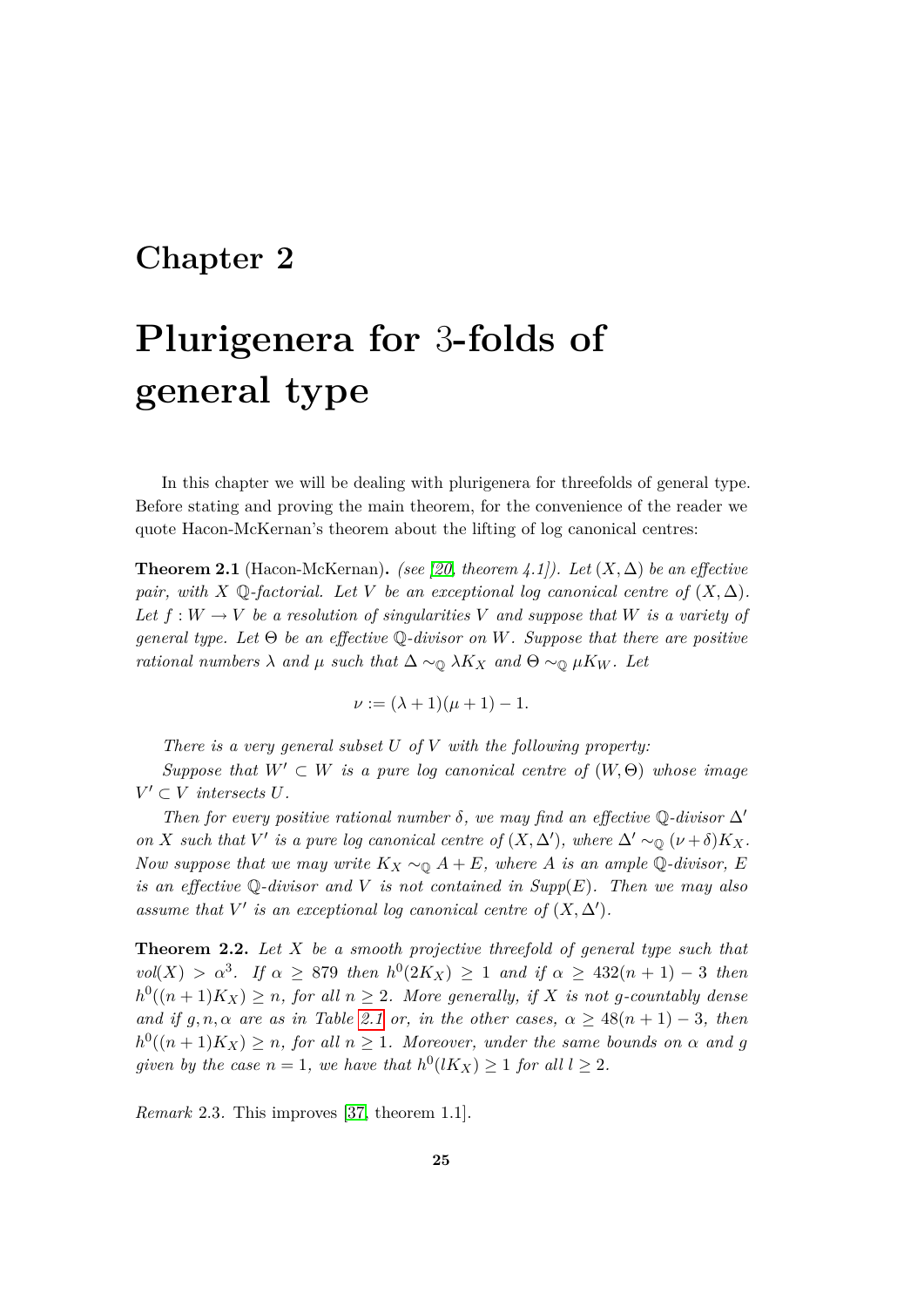| $\mathfrak{g}$ | $\boldsymbol{n}$ | $\alpha$          | $\mathfrak{g}$ | $\,n$              | $\alpha$         |
|----------------|------------------|-------------------|----------------|--------------------|------------------|
| $\overline{2}$ | $\mathbf{1}$     | $\geq 879$        | 10             | $1, \ldots, 304$   | $\geq 60(n+1)-3$ |
|                | $\geq 2$         | $\geq 432(n+1)-3$ |                | $305, \ldots, 381$ | $\geq$ 18354     |
| 3              | $\geq 1$         | $\geq 132(n+1)-3$ | 11             | $1,\ldots,8$       | $\geq 60(n+1)-3$ |
| $\overline{4}$ | $1,\ldots,6$     | $\geq 96(n+1)-3$  |                | 9, 10              | $\geq 550$       |
|                | 7                | > 714             | 12             | $1,\ldots,4$       | $\geq 60(n+1)-3$ |
|                | $\geq 8$         | $\geq 84(n+1)-3$  |                | $5\overline{)}$    | $\geq 306$       |
| $\overline{5}$ | $\mathbf{1}$     | $\geq 165$        | 13             | 1, 2               | $\geq 60(n+1)-3$ |
|                | 2                | > 242             |                | 3                  | $\geq 223$       |
|                | $\geq 3$         | $\geq 72(n+1)-3$  | 14             | 1, 2               | $\geq 60(n+1)-3$ |
| 6              | $1,\ldots,43$    | $\geq 72(n+1)-3$  | 15             | $\mathbf{1}$       | >117             |
|                | $44,\ldots,52$   | $\geq$ 3234       |                | $\overline{2}$     | $\geq 156$       |
|                | $\geq 53$        | $\geq 60(n+1)-3$  | 16, 17, 18     | $\mathbf{1}$       | $\geq 117$       |
| 7              | $\mathbf{1}$     | $\geq$ 141        | 19             | 1                  | $\geq$ 111       |
|                | $\overline{2}$   | $\geq 184$        | 20             | $\mathbf{1}$       | $\geq 105$       |
|                | $\geq 3$         | $\geq 60(n+1)-3$  | 21             | $\mathbf{1}$       | $\geq 101$       |
| 8,9            | $\geq 1$         | $\geq 60(n+1)-3$  | 22             | $\mathbf{1}$       | $\geq 97$        |

<span id="page-35-0"></span>**Table 2.1.**

*Proof.* We will follow [\[37\]](#page-76-1) very closely. Since we need to obtain explicit numbers from an asymptotic measure (the volume) the idea is to use the hypothesis about the volume to produce singular divisors and, in this way, log canonical centres. Then we would like to pull back sections from the log canonical centres, using Nadel's vanishing theorem. Unfortunately we do not have information about sections of systems of divisors on lc centres, unless lc centres are points: thus we need a technique by Hacon-McKernan to cut down the dimension of the lc centres (cf. thm. [2.1\)](#page-34-2). But when lc centres have codimension 1 and small volume this cutting-down process does not lead to have a bicanonical section: therefore Todorov's idea is to apply, in this case, a theorem of McKernan about family of tigers and so produce a fibration of *X* onto a curve and then, from this fibration, produce bicanonical sections (cf. proposition [1.49\)](#page-31-0).

By remark [1.22](#page-18-1) *X* is at least not 2-countably dense, hence  $g \geq 2$ . Furthermore, since *X* is not *g*-countably dense then by remark [1.8](#page-14-0) there exists a very general subset  $\Lambda$  such that every curve passing through any point of  $\Lambda$  has geometric genus  $\geq g$ . Let  $X_0$  be the intersection between  $\Lambda$  and the complement of the union of all subvarieties of *X* not of general type and  $\mathbb{B}_+(K_X)$ .  $X_0$  is a very general subset of *X*, hence countably dense.

Since  $vol(K_X) > \alpha^3$ , by lemma [1.45,](#page-30-0) for every  $x \in X$  and every  $k \gg 0$  there exists a divisor  $A_x \in |kK_X|$  with  $\text{mult}_x(A_x) > k\alpha$ . Let  $\Delta'_x := A_x \frac{\lambda'_x}{k}$ , with  $\lambda'_x < \frac{3}{\alpha}$  $\frac{3}{\alpha}$ ,  $\lambda'_x \in \mathbb{Q}^+$ , but close enough to  $\frac{3}{\alpha}$  so that  $\text{mult}_x(\Delta'_x) > 3$ . Note that  $\Delta'_x \sim \lambda'_x K_X$ . Let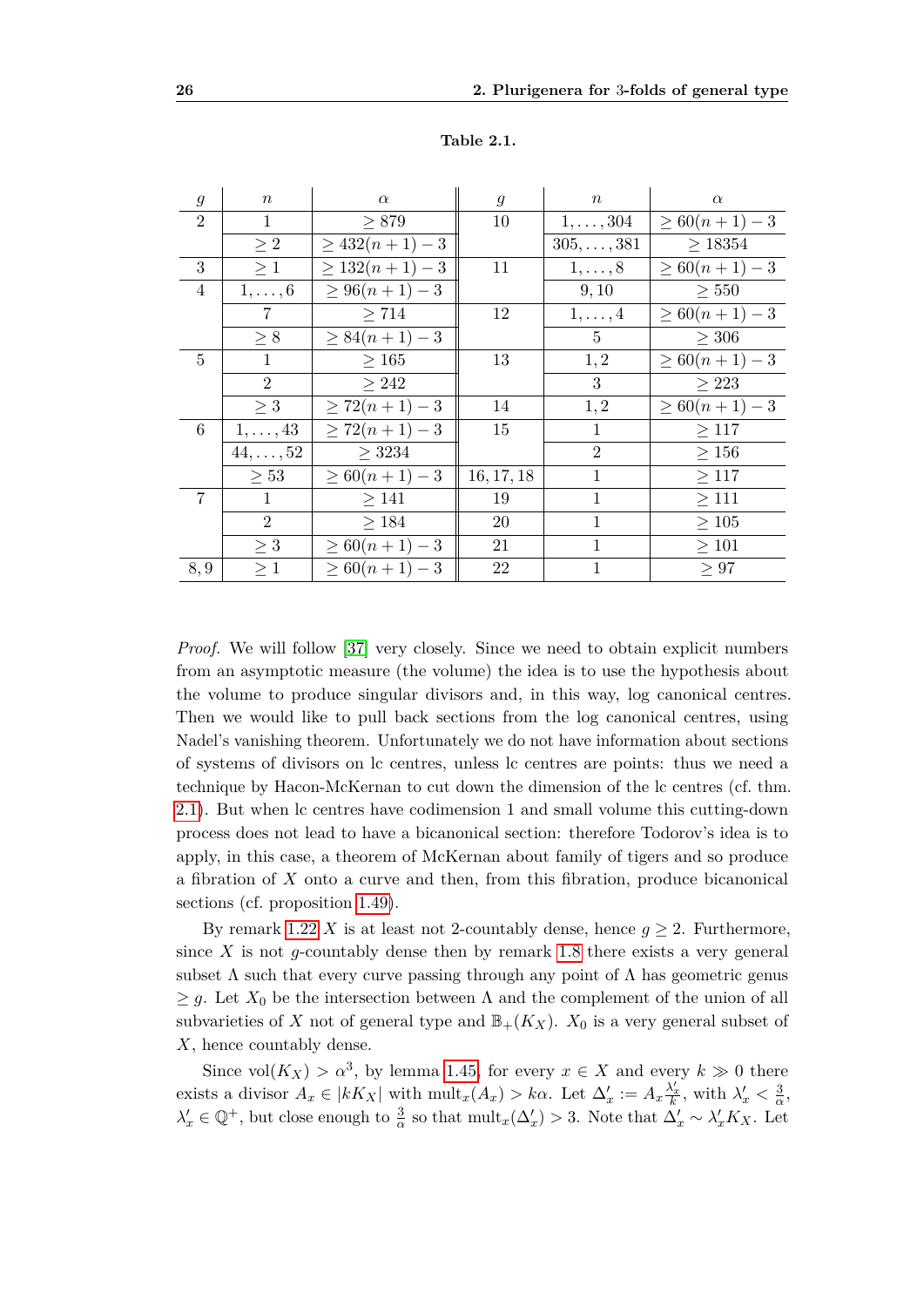$s_x := \text{lct}(X, \Delta'_x, x)$ . Since for a small  $\epsilon$  we have that  $\text{mult}_x((1 - \epsilon)\Delta'_x)$  is still  $> 3$ then, by proposition [1.47,](#page-31-0)  $s_x < 1$ . Moreover, by remark [1.30,](#page-21-0)  $s_x \in \mathbb{Q}^+$ . Therefore, without loss of generality, we can suppose that  $(X, \Delta'_x)$  is lc, not klt in *x*.

By lemma [1.41,](#page-24-0) [d.](#page-24-1), for every  $x \in X_0$  there exists an effective Q-divisor  $D_x \sim$ *λ*<sub>*x*</sub>*K*<sub>*X*</sub>, with  $λ$ <sub>*x*</sub>  $<$   $\frac{3}{9}$  $\frac{3}{\alpha}, \lambda_x \in \mathbb{Q}^+$ , such that  $(X, D_x)$  is lc, not klt in *x* and  $LLC(X, D_x, x)$  =  $\{V_x\}$ , where  $V_x$  is the unique minimal irreducible element of  $LLC(X, \Delta'_x, x)$ . Moreover we can also assume that  $V_x$  is an exceptional lc centre.

Fix  $\beta \in \mathbb{Q}^+$ . Set

$$
Y_0 := \{x \in X_0 \text{ s.t. } \dim(V_x) = 0\},
$$
  
\n
$$
Y_1 := \{x \in X_0 \text{ s.t. } \dim(V_x) = 1\},
$$
  
\n
$$
Y_{2,a} := \{x \in X_0 \text{ s.t. } \dim(V_x) = 2 \text{ and } \text{vol}(K_{V_x}) > \beta^2\},
$$
  
\n
$$
Y_{2,b} := \{x \in X_0 \text{ s.t. } \dim(V_x) = 2 \text{ and } \text{vol}(K_{V_x}) \le \beta^2\}.
$$

Since  $X_0$  is countably dense then at least one between  $Y_0$ ,  $Y_1$ ,  $Y_{2,a}$  and  $Y_{2,b}$  is countably dense. We will therefore analyze these cases.

Before continuing with the proof we remark that since given a variety of general type (i.e.,  $vol > 0$ ), all the subvarieties that pass through a very general point are of general type (i.e.,  $vol > 0$ ), one is tempted to argue that if the volume is sufficiently large then all the subvarieties that pass through a general point have large volume. Unfortunately this is not the case: for example let  $C_g$  be a smooth curve of genus  $g$ . Then  $vol(C_2 \times C_q) = vol(C_2)vol(C_q) = 4(2g-2)$ . Hence we can construct examples of varieties of volume as large as one likes but such that for every point there is a curve of vol  $= 2$  (namely  $C_2$ ).

Back in track: first of all, let us assume that *Y*<sup>0</sup> is countably dense. For every  $x \in Y_0$  we have that  $V_x = \{x\}$ , in fact  $\dim(V_x) = 0$  and  $V_x$  is irreducible.  $x \in \text{Supp}(D_x)$ . Therefore we can apply lemma [1.6](#page-13-0) and lemma [1.44](#page-29-0) (with  $m = n$ ) to conclude that for every  $n \geq 1$ , as soon as

<span id="page-36-0"></span>
$$
\lambda_x < \frac{3}{\alpha} \le 1 \Leftrightarrow \alpha \ge 3,\tag{2.1}
$$

 $h^0(K_X + nK_X) = h^0((n+1)K_X) \geq n.$ 

Let us now consider the case  $Y_1$  countably dense. We wish to apply theorem [2.1,](#page-34-0) to cut down the dimension of the lc centers. For every  $x \in Y_1$  consider  $V_x$  and a resolution  $f_x: W_x \to V_x$ . As we have already seen,  $V_x$  is an exceptional lc centre of  $(X, D_x)$ . Since  $x \in X_0$ ,  $V_x$ , and hence  $W_x$ , are of general type and  $V_x$  is not contained in the augmented base locus of  $K_X$ . Moreover  $g(W_x) \ge g \ge 2$ . Let  $U_x$  be the very general subset of  $V_x$  defined as in [\[20,](#page-75-0) thm. 4.1]. Set  $U'_x := U_x \cap X_0$ .  $U'_x$  is still a very general and non-empty subset of  $V_x$ . We also have that vol $(W_x) \geq 2g - 2$ . Let  $\epsilon \ll 1, \, \epsilon \in \mathbb{Q}^+$ . Then  $\text{vol}(W_x) > 2g - 2 - \epsilon$ . Set  $t_1 := 1/(2g - 2 - \epsilon)$ :  $\text{vol}(t_1 K_{W_x}) > 1$ . For every  $y \in U'_x$  let us consider  $y' \in f_x^{-1}(y) \subset W_x$ . Since  $y'$  is a smooth point, by lemma [1.45](#page-30-0) and proposition [1.47,](#page-31-0) there exists  $\Theta_{y'} \sim t_1 K_{W_x}$  such that  $(W_x, \Theta_{y'})$  is not klt in *y'*. As before, since  $lct(W_x, \Theta_{y'}, y') < 1$ , we can suppose that  $(W_x, \Theta_{y'})$  is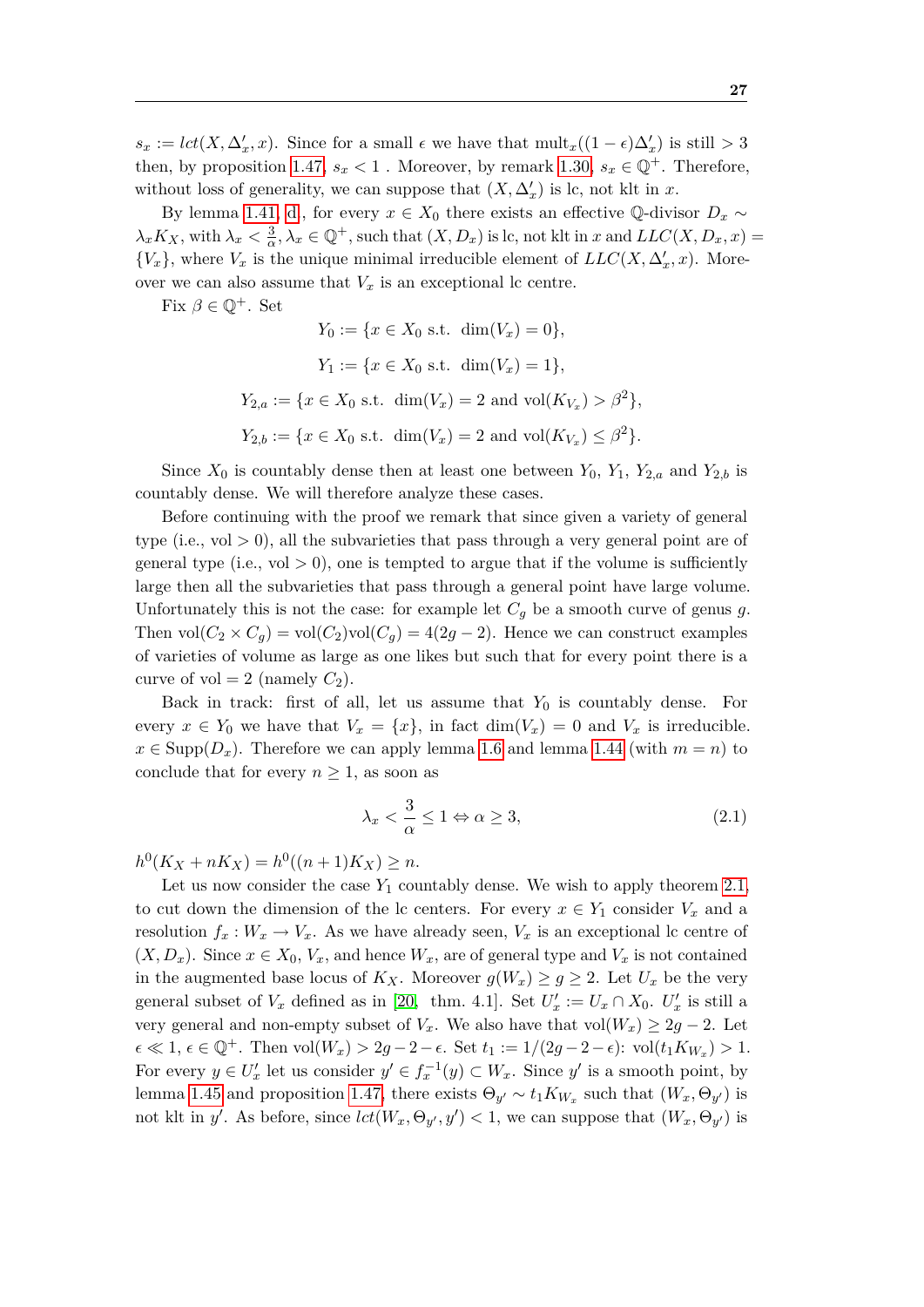lc, not klt in y' and  $\Theta_{y'} \sim \mu_{y'} K_{W_x}$  with  $\mu_{y'} \in \mathbb{Q}^+$  and  $\mu_{y'} \le 1/(2g-2-\epsilon)$ . Since  $W_x$ is a curve and lc centres are irreducible,  $LLC(W_x, \Theta_{y'}, y') = \{y'\}$ . We can now apply theorem [2.1](#page-34-0) since  $f_x(y') = y \in U'_x$  and  $\{y'\}$  is a pure lc centre: for every  $\delta \in \mathbb{Q}^+$ , there exists a divisor  $D'_y$  such that  $\{y\}$  is an exceptional lc centre for  $(X, D'_y)$  and  $D'_y \sim ((\lambda_x + 1)(\mu_{y'} + 1) - 1 + \delta)K_X$ . Let us notice that since  $\{y\}$  is an exceptional lc centre then  $LLC(X, D'_y, y) = \{\{y\}\}.$ 

At the end we are in the following situation: for every point  $z \in \bigcup_{x \in Y_1} U'_x$ there exists a Q-divisor  $D'_z$  such that  $LLC(X, D'_z, z) = \{\{z\}\}\$  and such that  $D'_z \sim$  $((\lambda_z + 1)(\mu_z + 1) - 1 + \delta)K_X$ , with  $\lambda_z < \frac{3}{\alpha}$  $\frac{3}{\alpha}$  and  $\mu_z \leq 1/(2g-2-\epsilon)$ . Let us prove that  $\cup_{x\in Y_1}U'_x$  is still a countably dense subset of X: if  $\cup_{x\in Y_1}U'_x\subseteq \cup_{i\in \mathbb{N}}Z_i$ , where *Z*<sup>*i*</sup> are closed proper subsets of *X*, then, for every  $x \in Y_1$ ,  $U'_x \subseteq \bigcup_{i \in \mathbb{N}} Z_i$ , hence  $U'_x \subseteq (\cup_{i\in\mathbb{N}} Z_i) \cap V_x = \cup_{i\in\mathbb{N}} (Z_i \cap V_x)$ . But  $U'_x$  is very general in  $V_x$ , hence countably dense in  $V_x$ . Therefore for every  $x \in Y_1$  there exists  $i \in \mathbb{N}$  such that  $Z_i \supseteq V_x \ni x$ , i.e.,  $Y_1$  ⊆ ∪<sub>*i*∈N</sub> $Z_i$ , but this is a contradiction.

We can now apply lemma [1.6](#page-13-0) and lemma [1.44](#page-29-0) (with  $m = n$ ) to conclude that for every  $n \geq 1$  if

<span id="page-37-0"></span>
$$
\left(\frac{3}{\alpha}+1\right)\left(1+1/(2g-2-\epsilon)\right)-1+\delta\leq 1 \Leftrightarrow \alpha\geq \frac{6g-3-3\epsilon}{(2g-2-\epsilon)(1-\delta)-1} \tag{2.2}
$$

(we are considering  $\epsilon$ ,  $\delta$  very small) then  $h^0((n+1)K_X) \geq n$ .

Let us now suppose that  $Y_{2,a}$  is countably dense. Again, we want to apply theorem [2.1.](#page-34-0) As before, for every  $x \in Y_{2,a}$  we have  $V_x$ , a resolution  $f_x : W_x \to V_x$ and  $U_x$  the very general subset of  $V_x$  defined as in [\[20,](#page-75-0) thm. 4.1]. As before, consider  $U'_x := U_x \cap X_0$ .  $U'_x$  is still a very general and non-empty subset of  $V_x$ . For every  $y \in U'_x$  consider  $y' \in f_x^{-1}(y)$ . Since  $vol(V_x) > \beta^2$  then  $vol(W_x) = vol(V_x) > \beta^2$ . Set  $t_1 = 2/\beta$ . Then  $vol(t_1 K_{W_x}) > 2^2$ . Hence there exists  $\Theta_{y'} \sim t_1 K_{W_x}$  such that  $(W_x, \Theta_{y'})$  is not klt in y'. Since  $lct(W_x, \Theta_{y'}, y') < 1$ , we can suppose that  $(W_x, \Theta_{y'})$ is lc, not klt in y' and  $\Theta_{y'} \sim \mu_{y'} K_{W_x}$  with  $\mu_{y'} \in \mathbb{Q}^+$  and  $\mu_{y'} < 2/\beta$ . Therefore there exists a pure lc centre  $W'_{y'} \in LLC(W_x, \Theta_{y'}, y')$ . Set  $V'_{y} := f_x(W'_{y'}) \ni y$ . By thm. [2.1,](#page-34-0) for every  $\delta \in \mathbb{Q}^+$  there exists a  $\mathbb{Q}$ -divisor  $D'_y$  such that  $V'_y$  is an exceptional lc centre for  $(X, D'_y)$  and such that

$$
D'_{y} \sim ((\lambda_x + 1)(\mu_{y'} + 1) - 1 + \delta)K_X.
$$

Recall that  $\lambda_x < \frac{3}{2}$  $\frac{3}{\alpha}$  and  $\mu_{y'} < \frac{2}{\beta}$ *β* . Consider

$$
J_0 := \left\{ y \in \bigcup_{x \in Y_{2,a}} U'_x \text{ s.t. } \dim(V'_y) = 0 \right\}
$$

and

$$
J_1 := \left\{ y \in \bigcup_{x \in Y_{2,a}} U'_x \text{ s.t. } \dim(V'_y) = 1 \right\}.
$$

Note that if  $V'_y$  is a point, i.e.  $V'_y = \{y\}$ , then  $LLC(X, D'_y, y) = \{\{y\}\}\$ , while if  $V'_y$  is a curve then it is of general type because it passes through  $y \in X_0$ . Since  $\cup_{x \in Y_{2,a}} U'_x$ is countably dense in  $X$ , then either  $J_0$  or  $J_1$  is countably dense.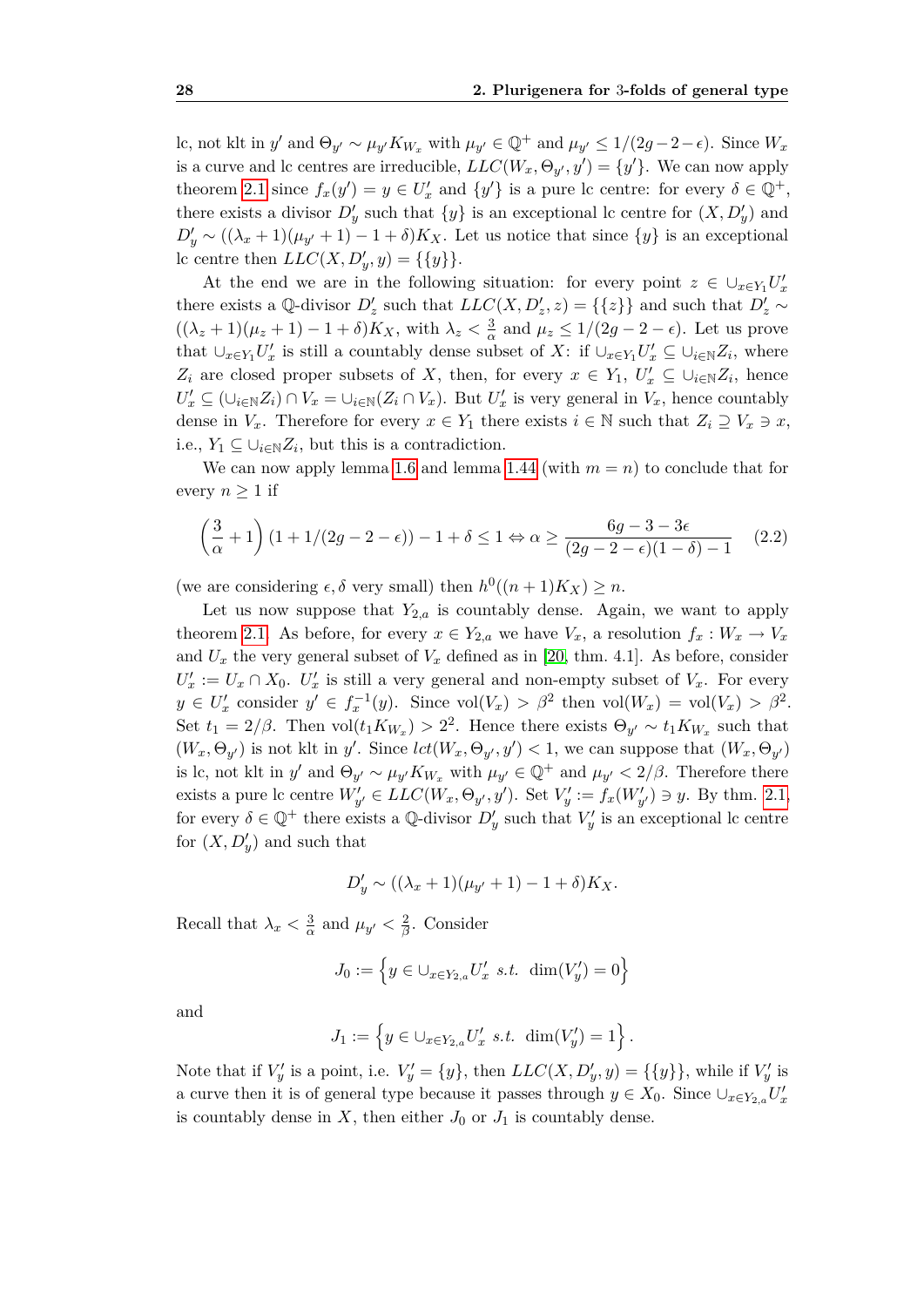If  $J_0$  is countably dense then we can apply lemma [1.6](#page-13-0) and lemma [1.44](#page-29-0) (with  $m = n$  to conclude that, assuming  $\epsilon, \delta$  very small and

<span id="page-38-1"></span>
$$
\beta > \frac{2}{1 - \delta},\tag{2.3}
$$

for every  $n \geq 1$  if

<span id="page-38-3"></span>
$$
\left(\frac{3}{\alpha} + 1\right)(1 + 2/\beta) - 1 + \delta \le 1 \Leftrightarrow \alpha \ge \frac{3\beta + 6}{\beta(1 - \delta) - 2} \tag{2.4}
$$

then  $h^0((n+1)K_X) \geq n$ . If  $J_1$  is countably dense then we can argue exactly in the same way as we did before for  $Y_1$  countably dense: simply re-read the proof substituting *Y*<sub>1</sub> with *J*<sub>1</sub> and  $\lambda_x$  with  $(\lambda_x + 1)(\mu_{y'} + 1) - 1 + \delta$ . We can conclude that, assuming  $\epsilon$ ,  $\delta$  very small and

<span id="page-38-0"></span>
$$
\beta > \frac{2}{(2-\delta)\left(\frac{2g-2-\epsilon}{2g-1-\epsilon}\right)-1-\delta},\tag{2.5}
$$

for every  $n \geq 1$  if

$$
\left( \left( \left( \frac{3}{\alpha} + 1 \right) \left( \frac{2}{\beta} + 1 \right) - 1 + \delta \right) + 1 \right) \left( 1 + \frac{1}{2g - 2 - \epsilon} \right) - 1 + \delta \le 1 \Leftrightarrow \tag{2.6}
$$

<span id="page-38-2"></span>
$$
\Leftrightarrow \alpha \ge \frac{3\beta + 6}{\beta \left( (2 - \delta) \left( \frac{2g - 2 - \epsilon}{2g - 1 - \epsilon} \right) - 1 - \delta \right) - 2} \tag{2.7}
$$

then  $h^0((n+1)K_X) \geq n$ .

Let us now suppose that  $Y_{2,b}$  is countably dense. Recall that for every  $x \in Y_{2,b}$ we have a divisor  $D_x \sim \lambda_x K_X$  such that  $LLC(X, D_x, x) = \{V_x\}$ ,  $V_x$  is an exceptional log canonical centre and  $\dim(V_x) = 2$ . Since if we decompose a countably dense set as a countable union of subsets then at least one of the subsets is countably dense, we can suppose that  $\lambda_x = \lambda$  for a fixed  $\lambda \in \mathbb{Q}^+$ . Recall that  $\lambda < \frac{3}{\alpha}$ . By lemma [1.48,](#page-31-1) we are in the following situation:

$$
X' \xrightarrow{\pi} X
$$
  
\n
$$
\downarrow f
$$
  
\n
$$
B
$$

where  $X'$ ,  $B$  are normal projective varieties,  $f$  is a dominant morphism with connected fibres,  $\pi$  is a dominant and generically finite morphism and the image under  $\pi$  of a general fibre of f is  $V_x$ . Arguing exactly as in [\[37\]](#page-76-0) we can suppose that there exists a proper closed subset  $X_1 \subset X$  such that for all  $x \notin X_1$ ,  $D_x$  is smooth at x. Either  $\pi$  is birational or the inverse image of a general  $x \in X \setminus X_1$  under  $\pi$  is contained in at least two different fibres of  $f$ : in fact if  $\pi$  is not birational, since  $\pi$  is a dominant generically finite morphism, then there exists an open set  $O' \subseteq X'$  and  $m \in \mathbb{N}$ ,  $m > 1$ , such that for every  $x \in O'$ ,  $\#\pi^{-1}(x) = m$ ; let  $F_x \subset X'$  be a fibre of  $f$  such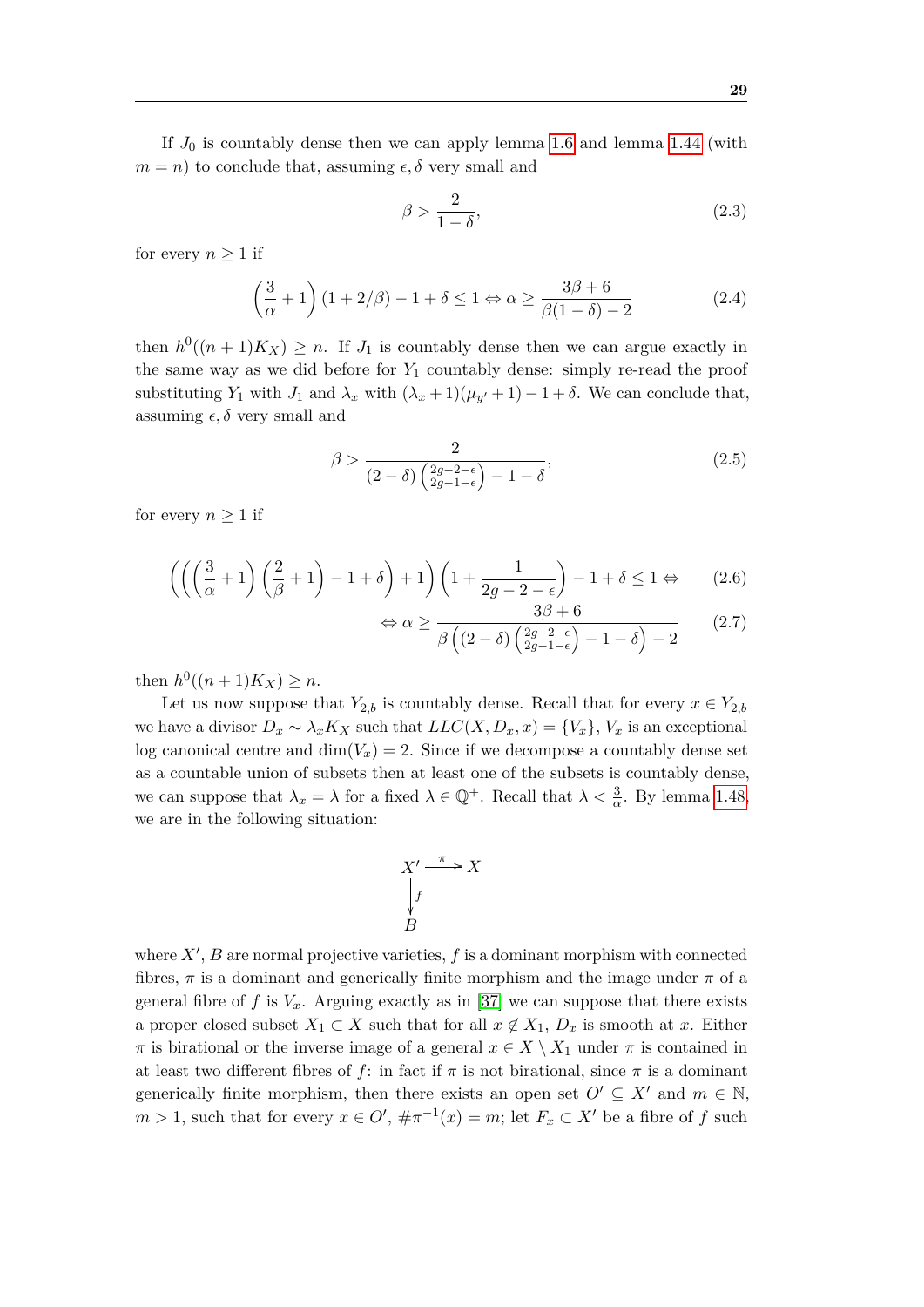that  $\pi(F_x) = V_x$ ;  $F_x$  and  $V_x$  are birational through  $\pi|_{F_x}$  by [\[33\]](#page-76-1), hence, since  $V_x$  is smooth at *x*,  $\pi|_{F_x}^{-1}(x)$  is connected, that is  $\#(\pi^{-1}(x) \cap F_x) = 1$ . Using the above fact and by the construction of *B* then if  $\pi$  is not birational there are at least two log canonical centres through *x*. In this case we can apply lemma [1.42](#page-28-0) and lemma [1.41,](#page-24-0) [d.](#page-24-1), [e.](#page-25-0), to conclude that there exists a countably dense set  $Y := Y_{2,b} \cap (X \setminus X_1)$  such that for all  $y \in Y$  there exists a divisor  $S_y \sim k(2\lambda K_X)$  (  $0 < k \leq 1, \lambda < \frac{3}{\alpha}$ ) such that  $LLC(S_y, y) = \{C_y\}$ , where  $C_y$  is an irreducible variety of dimension at most 1. Therefore, as in the case of  $Y_0$  and  $Y_1$ , we can apply lemma [1.6](#page-13-0) and lemma [1.44](#page-29-0) (with  $m = n$ ) to conclude that for every  $n \geq 1$ , if  $2\lambda k < \frac{6}{\alpha} \leq 1$ , that is

<span id="page-39-2"></span>
$$
\alpha \ge 6 \tag{2.8}
$$

and

<span id="page-39-0"></span>
$$
\left(\frac{6}{\alpha} + 1\right)(1 + 1/(2g - 2 - \epsilon)) - 1 + \delta \le 1 \Leftrightarrow \alpha \ge \frac{12g - 6 - 6\epsilon}{(2g - 2 - \epsilon)(1 - \delta) - 1} \tag{2.9}
$$

(we are considering  $\epsilon$ ,  $\delta$  very small) then  $h^0((n+1)K_X) \geq n$ .

We can now suppose that  $\pi$  is birational. Again arguing as in [\[37\]](#page-76-0), we can suppose  $X' = X$  and that the general fibre of *f* over a point  $b \in B$ ,  $X_b$ , is minimal and smooth (and of general type). Since *f* is projective, *B* is smooth and the general fibre of  $f$  is connected, then by Zariski's connectedness theorem (see [\[11,](#page-74-0) 2.3.7])  $f$ has connected fibres. Hence, by Stein factorization, *f* is a fibre space. Moreover for every *b*  $\in$  *B* there exists a divisor  $D_b \sim \lambda K_X$  for which we have  $\mathcal{J}(D_b) \subset \mathcal{O}_X(-X_b)$ (since the fibre is an exceptional lc centre for  $(X, D_b)$ ). Hence we are exactly in the situation of proposition [1.49:](#page-31-2) setting  $k = 1$ , we know that if  $\lambda(4(n+1)|\beta^2|-1) < 1$ and  $n > \lambda$  then there is a surjection

$$
H^{0}(X, \mathcal{O}_{X}((n+1)K_{X})) \to H^{0}(X_{b}, \mathcal{O}_{X_{b}}((n+1)K_{X_{b}}))
$$

and thus the theorem is proved, because, by [\[2,](#page-74-1) VII.5.4],

$$
h^0(X_b, \mathcal{O}_{X_b}((n+1)K_{X_b})) \ge n.
$$

Since  $\lambda < \frac{3}{\alpha}$  then the numerical conditions are satisfied as long as

<span id="page-39-3"></span>
$$
\alpha \ge 12(n+1)[\beta^2] - 3\tag{2.10}
$$

<span id="page-39-1"></span>
$$
\alpha \ge \frac{3}{n} \tag{2.11}
$$

It is now time to put everything together, that is to find the best possible value for  $\beta$  such that we have the lowest inferior bound for  $\alpha$ .

Set  $b := \frac{2g-3}{2g-1}$  $\frac{2g-3}{2g-1}$ . Note that [\(2.5\)](#page-38-0) implies [\(2.3\)](#page-38-1) and that *β* >  $\frac{2}{b} = \frac{4g-2}{2g-3}$ 2*g−*3 implies [\(2.5\)](#page-38-0). Moreover  $(2.9) \Rightarrow (2.2) \Rightarrow (2.1) \Rightarrow (2.11)$  $(2.9) \Rightarrow (2.2) \Rightarrow (2.1) \Rightarrow (2.11)$  $(2.9) \Rightarrow (2.2) \Rightarrow (2.1) \Rightarrow (2.11)$  $(2.9) \Rightarrow (2.2) \Rightarrow (2.1) \Rightarrow (2.11)$  $(2.9) \Rightarrow (2.2) \Rightarrow (2.1) \Rightarrow (2.11)$  $(2.9) \Rightarrow (2.2) \Rightarrow (2.1) \Rightarrow (2.11)$  $(2.9) \Rightarrow (2.2) \Rightarrow (2.1) \Rightarrow (2.11)$ ,  $(2.9) \Rightarrow (2.8)$  $(2.9) \Rightarrow (2.8)$  and  $(2.7) \Rightarrow (2.4)$  $(2.7) \Rightarrow (2.4)$  $(2.7) \Rightarrow (2.4)$ . Besides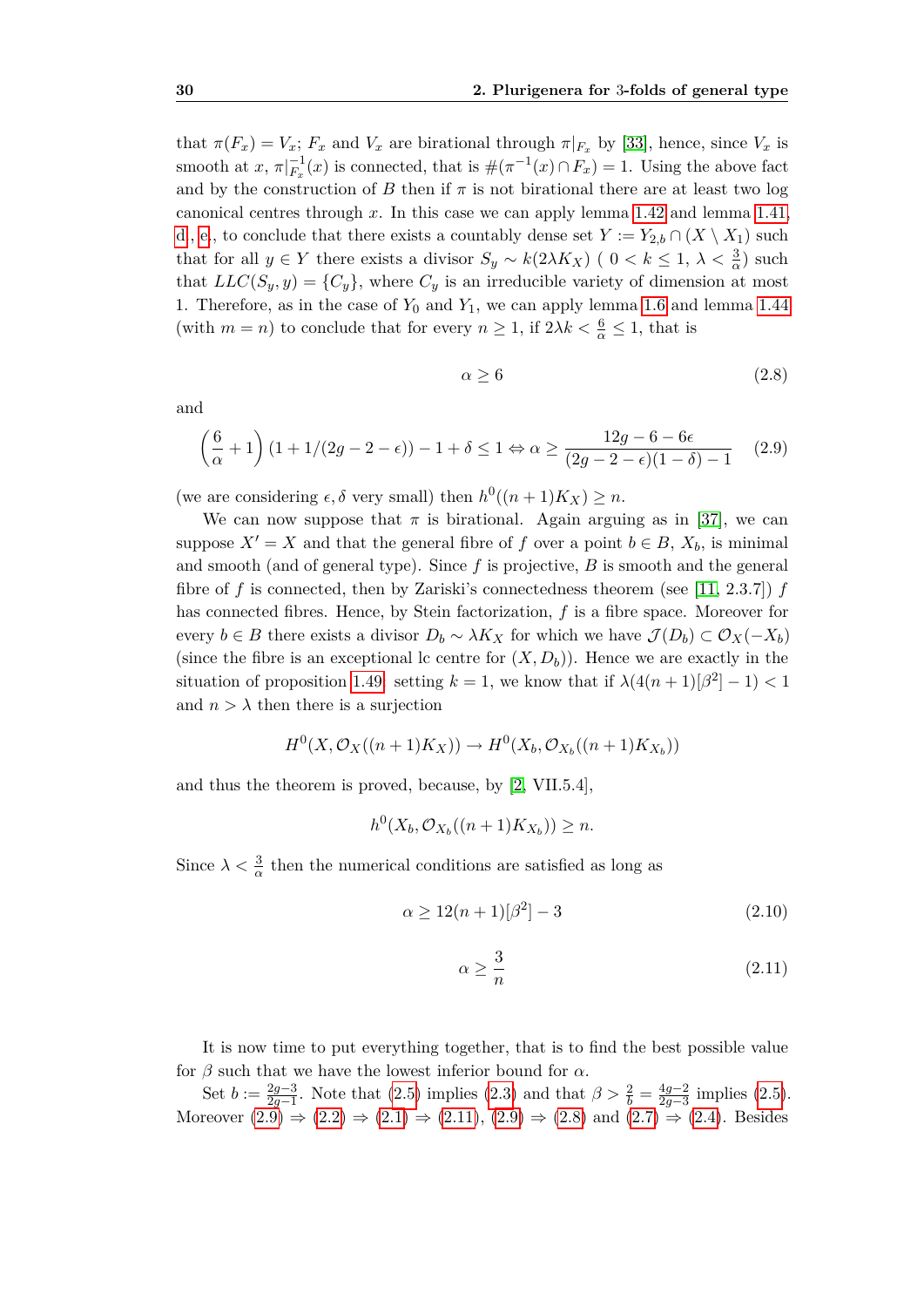$(2.7) \Rightarrow (2.9)$  $(2.7) \Rightarrow (2.9)$  $(2.7) \Rightarrow (2.9)$  if  $\beta < \frac{12g-10}{2g-3}$ . Therefore we are left to consider only the conditions [\(2.7\)](#page-38-2) and [\(2.10\)](#page-39-3). Set

$$
\beta':=\frac{1+\sqrt{1+\frac{b(b+1)}{4(n+1)}}}{b}
$$

and, finally, choose  $\beta := \sqrt{[\beta'^2] + 1 - \epsilon'}$  with  $0 < \epsilon' \ll 1$  and such that  $\beta \in \mathbb{Q}$ . In this way  $\beta > \beta' > \frac{2}{b} = \frac{4g-2}{2g-3}$  $\frac{4g-2}{2g-3}$ ,  $\left[\beta^2\right] = \left[\beta'^2\right]$  and, actually,  $\left[\beta^2\right] = 4$  for every *n* ≥ 1 as soon as  $g \geq 19$ .

Since [\(2.7\)](#page-38-2) does not depend on *n*, for *n* sufficiently large [\(2.10\)](#page-39-3)  $\Rightarrow$  (2.7). Moreover, with that choice of  $\beta$  and with  $g$  sufficiently large (namely  $g \geq 23$ ), we have that  $(2.10) \Rightarrow (2.7)$  $(2.10) \Rightarrow (2.7)$  $(2.10) \Rightarrow (2.7)$  for every *n*. Therefore in general  $(2.10) \Rightarrow (2.7)$ , except for a finite number of couples (*g, n*) listed below:

- 1.  $q = 2, n = 1;$
- 2.  $q = 4, n = 7$ :
- 3.  $q = 5, n = 2$ ;
- 4.  $q = 6, 44 \leq n \leq 52$ ;
- 5.  $q = 7, n = 2$ ;
- 6.  $q = 10,305 \leq n \leq 381$ ;
- 7.  $q = 11, n = 9, 10$ ;
- 8.  $q = 12, n = 5;$

9. 
$$
g = 13, n = 3;
$$

10. 
$$
g = 15, n = 2;
$$

11.  $19 \leq g \leq 22, n = 1$ .

The theorem now follows by simple computations.

For the last statement just notice that if we go back over the above proof but using lemma [1.44](#page-29-0) with  $n = 1$  and  $m = 2$  (instead of  $n = 1$  and  $m = 1$ ) then we can conclude that  $h^0(3K_X) > 0$  when  $g = 2, \alpha \ge 141$ , or  $g = 3, \alpha \ge 69$ , or  $g = 4, \alpha \ge 47$ , or  $q \geq 5, \alpha \geq 33$ . Therefore, for  $n = 1$ , if  $q, \alpha$  are as in the hypotheses of the theorem then not only  $h^0(2K_X) > 0$  but also  $h^0(3K_X) > 0$  so, in these cases, we can say that  $h^0(lK_X) \geq 1$  for every  $l \geq 2$ .

 $\Box$ 

<span id="page-40-0"></span>*Remark* 2.4*.* There are examples of smooth threefolds *X* with arbitrarily large volume but  $h^0(K_X) = 0$ : in fact just choose a smooth surface of general type S with  $H^0(K_S) = 0$ , for example a numerical Godeaux surface (see [\[2,](#page-74-1) VII, 10.1]) and a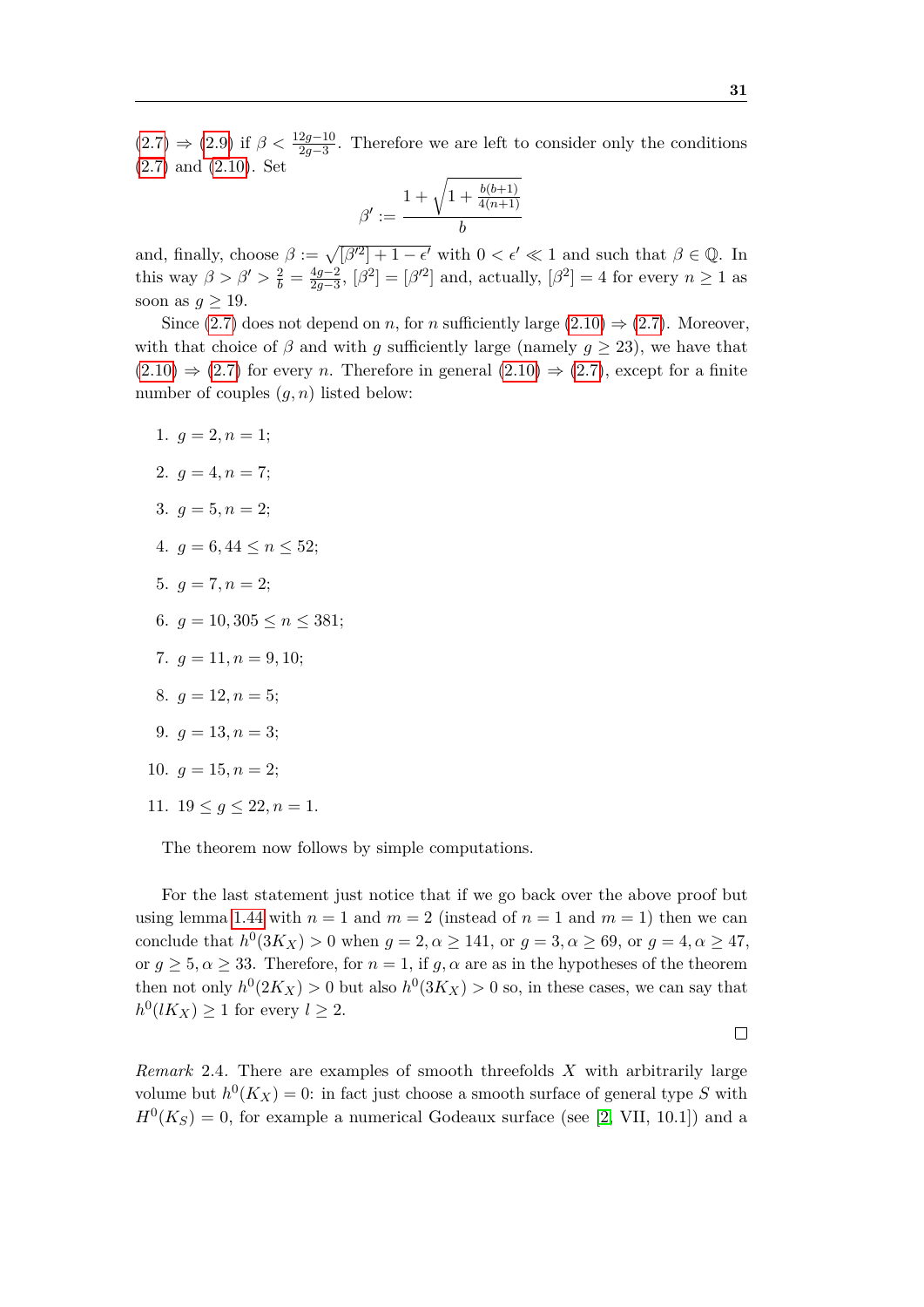smooth curve *C* of genus *g*. Then set  $X := S \times C$ : vol $(X) = 3$ vol $(C)$ vol $(S) = 3(2g -$ 2)vol(*S*)  $\frac{1}{g \to +\infty}$  +∞, but by Kunneth's formula  $H^0(K_X) \cong H^0(K_S) \otimes H^0(K_C) = 0$ .

<span id="page-41-0"></span>*Remark* 2.5*.* In [\[23\]](#page-75-1) there are many examples of threefolds of small volume that do not verify some of the theses of theorem [2.2.](#page-34-1) They are all constructed as weighted complete intersections  $X_{d_1,...d_c}$  canonically embedded in a weighted projective space  $\mathbb{P}(a_1, \ldots, a_{c+3})$  and with at worst canonical singularities. For instance *X*<sub>46</sub> ⊂  $\mathbb{P}(4, 5, 6, 7, 23)$ , a general element in the family of all degree 46 hypersurfaces in  $\mathbb{P}(4, 5, 6, 7, 23)$ , has volume  $= 1/420$  and  $p_q, P_2, P_3$  all equal zero (see [\[23,](#page-75-1) 15.3] and [23, Table 15.1 No. 23]).  $X_{10,12,18} \subseteq \mathbb{P}(3,4,5,5,6,7,9)$  has volume 2/105 and  $P_n < n-1$ for all *n* between 2 and 14 (see [\[23,](#page-75-1) Table 18.16 No. 35]).  $X_{10,12} \subseteq \mathbb{P}(2, 2, 3, 4, 5, 5)$ has volume  $= 1/10$  and  $P_2 = 2$ , but  $P_3 = 1$  (see [\[23,](#page-75-1) Table 15.4 No. 43]). Notice that all the plurigenera have been computed using the formula in [\[23,](#page-75-1) par. 18].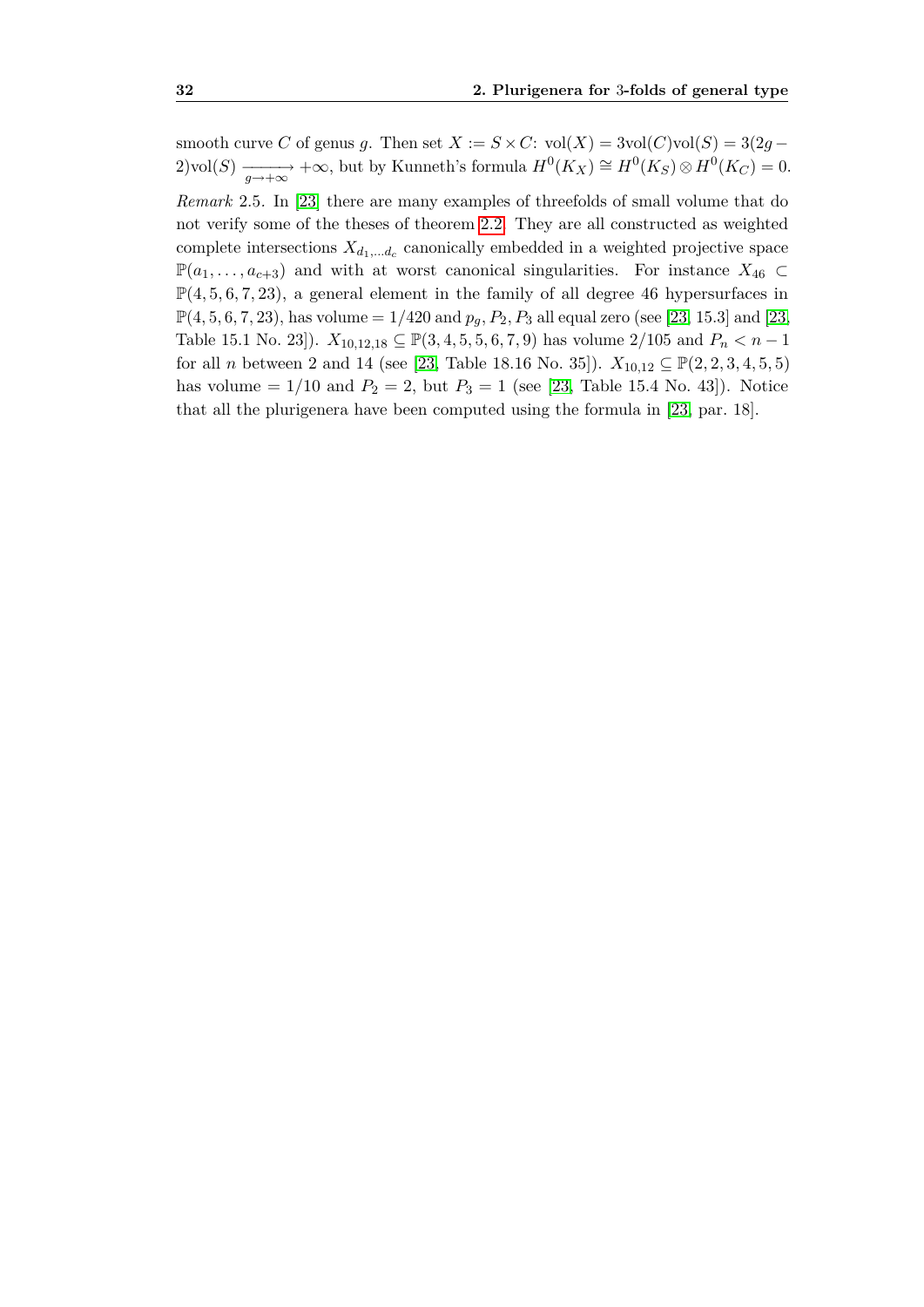### **Chapter 3**

# **Pluricanonical maps for** 3**-folds of general type**

#### **3.1 Pluricanonical maps of order** *≥* 5

In order to have effective estimates on which pluricanonical system determines a birational map, by generic smoothness we should only understand when pluricanonical systems separate very general points (see lemma [1.11\)](#page-14-0). Since we now need to keep track of two points and not only one, in this case to have the best results we cannot argue exactly in the same way as before (that is, applying [\[20,](#page-75-0) thm. 4.1] (see thm. [2.1\)](#page-34-0)).

Therefore, following [\[37\]](#page-76-0), we will use a slightly different technique by Takayama to inductively lower the dimension of lc centers on a birational modification of the original variety. Before stating and proving the main theorem we will therefore quote Takayama's results:

<span id="page-42-0"></span>**Theorem 3.1** (Takayama)**.** *( [\[36,](#page-76-2) prop. 5.3]). Let X be a smooth projective variety of general type and of dimension d*, let  $0 < \epsilon < 1$  and let  $\mu : X' \to X$  be a birational *morphism from*  $X'$  *smooth and projective such that*  $\mu^*(K_X) \sim_{\mathbb{Q}} A_{\epsilon} + E_{\epsilon}$ *, where*  $A_{\epsilon}$ *is an ample* Q-divisor,  $E_{\epsilon}$  *is an effective* Q-divisor and they verify the properties of *[\[36,](#page-76-2) theorem 3.1]. Let Q be the union of all subvarieties of X of general type. Let us take two distinct points*  $x_1, x_2 \in X' \setminus (\mu^{-1}(Q) \cup \text{Supp}(E_\epsilon))$ *. Then the following induction statement*  $(*_j)$  *holds for*  $1 \leq j \leq d$ *:* 

*There exists a positive constant*

$$
a_j < s_j + t_j / \sqrt[d]{vol(X)}
$$

*and a non-empty subset*  $I_j \subseteq \{1,2\}$  *with the following properties. There exists an effective*  $\mathbb{Q}$ -*divisor*  $D_j$  *on*  $X'$  *such that*  $D_j \sim_{\mathbb{Q}} a_j A_{\epsilon}$  *and such that* 

 $(i)$   $(X', D_j)$  *is lc at*  $x_i$  *for*  $i \in I_j$ ,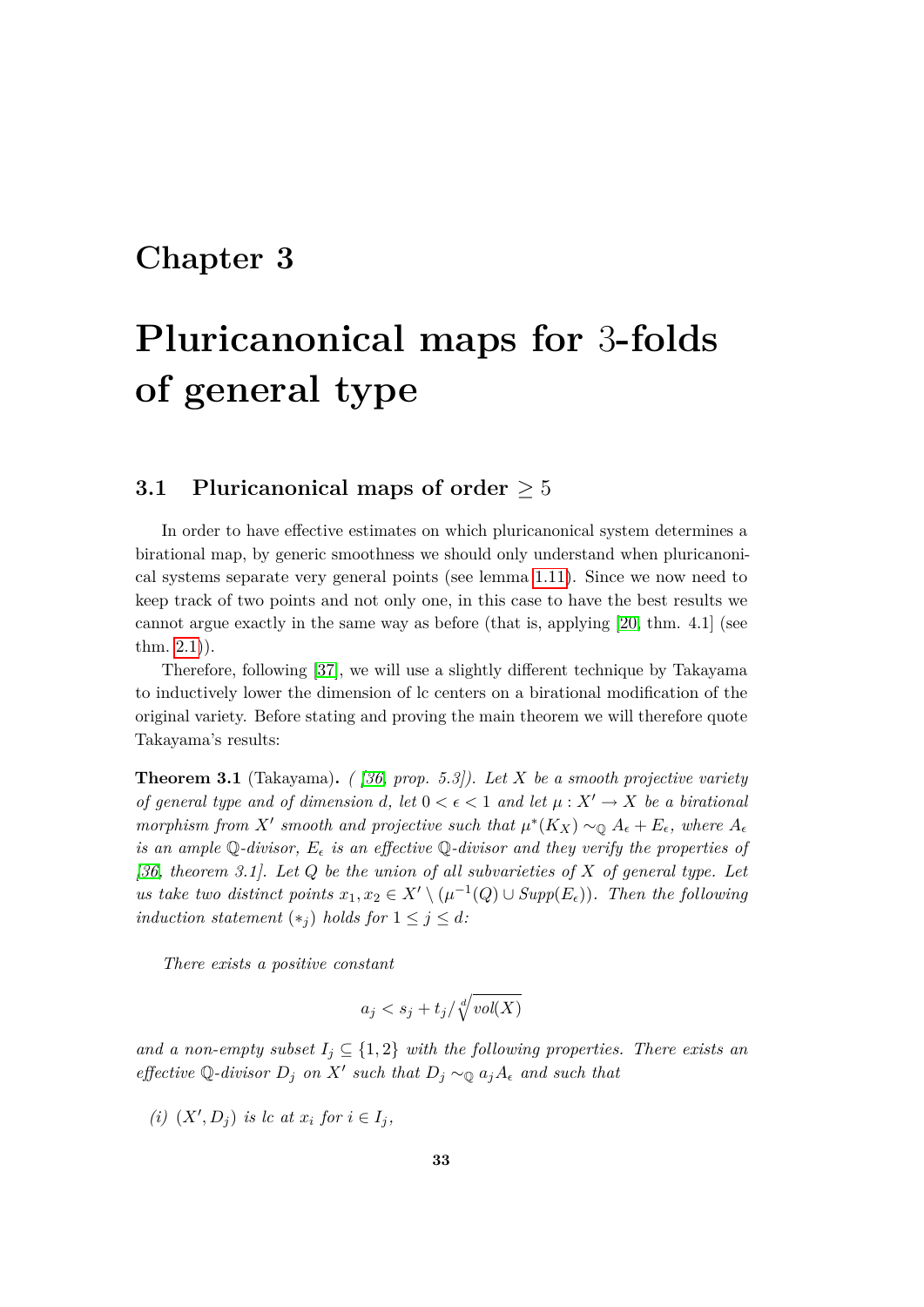- *(ii)*  $(X', D_j)$  *is not klt at*  $x_i$  *for*  $i \in I_j$ *,*
- *(iii)*  $(X', D_j)$  *is not lc at*  $x_i$  *for*  $i \in \{1, 2\} \setminus I_j$ ,
- $(iv)$  *codim* $(Nklt(X', D_j)) \geq d$  *at*  $x_i$  *for*  $i \in I_j$ *.*

The constants  $s_j, t_j$  are defined inductively in [\[36,](#page-76-2) Notation 5.2(3)]. We do not recollect them here, since we will need a slightly different inductive definition that can be found in the proof of theorem [3.3](#page-43-0) and, more explicitly and generally, in the proof of theorem [4.6.](#page-59-0)

<span id="page-43-2"></span>**Lemma 3.2** (Takayama)**.** *([\[36,](#page-76-2) lemma 5.4])* (*∗*1) *holds.*

<span id="page-43-0"></span>**Theorem 3.3.** *Let X be a smooth, not g-countably dense, projective threefold of general type and such that*  $vol(X) > \alpha^3$ *. Let*  $l \in \mathbb{N}$ *,*  $l \geq 5$ *. Let* 

$$
f(l,g):=3\sqrt[3]{2}\left(4l\left[\frac{32g^2}{((g(l-1)-(l+1))^2}\right]-1\right).
$$

*If l, g, α are as in Table [3.1](#page-43-1) or, in the other cases,*

$$
\alpha > \frac{3\sqrt[3]{2}g(1+2\sqrt{2})}{g(l-1) - (l+1) - 4\sqrt{2}g}
$$

*then*  $|lK_X|$  *gives a birational map.* 

<span id="page-43-1"></span>**Table 3.1.**

|   | g                | $\alpha$         |    | q              | $\alpha$                     |
|---|------------------|------------------|----|----------------|------------------------------|
| 5 | $\neq 9$         | > f(l,g)         | 9  | $\leq 4$       | > f(l,g)                     |
|   | 9                | $118\sqrt[3]{2}$ | 10 | $\leq 3$       | > f(l,g)                     |
| 6 | $\neq 8$         | > f(l,g)         | 11 | $\overline{2}$ | $> f(l, g) = 261\sqrt[3]{2}$ |
|   | 8                | $73\sqrt[3]{2}$  | 12 | $\overline{2}$ | $> f(l,g) = 141\sqrt[3]{2}$  |
| 7 | $\leq 23$        | > f(l,g)         | 13 | $\overline{2}$ | $> f(l,g) = 153\sqrt[3]{2}$  |
|   | $24, \ldots, 39$ | $81\sqrt[3]{2}$  | 14 | $\overline{2}$ | $> f(l,g) = 165\sqrt[3]{2}$  |
| 8 | $\leq 6$         | $\gt{f}(l,g)$    |    |                |                              |
|   |                  | $93\sqrt[3]{2}$  |    |                |                              |

**Corollary 3.4.** *If*  $\alpha > 1917\sqrt[3]{2}$  (or, in case  $g \ge 10$ ,  $\alpha > 117\sqrt[3]{2}$ ) then  $|lK_X|$  gives a *birational map for every*  $l \geq 5$ *. More generally, if*  $g \neq 9$ ,  $\alpha > 3\sqrt[3]{2}$   $\left(20 \frac{8g^2}{l^2} \right)^{3/2}$  $\frac{8g^2}{(2g-3)^2}$  | − 1) *or*  $g = 9$ ,  $\alpha > 118\sqrt[3]{2}$  *then |lK<sub>X</sub> | gives a birational map for every l*  $\geq$  5*.* 

*Remark* 3.5*.* This improves [\[37,](#page-76-0) theorem 1.2].

*Remark* 3.6. By [\[8\]](#page-74-2) we know that if  $l \geq 73$  then  $|lK_X|$  is always birational, independently of the volume of *X*.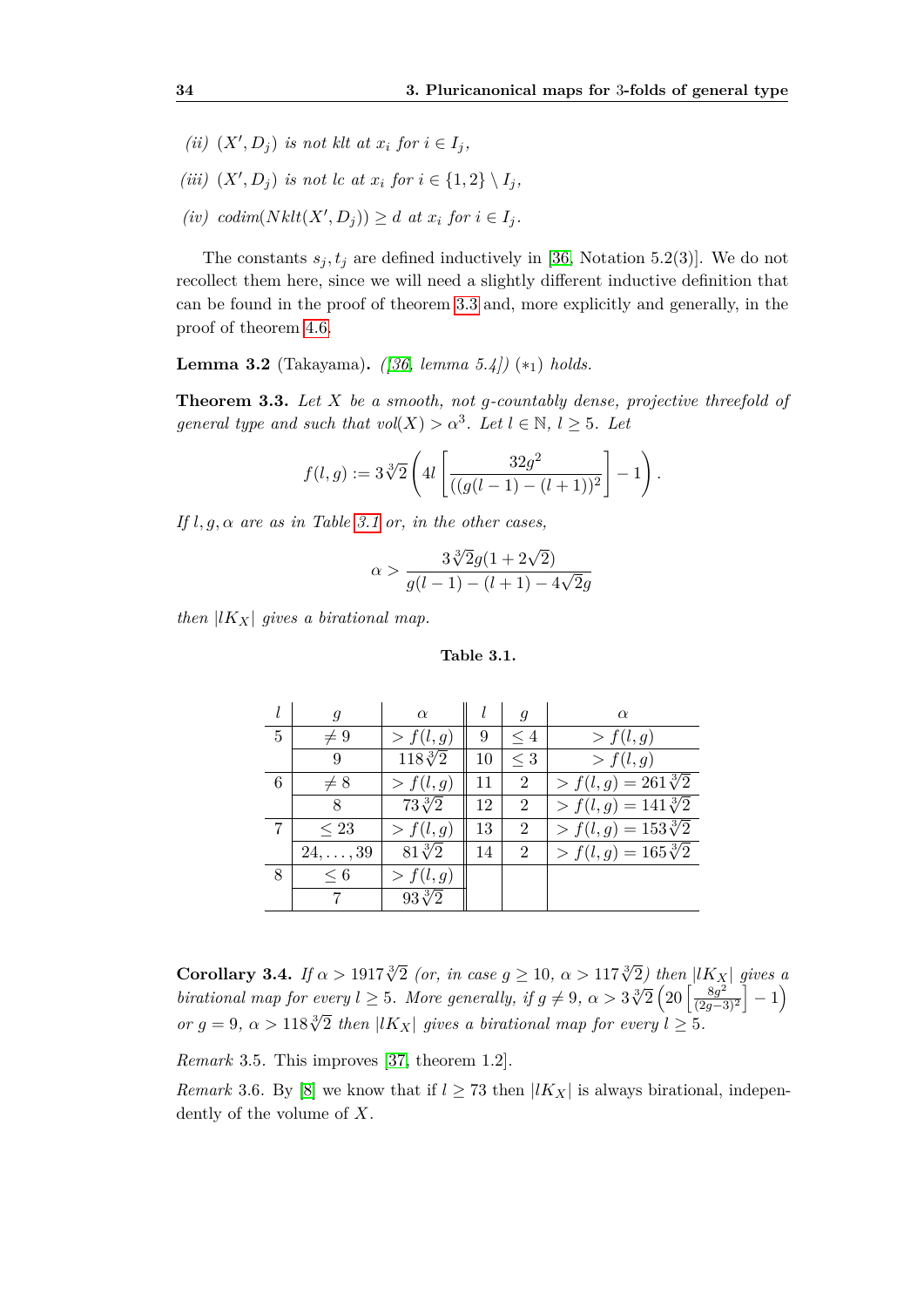*Proof.* We will follow [\[37\]](#page-76-0). By [\[36,](#page-76-2) theorem 3.1], for every  $0 < \epsilon < 1$  there exists a smooth projective variety  $X'$ , a birational morphism  $\mu: X' \to X$  and an approximate Zariski decomposition  $\mu^*(K_X) \sim_{\mathbb{Q}} A + E$  where  $A = A_{\epsilon}$  is an ample Q-divisor and  $E = E_{\epsilon}$  is an effective  $\mathbb{Q}$ -divisor that satisfy condition (1),(2),(3) of Takayama's theorem (cf.  $[36,$  theorem 3.1]).

First of all let us notice that we can argue on  $X'$  instead of  $X$ : in fact, for every  $l \in \mathbb{N}^+$ ,  $\mu$  induces an isomorphism  $\mu^* : H^0(lK_X) \to H^0(lK_{X'})$  (cf. [\[21,](#page-75-2) II.8.19 and ex. 8.8]), hence if  $U' := X' \setminus \cup_{i \in \mathbb{N}} V_i$  is a very general subset of  $X'$  (with  $V_i$ proper subvarieties of  $X'$ ) and  $|lK_{X'}|$  separates every couple of points in  $U'$ , then *|lK*<sub>*X*</sub> | separates every couple of points in *U* = *X*  $\setminus$  (*∪*<sub>*i∈*N*µ*(*V*<sub>*i*</sub>)), a very general</sub> subset of *X*: actually, if  $x, y \in U$  then, since  $\mu$  is surjective,  $\exists x', y' \in U'$  such that  $x = \mu(x')$ ,  $y = \mu(y')$ ; then, given  $s \in H^0(lK_{X'})$  separating x' and y', there must exist a section  $\sigma \in H^0(lK_X)$  with  $s = \mu^*(\sigma)$  and therefore  $\sigma$  separates x and y.

By remark [1.22](#page-18-0) *X<sup><i>i*</sup> is at least not 2-countably dense, hence  $g \geq 2$ . Furthermore, since  $X'$  is not *g*-countably dense then by remark [1.8](#page-14-1) there exists a very general subset  $\Lambda \subseteq X'$  such that every curve passing through any point of  $\Lambda$  has geometric genus  $\geq g$ . Now we would like to simply apply theorem [3.1,](#page-42-0) but in order to have better numerical conditions, as in the proof of theorem [2.2](#page-34-1) we will distinguish two different cases depending on the volume of lc centres.

By the proof of lemma [3.2](#page-43-2) (see [\[36,](#page-76-2) lemma 5.4]), there exists a very general subset *U* of  $X'$  such that for every two distinct points  $x, y \in U$  we can construct, depending on *x, y*, an effective Q-divisor  $D_1 \sim_{\mathbb{Q}} a_1 A$ , with  $a_1 < \frac{3\sqrt[3]{2}}{2(1-\epsilon)}$  $\frac{3\sqrt[3]{2}}{\alpha(1-\epsilon)}$ ,  $a_1 \in \mathbb{Q}^+$ , such that  $x, y \in Z(\mathcal{J}(D_1)), (X', D_1)$  is lc not klt at one of the points, say  $p(x, y) \in \{x, y\}$ , and either  $\operatorname{codim}Z(\mathcal{J}(D_1)) > 1$  at  $p(x, y)$  or there is one irreducible component of  $Z(\mathcal{J}(D_1))$ , say  $V_{p(x,y)}$ , that passes through  $p(x,y)$  and such that codim $V_{p(x,y)} = 1$ . We can suppose  $U \subseteq \Lambda$ .

Fix  $\beta \in \mathbb{Q}^+$ .

Let  $U' := \{p(x, y) | \text{codim} Z(\mathcal{J}(D_1)) = 1 \text{ at } p(x, y) \text{ and } \text{vol}(V_{p(x, y)}) \leq \beta^2\}.$  Since  $U = U' \cup (U \setminus U')$ , then by lemma [1.5,](#page-12-0) 4., we are in one of these two cases:

- 1.  $U \setminus U'$  contains a very general subset  $U''$  of  $X$ ;
- 2.  $U'$  is countably dense.

In the first case we know that  $\forall x, y \in U''$  either  $\text{codim}Z(\mathcal{J}(D_1)) > 1$  at  $p(x, y)$ or vol $(V_{p(x,y)}) > \beta^2$ . Applying the inductive steps of theorem [3.1](#page-42-0) (see [\[36,](#page-76-2) prop. 5.3]), we can conclude that given two very general points  $x, y \in X'$  there exists (depending on *x*, *y*) an effective Q-divisor *D* on *X'* and  $a \in \mathbb{Q}^+$  with  $D \sim_{\mathbb{Q}} aA$  such that  $x, y \in Z(\mathcal{J}(X', D))$  with dim  $Z(\mathcal{J}(X', D)) = 0$  around x or y, that is x or y is an isolated point of  $Z(\mathcal{J}(X', D))$ , and

$$
a < \left(1 + \frac{1}{(1 - \epsilon)(g - 1)}\right) \left(1 + \frac{2\sqrt{2}}{(1 - \epsilon)\beta}\right) \left(2 + \frac{3\sqrt[3]{2}}{(1 - \epsilon)\alpha}\right) - 2 + \epsilon f,
$$
  
where  $f = \left(1 + \frac{1}{(1 - \epsilon)(g - 1)}\right) \left(2 + \frac{2\sqrt{2}}{(1 - \epsilon)\beta}\right) > 0.$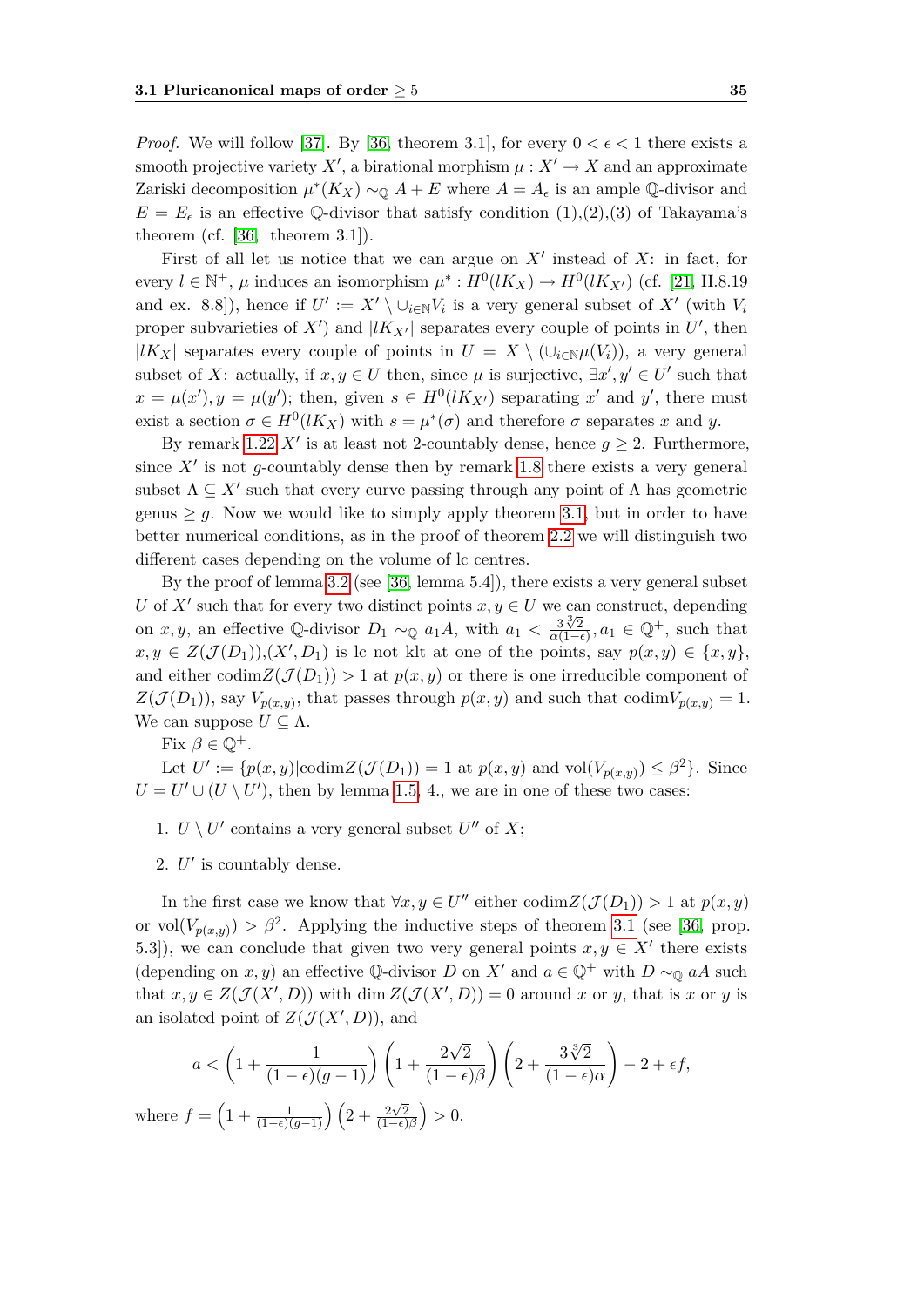By [\[12,](#page-75-3) 1.41],  $K_{X'} \sim_{\mathbb{Z}} \mu^*(K_X) + \text{Exc}(\mu) \sim_{\mathbb{Q}} A + E + \text{Exc}(\mu)$ , where  $\text{Exc}(\mu)$  is the exceptional locus and it is an effective divisor by [\[12,](#page-75-3) 1.40]. Therefore, replacing *D* with  $D + (l-1)(E + \text{Exc}(\mu))$  (with  $l \in \mathbb{N}^+$ ), as in the proof of lemma [1.44](#page-29-0) we can conclude that by Nadel's vanishing theorem and proposition [1.35,](#page-22-0)  $|lK_{X'}|$  separates two very general points in  $X'$  as soon as  $l \geq [a]+2$ .

Hence, in the first case, considering  $l > 5$ , we now need only to estimate  $\alpha$ (depending on *q, β, ε*) in order to have  $|a| \leq l-2$ , that is  $a \leq l-1$ . To that purpose, choosing  $\epsilon$  sufficiently small and

<span id="page-45-0"></span>
$$
\beta > \frac{4\sqrt{2}g}{g(l-1) - (l+1)},
$$
\n(3.1)

it is enough to ask that

<span id="page-45-1"></span>
$$
\left(1+\frac{1}{g-1}\right)\left(1+\frac{2\sqrt{2}}{\beta}\right)\left(2+\frac{3\sqrt[3]{2}}{\alpha}\right) < l+1
$$

$$
\Leftrightarrow \alpha > \frac{3\sqrt[3]{2}g(\beta+2\sqrt{2})}{\beta(g(l-1)-(l+1))-4\sqrt{2}g}.
$$
(3.2)

If, otherwise, the second case occur then  $\beta \geq 1$  since the volume of a surface of general type is at least 1. Moreover by lemma [1.48,](#page-31-1) we are in the following situation:



where  $X''$ ,  $B$  are normal projective varieties,  $f$  is a dominant morphism with connected fibres,  $\pi$  is a dominant and generically finite morphism and the image under  $\pi$  of a general fibre of f is  $V_x$  where  $V_x$  is a surface through x, a general point. Moreover there exists a divisor  $D_x$  such that  $V_x$  is a pure log canonical centre of  $(X', D_x)$ . In addition, setting  $\overline{a} := \frac{3\sqrt[3]{2}}{\alpha(1-a)}$  $\frac{3\sqrt[3]{2}}{\alpha(1-\epsilon)} \in \mathbb{Q}^+$  we have that  $D_x \sim_{\mathbb{Q}} \overline{a}A$ . Moreover for every *p* in a countably dense subset of  $U'$ ,  $V_p$  is the image through  $\pi$  of a fiber of *f*.

Again as in [\[37\]](#page-76-0), we can suppose that there exists a proper closed subset  $X'_1 \subset X'$ such that for all  $x \notin X'_1$ ,  $D_x$  is smooth at  $x$ .

As in [\[37\]](#page-76-0) and the proof of theorem [2.2,](#page-34-1) we will distinguish two other different subcases, depending on the birationality of  $\pi$ : in fact, as we have already proved in theorem [2.2,](#page-34-1) either  $\pi$  is birational or for a general  $x \in X' \setminus X'$  there are at least two log canonical centres through *x*.

In the latter case we claim that, using these two log canonical centres, we can still apply the inductive steps of theorem [3.1,](#page-42-0) starting from codimension 2. That is: we claim that given *x*, *y* general points of *X'* we can find an effective Q-divisor  $D_{x,y}$ on *X<sup><i>i*</sup> and  $\overline{a}'' \in \mathbb{Q}$  such that  $D_{x,y} \sim_{\mathbb{Q}} \overline{a}'' A$  and such that  $D_{x,y}$  satisfies the induction statement  $(*_2)$  of theorem [3.1.](#page-42-0)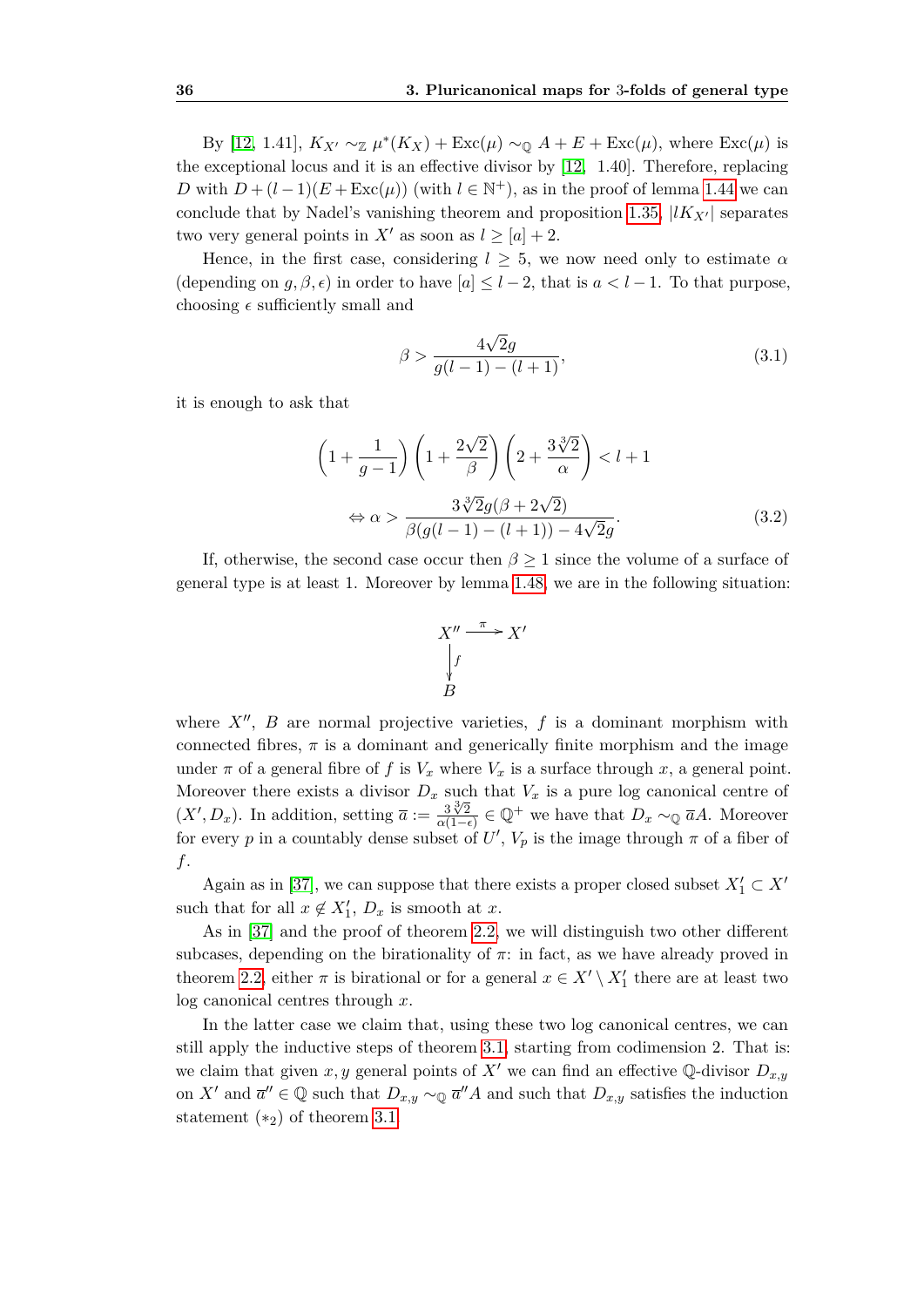Now we will prove the claim. Just consider  $x, y$  general points of  $X<sup>1</sup>$  and consider also the divisors  $D_x$  and  $D_y$ . By [\[32,](#page-76-3) prop. 9.2.32(i)], since  $D_x$  is not klt at x and  $D_y$ is not klt at *y*, then  $D_x + D_y$  is not klt at *x* and *y*. Since  $D_x$  and  $D_y$  are nonsingular outside  $X'_1$  then we can write

$$
D_x = D_x^1 + \theta_x D_x^2 + G_x,
$$

where  $\theta_x \in \mathbb{Q}^+$ ,  $D_x^1$  is the only prime divisor in  $D_x$  passing through x and  $D_x^2$  is the only prime divisor in  $D_x - D_x^1$  passing through *y* (or  $D_x^2 = 0$  if  $y \in D_x^1$ ) and  $G_x = D_x - D_x^1 - \theta_x D_x^2$  is effective. Analogously

$$
D_y = D_y^1 + \theta_y D_y^2 + G_y
$$

with  $D_y^1$  the only prime divisor in  $D_y$  passing through *y*,  $D_y^2$  the only prime divisor in  $D_y - D_y^1$  passing through x (or  $D_y^2 = 0$  if  $x \in D_y^1$ ) and  $G_y = D_y - D_y^1 - \theta_y D_y^2$  is effective. After rescaling with a positive rational number  $q \leq 1$  we can suppose that  $qD_x + qD_y$  is lc but not klt at one of the points, say *x*, and it is not klt at the other point *y*. Therefore, depending on *x*, *y* there exists  $\overline{a}' \in \mathbb{Q}^+$ ,  $\overline{a}' \leq \frac{6\sqrt[3]{2}}{\alpha(1-\epsilon)} < \epsilon + \frac{6\sqrt[3]{2}}{\alpha(1-\epsilon)}$  $\frac{6\sqrt{2}}{\alpha(1-\epsilon)}$ such that  $qD_x + qD_y \sim_{\mathbb{Q}} \overline{a}'A$ .

If there exists, for the pair  $(X', qD_x + qD_y)$ , a lc centre through *x* of codimension  $\geq$  2 then by [1.41,](#page-24-0) [b.](#page-24-2), just consider the unique minimal element *W* of  $LLC(X', qD_x +$  $qD_y, x$  and proceed as follows:

- <span id="page-46-0"></span>1. if  $qD_x+qD_y$  is not lc at *y* then we can apply [1.41,](#page-24-0) [d.](#page-24-1), with  $\epsilon'$  sufficiently small so that  $(1 - \epsilon')(qD_x + qD_y)$  is still not lc at *y*. After the tie-breaking, potentially taking a smaller  $\epsilon'$ , the new divisor is  $\sim_{\mathbb{Q}} \overline{a''}A$  with  $\overline{a''}$  still  $\lt \epsilon + \frac{6\sqrt{2}}{2(1-\epsilon)}$  $\frac{6 \sqrt{\gamma 2}}{\alpha(1-\epsilon)}$ . This new divisor verifies the induction statement (*∗*2) of theorem [3.1](#page-42-0) with *a*<sub>2</sub> =  $\overline{a}''$ , *s*<sub>2</sub> =  $\epsilon$ , *t*<sub>2</sub> =  $\frac{6\sqrt[3]{2}}{6(1-\epsilon)}$  $\frac{6\sqrt[3]{2}}{\alpha(1-\epsilon)}$ vol $(X);$
- <span id="page-46-1"></span>2. if  $qD_x + qD_y$  is lc, not klt both at *x* and *y* but for the pair  $(X', qD_x + qD_y)$ there exists a lc centre *Z* through *y* such that  $x \notin Z$ , then take a sufficiently small positive rational number  $\epsilon'$  and an ample divisor  $H \sim_{\mathbb{Q}} \epsilon' A$ . Let *B* be a general divisor given by a general section in  $H^0(\mathcal{O}_{X'}(mH) \otimes \mathcal{I}_Z)$  for  $m$ sufficiently large and divisible. By Kollar-Bertini theorem (see [\[32,](#page-76-3) ex. 9.2.29])  $\mathcal{J}(X', qD_x+qD_y+\frac{1}{m}B)=\mathcal{J}(X', qD_x+qD_y)$  outside Z, hence  $qD_x+qD_y+\frac{1}{m}B$ is still lc, not klt at *x* but it is not lc at *y*. Hence we can apply [1.](#page-46-0);
- <span id="page-46-3"></span>3. if  $qD_x + qD_y$  is lc, not klt both at *x* and *y*, if every lc centre for  $(X', qD_x + qD_y)$ through *y* passes through *x* and  $y \in W$ , then *W* is the minimal lc centre at *y* as well. Hence, as in [1.](#page-46-0), we can apply the tie-breaking and produce a new divisor that is lc, not klt at *x*, *y* and whose Nklt locus has codimension  $\geq 2$ both at *x* and *y*. Therefore, as in [1.](#page-46-0), the induction statement  $(*_2)$  of theorem [3.1](#page-42-0) is satisfied;
- <span id="page-46-2"></span>4. if  $qD_x + qD_y$  is lc, not klt both at *x* and *y*, if every lc centre for  $(X', qD_x + qD_y)$ through *y* passes through *x* and  $y \notin W$ , then as in [2.](#page-46-1), using  $\mathcal{I}_W$  we can suppose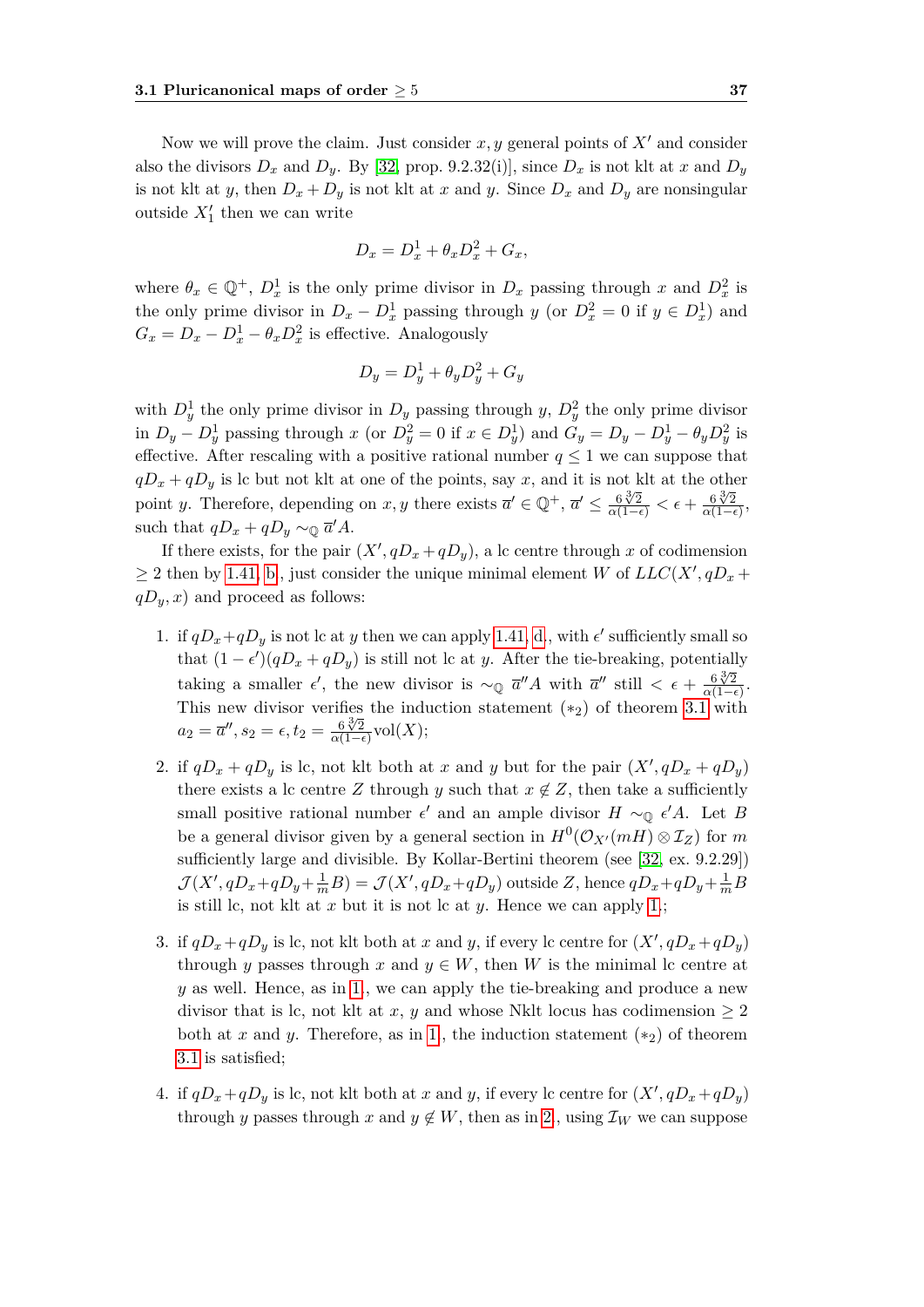that

$$
D' := qD_x + qD_y + \frac{1}{m}B
$$

is still lc, not klt at *y* but not lc at *x*. If the minimal lc centre of  $(X', D')$  at *y* has codimension  $\geq 2$  then, after switching x and y, we can apply [1.](#page-46-0) Otherwise there is a unique lc centre of codimension 1 at *y* for the pair  $(X', D')$ . Call it *Y*<sub>1</sub>. Since *y* is a general point then there exists an effective Q-divisor  $F_y \sim_{\mathbb{Q}} \overline{a}A$ that passes through *y*, that is smooth at *y*, such that  $(X', F_y)$  is lc, not klt at *y* and such that  $LLC(X', F_y, y) = \{Y_2\}$  where  $Y_2$  is an irreducible subvariety of codimension 1. Since, by hypothesis, there are at least two different *V* 's passing through *y* then we can suppose that  $Y_2 \neq Y_1$ . Consider  $D' + kF_y$  where

$$
k = \max\{c : D' + cF_y \text{ is lc at } y\}.
$$

Clearly  $k \geq 0$  and thus  $D' + kF_y$  is an effective divisor that is still not lc at *x* but it is lc, not klt at *y*. Let  $\mu$  :  $\tilde{X} \to X'$  be a log resolution of  $D' + F_y$ . Thus we can write  $K_{\tilde{X}/X'} = \sum a(E)E, K_{\tilde{X}/X'} - \mu^*D' = \sum (a(E) + b(E))E,$  $K_{\tilde{X}/X'} - \mu^* F_y = \sum (a(E) + c(E))E$ , so that

$$
K_{\tilde{X}/X'} - \mu^*(D' + kF_y) = \sum (a(E) + b(E) + kc(E))E.
$$

By hypothesis there exists a non-exceptional  $E_0$  (i.e.  $a(E_0) = 0$ ) such that  $b(E_0) = -1$  and  $\mu(E_0) = Y_1$ . Since  $F_y$  is smooth at *y*, then the only irreducible component of  $F_y$  passing through *y* is  $Y_2 \neq Y_1$ , hence  $c(E_0) = 0$  and thus  $\mu(E_0) = Y_1$  is a lc centre at *y* also for  $D' + kF_y$ . By the definition of *k* there exists a prime divisor  $\overline{E}$  such that  $y \in \mu(\overline{E})$  and  $a(\overline{E})+b(\overline{E})+(k+1)c(\overline{E}) < -1$ ; but we must also have that  $a(\overline{E}) + b(\overline{E}) + kc(\overline{E}) \ge -1$ . Hence, in particular,  $c(\overline{E}) \neq 0$  and thus  $\overline{E} \neq E_0$  and this implies that  $\mu(\overline{E}) \neq \mu(E_0) = Y_1$ . Thus now, considering  $Y_1 \cap \mu(\overline{E})$  and using [1.41](#page-24-0)[,a.](#page-24-3), we know that there exists a lc centre of  $D' + kF_y$  at *y* of codimension  $\geq 2$ . Moreover since  $D' + kF_y \geq D'$ then  $D' + kF_y$  is still not lc at *x*. Hence, after switching *x* and *y*, we can apply [1.](#page-46-0) and produce a new divisor  $\sim_{\mathbb{Q}} \overline{a}'' A$  with  $\overline{a}'' < \epsilon + \frac{9\sqrt{2}}{2\sqrt{1-\epsilon}}$  $\frac{9\sqrt[3]{2}}{\alpha(1-\epsilon)}$  and satisfying (\*2) of theorem [3.1.](#page-42-0)

If, on the contrary, every lc centre for  $(X', qD_x+qD_y)$  through x has codimension 1 then, by [1.41,](#page-24-0) [a.](#page-24-3), there exists only one lc centre for  $(X', qD_x + qD_y)$  that passes through *x*. Since it has codimension 1 then this lc centre must be the support of a prime divisor in  $qD_x + qD_y$ . Since

$$
qD_x + qD_y = qD_x^1 + q\theta_x D_x^2 + qD_y^1 + q\theta_y D_y^2 + qG_x + qG_y
$$

then, identifying a prime divisor with its support, this lc centre can be:

- i.  $D_x^1$ ;
- ii.  $D_y^1$ ;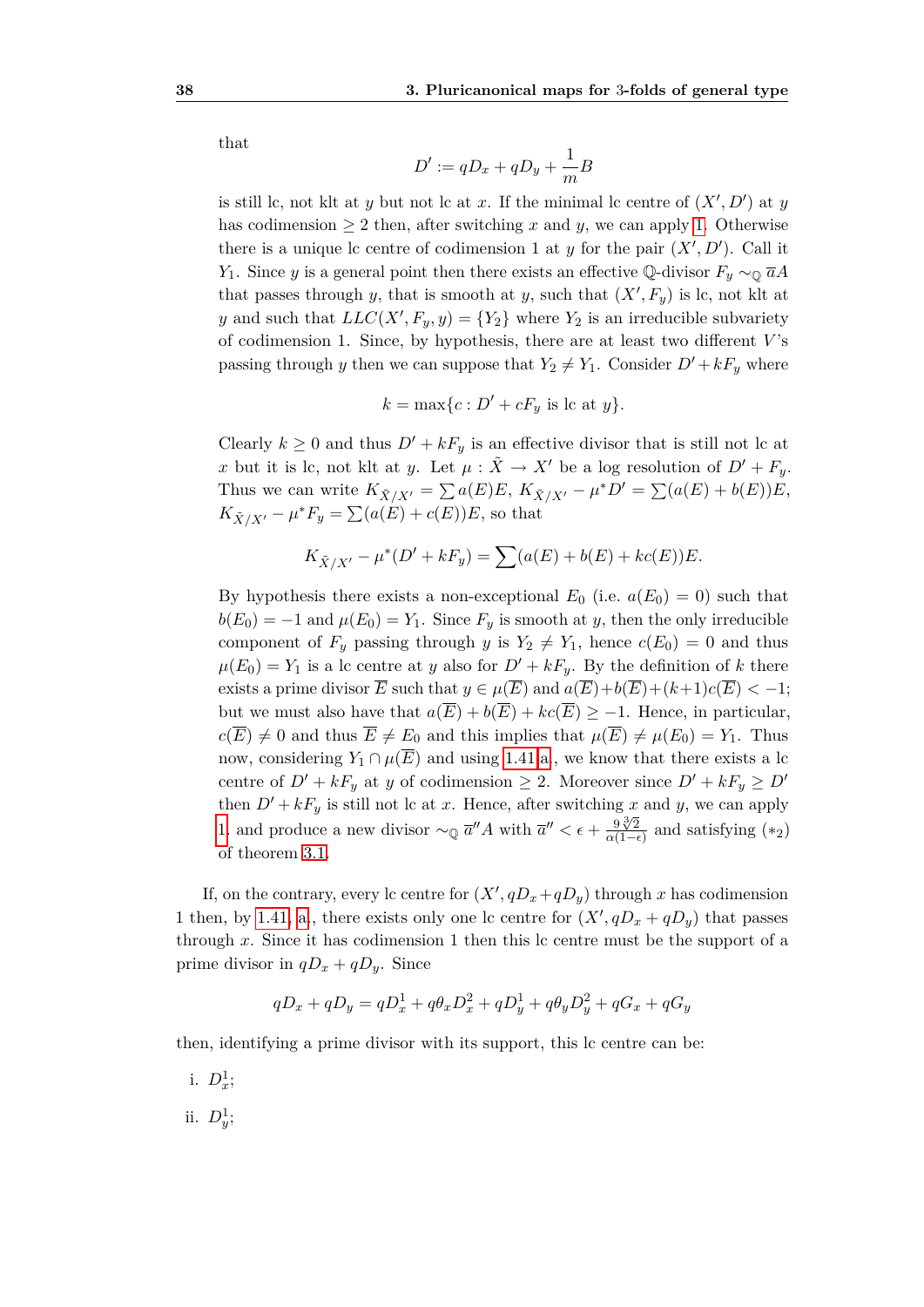iii.  $D_y^2$ .

We analyze these different cases.

- <span id="page-48-1"></span>i. a. if  $D_x^1 = D_y^1$  then just see [ii.](#page-48-0);
	- b. if  $D_x^1 \neq D_y^1$  and  $D_x^1 = D_y^2$  then  $D_y^1$  does not pass through *x*, or otherwise  $D_y^2 = 0$ . Since  $D_x^1 = D_y^2$  does not pass through *y* then the components through *y* of Nklt $(X', qD_x + qD_y)$  are contained in  $D_x^2 \cup D_y^1$ . Since neither  $D_x^2$  nor  $D_y^1$  passes through *x* then there exists an irreducible component of Nklt $(X', qD_x + qD_y)$  that passes through *y* but not through *x*: hence, as in [2.](#page-46-1), we can possibly add a small divisor to make sure that  $qD_x + qD_y$  is not lc at *y*, but still lc, not klt at *x*. At this point, as in the second part of [4.](#page-46-2), we can add another divisor through *x* in order to have a lc centre at *x* of codimension  $\geq 2$  and then apply [1.](#page-46-0) to produce a new divisor  $\sim_{\mathbb{Q}} \overline{a}'' A$  with  $\overline{a}'' < \epsilon + \frac{9\sqrt[3]{2}}{9(1-\epsilon)}$  $\frac{9 \sqrt[3]{2}}{\alpha(1-\epsilon)}$  and satisfying (\*<sub>2</sub>) of theorem [3.1;](#page-42-0)
	- c. if  $D_x^1 \neq D_y^1$  and  $D_x^1 \neq D_y^2$  then  $q = 1$  and thus  $D_y^1$  is a lc centre through *y* not only for the divisor  $D_y$  but also for the divisor  $qD_x + qD_y = D_x + D_y$ . Therefore  $D_y^1$  cannot pass through *x*. We can conclude as in [ib.](#page-48-1);
- <span id="page-48-0"></span>ii. since  $x \in D_y^1$  then  $D_y^2 = 0$  and hence  $D_y$  is lc, not klt also at *x*. Therefore instead of  $qD_x + qD_y$  we can just consider  $D_y$  and its lc centre  $D_y^1$ . Now, as in [4.](#page-46-2), we can add another divisor to obtain a lc centre at *x* of codimension  $\geq 2$  and thus falling in one of the cases [1,](#page-46-0) [2,](#page-46-1) [3,](#page-46-3) [4.](#page-46-2) Eventually we produce a new divisor *∼*<sup> $\alpha$ </sup>*a*<sup>*d*</sup>*A* with  $\overline{a}$ <sup>*n*</sup> <  $\epsilon + \frac{9\sqrt[3]{2}}{8\sqrt{1-4}}$  $\frac{9\sqrt[3]{2}}{\alpha(1-\epsilon)}$  and satisfying (\*2) of theorem [3.1;](#page-42-0)
- iii.  $D_y^2 \neq D_x^1$ , otherwise see [ib.](#page-48-1) We also know that  $x \notin D_y^1$ , otherwise  $D_y^2 = 0$ . If  $y \notin D_x^1$  then there exists an irreducible component of  $Nklt(X', qD_x + qD_y)$  at *y* that does not pass through *x*. We can conclude as in [ib.](#page-48-1) If  $y \in D_x^1$  then  $D_x^2 = 0$ . Since the lc centre at *x* is unique then the discrepancy  $a(D_x^1, X', qD_x + qD_y)$  is  $> -1$ . Hence the irreducible components of Nklt $(X', qD_x + qD_y)$  through *y* are contained in  $D_y^1$ . Therefore we can conclude as in [ib.](#page-48-1)

Summing up: if  $\pi$  is not birational we can conclude that for every  $x, y$  general points in X<sup>*i*</sup> there exists an effective Q-divisor  $D_{x,y}$  on X<sup>*i*</sup> and a positive rational number (depending on *x*, *y*)  $\overline{a}'' < \epsilon + \frac{9\sqrt[3]{2}}{2(1-\epsilon)}$  $\frac{9\sqrt[3]{2}}{\alpha(1-\epsilon)}$  such that  $D_{x,y} \sim_{\mathbb{Q}} \overline{a}''A$  and such that  $D_{x,y}$  satisfies the induction statement  $(*_2)$  of theorem [3.1.](#page-42-0)

We can now apply the inductive steps of Takayama (see [\[36,](#page-76-2) prop. 5.3; in particular lemmas 5.5, 5.8]) and conclude that for every  $x, y$  general points in  $X'$ there exists an effective Q-divisor  $D'_{x,y}$  on  $X'$  and a positive rational number  $\overline{a}^{\prime\prime\prime}$  such that  $D'_{x,y} \sim_{\mathbb{Q}} \overline{a}''' A$ ,  $x, y \in Z(\mathcal{J}(X', D'_{x,y}))$  with dim  $Z(\mathcal{J}(X', D'_{x,y})) = 0$  around x or *y* and *√*3

$$
\overline{a}''' < \left(2 + \frac{2}{(1-\epsilon)(g-1)}\right) \left(1 + \frac{\frac{9}{2}\sqrt[3]{2}}{(1-\epsilon)\alpha}\right) - 2 + 2\epsilon h,
$$
\n
$$
+ \frac{1}{(1-\epsilon)(g-1)} > 0.
$$

where  $h = \left(1 + \frac{1}{(1-\epsilon)(g-1)}\right) > 0.$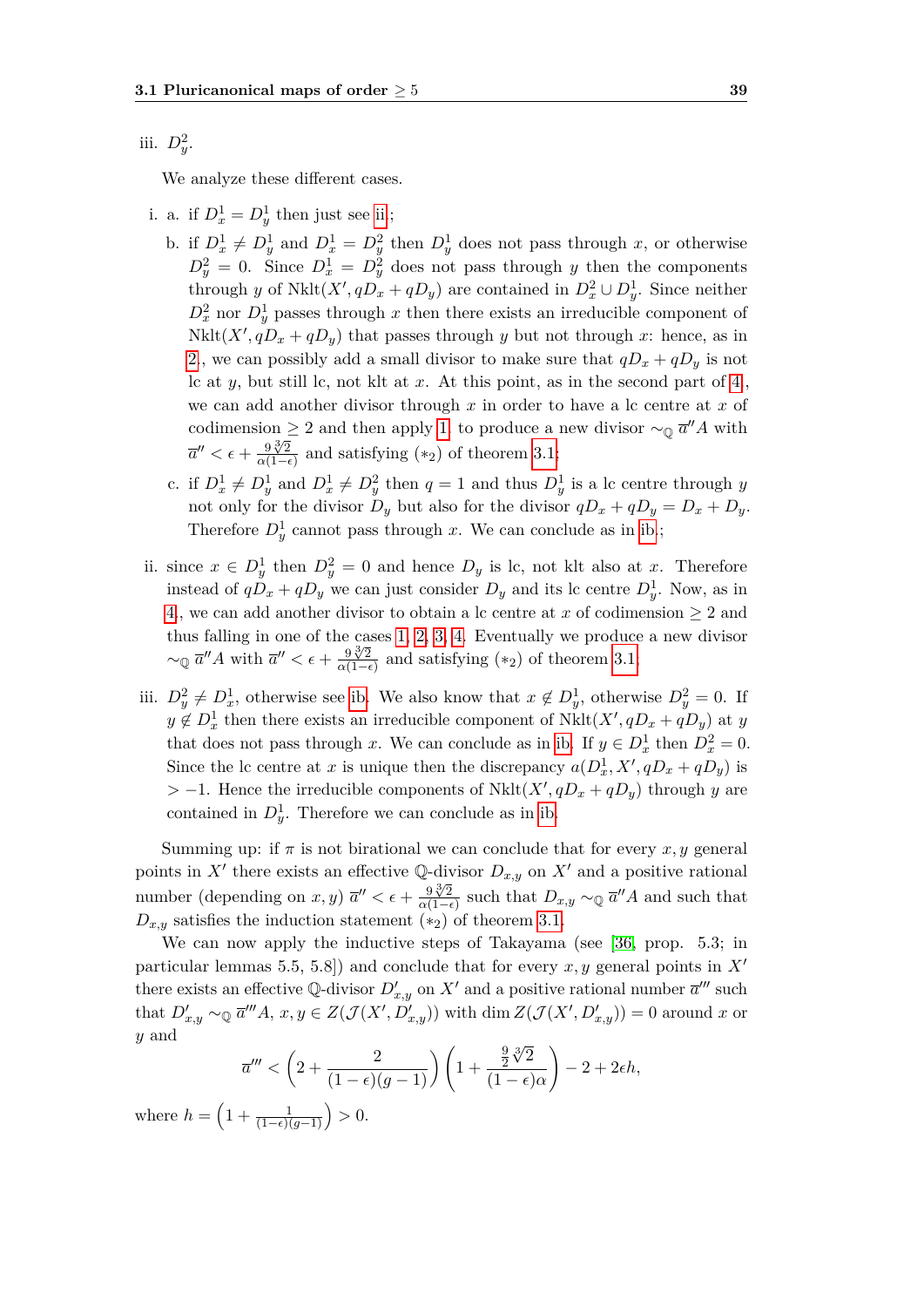As before, we conclude that  $|lK'_{X}|$  separates *x* and *y* as soon as  $\overline{a}''' < l - 1$ . To that purpose, choosing  $\epsilon$  sufficiently small, it is enough to ask that

<span id="page-49-2"></span>
$$
\left(2+\frac{2}{g-1}\right)\left(1+\frac{\frac{9}{2}\sqrt[3]{2}}{\alpha}\right) < l+1 \Leftrightarrow \alpha > \frac{9\sqrt[3]{2}g}{g(l-1)-(l+1)}.\tag{3.3}
$$

We can now assume that  $\pi$  is birational. Moreover since  $K_{X''} \sim \pi^*(K'_X) + \text{Exc}(\pi)$ , then we can suppose that the general fiber  $X_b''$  is a pure log canonical centre of *D*<sup>*n*</sup><sub>*b*</sub>  $\sim$   $\mathbb{Q}$   $\overline{a}K_{X}$ <sup>*n*</sup>. Arguing as in [\[37\]](#page-76-0) we can suppose *X<sup><i>n*</sup></sup> is smooth and that the general fiber  $X_b^{\prime\prime}$  of  $f$  is smooth and minimal (and of general type). As in the proof of [2.2,](#page-34-1)  $f$ is a fibre space. In addition, since the fibers of *f* are all numerically equivalent, we also know that  $\text{vol}(X_b'') \leq \beta^2$ .

As before to prove that  $|lK_{X'}|$  separates two very general points it is enough to show that  $|lK_{X''}|$  separates two very general points on  $X''$ .

Choose *x*, *y* general points on the same fiber. Since for all  $l \geq 5$ ,  $|lK_{X''_b}|$  gives a birational map on  $X''_b$  by a result of Bombieri (cf. [\[5\]](#page-74-3)), in order to separate *x* and *y* we can simply apply proposition [1.49](#page-31-2) with  $k = 1$ ,  $n = l - 1$ , obtaining the following conditions:

$$
\overline{a}(4l[\beta^2]-1) < 1,\tag{3.4}
$$

$$
\overline{a} < l - 1,\tag{3.5}
$$

that are implied by

<span id="page-49-1"></span>
$$
\alpha > 3\sqrt[3]{2}(4l[\beta^2] - 1),\tag{3.6}
$$

<span id="page-49-3"></span>
$$
\alpha > \frac{3\sqrt[3]{2}}{l-1}.\tag{3.7}
$$

 $(Recall that  $\beta \geq 1$  and hence  $[\beta^2] \geq 1$ ).$ 

If  $x, y$  are on different fibers then, since by a result of Bombieri  $H^0(2K_{X''_b}) \neq 0$ , we can apply proposition [1.49](#page-31-2) with  $k = 2$  and  $n = 1$ , obtaining the following conditions:

$$
2\overline{a}(8[\beta^2]-1) < 1,\tag{3.8}
$$

$$
\overline{a} < \frac{1}{2},\tag{3.9}
$$

that are implied by

<span id="page-49-4"></span>
$$
\alpha > 6\sqrt[3]{2}(8[\beta^2]-1),\tag{3.10}
$$

<span id="page-49-5"></span>
$$
\alpha > 6\sqrt[3]{2}.\tag{3.11}
$$

Under these assumptions  $H^0(2K_{X''})$  separates *x* and *y*. Then if *l* is even also  $H^0(lK_{X''})$  separates *x* and *y*. If *l* is odd then if moreover

<span id="page-49-0"></span>
$$
H^0(3K_{X''}) \neq 0 \tag{3.12}
$$

we can conclude in the same way.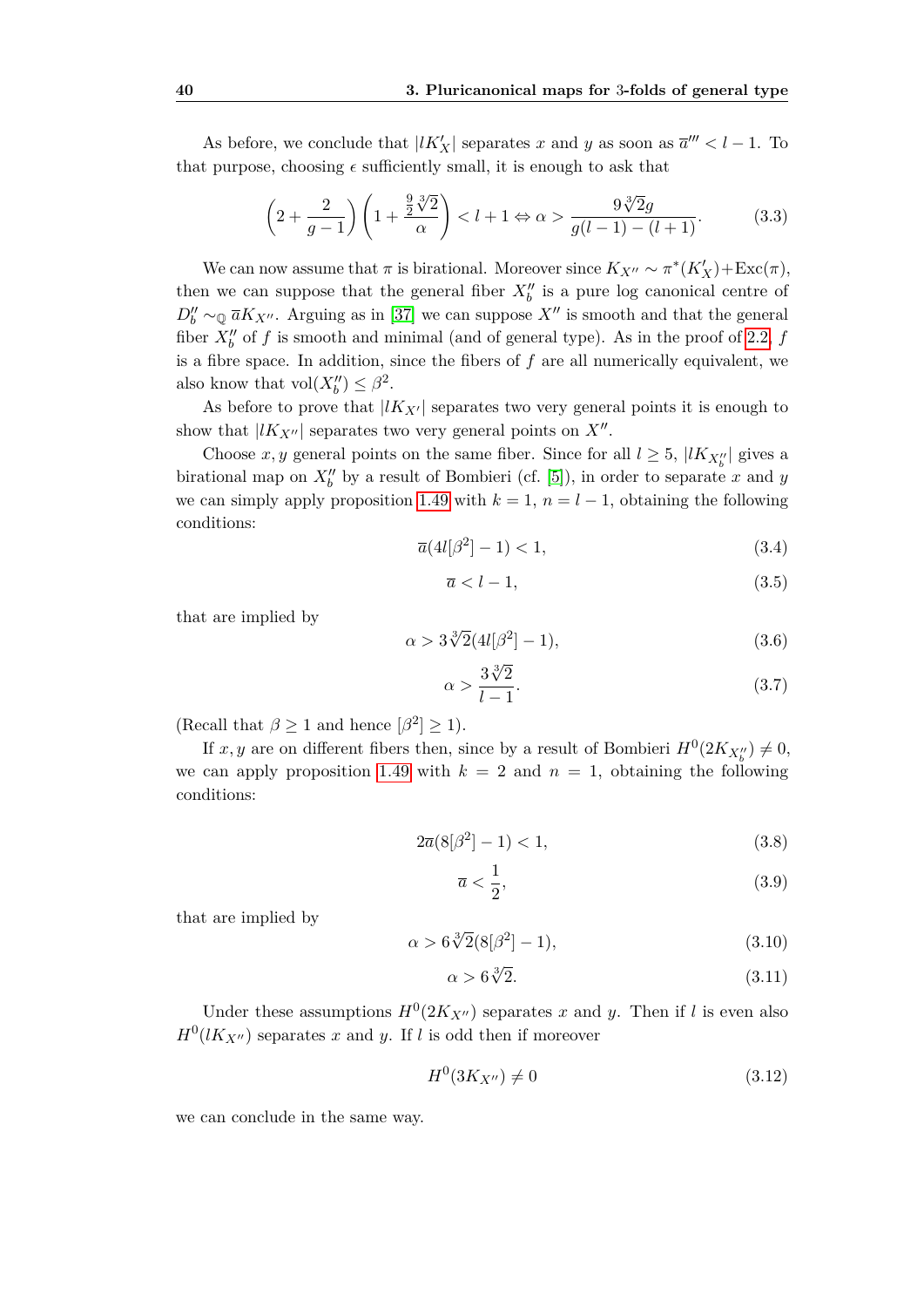To deal with condition [\(3.12\)](#page-49-0) we could simply use theorem [2.2,](#page-34-1) but since we do not need  $h^0(3K_{X''}) \geq 2$  (because for our purposes it is enough to ask that  $h^0(3K_{X''}) \geq 1$ ) then instead of applying theorem [2.2](#page-34-1) in its full extent we can simply use the results about  $h^0(3K_X)$  stated at the end of the proof of theorem [2.2.](#page-34-1)

It is now time to put everything together, that is to find the best possible value for  $\beta$  such that we have the lowest inferior bound for  $\alpha$ .

If  $\beta$  < 1 we need only to consider [\(3.1\)](#page-45-0) and [\(3.2\)](#page-45-1).

If  $\beta \ge 1$  then, since  $l \ge 5$  and  $g \ge 2$ ,  $(3.6) \Rightarrow (3.3) \Rightarrow (3.7)$  $(3.6) \Rightarrow (3.3) \Rightarrow (3.7)$  $(3.6) \Rightarrow (3.3) \Rightarrow (3.7)$  $(3.6) \Rightarrow (3.3) \Rightarrow (3.7)$  $(3.6) \Rightarrow (3.3) \Rightarrow (3.7)$  and  $(3.6) \Rightarrow (3.10)$  $(3.6) \Rightarrow (3.10)$ *⇒* [\(3.11\)](#page-49-5). Moreover, by [\(3.1\)](#page-45-0), [\(3.6\)](#page-49-1) *⇒* [\(3.12\)](#page-49-0). Thus, if *β ≥* 1, we are left to consider only these conditions: [\(3.1\)](#page-45-0), [\(3.2\)](#page-45-1), [\(3.6\)](#page-49-1).

Set

$$
\beta' := \frac{4g\sqrt{2}}{g(l-1) - (l+1)}.
$$

Since  $l \geq 5$ ,  $\beta' > 0$ . Finally, if  $\beta' \geq 1$  choose  $\beta := \sqrt{[\beta'^2] + 1 - \epsilon'}$ , if  $\beta' < 1$  choose  $\beta := 1 - \epsilon'$ , with  $0 < \epsilon' \ll 1$  and such that  $\beta \in \mathbb{Q}$ . [\(3.1\)](#page-45-0) is obviously verified. Besides, in this way  $[\beta^2] = [\beta'^2]$ .

Now some simple computations allow us to conclude: for  $(l, g)$  not as in Table [3.1](#page-43-1) we have that  $\beta' < 1$  and hence that  $|lK_X|$  gives a birational map for

$$
\alpha > \frac{3\sqrt[3]{2}g(1+2\sqrt{2})}{g(l-1) - (l+1) - 4\sqrt{2}g}.
$$

For  $l = 7, g = 24, \ldots, 39$  and  $l = 8, g = 7$  it turns out that it is better to take a larger value for  $\beta'$ , namely  $\beta' = 1$ . Hence for all  $(l, g)$  as in Table [3.1](#page-43-1) we have that  $(3.6) \Rightarrow (3.2)$  $(3.6) \Rightarrow (3.2)$  $(3.6) \Rightarrow (3.2)$  except for  $l = 5, g = 9$  and  $l = 6, g = 8$ .

<span id="page-50-1"></span>*Remark* 3.7. Notice that, in general, the birationality of  $|nK_X|$  does not imply the birationality of  $|nK_X|$  for every  $n \geq m$ . For example consider the threefold *X*<sub>46</sub> ⊂  $\mathbb{P}(4, 5, 6, 7, 23)$  defined in remark [2.5:](#page-41-0) in this case  $|nK_X|$  is birational if and only if  $n = 23$  or  $n \ge 27$  (see [\[20,](#page-75-0) question 1.6]).

*Remark* 3.8. In theorem [3.3,](#page-43-0) whenever  $l \geq 21$  then we could simply apply [\[9,](#page-74-4) theorem 0.1] to prove that  $vol(X) \gg 1$  implies that  $|lK_X|$  yields a birational map: in fact, if vol(*X*) is sufficiently large then by theorem [2.2](#page-34-1) we know that  $h^0(3K_X) \geq 2$ . Anyway, the estimates on the volumes obtained directly applying Takayama's techniques are much better.

#### **3.2 Pluricanonical maps of order** *≤* 4

<span id="page-50-0"></span>*Remark* 3.9*.* As already Todorov pointed out in [\[37\]](#page-76-0), we cannot expect to have results about  $|4K_X|$  analogous to those listed in theorem [3.3.](#page-43-0) In fact just choose a smooth surface of general type *S* such that *|*4*KS|* does not give a birational map, for example a smooth minimal surface *S* with  $K_S^2 = 1$  and  $h^0(K_S) = 2$ (cf. [\[2,](#page-74-1) VII, 7.1]), and a smooth curve *C* of genus *g*. Then set  $X := S \times C$ .

$$
\Box
$$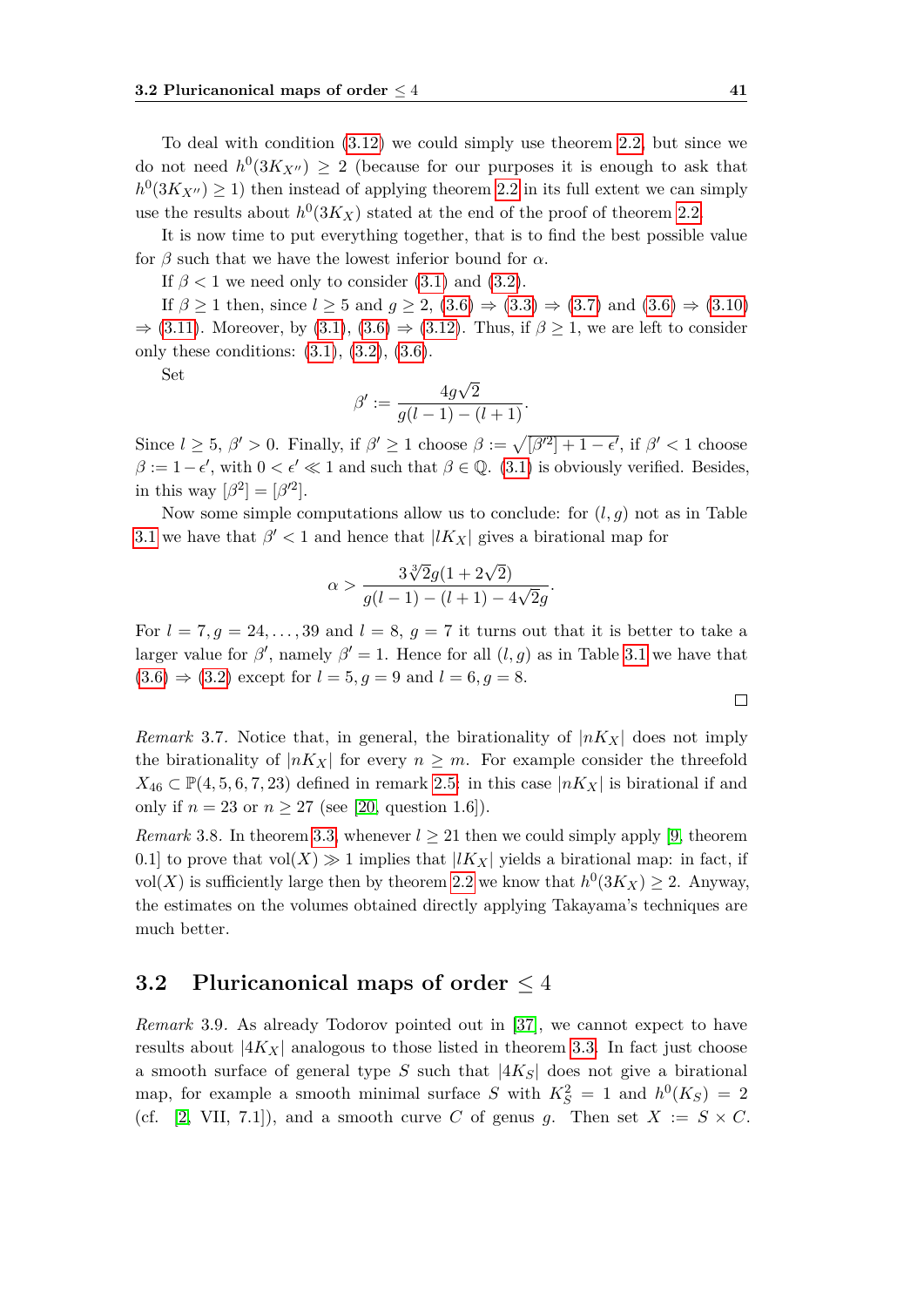vol(*X*) = 3(2*g* − 2)vol(*S*)  $\frac{1}{g \to +\infty}$  +∞, but since the map  $\phi_{|4K_X|}$  given by  $|4K_X|$  is, by Kunneth's formula, essentially constructed with the two maps  $\phi_{|4K_S|}$  and  $\phi_{|4K_C|}$ followed by a Segre's embedding, then  $\phi_{|4K_X|}$  is never birational.

In the wake of remark [3.9,](#page-50-0) and when the volume is sufficiently large, we can characterize threefolds for which  $|4K_X|$  does not give a birational map. In fact if a threefold *X* satisfies the conditions on  $\alpha$  as listed in the proof of theorem [3.3](#page-43-0) (imposing, this time,  $l = 4$ ) but, at the same time,  $\phi_{|4K_X|}$  is not birational, then X must necessarily be birational to a threefold fibered by surfaces for which the fourth pluricanonical map is not birational. Such surfaces  $X''_b$  have volume 1 and geometric genus  $p_q = 2$  by [\[2,](#page-74-1) prop. VII.7.1 and VII.7.3]. Therefore we can state the following:

<span id="page-51-1"></span>**Corollary 3.10.** *Let X be a smooth projective threefold of general type such that*  $vol(X) > \alpha^3$ . If  $\alpha > 6141\sqrt[3]{2}$  then  $|4K_X|$  does not give a birational map if, and only *if, X is birational to a fibre space*  $X''$ *, with*  $f: X'' \to B$ *, where B is a curve, such that the general fiber*  $X_b^{\prime\prime}$  *is a smooth minimal surface of general type with volume* 1 *and geometric genus*  $p_q = 2$ *. More generally, if X is not g-countably dense and if g*, *α are as in Table [3.2](#page-51-0) or, in the other cases,*  $\alpha > 3\sqrt[3]{2} \left( 16 \left[ \frac{32g^2}{32.25} \right] \right)$  $\frac{32g^2}{(3g-5)^2}$  | − 1), then *|*4*KX| does not give a birational map if, and only if, X is birational to a fibre space*  $X''$  *as above.* 

<span id="page-51-0"></span>**Table 3.2.**

|                  | $\alpha$           | a               | $\alpha$           |
|------------------|--------------------|-----------------|--------------------|
|                  | $> 237\sqrt[3]{2}$ | -39             | $>168\sqrt[3]{2}$  |
| $30, \ldots, 37$ | $> 189\sqrt[3]{2}$ | 40 <sub>1</sub> | $ >156\sqrt[3]{2}$ |
| 38               | $> 182\sqrt[3]{2}$ |                 | $> 146\sqrt[3]{2}$ |

*Proof.* The "if" part is trivial (and not depending on  $g, \alpha$ ). For the "only if", simply consider again all the conditions on  $\alpha$  as in the proof of theorem [3.3,](#page-43-0) but with  $l = 4$ instead of  $l \geq 5$ ; moreover, instead of the usual value for  $\beta'$ , it is better to take a larger value in some cases: for  $g = 11 \beta' := \sqrt{5}$ , for  $g = 30, \ldots, 37, \beta' := 2$ . Note also that the condition [\(3.12\)](#page-49-0) is not needed. Now, for  $g = 2, \ldots 37$  and  $g \ge 42$  we have that  $(3.6) \Rightarrow (3.2)$  $(3.6) \Rightarrow (3.2)$  $(3.6) \Rightarrow (3.2)$ , while for  $q = 38, 39, 40, 41, (3.2) \Rightarrow (3.6)$ .  $\Box$ 

*Remark* 3.11*.* In [\[13\]](#page-75-4) and [\[10\]](#page-74-5) there is an example of a smooth canonical threefold *X* with volume = 2 and such that  $|4K_X|$  does not give a birational map. For this *X* the thesis of corollary [3.10](#page-51-1) does not apply: in fact for a generic irreducible curve  $C_0$ in any family of curves on *X* we have  $K_X \cdot C_0 \geq 2$  (see [\[10,](#page-74-5) Ex. 6.3]), but if *X* were birationally fibred by surfaces of volume 1 and  $p<sub>g</sub> = 2$ , we would have, on a general fibre, a family of curves for which  $K_X \cdot C_0 \leq 1$ .

Analogously, dealing this time with the 3rd pluricanonical map, considering the characterization of surfaces with a birational 3rd pluricanonical map (cf. [\[2,](#page-74-1) prop.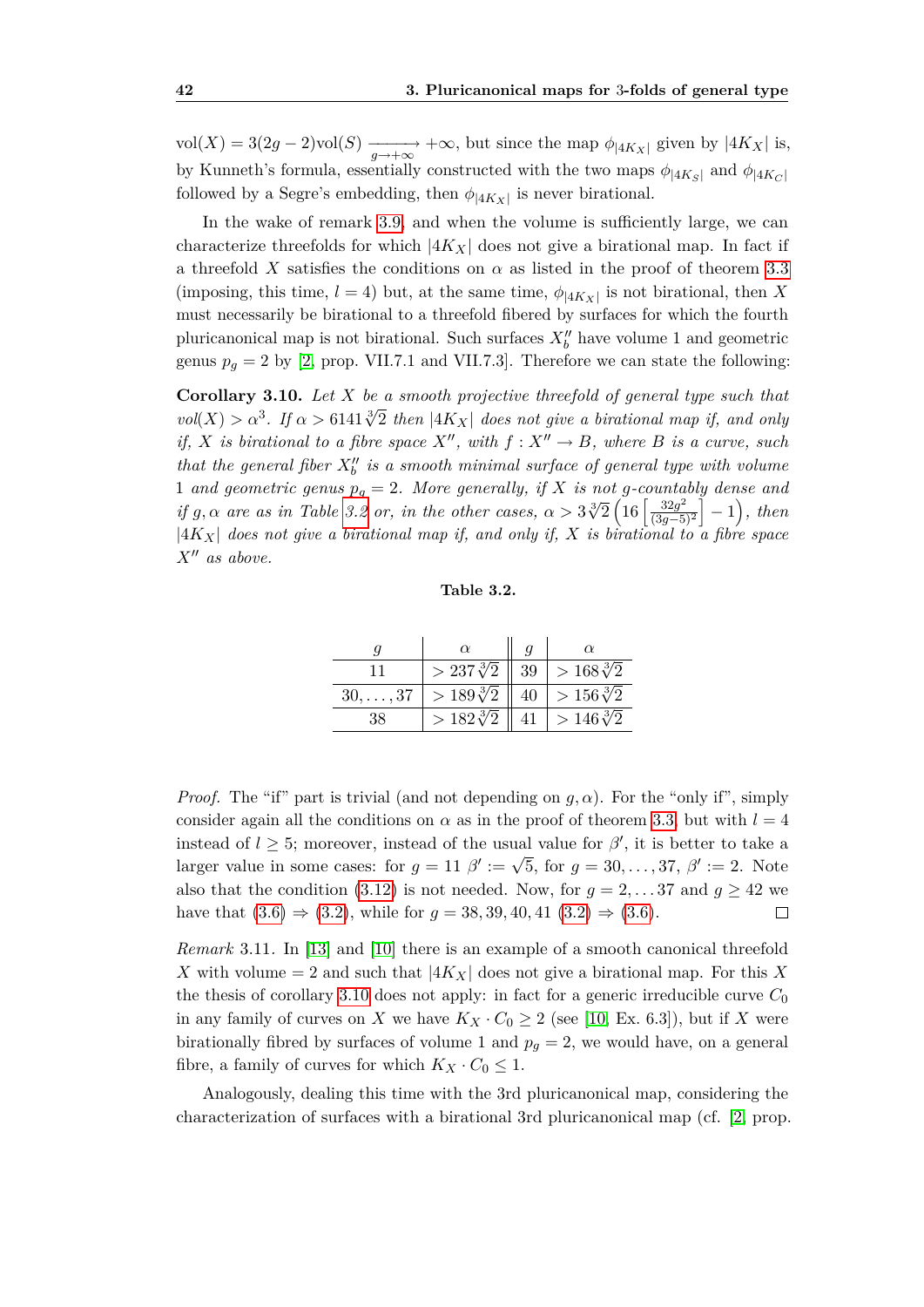VII.7.1, VII.7.2 and VII.7.3]) and requiring *X* not to be 3-countably dense, we can state also the following:

<span id="page-52-1"></span>**Corollary 3.12.** *Let X be a smooth, not* 3*-countably dense, projective threefold of general type such that*  $vol(X) > \alpha^3$ . If  $\alpha > 5178\sqrt[3]{2}$  then  $|3K_X|$  does not give a *birational map if, and only if, X is birational to a fibre space*  $X''$ *, with*  $f: X'' \to B$ *, where*  $B$  *is a curve, such that the general fibre*  $X_b''$  *is a smooth minimal surface of general type and either it has volume* 1 *and geometric genus*  $p_g = 2$  *or it has volume* 2 *and*  $p_g = 3$ *. More generally, if X is not g-countably dense, with*  $g \geq 3$ *, and if*  $g, \alpha$ *are as in Table [3.3](#page-52-0) or, in the other cases,*  $\alpha > 6\sqrt[3]{2} \left(12 \frac{8g^2}{\left(\frac{392}{\cdots}\right)^2}\right)$  $\left[\frac{8g^2}{(g-2)^2}\right] - 1$ ) then  $|3K_X|$ *does not give a birational map if, and only if,*  $X$  *is birational to a fibre space*  $X''$  *as above.*

<span id="page-52-0"></span>

| Table 3.3. |  |
|------------|--|
|------------|--|

| q  |                    |                                                    |                   |
|----|--------------------|----------------------------------------------------|-------------------|
|    |                    | $> 858\sqrt[3]{2}$   35, , 37   $> 642\sqrt[3]{2}$ |                   |
| 19 | $> 714\sqrt[3]{2}$ |                                                    | $>640\sqrt[3]{2}$ |

*Proof.* Consider again the proof of theorem [3.3,](#page-43-0) but with  $l = 3$ : this time, however, if x, y are on different fibers then we need to apply prop. [1.49](#page-31-2) with  $k = 2, n = 2$  $\alpha$ , *μ* are on dimerent moets then we need to apply prop. 1.43 with  $\kappa = 2, \kappa = 2$ <br>obtaining a new condition [\(3.10\)](#page-49-4), namely  $\alpha > 6\sqrt[3]{2}(12|\beta^2|-1)$ , and a new condition [\(3.11\)](#page-49-5), namely  $\alpha > 3\sqrt[3]{2}$ . As before, [\(3.12\)](#page-49-0) is no longer needed. Moreover instead of the usual value for  $\beta'$ , it is better to take a larger value in some cases: for  $g = 11$  $\beta' := \sqrt{12}$ , for  $g = 19$   $\beta' := \sqrt{10}$ , for  $g = 35, \ldots, 37$ ,  $\beta' := 3$ . Therefore this time we have that  $(3.10) \Rightarrow (3.6)$  $(3.10) \Rightarrow (3.6)$  $(3.10) \Rightarrow (3.6)$  and we are left to consider only conditions  $(3.1)$ ,  $(3.2)$  and [\(3.10\)](#page-49-4). For  $g \neq 38$  we have that  $(3.10) \Rightarrow (3.2)$  $(3.10) \Rightarrow (3.2)$ , while for  $g = 38$   $(3.2) \Rightarrow (3.10)$ .  $\Box$ 

*Remark* 3.13*.* There are examples of threefolds *X* of general type with large volume and  $|3K_X|$  birational even if X is covered by curves of genus 2: just consider the product  $C_2 \times C_g \times C_g$  (where  $C_a$  is a smooth curve of genus *a*) and let *g* go to infinity.

*Remark* 3.14*.* By corollaries [3.10](#page-51-1) and [3.12](#page-52-1) we have that if *X* is a threefold of general type, not 3-countably dense and of sufficiently large volume then the birationality of  $|3K_X|$  implies the birationality of  $|4K_X|$ .

We can say something also for the second pluricanonical map, even if in this case we need to suppose that *X* is not 4-countably dense. Note that the classification of surfaces for which the second pluricanonical map is not birational has not been completed yet. You can refer to  $[3, §2]$  $[3, §2]$  for a survey on this subject and to  $[6,$  theorem 0.7, remark 0.8] for a partial classification (however notice that by our assumption about countably density the *standard case* and the symmetric product case cannot occur).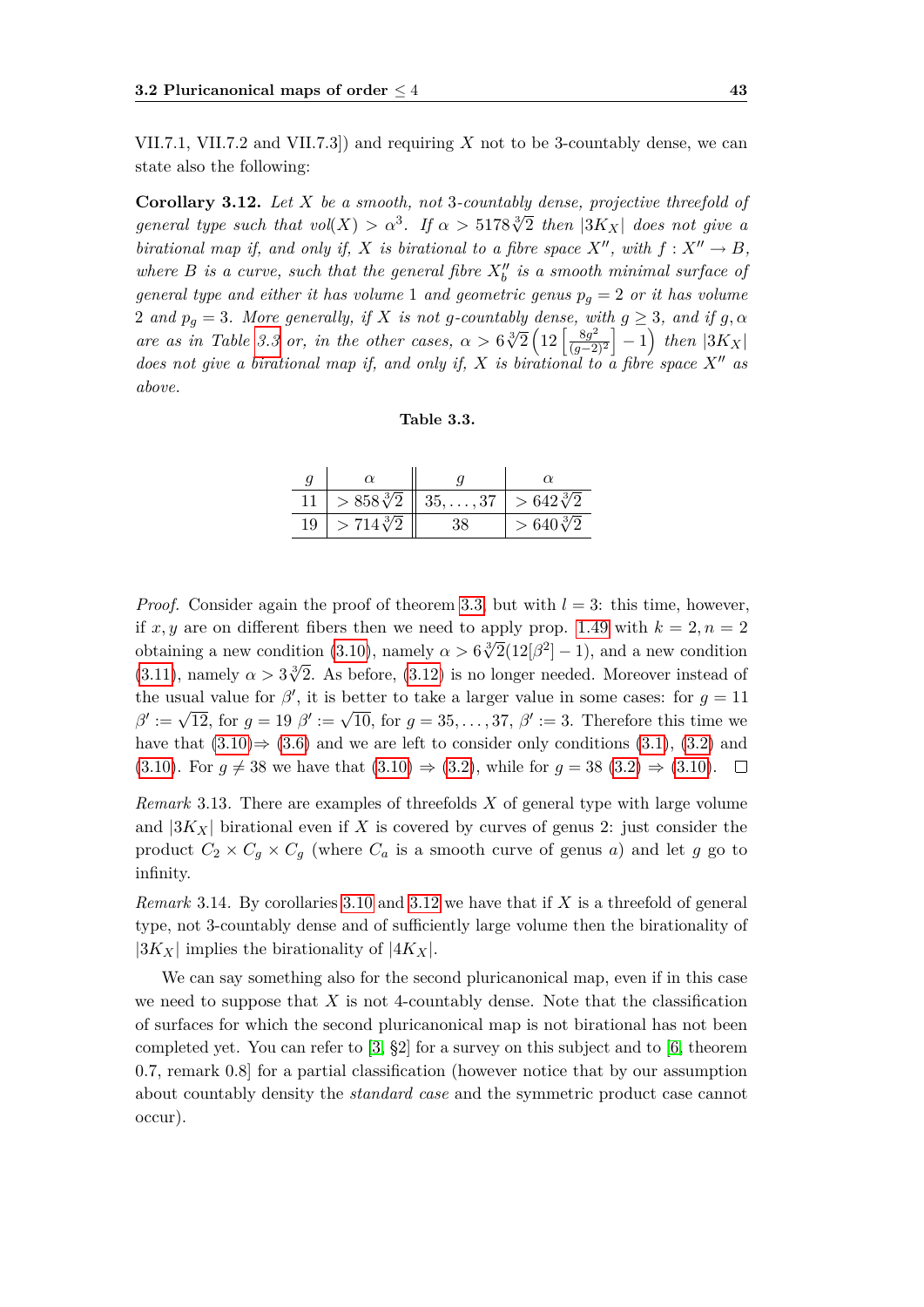**Corollary 3.15.** *Let X be a smooth, not* 4*-countably dense, projective threefold of general type and such that*  $vol(X) > \alpha^3$ . If  $\alpha > 24570\sqrt[3]{2}$  then  $|2K_X|$  does not give a *birational map if, and only if, X is birational to a fibre space*  $X''$ *, with*  $f: X'' \to B$ *,* where  $B$  *is a curve, such that such that the general fiber*  $X_0''$  *is a smooth minimal*  $\mathit{surface}$  of general type and  $|2K_{X''_b}|$  does not give a birational map. More generally, *if X is not g*-*countably dense, with*  $g \geq 4$ *, and if*  $g, \alpha$  *are as in Table [3.4](#page-53-0) or, in the other cases,*  $\alpha > 6\sqrt[3]{2} \left( 8 \left[ \frac{32g^2}{(a-3)} \right] \right)$  $\left(\frac{32g^2}{(g-3)^2}\right] - 1$ , then  $|2K_X|$  does not give a birational map if, and only if, X is birational to a fibre space  $X''$  as above.

<span id="page-53-0"></span>

| Table 3.4. |  |
|------------|--|
|------------|--|

| $\mathfrak{g}$ | $\alpha$               | $\boldsymbol{q}$   | $\alpha$             |
|----------------|------------------------|--------------------|----------------------|
| 8              | $>$ 3930 $\sqrt[3]{2}$ | 43, 44             | $>1770\sqrt[3]{2}$   |
| 12             | $> 2730\sqrt[3]{2}$    | 53,54              | $>1722\sqrt[3]{2}$   |
| 14             | $> 2490\sqrt[3]{2}$    | $69, \ldots, 72$   | $> 1674\sqrt[3]{2}$  |
| 22             | $> 2058\sqrt[3]{2}$    | 73                 | $> 1630\sqrt[3]{2}$  |
| 24             | $> 2010\sqrt[3]{2}$    | $101, \ldots, 110$ | $> 1626 \sqrt[3]{2}$ |
| 26             | $> 1962\sqrt[3]{2}$    | $197, \ldots, 241$ | $>1578\sqrt[3]{2}$   |
| 29             | $> 1914\sqrt[3]{2}$    | 242                | $>1560\sqrt[3]{2}$   |
| 32             | $> 1866\sqrt[3]{2}$    | 243                | $> 1532\sqrt[3]{2}$  |
| 37             | $> 1818\sqrt[3]{2}$    |                    |                      |

*Proof.* Consider the proof of theorem [3.3,](#page-43-0) but with  $l = 2$  instead of  $l \leq 5$ . [\(3.12\)](#page-49-0) is not needed. Moreover instead of the usual value for  $\beta'$ , it is better to take a larger value in some cases:  $g = 8 \beta' := \sqrt{82}, g = 12 \beta' := \sqrt{57}, g = 14 \beta' := \sqrt{52}, g = 22$ value in some cases.  $g - \delta p := \sqrt{2}, g = 12 p := \sqrt{31}, g = 14 p := \sqrt{32}, g = 22$ <br>  $\beta' := \sqrt{43}, g = 24 \beta' := \sqrt{42}, g = 26 \beta' := \sqrt{41}, g = 29 \beta' := \sqrt{40}, g = 32 \beta' := \sqrt{39},$  $g = 37 \ \beta' := \sqrt{38}, g = 43, 44 \ \beta' := \sqrt{37}, g = 53, 54 \ \beta' := 6, g = 69, \ldots, 72 \ \beta' := \sqrt{35},$  $g = 101, \ldots, 110 \; \beta' := \sqrt{34}, \ g = 197, \ldots, 241 \; \beta' := \sqrt{33}.$  This time we have that [\(3.10\)](#page-49-4)*⇒* [\(3.6\)](#page-49-1) and we are left to consider only conditions [\(3.1\)](#page-45-0), [\(3.2\)](#page-45-1) and [\(3.10\)](#page-49-4). For  $q \neq 73, 242, 243$  we have that  $(3.10) \Rightarrow (3.2)$  $(3.10) \Rightarrow (3.2)$  $(3.10) \Rightarrow (3.2)$ , while for  $q = 73, 242, 243$   $(3.2) \Rightarrow$  $(3.10).$  $(3.10).$  $\Box$ 

*Remark* 3.16*.* The birationality of the fourth pluricanonical map for threefolds of general type has been studied by, among the others, Lee, Dong, M.Chen, Zhang. Actually it is still an open problem when  $\phi_{|4K_X|}$  not birational implies that X is birational to an  $X''$  as in corollary [3.10](#page-51-1) (cf. [\[10,](#page-74-5) 6.4]). Both Dong in [\[13\]](#page-75-4) and Chen-Zhang in [\[10\]](#page-74-5) give characterizations for the birationality of the fourth pluricanonical map, but instead of using the volume of  $X$ , they suppose that the canonical bundle has a sufficient number of sections  $(h^0(K_X) \ge 7$  in Dong's paper,  $h^0(K_X) \ge 5$  in Chen-Zhang's). As we have already seen (cf. remark [2.4](#page-40-0) ) this is not implied by the largeness of the volume.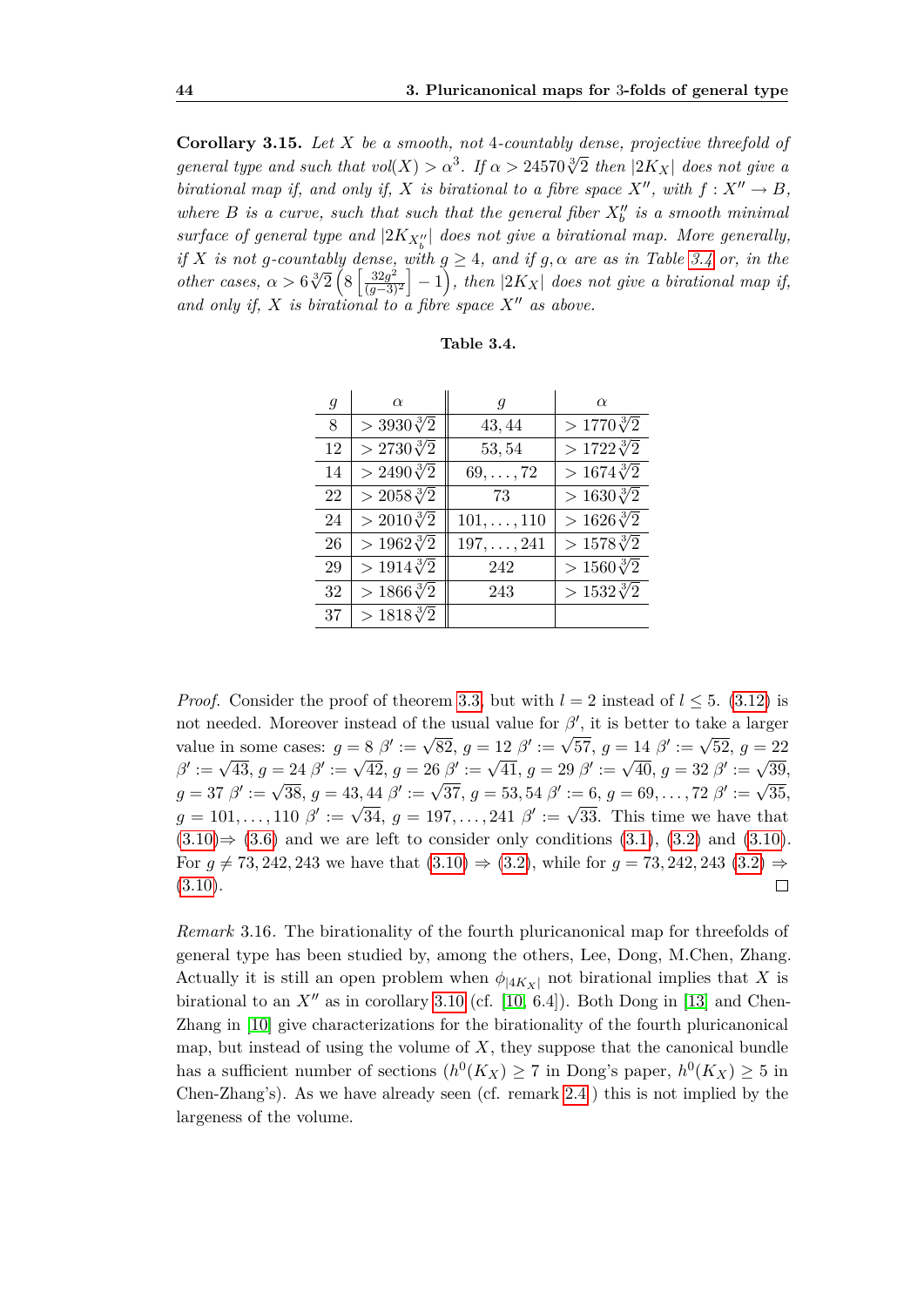As for the birationality of the third pluricanonical map, explicit characterizations not depending on the volume are not known (cf. [\[10,](#page-74-5) Open problems 6.4]).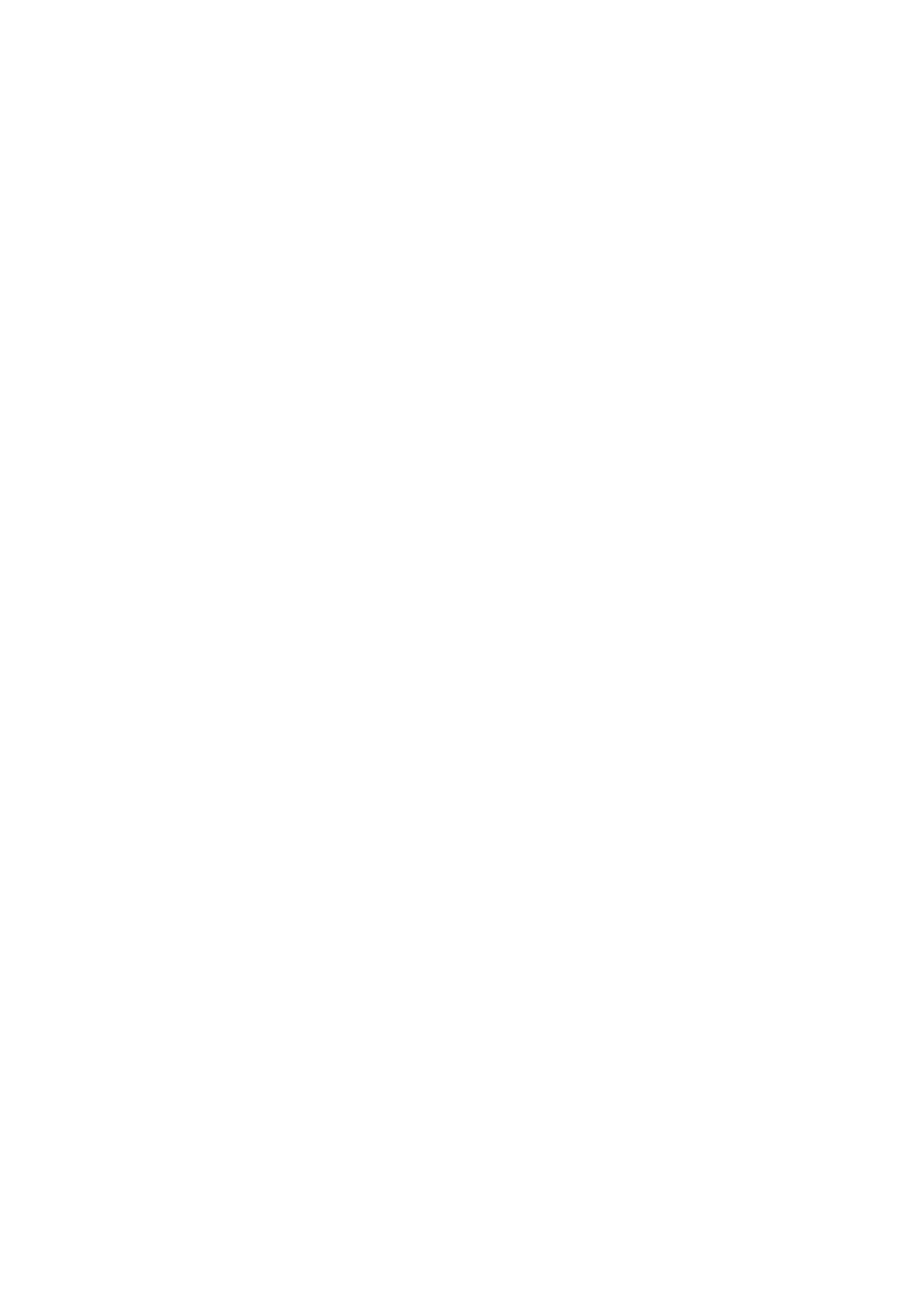### **Chapter 4**

## **Higher dimensional results**

We know that there exists a positive lower bound on the volume of any variety of general type of a given dimension (see, for example, [\[36,](#page-76-2) theorem 1.2]). If only we knew these lower bounds explicitly then the ideas we exploited for threefolds to find estimates for the non-vanishing of pluricanonical systems or the birationality of pluricanonical maps could be generalized to varieties of any dimension. Unfortunately this is not the case. Anyway, we did explicit calculations in the case of fourfolds, since in [\[8\]](#page-74-2) J. Chen and M. Chen computed a lower bound for the volume for threefolds of general type. However notice that since we do not have the technique of the fibration at our disposal, these estimates are probably far from being optimal.

#### **4.1 Plurigenera**

<span id="page-56-0"></span>**Theorem 4.1.** *Let X be a smooth projective variety of general type and of dimension d*, such that  $vol(X) > \alpha^d$ . Let  $\Pi$  be a very general subset of  $X$  and, for  $i = 1, \ldots, d-1$ , *let*  $v_i$  ∈  $\mathbb{Q}^+$  *such that*  $vol(Z) > v_i$  *for every*  $Z \subset X$  *subvariety of dimension i passing through a point*  $x \in \Pi$  *and let*  $\mu_i := \frac{i}{\sqrt[i]{v_i}}$ *. Set* 

$$
M := \left[ \left( \frac{d}{\alpha} + 1 \right) \cdot \left( \mu_{d-1} + 1 \right) \cdot \left( \mu_{d-2} + 1 \right) \cdot \ldots \cdot \left( \mu_1 + 1 \right) \right].
$$

*Then for all*  $n \geq 1$ *, for all*  $m \geq nM$ *,*  $h^0((m+1)K_X) \geq n$ *.* 

*Remark* 4.2. By [\[20,](#page-75-0) corollary 1.3] or [\[36,](#page-76-2) theorem 1.2], we know that there exists  $\eta_i$ such that for every variety *Z* of dimension *i* and of general type, then  $vol(Z) \ge \eta_i$ . Therefore for every  $i = 1, \ldots, d - 1$ , the *v*<sub>*i*</sub>'s exist and are greater than 0.

*Proof.* As in [\[37\]](#page-76-0) and as before, to prove the theorem we will essentially produce lc centres and then, using theorem [2.1,](#page-34-0) cut their dimensions until they are points; then we can apply Nadel's vanishing theorem to pull back sections from the points to the variety.

Let  $X_0$  be the intersection between  $\Pi$  and  $X \setminus \mathbb{B}_+(K_X)$ .  $X_0$  is a very general subset of *X*, hence countably dense. Note that for every  $x \in X_0$ , every subvariety through  $x$  is of general type, since its volume is strictly positive by hypothesis.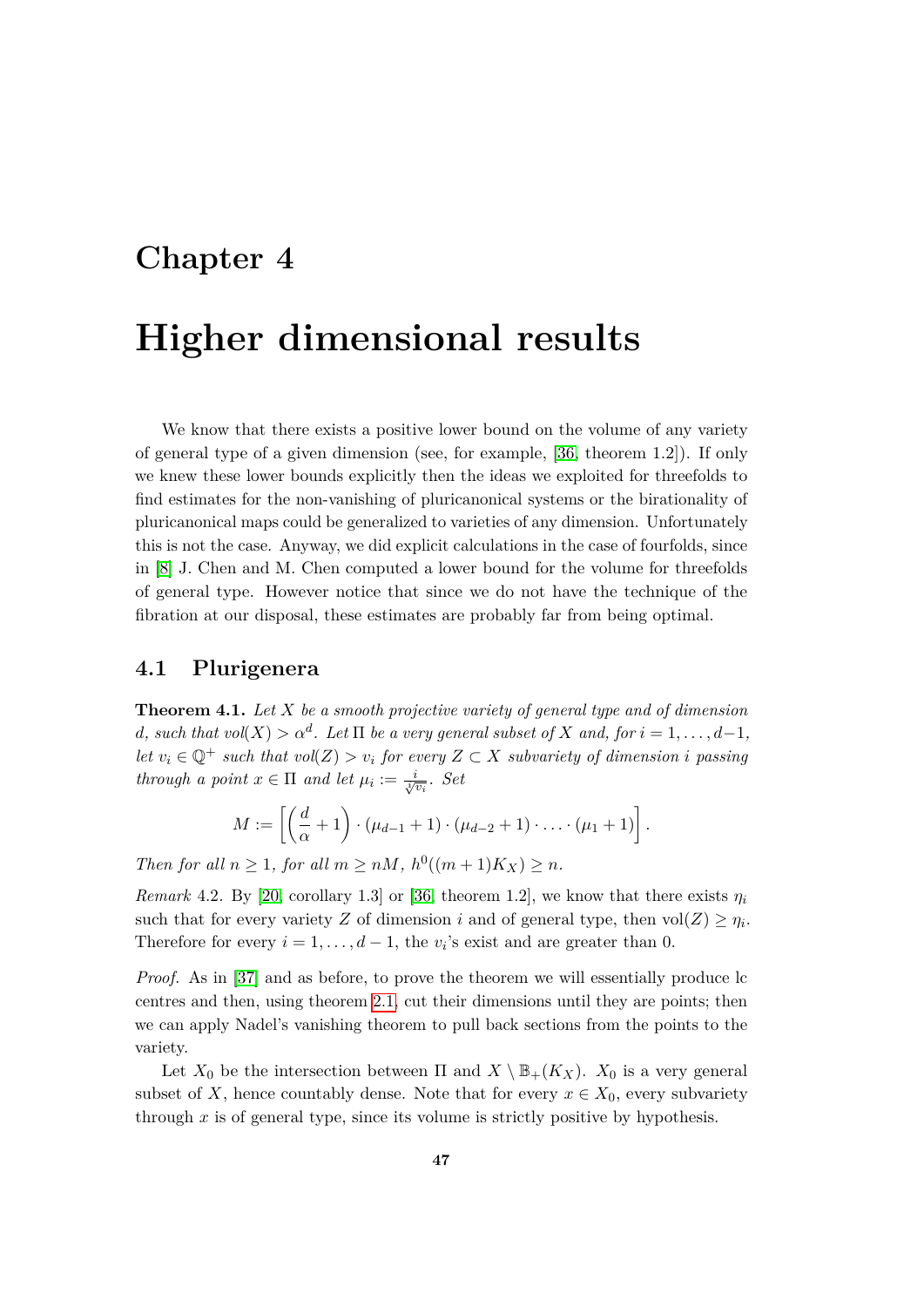Since  $vol(K_X) > \alpha^d$ , by lemma [1.45,](#page-30-0) for every  $x \in X$  and every  $k \gg 0$  there exists a divisor  $A_x \in |kK_X|$  with  $\text{mult}_x(A_x) > k\alpha$ . Let  $\Delta'_x := A_x \frac{\lambda'_x}{k}$ , with  $\lambda'_x < \frac{d}{\alpha}$  $\frac{d}{\alpha}$ ,  $\lambda'_x \in \mathbb{Q}^+$ , but close enough to  $\frac{d}{\alpha}$  so that  $\text{mult}_x(\Delta'_x) > d$ . Note that  $\Delta'_x \sim \lambda'_x K_X$ . Let  $s_x := \text{lct}(X, \Delta'_x, x)$ . By lemma [1.47,](#page-31-0)  $s_x < 1$ . Moreover, by remark [1.30,](#page-21-0)  $s_x \in \mathbb{Q}^+$ . Therefore, without loss of generality, we can suppose that  $(X, \Delta'_x)$  is lc, not klt in *x*.

By lemma [1.41,](#page-24-0) [d.](#page-24-1), for every  $x \in X_0$  there exists an effective Q-divisor  $D_x \sim$  $\lambda_x K_X$ , with  $\lambda_x < \frac{d}{\alpha}$  $\frac{d}{dx}$ ,  $\lambda_x \in \mathbb{Q}^+$ , such that  $(X, D_x)$  is lc, not klt in *x* and  $LLC(X, D_x, x)$  =  $\{V_x\}$ , where  $V_x$  is the unique minimal element of  $LLC(X, \Delta'_x, x)$ . Moreover we can also assume that  $V_x$  is an exceptional lc centre.

For every  $0 \leq i \leq d-1$ , set

$$
Y_i := \{x \in X_0 \text{ s.t. } \dim(V_x) = i\}.
$$

Since  $X_0$  is countably dense then at least one between the  $Y_i$ 's is countably dense. Moreover we can assume that  $Y_{d-1}$  is countably dense - in fact, numerically, this is the "worst" possible scenario, as it will be clear further on in the proof.

Now we apply theorem [2.1:](#page-34-0) for every  $x \in Y_{d-1}$  consider  $V_x$  and a resolution  $f_x: W_x \to V_x$ . As we have already seen,  $V_x$  is an exceptional lc centre of  $(X, D_x)$ . Since  $x \in X_0$ ,  $V_x$ , and hence  $W_x$ , are of general type and  $V_x$  is not contained in the augmented base locus of  $K_X$ . Moreover vol $(W_x) > v_{d-1}$  by hypothesis, since the volume is a birational invariant. Let  $U_x$  be the very general subset of  $V_x$  defined as in [\[20,](#page-75-0) thm. 4.1]. Set  $U'_x := U_x \cap X_0$ .  $U'_x$  is still a very general and non-empty subset of  $V_x$ . Moreover  $vol(\mu_{d-1}K_{W_x}) > (d-1)^{d-1}$ . For every  $y \in U'_x$  let us consider  $y' \in f_x^{-1}(y) \subset W_x$ . Since  $y'$  is a smooth point, by lemma [1.45](#page-30-0) and remark [1.47,](#page-31-0) there exists  $\Theta_{y'} \sim \mu_{d-1} K_{W_x}$  such that  $(W_x, \Theta_{y'})$  is not klt in *y'*. As before, since  $lct(W_x, \Theta_{y'}, y') < 1$ , we can suppose that  $(W_x, \Theta_{y'})$  is lc, not klt in  $y'$  and  $\Theta_{y'} \sim \mu_{y'} K_{W_x}$  with  $\mu_{y'} \in \mathbb{Q}^+$  and  $\mu_{y'} < \mu_{d-1}$ . Therefore there exists a pure lc centre  $W'_{y'} \in LLC(W_x, \Theta_{y'}, y')$ . Set  $V'_{y} := f_x(W'_{y'}) \ni y$ . By theorem [2.1,](#page-34-0) for every  $\delta \in \mathbb{Q}^+$  there exists a Q-divisor  $D'_y$  such that  $V'_y$  is an exceptional lc centre for  $(X, D'_y)$  and such that  $D'_y \sim ((\lambda_x + 1)(\mu_{y'} + 1) - 1 + \delta)K_X$ . At the end we are in the following situation:  $\cup_{x\in Y_{d-1}}U'_x$  is countably dense in X and for every  $z\in\cup_{x\in Y_{d-1}}U'_x$ there exists a Q-divisor  $D'_z$  such that  $LLC(X, D'_z, z) = \{V'_z\}$  with  $V'_z$  exceptional lc centre, dim $(V'_z)$  < d - 1 and  $D'_z \sim_{\mathbb{Q}} ((\lambda_z + 1)(\mu_z + 1) - 1 + \delta)K_X$  with  $\lambda_z < \frac{d}{\alpha}$  $\frac{d}{\alpha}$  and  $\mu_z < \mu_{d-1}$ .

We can now apply theorem [2.1](#page-34-0) again and again and conclude that there exists a countably dense set  $\Gamma \subseteq X$  such that for every  $x \in \Gamma$  there exists a  $\mathbb{Q}$ -divisor  $B_x$ such that  $LLC(X, B_x, x) = \{\{x\}\}\$ and  $B_x \sim_{\mathbb{Q}} \gamma K_X$  with

$$
\gamma < \left(\frac{d}{\alpha}+1\right)\cdot(\mu_{d-1}+1)\cdot(\mu_{d-2}+1)\cdot\ldots\cdot(\mu_1+1)-1+\delta q,
$$

where *q* is a positive rational number.

<span id="page-57-0"></span>Taking  $\delta$  sufficiently small, we can conclude that  $\gamma < M$ , therefore, by lemma [1.6](#page-13-0) and lemma [1.44,](#page-29-0) for all  $n \ge 1$ , for all  $m \ge nM$ ,  $h^0((m+1)K_X) \ge n$ .  $\Box$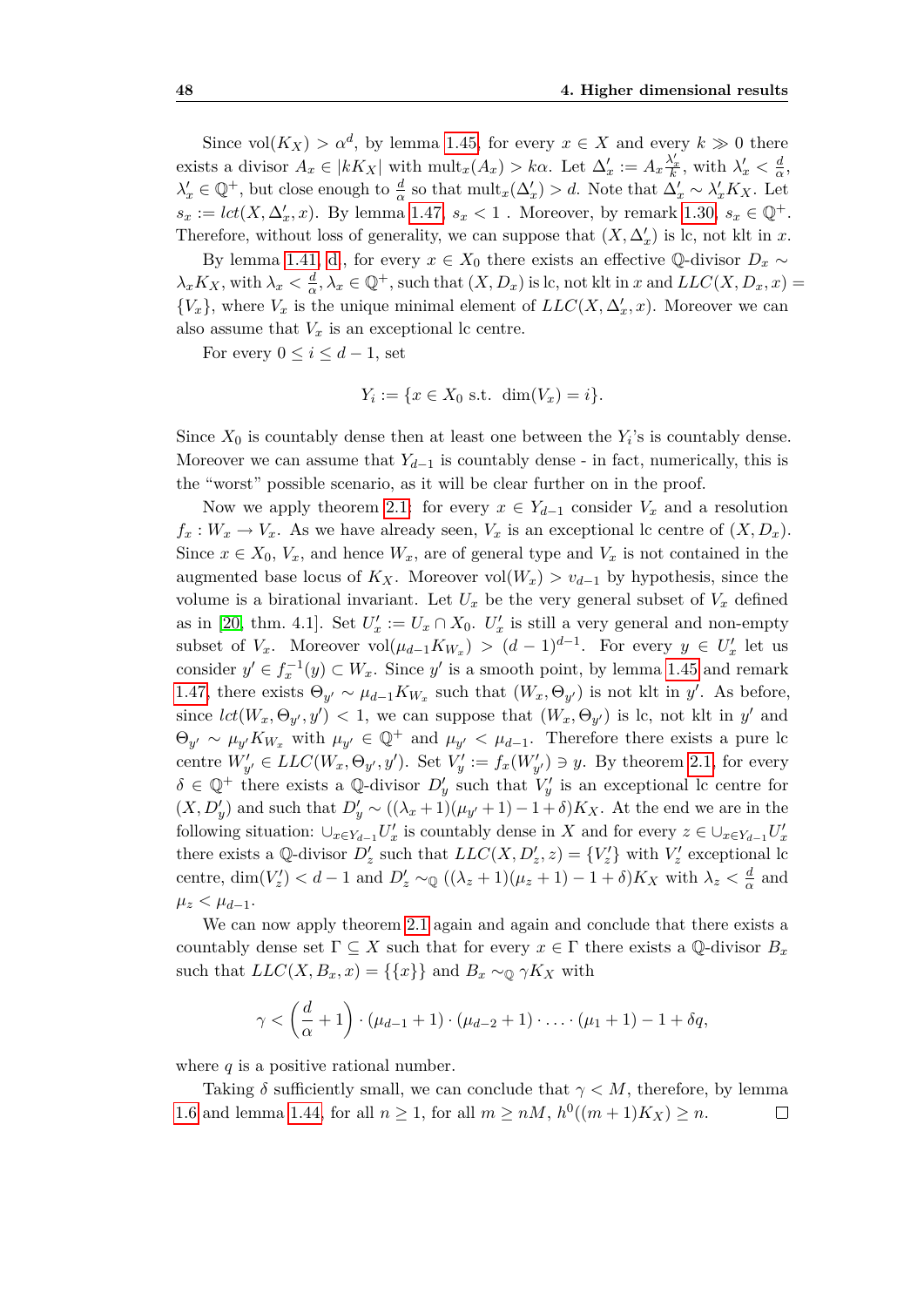*Remark* 4.3*.* In the above proof it is clear that

$$
M \geq [(\mu_{d-1} + 1) \cdot (\mu_{d-2} + 1) \cdot \ldots \cdot (\mu_1 + 1)]
$$

and that "=" holds as soon as

$$
\left(\frac{d}{\alpha}+1\right) \cdot \left(\mu_{d-1}+1\right) \cdot \ldots \cdot \left(\mu_1+1\right) - \left[\left(\mu_{d-1}+1\right) \cdot \ldots \cdot \left(\mu_1+1\right)\right] < 1
$$

i.e.

$$
\frac{d}{\alpha} < \frac{1 - \{(\mu_{d-1} + 1) \cdot \ldots \cdot (\mu_1 + 1)\}}{(\mu_{d-1} + 1) \cdot \ldots \cdot (\mu_1 + 1)}
$$

i.e.

$$
\alpha > \frac{d(\mu_{d-1}+1)\cdot \ldots \cdot (\mu_1+1)}{1-\{(\mu_{d-1}+1)\cdot \ldots \cdot (\mu_1+1)\}}
$$

*.*

<span id="page-58-0"></span>**Corollary 4.4.** *Let X be a smooth, not g-countably dense, projective variety of general type of dimension d and such that vol*( $X$ )  $> \alpha^d$ . If  $d = 3$ , *if* 

$$
\alpha>\frac{9\frac{2g-1}{2g-2}}{1-\left\{3\frac{2g-1}{2g-2}\right\}}
$$

*then* we have that  $h^0((1+m)K_X) \geq n$  for all  $n \geq 1$  and all  $m \geq \left[3\frac{2g-1}{2g-2}\right]$  $\frac{2g-1}{2g-2}$  *n. If*  $d = 4,$ 

$$
\alpha > \frac{12(3\sqrt[3]{2660} + 1)\frac{2g-1}{2g-2}}{1 - \left\{3(3\sqrt[3]{2660} + 1)\frac{2g-1}{2g-2}\right\}}
$$

then  $h^0(X,(1+m)K_X) \ge n$  for all  $n \ge 1$  and all  $m \ge \left[3(3\sqrt[3]{2660}+1)\frac{2g-1}{2g-2}\right]n$ . In *general: if*  $d = 3$ *, if*  $\alpha > 27$  *then*  $h^0(X, (1 + m)K_X) \ge n$  *for all*  $n \ge 1$  *and all*  $m \geq 4n$ ; if  $d = 4$ , if  $\alpha \geq 1709$  then  $h^0(X, (1 + m)K_X) \geq n$  for all  $n \geq 1$  and all  $m \geq 191n$ .

*Proof.* For every *X* and for every  $0 < \epsilon \ll 1$  we can take  $v_1 = 2g - 2 - \epsilon$  (by remark [1.8\)](#page-14-1),  $v_2 = 1 - \epsilon$  (the minimal model of a surface is nonsingular, hence the volume is an integer) and, by [\[8\]](#page-74-2),  $v_3 = \frac{1}{2660} - \epsilon$ . Therefore  $\mu_1 = \frac{1}{2g-2} + o(1)$ ,  $\mu_2 = 2 + o(1)$ and  $\mu_3 = 3\sqrt[3]{2660} + o(1)$  (with  $o(1) > 0$ ,  $\lim_{\epsilon \to 0} o(1) = 0$ ).

If *X* is a threefold we have that  $(\mu_2 + 1) \cdot (\mu_1 + 1) = 3\frac{2g-1}{2g-2} + o(1)$  therefore, by [4.1](#page-56-0) and [4.3,](#page-57-0) if

$$
\alpha>\frac{9\frac{2g-1}{2g-2}}{1-\left\{3\frac{2g-1}{2g-2}\right\}}
$$

then  $h^0((1+m)K_X) \ge n$  for every  $n \ge 1$  and every  $m \ge \left[3\frac{2g-1}{2g-2}\right]$  $\frac{2g-1}{2g-2}$  *n*. In general, taking  $g = 2$  by remark [1.22,](#page-18-0) we can conclude that if  $\alpha > 27$  then  $h^0(\overline{X}, (1+m)K_X) \ge$ *n* for all *n ≥* 1 and all *m ≥* 4*n*.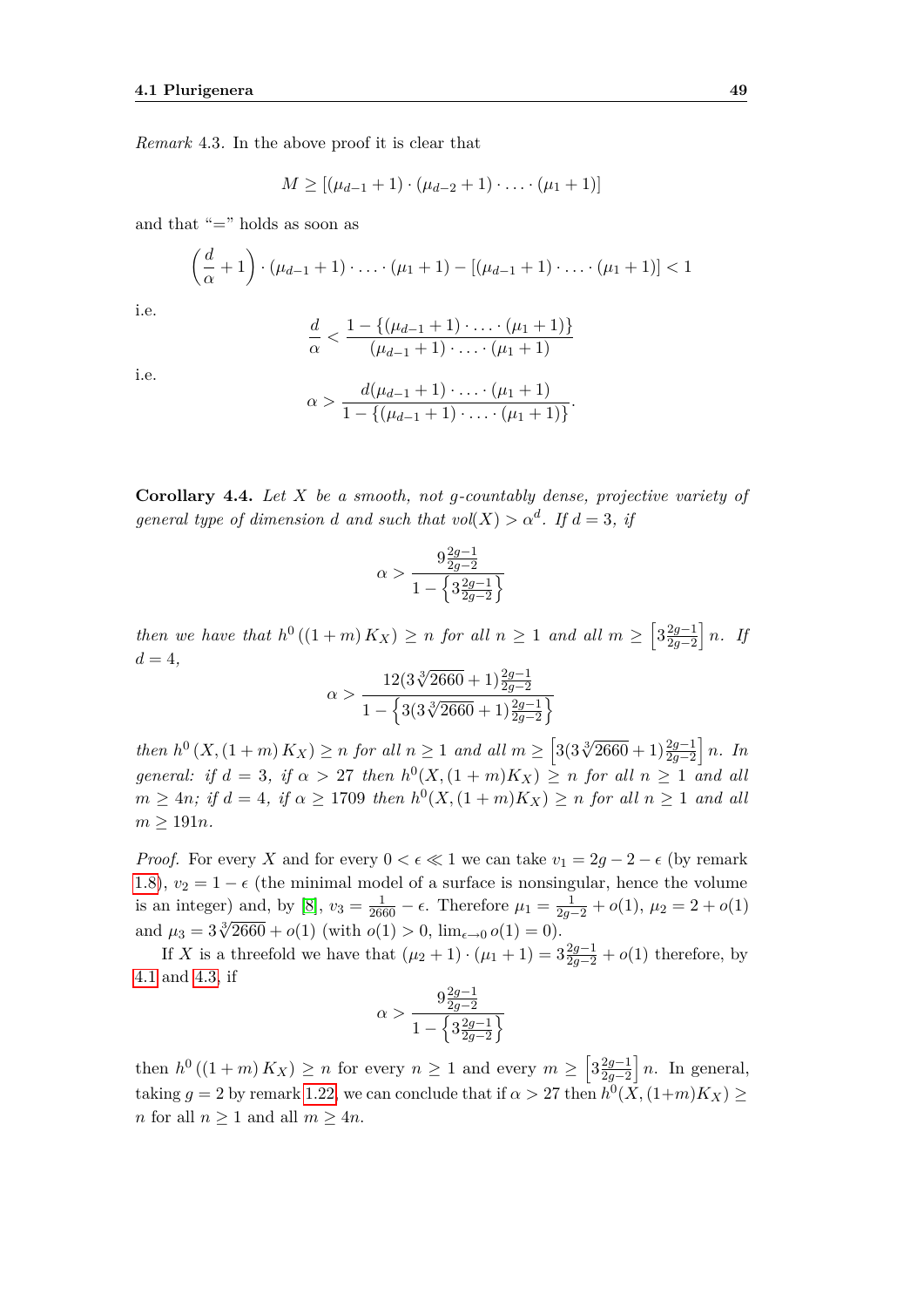If *X* is a fourfold we have that  $(\mu_3+1)\cdot(\mu_2+1)\cdot(\mu_1+1) = 3(3\sqrt[3]{2660}+1)\frac{2g-1}{2g-2}+o(1)$ , therefore we can conclude that if

$$
\alpha > \frac{12(3\sqrt[3]{2660} + 1)\frac{2g-1}{2g-2}}{1 - \left\{3(3\sqrt[3]{2660} + 1)\frac{2g-1}{2g-2}\right\}}
$$

then  $h^0(X, (1 + m) K_X) \ge n$  for all  $n \ge 1$  and all  $m \ge \left[3(3\sqrt[3]{2660} + 1)\frac{2g-1}{2g-2}\right]n$ . In general, taking  $g = 2$ , we can conclude that if  $\alpha \geq 1709$  then  $h^0(X, (1+m)K_X) \geq n$ for all  $n > 1$  and all  $m > 191n$ .

*Remark* 4.5. It is not known which is the least integer *n* for which  $P_n \neq 0$  for any fourfold of sufficiently large volume, but by remark [2.5](#page-41-0) and taking products we know that this *n* must be greater or equal to 4.

#### **4.2 Pluricanonical maps**

For the birationality of pluricanonical systems, using - as for the 3-fold case - Takayama's result instead of Hacon-McKernan's, under the same notation and hypotheses of [4.1,](#page-56-0) we can state that

<span id="page-59-0"></span>**Theorem 4.6.** *Let X be a smooth projective variety of general type and of dimension d*, such that  $vol(X) > \alpha^d$ . Let  $\Pi$  be a very general subset of  $X$  and, for  $i = 1, \ldots, d-1$ , *let*  $v_i \in \mathbb{Q}^+$  *such that*  $vol(Z) > v_i$  *for every*  $Z \subset X$  *subvariety of dimension i passing through a point*  $x \in \Pi$  *and let*  $\mu_i := \frac{i}{\sqrt[n]{v_i}}$ *. Setting, for every*  $i = 1, \ldots, d - 1$ *,*  $r_i := \sqrt[i]{2} \mu_i$ 

$$
\overline{s} := 2 \prod_{i=1}^{d-1} (1 + r_i) - 2,
$$
  

$$
\overline{t} := \sqrt[d]{2} d \prod_{i=1}^{d-1} (1 + r_i),
$$

*we have that if*  $l \geq \left[\overline{s} + \frac{\overline{t}}{2}\right]$  $\left(\frac{\overline{t}}{\alpha}\right]$  + 2 *then the linear system*  $|lK_X|$  *gives a birational map.* 

*Proof.* As in the proof of theorem [3.3,](#page-43-0) we can reduce ourselves to the following situation: for every  $0 < \epsilon < 1$  there exists a smooth projective variety X<sup>*i*</sup> and a birational morphism  $\pi : X' \to X$  and a decomposition  $\mu^*(K_X) \sim_{\mathbb{Q}} A + E$  where  $A = A_{\epsilon}$  is an ample Q-divisor and  $E = E_{\epsilon}$  is an effective Q-divisor. As in thm. [3.3](#page-43-0) we will argue on  $X'$ . By theorem [3.1,](#page-42-0) we know that given two very general points  $x, y \in X'$  there exists an effective Q-divisor *D* on  $X'$  and a positive constant *a* with  $D \sim_{\mathbb{Q}} aA$  such that  $x, y \in Z(\mathcal{J}(X', D))$  with dim  $Z(\mathcal{J}(X', D)) = 0$  around *x* or *y*, that is *x* or *y* is an isolated point of  $Z(\mathcal{J}(X', D))$ . Besides, by the same theorem, we also know that  $a < s + t/\sqrt[d]{\text{vol}(X)} \leq s + t/\alpha$  where *s*, *t* are non-negative constants

 $\Box$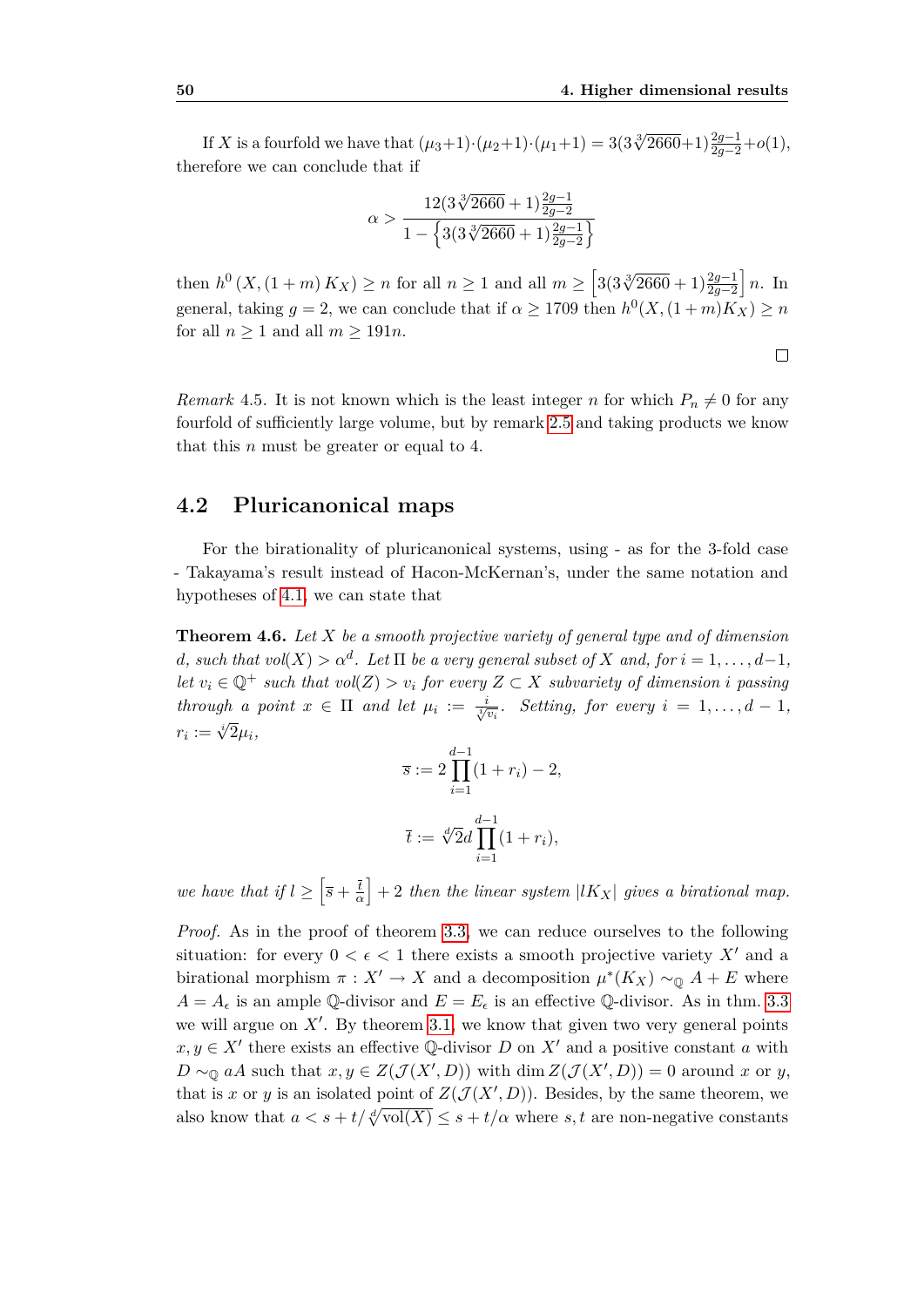defined as follows. Let  $s_i, s'_i, t_i$   $(i = 1, \ldots, d)$  be non-negative constants determined inductively as (cf. [\[36,](#page-76-2) notation 5.2]):  $s_1 = 0$ ,  $t_1 = \sqrt[4]{2}d/(1 - \epsilon)$ ,  $s'_i = s_i + \epsilon$ ,

$$
s_{i+1} = \left(1 + \sqrt[d-4]{2} \frac{\mu_{d-i}}{1 - \epsilon}\right) s'_i + 2 \sqrt[d-4]{2} \frac{\mu_{d-i}}{1 - \epsilon},
$$
  

$$
t_{i+1} = \left(1 + \sqrt[d-4]{2} \frac{\mu_{d-i}}{1 - \epsilon}\right) t_i.
$$

Finally, set  $s := s_d, t := t_d$ .

As in the proof of thm. [3.3,](#page-43-0) we can say that, given  $l \in \mathbb{N}$ ,  $|lK_{X'}|$  separates two very general points in  $X'$  as soon as  $l \geq [a] + 2$ .

It can be easily seen that  $s = \overline{s} + o(1)$  and  $t = \overline{t} + o(1)$ , with  $o(1) > 0$  and such that  $\lim_{\epsilon \to 0} o(1) = 0$ . Note that  $\overline{s}$  and  $\overline{t}$  do not depend on  $\epsilon$ .

Since  $a < s + t/\alpha$  then  $a < \overline{s} + \overline{t}/\alpha + o(1)$ , therefore, taking  $\epsilon$  sufficiently small,  $[a] \leq [\overline{s} + \overline{t}/\alpha]$  and thus we can conclude.

*Remark* 4.7*.* In the above proof it is clear that

$$
\left[\overline{s} + \frac{\overline{t}}{\alpha}\right] \geq [\overline{s}]
$$

and that "=" holds as soon as

$$
\frac{\overline{t}}{\alpha} < 1 - \{\overline{s}\}
$$

(where *{·}* is the fractional part), that is

$$
\alpha > \frac{\overline{t}}{1 - \{\overline{s}\}}.
$$

We can now do explicit calculations in the case of fourfolds, using the same notation and estimates as in [4.4.](#page-58-0)

**Corollary 4.8.** *Let X be a smooth, not g-countably dense, projective fourfold of general type such that*  $vol(X) > \alpha^4$ *. If* 

$$
\alpha > \frac{4 \sqrt[4]{2} \left(\frac{g}{g-1}\right) (1 + 2 \sqrt{2}) (1 + 3 \sqrt[3]{5320})}{1 - \left\{2 \left(\frac{g}{g-1}\right) (1 + 2 \sqrt{2}) (1 + 3 \sqrt[3]{5320})\right\}}
$$

*we have that the linear system*  $|lK_X|$  *gives a birational map for every* 

$$
l \ge \left[2\left(\frac{g}{g-1}\right)(1+2\sqrt{2})(1+3\sqrt[3]{5320})\right].
$$

*In general, if*  $\alpha \geq 2816$  *then*  $|lK_X|$  *gives a birational map for every*  $l \geq 817$ *.* 

 $\Box$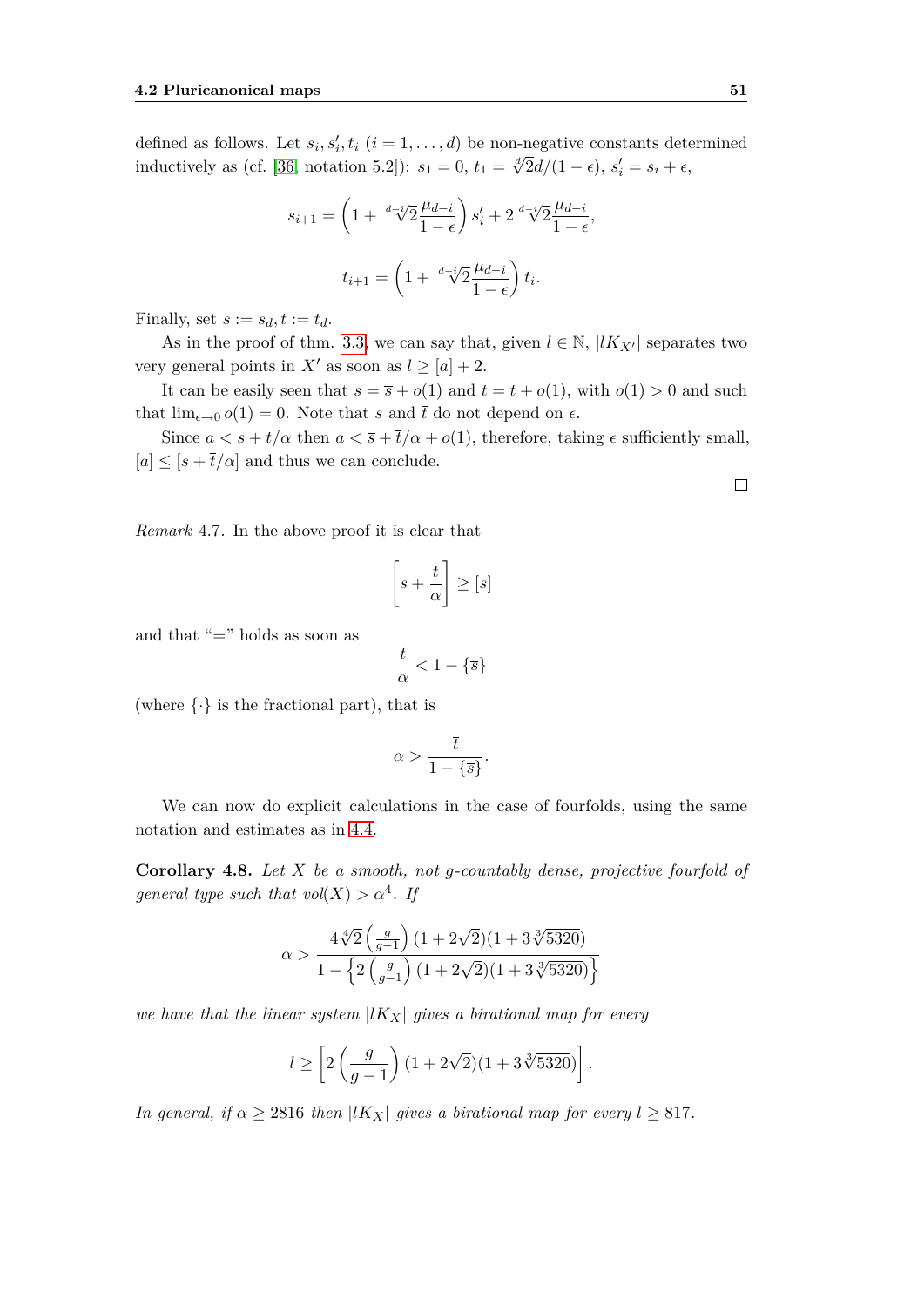*Proof.* For every *X* and every  $0 < \epsilon \ll 1$ , as in [4.4](#page-58-0) we can take  $r_1 = \frac{1}{g-1} + o(1)$ ,  $r_2 = 2\sqrt[3]{2} + o(1), r_3 = 3\sqrt[3]{5320} + o(1).$  Therefore

$$
\overline{s} = 2\left(\frac{g}{g-1}\right)(1+2\sqrt{2})(1+3\sqrt[3]{5320}) - 2 + o(1)
$$

and

$$
\bar{t} = 4\sqrt[4]{2}\left(\frac{g}{g-1}\right)(1+2\sqrt{2})(1+3\sqrt[3]{5320})+o(1).
$$

Hence, by [4.6](#page-59-0) and its remark, if

$$
\alpha>\frac{4\sqrt[4]{2}\left(\frac{g}{g-1}\right)(1+2\sqrt{2})(1+3\sqrt[3]{5320})}{1-\left\{2\left(\frac{g}{g-1}\right)(1+2\sqrt{2})(1+3\sqrt[3]{5320})\right\}}
$$

then  $|lK_X|$  gives a birational map for every

$$
l \ge \left[2\left(\frac{g}{g-1}\right)(1+2\sqrt{2})(1+3\sqrt[3]{5320})\right].
$$

In general, taking  $g = 2$ , we can conclude that if  $\alpha \geq 2816$  then  $|lK_X|$  gives a birational map for every  $l > 817$ .  $\Box$ 

*Remark* 4.9. It is not known which is the least integer *n* for which  $|nK_X|$  gives a birational map for any fourfold *X* of sufficiently large volume, but by remark [3.7](#page-50-1) and taking products we know that this *n* must be greater or equal to 27.

In the case of a surface of general type *S*, many things about its pluricanonical maps are already known. For example  $|5K_S|$  gives always a birational map, while  $|4K_S|$  gives a birational map if vol $(S) \geq 2$  (cf. [\[2,](#page-74-1) thm. 5.1]). Anyway we can apply theorem [4.6](#page-59-0) to obtain, in another way, similar (but weaker) results:

**Corollary 4.10.** *Let S be a smooth, not g-countably dense, projective surface of general type. If*  $vol(S) > \frac{2g^2}{(2g-3)^2}$  *then*  $|5K_S|$  *gives a birational map. In general, if*  $vol(S) \geq 9$  *then*  $|5K_S|$  *gives a birational map.* 

*Proof.* Simply apply theorem [4.6](#page-59-0) with  $\overline{s} = \frac{2}{g-1}$ ,  $\overline{t} = 2\sqrt{2} + \frac{2\sqrt{2}}{g-1}$ ; we want  $\overline{s} + \frac{\overline{t}}{\alpha} < 4$ and this implies  $\alpha > \frac{\sqrt{2}g}{2g}$  $\Box$  $\frac{\sqrt{2g}}{2g-3}$ .

**Corollary 4.11.** *Let S be a smooth, not g-countably dense, projective surface of general type. If*  $vol(S) > \frac{8g^2}{(3g-5)^2}$  *then*  $|4K_S|$  *gives a birational map. In general, if*  $vol(S) \geq 33$  *then*  $|4K_S|$  *gives a birational map.* 

*Proof.* As before, simply apply theorem [4.6.](#page-59-0) This time we want  $\overline{s} + \frac{\overline{t}}{\alpha} < 3$  and this implies  $\alpha > \frac{2\sqrt{2g}}{3g-5}$  $\Box$ 3*g−*5 .

Note that even if this corollary does not add anything new to the geography of surfaces of general type (in fact if  $vol(S) = 1$  we have  $g \le 11$  and so the inequality is not verified), however it gives another direct way to prove that  $|4K_S|$  is birational if  $vol(S) = 2$  and  $g \ge 6$  or  $vol(S) = 3, 4$  and  $g \ge 4$  or  $vol(S) = 5, \ldots, 32$  and  $g \ge 3$ .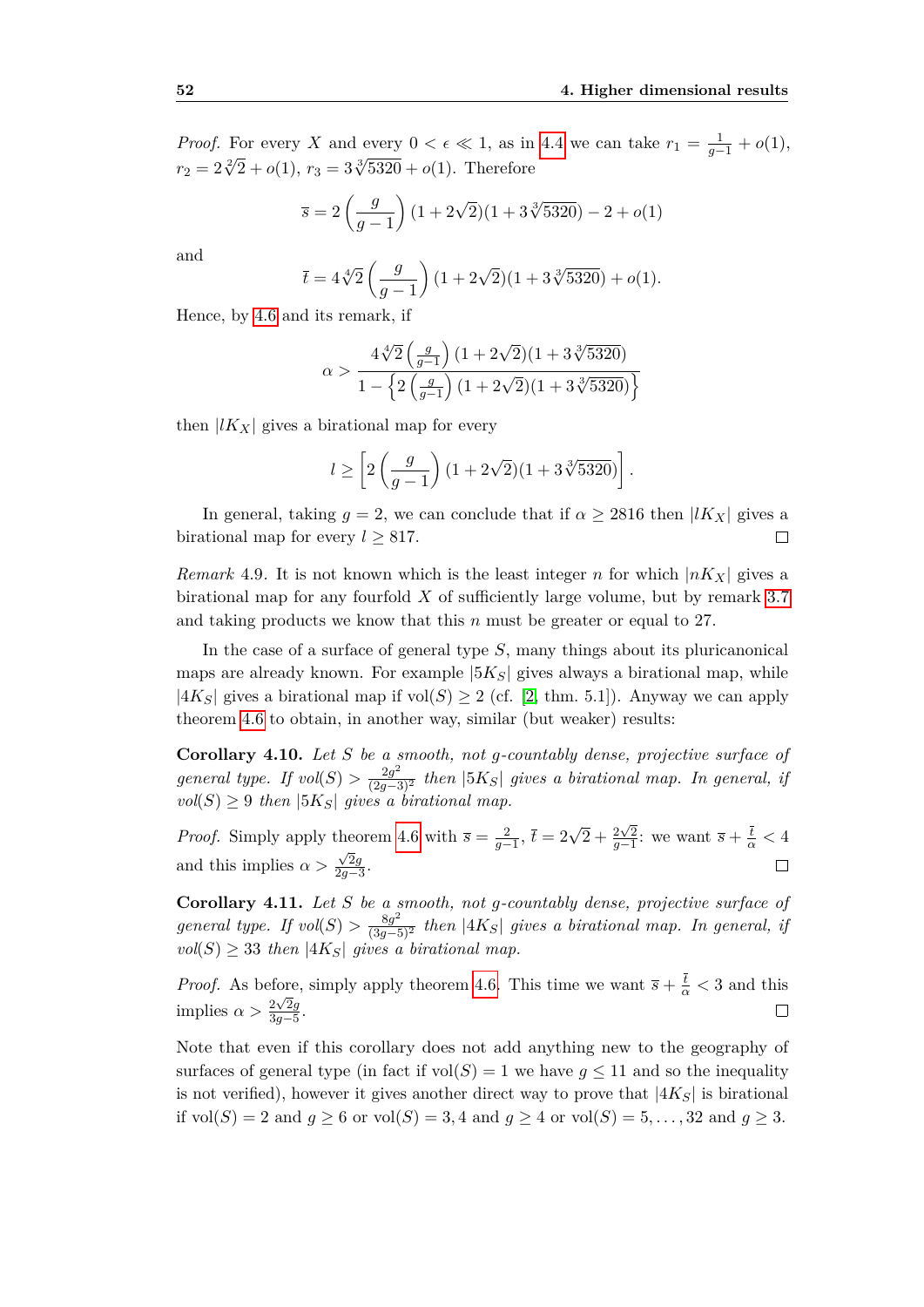#### **4.3 Fibrations**

In the threefold case, for studying both the non-vanishing of plurigenera and the birationality of pluricanonical maps, we avoided log canonical centres of codimension 1 and small volume by passing to a fibration (see lemma [1.48\)](#page-31-1) and then producing sections of pluricanonical bundles (see proposition [1.49\)](#page-31-2). It is important to notice that this reducing to the fibration is not exclusive to the three-dimensional case, even if, for varieties of dimension greater or equal to 4, we were not able to have both the ambient variety smooth and the general fibre minimal, thus not permitting us to apply something similar to proposition [1.49.](#page-31-2)

Anyway this approach by means of lemma [1.48](#page-31-1) allows us to say something about varieties of any dimension but without the need to take into accounts log canonical centres of codimension 1 and small volume.

Hence we can state the following two theorems. Their proofs are not essentially different from the ones given in this and previous chapters, but for the convenience of the reader we rewrite them in their generality.

Notice that now explicit numbers can be easily obtained also in the case of fivefolds.

**Theorem 4.12.** *Let X be a smooth projective variety of general type of dimension d* and such that  $vol(X) > \alpha^d$ . Let  $\Pi$  be a very general subset of X and, for *i* = 1,..., *d* − 2*, let*  $v_i \in \mathbb{Q}^+$  *such that*  $vol(Z) > v_i$  *for every*  $Z \subset X$  *subvariety of* dimension i passing through a point  $x \in \Pi$ . Let  $\mu_i := \frac{i}{\sqrt[n]{v_i}}$  and  $R := \prod_{i=1}^{d-2} (\mu_i + 1)$ . Let *l* be a positive integer,  $l > R$ *. Let* 

$$
\beta_1 := \frac{(d-1)R}{l-R},
$$

$$
\beta_2 := \frac{(d-1)(l+R)}{l-R}
$$

*.*

*For all*  $\overline{\beta} > \beta_1$ *, setting*  $\tilde{\beta} := \min\{\overline{\beta}, \beta_2\}$ *, if* 

$$
\alpha > \frac{d(1 + (d - 1)/\tilde{\beta})R}{l - (1 + (d - 1)/\tilde{\beta})R}
$$

then either  $h^0(lK_X) \ge 1$  (and for all  $n \in \mathbb{N}^+$ ,  $h^0(mK_X) \ge n$  for all  $m \ge n(l-1)+1$ ) *or X is birational to a fibre space*  $X'$ *, with*  $f: X' \to B$ *, where B is a curve, such that the volume of the general fibre is*  $\leq \overline{\beta}^{d-1}$ .

*Proof.* Let  $X_0$  be the intersection between  $\Pi$  and  $X \setminus \mathbb{B}_+(K_X)$ .  $X_0$  is a very general subset of *X*, hence countably dense. Note that for every  $x \in X_0$ , every subvariety through  $x$  is of general type, since its volume is strictly positive by hypothesis.

Since  $vol(K_X) > \alpha^d$ , by lemma [1.45,](#page-30-0) for every  $x \in X$  and every  $k \gg 0$  there exists a divisor  $A_x \in |kK_X|$  with  $\text{mult}_x(A_x) > k\alpha$ . Let  $\Delta'_x := A_x \frac{\lambda'_x}{k}$ , with  $\lambda'_x < \frac{d}{\alpha}$  $\frac{d}{\alpha}$ ,  $\lambda'_x \in \mathbb{Q}^+$ , but close enough to  $\frac{d}{\alpha}$  so that  $\text{mult}_x(\Delta'_x) > d$ . Note that  $\Delta'_x \sim \lambda'_x K_X$ . Let  $s_x := \text{lct}(X, \Delta'_x, x)$ . By proposition [1.47,](#page-31-0)  $s_x < 1$ . Moreover, by remark [1.30,](#page-21-0)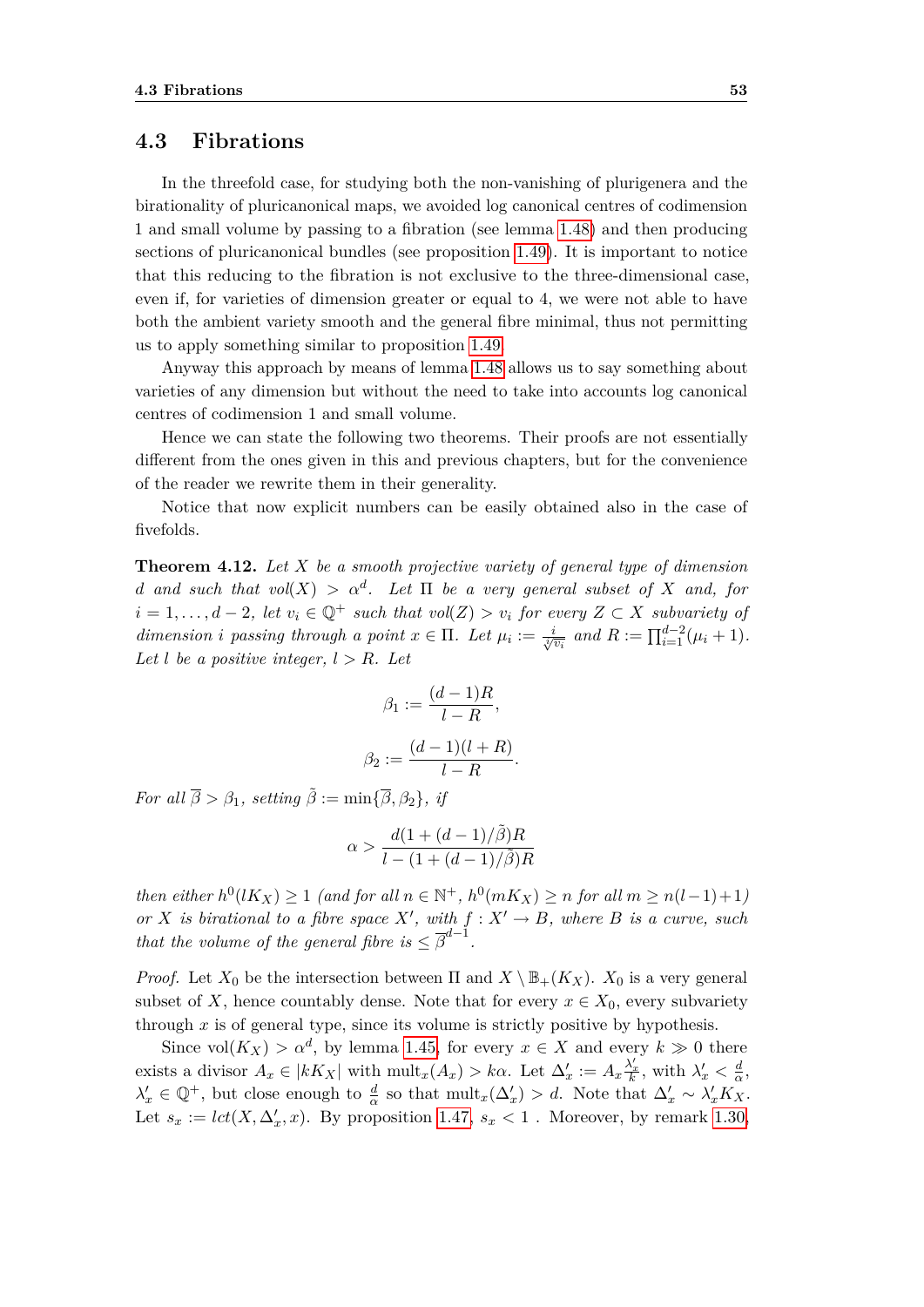$s_x \in \mathbb{Q}^+$ . Therefore, without loss of generality, we can suppose that  $(X, \Delta'_x)$  is lc, not klt in *x*.

By lemma [1.41,](#page-24-0) [d.](#page-24-1), for every  $x \in X_0$  there exists an effective Q-divisor  $D_x \sim$  $\lambda_x K_X$ , with  $\lambda_x < \frac{d}{\alpha}$  $\frac{d}{dx}$ ,  $\lambda_x \in \mathbb{Q}^+$ , such that  $(X, D_x)$  is lc, not klt in *x* and  $LLC(X, D_x, x)$  =  ${V_x}$ , where  $V_x$  is the unique minimal element of  $LLC(X, \Delta'_x, x)$ . Moreover we can also assume that  $V_x$  is an exceptional lc centre.

For every  $0 \leq i \leq d-2$ , set

$$
Y_i := \{x \in X_0 \text{ s.t. } \dim(V_x) = i\}.
$$

Then fix  $\beta \in \mathbb{Q}^+$  and set

$$
Y_{d-1,a} := \{ x \in X_0 \text{ s.t. } \dim(V_x) = d - 1 \text{ and } \text{vol}(V_x) > \beta^{d-1} \},
$$
  

$$
Y_{d-1,b} := \{ x \in X_0 \text{ s.t. } \dim(V_x) = d - 1 \text{ and } \text{vol}(V_x) \le \beta^{d-1} \}.
$$

Since  $X_0$  is countably dense then at least one between the  $Y_i$ 's,  $Y_{d-1,a}$ ,  $Y_{d-1,b}$  is countably dense. If one of the  $Y_i$ ,  $0 \leq i \leq d-2$ , or  $Y_{d-1,a}$  is countably dense then we can assume that  $Y_{d-1,a}$  is countably dense (in fact, numerically, this is the "worst" possible scenario) and we apply theorem [2.1:](#page-34-0) for every  $x \in Y_{d-1,a}$  consider  $V_x$  and a resolution  $f_x : W_x \to V_x$ . As we have already seen,  $V_x$  is an exceptional lc centre of  $(X, D_x)$ . Since  $x \in X_0$ ,  $V_x$ , and hence  $W_x$ , are of general type and  $V_x$ is not contained in the augmented base locus of  $K_X$ . Moreover vol $(W_x) > \beta^{d-1}$  by hypothesis, since the volume is a birational invariant. Let  $U_x$  be the very general subset of  $V_x$  defined as in [\[20,](#page-75-0) thm. 4.1]. Set  $U'_x := U_x \cap X_0$ .  $U'_x$  is still a very general and non-empty subset of  $V_x$ . Moreover  $vol(\frac{d-1}{\beta}K_{W_x}) > (d-1)^{d-1}$ . For every  $y \in U'_x$ let us consider  $y' \in f_x^{-1}(y) \subset W_x$ . Since  $y'$  is a smooth point, by lemma [1.45](#page-30-0) and proposition [1.47,](#page-31-0) there exists  $\Theta_{y'} \sim \frac{d-1}{\beta} K_{W_x}$  such that  $(W_x, \Theta_{y'})$  is not klt in *y'*. As before, since  $lct(W_x, \Theta_{y'}, y') < 1$ , we can suppose that  $(W_x, \Theta_{y'})$  is lc, not klt in *y*<sup>*'*</sup> and  $\Theta_{y'} \sim \mu_{y'} K_{W_x}$  with  $\mu_{y'} \in \mathbb{Q}^+$  and  $\mu_{y'} < \frac{d-1}{\beta}$  $\frac{-1}{\beta}$ . Therefore there exists a pure lc centre  $W'_{y'} \in LLC(W_x, \Theta_{y'}, y')$ . Set  $V'_{y} := f_x(W'_{y'}) \ni y$ . By theorem [2.1,](#page-34-0) for every  $\delta \in \mathbb{Q}^+$  there exists a  $\mathbb{Q}$ -divisor  $D'_y$  such that  $V'_y$  is an exceptional lc centre for  $(X, D'_y)$  and such that

$$
D'_{y} \sim ((\lambda_x + 1)(\mu_{y'} + 1) - 1 + \delta)K_X.
$$

At the end we are in the following situation:  $\cup_{x \in Y_{d-1}} U'_x$  is countably dense in *X* and for every  $z \in \bigcup_{x \in Y_{d-1}} U'_x$  there exists a Q-divisor  $D'_z$  such that  $LLC(X, D'_z, z) = \{V'_z\}$ with  $V'_z$  exceptional lc centre,  $\dim(V'_z) < d-1$  and  $D'_z \sim_{\mathbb{Q}} ((\lambda_z+1)(\mu_z+1)-1+\delta)K_X$ with  $\lambda_z < \frac{d}{\alpha}$  $\frac{d}{\alpha}$  and  $\mu_z < \frac{d-1}{\beta}$  $\frac{-1}{\beta}$ .

We can now apply theorem [2.1](#page-34-0) again and again and conclude that there exists a countably dense set  $\Gamma \subseteq X$  such that for every  $x \in \Gamma$  there exists a Q-divisor  $B_x$ such that  $LLC(X, B_x, x) = \{\{x\}\}\$ and  $B_x \sim_{\mathbb{Q}} \gamma K_X$  with

$$
\gamma < \left(\frac{d}{\alpha} + 1\right) \cdot \left(\frac{d-1}{\beta} + 1\right) \cdot R - 1 + o(1),
$$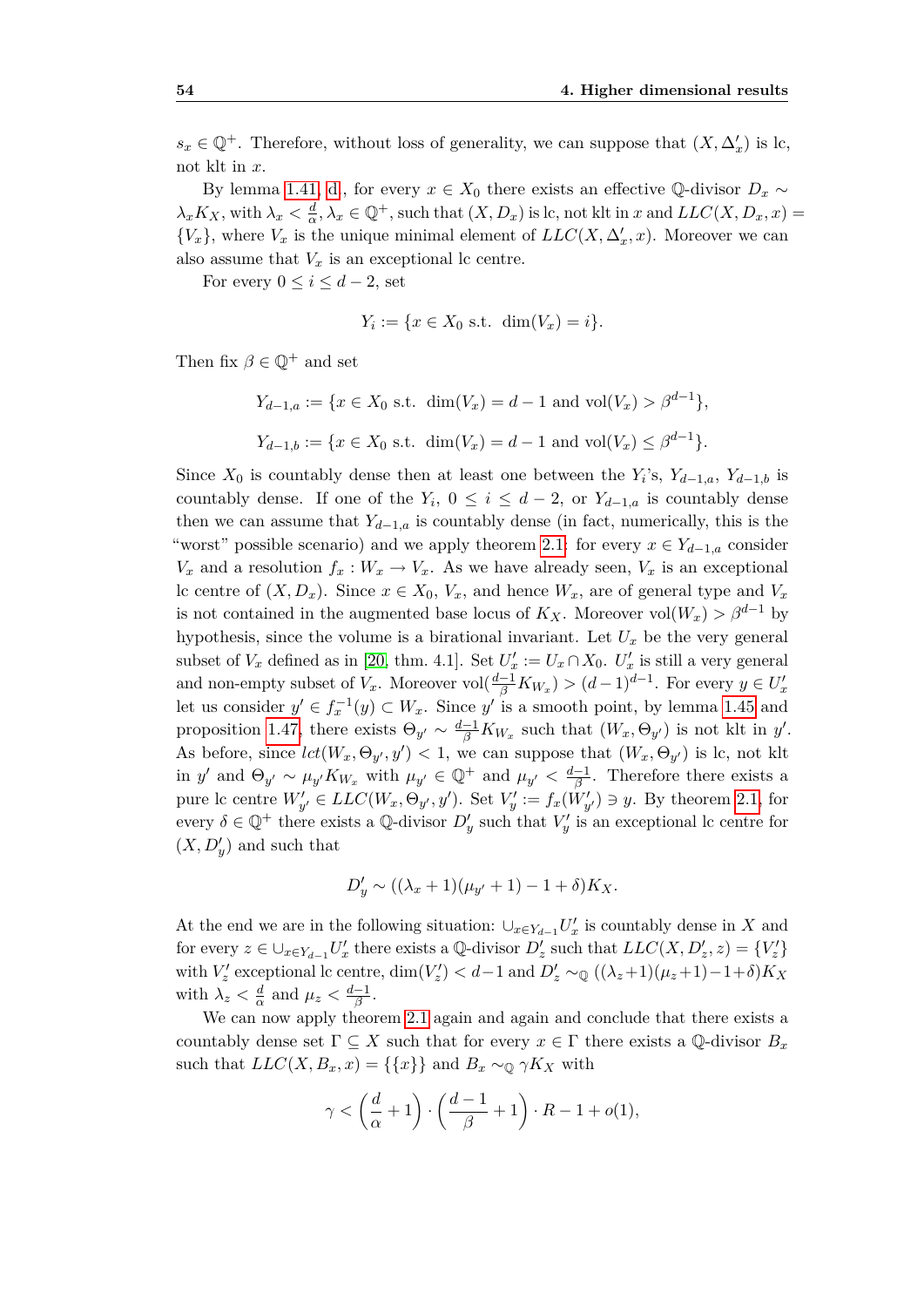where  $o(1) > 0$  and  $\lim_{\delta \to 0} o(1) = 0$ .

By lemma [1.6](#page-13-0) and lemma [1.44,](#page-29-0)  $h^0(lK_X) \geq 1$  as soon as  $l > \gamma + 1$  (and we also have that for all  $n \in \mathbb{N}^+$ ,  $h^0(mK_X) \ge n$  for all  $m \ge n(l-1)+1$ ). To that purpose, imposing

<span id="page-64-0"></span>
$$
l > \left(\frac{d-1}{\beta} + 1\right)R,\tag{4.1}
$$

it is enough to ask that

<span id="page-64-1"></span>
$$
\alpha > \frac{d\left(\frac{d-1}{\beta} + 1\right)R}{l - \left(\frac{d-1}{\beta} + 1\right)R}.\tag{4.2}
$$

Let us now suppose that  $Y_{d-1,b}$  is countably dense. Recall that for every  $x \in Y_{d-1,b}$ we have a divisor  $D_x \sim \lambda_x K_X$  such that  $LLC(X, D_x, x) = \{V_x\}, V_x$  is an exceptional log canonical centre and  $\dim(V_x) = d - 1$ . Since if we decompose a countably dense set as a countable union of subsets then at least one of the subsets is countably dense, we can suppose that  $\lambda_x = \lambda$  for a fixed  $\lambda \in \mathbb{Q}^+$ . Recall that  $\lambda < \frac{d}{\alpha}$ . By lemma [1.48,](#page-31-1) we are in the following situation:

$$
X' \xrightarrow{\pi} X
$$
  
\n
$$
\downarrow f
$$
  
\n
$$
B
$$

where  $X'$ ,  $B$  are normal projective varieties,  $f$  is a dominant morphism with connected fibres,  $\pi$  is a dominant and generically finite morphism and the image under  $\pi$  of a general fibre of f is  $V_x$ . Arguing exactly as in [\[37\]](#page-76-0) we can suppose that there exists a proper closed subset  $X_1 \subset X$  such that for all  $x \notin X_1$ ,  $D_x$  is smooth at x. Either  $\pi$ is birational or the inverse image of a general  $x \in X \setminus X_1$  under  $\pi$  is contained in at least two different fibres of *f*. In this case we can apply lemma [1.42](#page-28-0) and lemma [1.41,](#page-24-0) [d.](#page-24-1)[,e.](#page-25-0), to conclude that there exists a countably dense set  $Y := Y_{d-1,b} \cap (X \setminus X_1)$  such that for all  $y \in Y$  there exists a divisor  $S_y \sim k(2\lambda K_X)$  (  $0 < k \leq 1, \lambda < \frac{d}{\alpha}$ ) such that  $LLC(S_y, y) = \{C_y\}$ , where  $C_y$  is an irreducible variety of dimension at most *d* − 2. Taking *δ* any sufficiently small positive rational number, we can now apply theorem [2.1](#page-34-0) again and again and conclude that there exists a countably dense set  $\Gamma' \subseteq X$  such that for every  $x \in \Gamma'$  there exists a Q-divisor  $B'_x$  such that  $LLC(X, B'_x, x) = \{\{x\}\}\$ and  $B'_x \sim_\mathbb{Q} \gamma' K_X$  with

$$
\gamma' < \left(\frac{2d}{\alpha} + 1\right) \cdot R - 1 + o(1),
$$

where  $o(1) > 0$  and  $\lim_{\delta \to 0} o(1) = 0$ . Hence, as before,  $h^0(lK_X) \geq 1$  as soon as  $l > \gamma' + 1$  (and we also have that for all  $n \in \mathbb{N}^+$ ,  $h^0(mK_X) \geq n$  for all  $m \geq n(l-1)+1$ ). To that purpose, imposing

<span id="page-64-2"></span>
$$
l > R,\tag{4.3}
$$

it is enough to ask that

<span id="page-64-3"></span>
$$
\alpha > \frac{2dR}{l - R}.\tag{4.4}
$$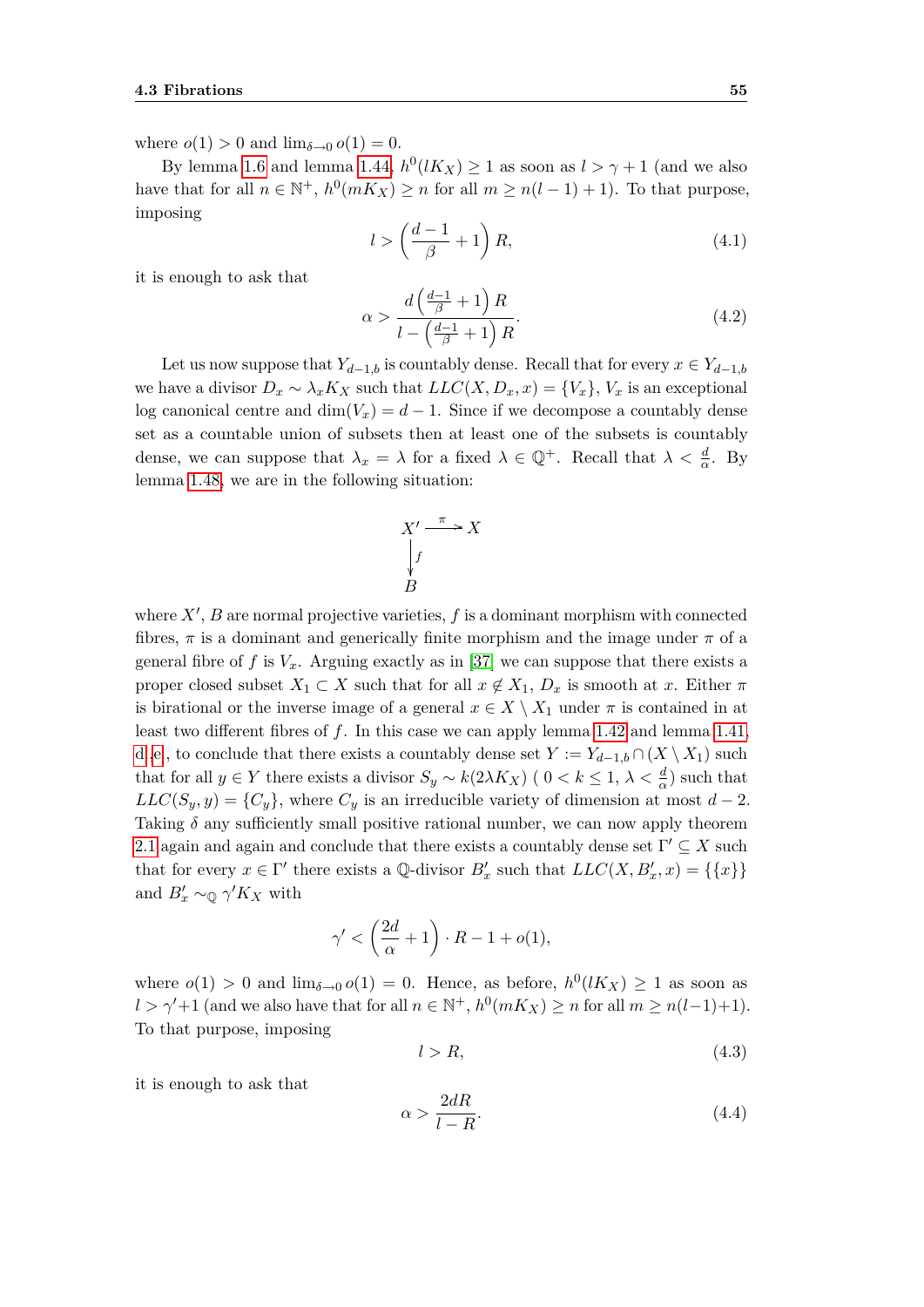Summing up: given  $l \in \mathbb{N}^+$ , if [\(4.1\)](#page-64-0), [\(4.2\)](#page-64-1), [\(4.3\)](#page-64-2), [\(4.4\)](#page-64-3) are satisfied then we can conclude that either  $h^0(lK_X) \geq 1$  (and for all  $n \in \mathbb{N}^+$ ,  $h^0(mK_X) \geq n$  for all  $m \geq n(l-1)+1$  or *X* is birational to the fibre space  $X' \to B$ , where *B* is a curve, such that the volume of the general fibre is  $\leq \beta^{d-1}$ .

Note that  $(4.1) \Rightarrow (4.3)$  $(4.1) \Rightarrow (4.3)$  $(4.1) \Rightarrow (4.3)$ . Moreover  $(4.1)$  is equivalent to requiring  $\beta > \frac{(d-1)R}{l-R}$ and, if  $(4.1)$  holds, $((4.2) \Rightarrow (4.4)) \Leftrightarrow \beta \leq \frac{(d-1)(l+R)}{l-R}$  $((4.2) \Rightarrow (4.4)) \Leftrightarrow \beta \leq \frac{(d-1)(l+R)}{l-R}$  $((4.2) \Rightarrow (4.4)) \Leftrightarrow \beta \leq \frac{(d-1)(l+R)}{l-R}$  $((4.2) \Rightarrow (4.4)) \Leftrightarrow \beta \leq \frac{(d-1)(l+R)}{l-R}$  $((4.2) \Rightarrow (4.4)) \Leftrightarrow \beta \leq \frac{(d-1)(l+R)}{l-R}$ *l−R* . The thesis follows.  $\Box$ 

**Theorem 4.13.** *Let X be a smooth projective variety of general type of dimension d* and such that  $vol(X) > \alpha^d$ . Let  $\Pi$  be a very general subset of X and, for *i* = 1, ..., *d* − 2*, let*  $v_i \in \mathbb{Q}^+$  *such that*  $vol(Z) > v_i$  *for every*  $Z \subset X$  *subvariety* of dimension *i* passing through a point  $x \in \Pi$ . Let  $\mu_i := \frac{i}{\sqrt[n]{v_i}}$ ,  $r_i := \sqrt[n]{2}\mu_i$  and  $\mu_i := \frac{i}{\sqrt[n]{v_i}}$ .  $P := \prod_{i=1}^{d-2} (1+r_i)$ *. Let l be a positive integer,*  $l > 2P - 1$ *. Let* 

$$
\beta_1 := \frac{2 \sqrt[d-1]{2}(d-1)P}{l+1-2P},
$$

$$
\beta_2 := \frac{\sqrt[d-1]{2}(d-1)(l+1+4P)}{2(l+1-2P)}
$$

*.*

*For all*  $\overline{\beta} > \beta_1$ *, setting*  $\tilde{\beta} := \min\{\overline{\beta}, \beta_2\}$ *, if* 

$$
\alpha > \frac{d\sqrt[d]{2}(1 + \sqrt[d-1]{2}(d-1)/\tilde{\beta})P}{l + 1 - 2(1 + \sqrt[d-1]{2}(d-1)/\tilde{\beta})P}
$$

*then either*  $|lK_X|$  *gives a birational map or X is birational to a fibre space*  $X''$ *, with*  $f: X'' \to B$ , where *B* is a curve, such that the volume of the general fibre is  $\leq \overline{\beta}^{d-1}$ .

*Proof.* By [\[36,](#page-76-2) theorem 3.1], for every  $0 < \epsilon < 1$  there exists a smooth projective variety  $X'$ , a birational morphism  $\mu: X' \to X$  and an approximate Zariski decomposition  $\mu^*(K_X) \sim_{\mathbb{Q}} A + E$  where  $A = A_{\epsilon}$  is an ample Q-divisor and  $E = E_{\epsilon}$  is an effective Q-divisor that satisfy condition  $(1),(2),(3)$  of Takayama's theorem (cf. [\[36,](#page-76-2) theorem 3.1]).

As in the proof of theorem [3.3,](#page-43-0) we can argue on  $X'$  instead of  $X$  and regard  $\Pi$ as a subset of  $X'$ .

By lemma [3.2](#page-43-2) (see also its proof in [\[36,](#page-76-2) lemma 5.4]), there exists a very general subset *U* of *X<sup>'</sup>* such that for every two distinct points  $x, y \in U$  we can construct, depending on *x*, *y*, an effective divisor  $D_1 \sim_{\mathbb{Q}} a_1 A$ , with  $a_1 < \frac{d\sqrt{2}}{\alpha(1-d)}$  $\frac{d\sqrt[\mathcal{A}]{2}}{\alpha(1-\epsilon)}$ ,  $a_1 \in \mathbb{Q}^+$ , such that  $x, y \in Z(\mathcal{J}(D_1)), (X', D_1)$  is lc not klt at one of the points, say  $p(x, y) \in \{x, y\}$ , and either codim $Z(\mathcal{J}(D_1)) > 1$  at  $p(x, y)$  or there is one irreducible component of  $Z(\mathcal{J}(D_1))$ , say  $V_{p(x,y)}$ , that passes through  $p(x,y)$  and such that codim $V_{p(x,y)} = 1$ . We can suppose  $U \subseteq \Pi$ .

Fix  $\beta \in \mathbb{O}^+$ .

Let  $U' := \{p(x, y) | \text{codim} Z(\mathcal{J}(D_1)) = 1 \text{ at } p(x, y) \text{ and } \text{vol}(V_{p(x, y)}) \leq \beta^{d-1}\}.$ Since  $U = U' \cup (U \setminus U')$ , then by lemma [1.5,](#page-12-0) 4., we are in one of these two cases: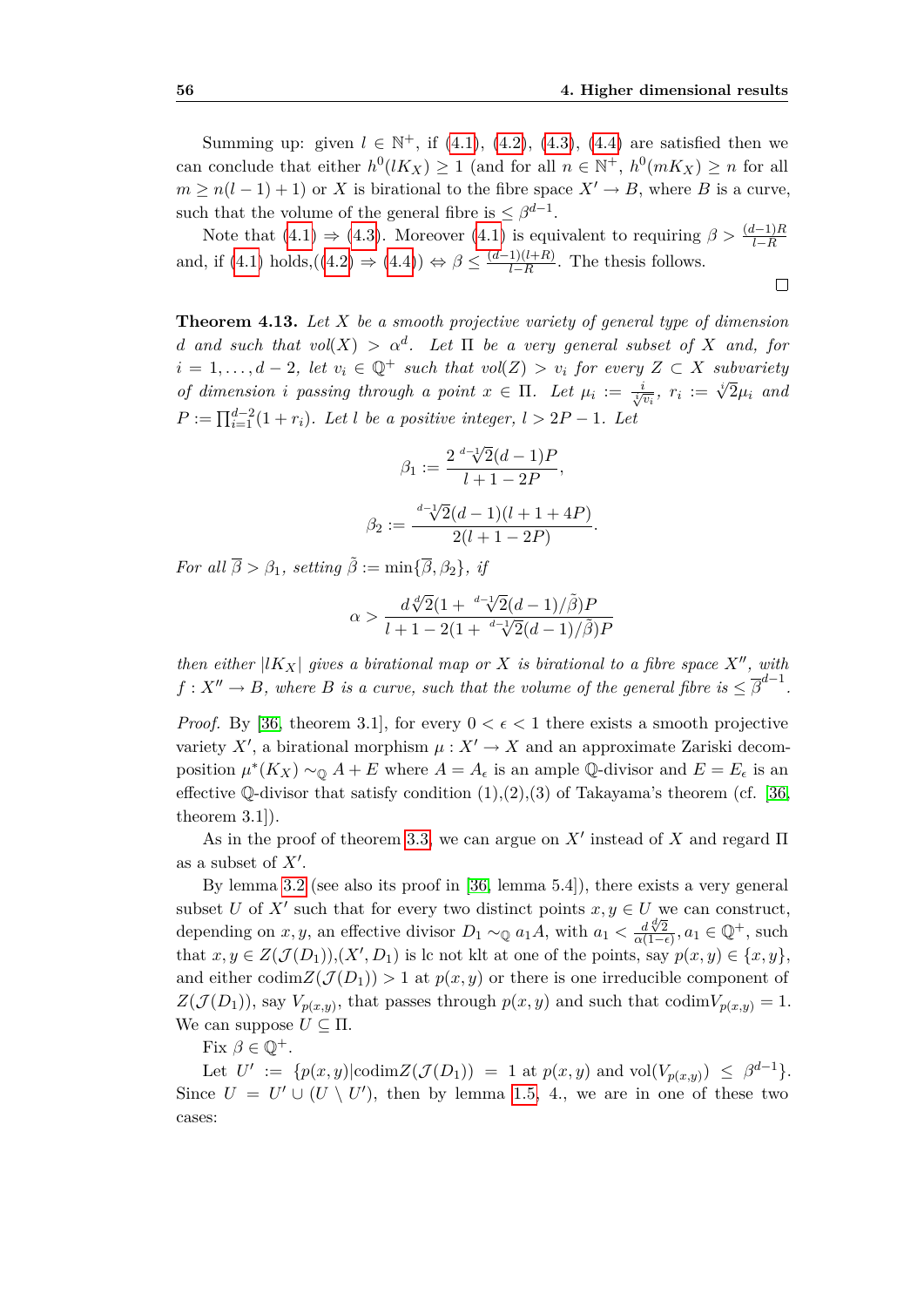- 1.  $U \setminus U'$  contains a very general subset  $U''$  of  $X$ ;
- 2.  $U'$  is countably dense.

In the first case we know that  $\forall x, y \in U''$  either  $\text{codim}Z(\mathcal{J}(D_1)) > 1$  at  $p(x, y)$ or vol $(V_{p(x,y)}) > \beta^{d-1}$ . Applying the inductive steps of theorem [3.1](#page-42-0) (and as in theorem [4.6\)](#page-59-0) we can conclude that given two very general points  $x, y \in X'$  there exist (depending on *x*, *y*) an effective Q-divisor *D* on *X'* and  $a \in \mathbb{Q}^+$  with  $D \sim_{\mathbb{Q}} aA$ such that  $x, y \in Z(\mathcal{J}(X', D))$  with dim  $Z(\mathcal{J}(X', D)) = 0$  around x or y, that is x or *y* is an isolated point of  $Z(\mathcal{J}(X', D))$ , and  $a < \overline{s} + \frac{\overline{t}}{\alpha} + o(1)$  with

$$
\overline{s} = 2\left(1 + \frac{(d-1)^{d-1}\sqrt{2}}{\beta}\right) \cdot P - 2,
$$
  

$$
\overline{t} = d\sqrt[d]{2}\left(1 + \frac{(d-1)^{d-1}\sqrt{2}}{\beta}\right) \cdot P,
$$

and  $o(1) > 0$ ,  $\lim_{\epsilon \to 0} o(1) = 0$ .

By [\[12,](#page-75-3) 1.41],  $K_{X'} \sim_{\mathbb{Z}} \mu^*(K_X) + \text{Exc}(\mu) \sim_{\mathbb{Q}} A + E + \text{Exc}(\mu)$ , where  $\text{Exc}(\mu)$  is the exceptional locus and it is an effective divisor by [\[12,](#page-75-3) 1.40]. Therefore, replacing *D* with  $D + (l-1)(E + \text{Exc}(\mu))$ , as in the proof of lemma [1.44](#page-29-0) we can conclude that by Nadel's vanishing theorem and proposition [1.35,](#page-22-0)  $|lK_{X'}|$  separates two very general points in  $X'$  as soon as  $l \geq \lceil \overline{s} + \frac{\overline{t}}{a} \rceil$  $\frac{\bar{t}}{\alpha}$  + 2  $\Leftrightarrow$  *l* >  $\bar{s} + \frac{\bar{t}}{\alpha} + 1$ . To that purpose, imposing

<span id="page-66-0"></span>
$$
l > 2\left(1 + \frac{(d-1)\sqrt[d-1]{2}}{\beta}\right)P - 1,\tag{4.5}
$$

it is enough to ask that

<span id="page-66-1"></span>
$$
\alpha > \frac{d\sqrt[4]{2}\left(1 + \frac{(d-1)^{d-1}\sqrt[4]{2}}{\beta}\right)P}{l+1-2\left(1 + \frac{(d-1)^{d-1}\sqrt[4]{2}}{\beta}\right)P}.
$$
\n(4.6)

In the second case, by lemma [1.48,](#page-31-1) we are in the following situation:

$$
X'' \xrightarrow{\pi} X'
$$
  
\n
$$
\downarrow f
$$
  
\n
$$
B
$$

where  $X''$ ,  $B$  are normal projective varieties,  $f$  is a dominant morphism with connected fibres,  $\pi$  is a dominant and generically finite morphism and the image under  $\pi$  of a general fibre of f is  $V_x$  where  $V_x$  is a hypersurface through x, a general point. Moreover there exists a divisor  $D_x$  such that  $V_x$  is a pure log canonical centre of  $(X', D_x)$ . In addition, setting  $\overline{a} := \frac{d\sqrt{2}}{a(1-a)}$  $\frac{d \sqrt[4]{2}}{\alpha(1-\epsilon)} \in \mathbb{Q}^+$  we have that  $D_x \sim_{\mathbb{Q}} \overline{a}A$ . Moreover for every  $p(x, y)$  in a countably dense subset of  $U'$ ,  $V_{p(x,y)}$  is the image through  $\pi$  of a fiber of  $f$ .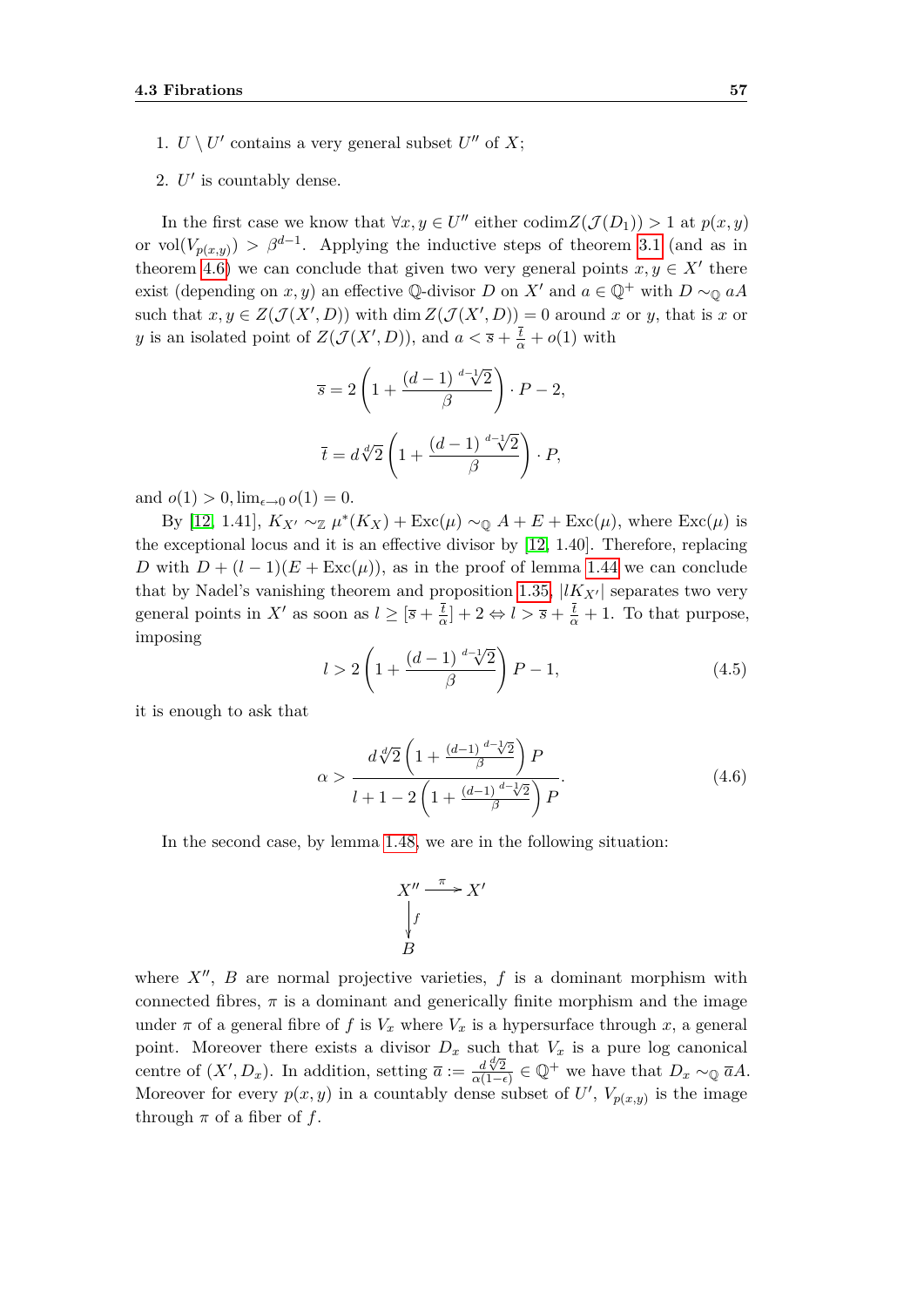Again as in [\[37\]](#page-76-0), we can suppose that there exists a proper closed subset  $X'_1 \subset X'$ such that for all  $x \notin X'_1$ ,  $D_x$  is smooth at  $x$ .

As in [\[37\]](#page-76-0) and the proof of theorem [2.2,](#page-34-1) we know that either  $\pi$  is birational or for a general  $x \in X' \setminus X'_1$  there are at least two log canonical centres through  $x$ .

In the latter case consider  $x, y$  two general points of  $X<sup>1</sup>$  and consider also the divisors  $D_x$  and  $D_y$ . By [\[32,](#page-76-3) prop. 9.2.32(i)], since  $D_x$  is not klt at x and  $D_y$  is not klt at *y*, then  $D_x + D_y$  is not klt at *x* and *y*. After rescaling with a constant  $\leq 1$ we can suppose that  $D_x + D_y$  is lc but not klt at one of the points, say *x*, and it is not klt at the other point *y*. Therefore, depending on *x*, *y* there exists  $\overline{a}' \in \mathbb{Q}^+$ ,  $\overline{a}' < \frac{2d\sqrt[d]{2}}{\alpha} + o(1)$ , such that  $D_x + D_y \sim_{\mathbb{Q}} \overline{a}' A$ . At this point, arguing exactly as in the proof of theorem [3.3,](#page-43-0) we can say that if  $\pi$  is not birational then for every  $x, y$ general points in X<sup>*i*</sup> there exists an effective Q-divisor  $D_{x,y}$  on X<sup>*i*</sup> and a positive rational number (depending on *x, y)*  $\overline{a}'' < \frac{3d \sqrt[d]{2}}{\alpha} + o(1)$  such that  $D_{x,y} \sim_{\mathbb{Q}} \overline{a}'' A$  and such that  $D_{x,y}$  satisfies the induction statement (\*<sub>2</sub>) of theorem [3.1](#page-42-0) (with  $a_2 = \overline{a}$ <sup>*n*</sup>,  $s_2 = o(1), t_2 = \frac{3d\sqrt[d]{2}}{\alpha}$  $\frac{\sqrt{X^2}}{\alpha}$ vol $(X)$ ).

Now applying the inductive steps of Takayama (see [\[36,](#page-76-2) prop. 5.3, lemma 5.5, lemma 5.8]), we can conclude that for every general point  $x, y \in X'$  there exists a divisor  $D' \sim a'A$  such that  $Nklt(X', D')$  has dimension 0 in *x* or *y* and  $D'$  is not klt at the other point and  $a' < \bar{s}' + \frac{\bar{t}'}{a} + o(1)$  with

$$
\overline{s}' = 2P - 2,
$$
  

$$
\overline{t}' = 3d\sqrt[d]{2}P.
$$

As before,  $|lK_{X'}|$  separates two very general points in  $X'$  as soon as  $l \geq [\bar{s}' + \frac{\bar{t}'}{2}]$  $\frac{t}{\alpha}$  + 2 ⇔  $l > \bar{s}' + \frac{\bar{t}'}{\alpha} + 1$ . To that purpose, imposing

<span id="page-67-0"></span>
$$
l > 2P - 1,\tag{4.7}
$$

it is enough to ask that

<span id="page-67-1"></span>
$$
\alpha > \frac{3d\sqrt[d]{2}P}{l+1-2P}.\tag{4.8}
$$

Summing up: given  $l \in \mathbb{N}^+$ , if [\(4.5\)](#page-66-0), [\(4.6\)](#page-66-1), [\(4.7\)](#page-67-0), [\(4.8\)](#page-67-1) are satisfied then we can conclude that either  $|lK_{X'}|$  is birational or  $X'$ , and hence  $X$ , is birational to the fibre space  $f: X'' \to B$ , with the general fibre having volume  $\leq \beta^{d-1}$ .

Note that  $(4.5) \Rightarrow (4.7)$  $(4.5) \Rightarrow (4.7)$  $(4.5) \Rightarrow (4.7)$ . Moreover  $(4.5)$  $(4.5)$  is equivalent to requiring  $\beta > \frac{2(d-1)}{l+1-2P}$ *l*+1*−*2*P* and, if [\(4](#page-66-0).5) holds,  $((4.6) \Rightarrow (4.8)) \Leftrightarrow \beta \leq \frac{(d-1)^{d-1}\sqrt{2}(l+1+4P)}{2(l+1-P)}$  $((4.6) \Rightarrow (4.8)) \Leftrightarrow \beta \leq \frac{(d-1)^{d-1}\sqrt{2}(l+1+4P)}{2(l+1-P)}$  $((4.6) \Rightarrow (4.8)) \Leftrightarrow \beta \leq \frac{(d-1)^{d-1}\sqrt{2}(l+1+4P)}{2(l+1-P)}$  $((4.6) \Rightarrow (4.8)) \Leftrightarrow \beta \leq \frac{(d-1)^{d-1}\sqrt{2}(l+1+4P)}{2(l+1-P)}$  $((4.6) \Rightarrow (4.8)) \Leftrightarrow \beta \leq \frac{(d-1)^{d-1}\sqrt{2}(l+1+4P)}{2(l+1-P)}$  $\frac{2(l+1-2P)}{2(l+1-2P)}$ . The thesis follows.  $\Box$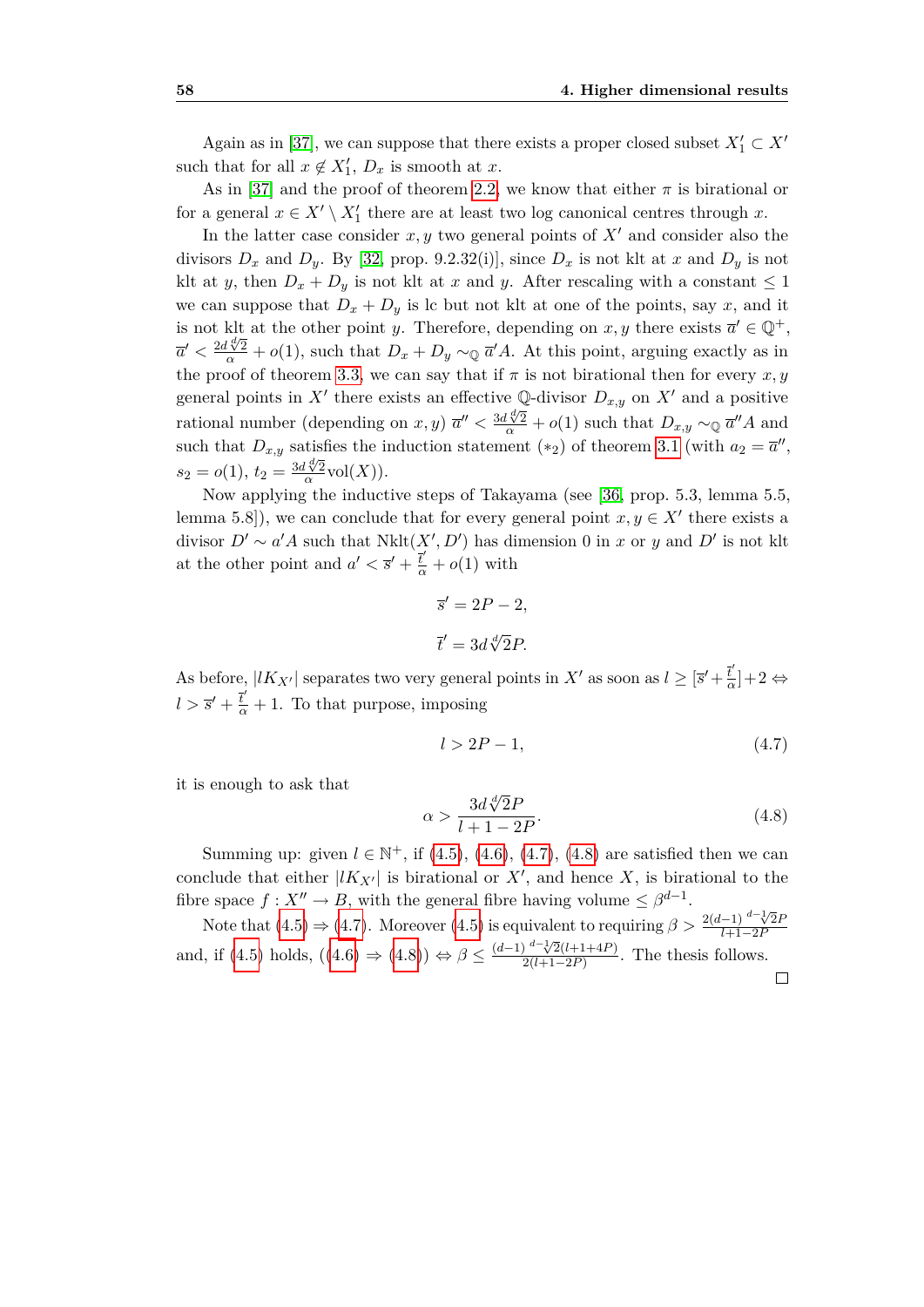## **Chapter 5**

## **Adjoint pluricanonical systems**

Until now we have only dealt with pluricanonical systems on varieties of general type, but of course we could investigate also other kinds of big divisors. However, if *L* is a line bundle on a variety *X* of dimension *d*, the simple assumptions "*L* big" and "vol(*L*)  $\gg$  0" are not enough to allow us to conclude that there exists an  $m \in \mathbb{N}^+$ such that  $H^0(cL) \neq 0$  for a certain  $0 < c \leq m$ :

*Example* 5.1. Let *X* be a nonsingular curve of genus *g* and let  $a \in \mathbb{N}^+$ . Let  $\nu_n$ : Pic(*X*)<sup>*a*</sup>  $\rightarrow$  Pic(*X*)<sup>*na*</sup> be the map such that  $\nu_n(D) = nD$  for every  $D \in \text{Pic}(X)^a$ . Since  $\nu_n$  is dominant, then if *D* is general of degree *a* then  $nD$  is general of degree *na*. Moreover consider the natural map:  $X^{(na)} \to Pic(X)^{na}$ , where  $X^{(na)}$  is the symmetric product of *X*. Since  $dim(X^{(na)}) = na$  while  $dim(Pic(X)^{na}) = g$ , then the generic line bundle of degree *na* is not effective as long as  $na < g$ . Hence if *L* is a general line bundle on *X* of degree (i.e.: volume)  $a > 0$  then  $H^0(nL) = 0$  as long as  $na < g$ . Therefore, for every  $a > 0$ , allowing g to go to infinity it is clear that such an *m* cannot exist.

Taking products  $X \times \ldots \times X$  the same conclusion is still valid for varieties of arbitrary dimension.

By virtue of the above example, we will consider only a particular class of big divisors on a variety *X*, namely big *adjoint divisors*.

#### **5.1 Adjoint plurigenera**

The non-vanishing of the space of sections of adjoint divisors have been extensively studied during the last years: we can mention Beltrametti-Sommese's conjecture (see [\[4,](#page-74-8) conj. 7.2.7]), Kawamata's conjecture (see [\[26,](#page-76-4) conj. 2.1]), Höring's theorem on adjoint divisors (see [\[22,](#page-75-5) thm. 1.2]) that is a generalized version of Beltrametti-Sommese's conjecture.

For a threefold *X*, Kawamata proved the following proposition (see also [\[22,](#page-75-5) thm. 1.7] for a similar statement, more general in some sense):

**Proposition 5.2** (Kawamata)**.** *(see [\[26,](#page-76-4) prop. 4.1]). Let X be a projective threefold*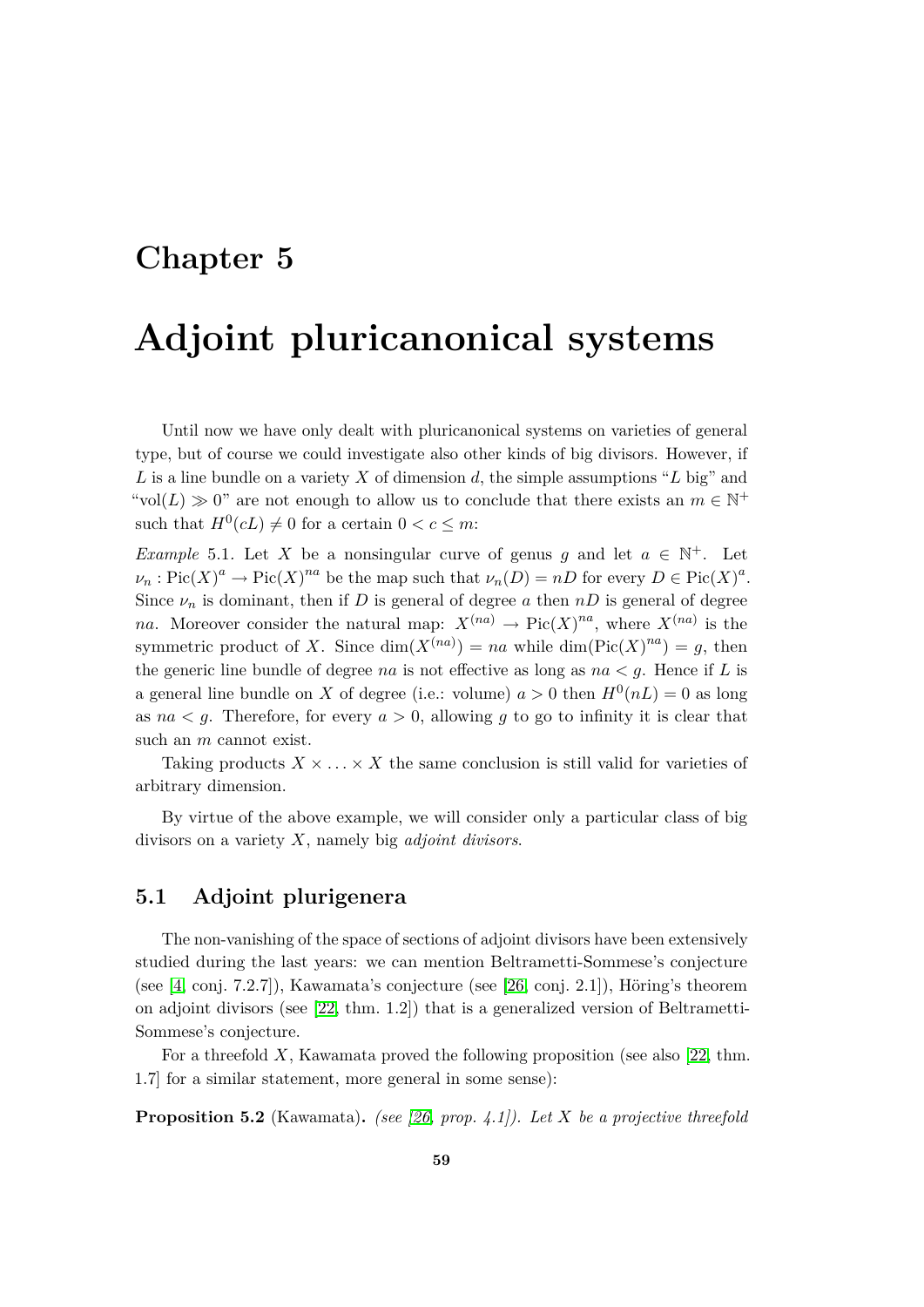*with at worst* Q*-factorial canonical singularities. Let D be an integral Cartier divisor. Assume that*  $K_X$  *is nef and that*  $D - K_X$  *is big and nef. Then*  $H^0(X, D) \neq 0$ *.* 

*Remark* 5.3*.* Notice that the fact that *D* must be integral does not allow us to use Kawamata's theorem to prove non-vanishing results about pluricanonical systems on smooth threefolds of general type by simply reducing ourselves to their minimal model.

For surfaces Kawamata's conjecture is true; in fact Kawamata proved a generalized version of the following theorem:

**Theorem 5.4** (Kawamata)**.** *(see [\[26,](#page-76-4) conj. 2.1 and thm. 3.1]) Let X be a smooth surface. Let D be a nef integral Cartier divisor such that*  $D - K_X$  *is big and nef. Then*  $H^0(X, D) \neq 0$ *.* 

Instead of considering  $K_X + L$ , where L is a big and nef line bundle, it is natural to try to relax some of the hypotheses on *L*, that is considering *L* big but maybe not nef, and, at the same time, bring in other hypotheses about the volume of *X* and *L*, in order to obtain explicit results about non-vanishing of adjoint linear systems.

Unfortunately the techniques that we used did not lead to significant effective results for threefolds of general type; anyway if we would like to apply something similar to proposition [1.49,](#page-31-2) the first step is to study adjoint systems on surfaces of general type.

We could prove the following theorem. Before stating it, we put before an easy generalization of lemma [1.45](#page-30-0) (cf. [\[35,](#page-76-5) exercise 3.5], but applied only to a single point).

<span id="page-69-0"></span>**Lemma 5.5.** *Let X be a projective variety and let*  $V \subseteq X$  *be a subvariety of X of dimension d and let D be a* Q*-Cartier divisor. Fix a positive real number α with*

 $vol_{X|V}(D) > \alpha^d$ .

*Then for any sufficiently large and divisible*  $k \in \mathbb{N}$  *there exists for any smooth point*  $x \in V$  *a divisor*  $A_x \in |kD|$  *such that*  $mult_x(A_x|_V) > k\alpha$  *and such that*  $V_x \nsubseteq \text{Supp}(A_x)$ .

*Proof.* Assume *k* sufficiently divisible so that *kD* is integral. The proof is very much similar to lemma [1.45.](#page-30-0) We need only to point out that instead of considering  $H^0(kD)$ we are now considering sections in  $H^0(kD|_V)$  that come from  $H^0(kD)$  by the natural restriction map  $r: H^0(kD) \to H^0(kD|_V)$ . Clearly if  $s = r(t)$  is not zero then *t* gives a divisor whose support does not contain *V* .  $\Box$ 

*Remark* 5.6*. Mutatis mutandis* remark [1.46](#page-31-3) holds also in this case.

<span id="page-69-1"></span>**Theorem 5.7.** *Let X be a smooth, projective surface of general type and let L be a big line bundle on X such that*  $vol(L) > \alpha^2$ . If  $\alpha > 4$  *then*  $h^0(2K_X + L) \ge 1$  *and if*  $\alpha > 3n + (-1)^{n+1}n$  *then*  $h^0(K_X + (\frac{n}{2})^n)$  $\left[\frac{n}{2}\right] + 1$   $(K_X + L)$   $\geq n$  *for all*  $n \geq 1$ *. More*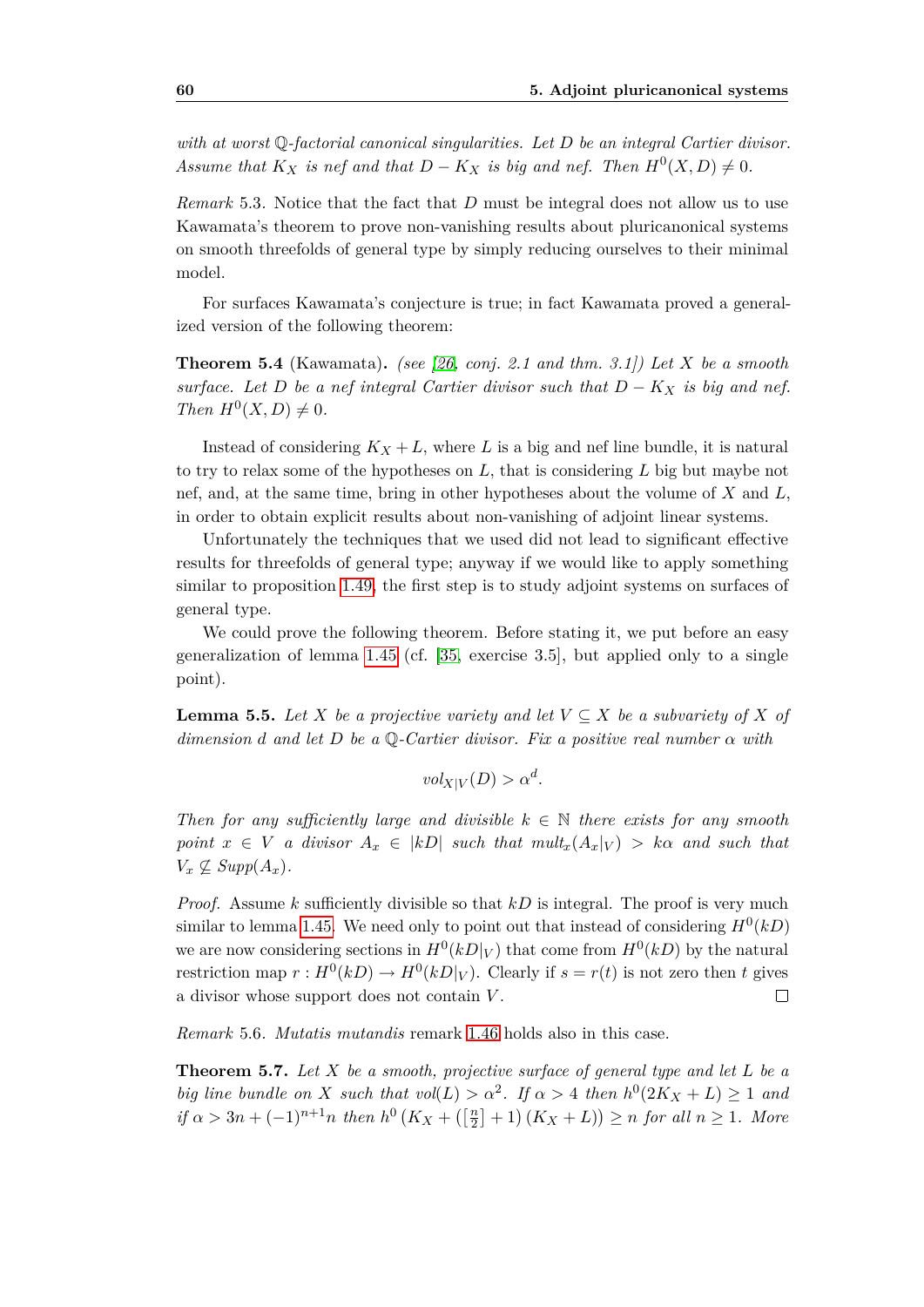$generally, if X is not g-countably dense, if  $\alpha > \frac{4g-4}{2g-3}$  then  $h^0(2K_X + L) \ge 1$  and if$  $\alpha > \frac{2n}{1-\left\{\frac{n}{2g-2}\right\}}$  then

$$
h^0\left(K_X + \left(\left[\frac{n}{2g-2}\right] + 1\right)(K_X + L)\right) \ge n
$$

*for all*  $n \geq 1$ *.* 

*Proof.* By remark [1.8](#page-14-1) there exists a very general subset  $\Lambda \subseteq X$  such that for every  $x \in \Lambda$  $\Lambda$  and every curve *C* through *x* then  $g(C) \geq g$ . Set  $X_0 := \Lambda \cap (X \setminus (\mathbb{B}_+(L) \cup \mathbb{B}_+(K_X)).$ 

As in the proof of theorem [2.2,](#page-34-1) for every  $x \in X_0$  we have an effective Q-divisor  $D_x \sim_{\mathbb{Q}} \lambda_x L$ , with  $\lambda_x < \frac{2}{\alpha}$  $\frac{2}{\alpha}, \lambda_x \in \mathbb{Q}^+,$  such that  $(X, D_x)$  is lc, not klt in *x* and  $LLC(X, D_x, x) = \{V_x\}$ , where  $V_x$  is an exceptional lc centre at *x*. As in the proof of theorem [2.2,](#page-34-1) set

$$
Y_0 := \{ x \in X_0 \text{ s.t. } \dim(V_x) = 0 \},
$$
  

$$
Y_1 := \{ x \in X_0 \text{ s.t. } \dim(V_x) = 1 \}.
$$

Either  $Y_0$  or  $Y_1$  is countably dense.

If  $Y_0$  is countably dense then for every  $x \in Y_0$  take an effective Q-divisor  $F_x \sim_\mathbb{Q} \lambda_x K_X$  such that  $x \notin \text{Supp}(F_x)$  (this is possible by lemma [1.18\)](#page-17-0). Consider  $D'_x := D_x + F_x \sim_{\mathbb{Q}} \lambda_x (K_X + L)$ . Since for every  $x \in Y_0$ ,  $x \notin \text{Supp}(F_x)$  then by prop. [1.35](#page-22-0) we have that  $V_x = \{x\}$  is still an exceptional lc centre for  $(X, D'_x)$  and thus we can apply lemma [1.6](#page-13-0) and lemma [1.44](#page-29-0) to conclude that for all  $n \geq 1$ , for all  $m > \frac{2n}{\alpha}$  $\frac{2n}{\alpha}$ we have that

$$
h^0(K_X + m(K_X + L)) \ge n.
$$

If  $Y_1$  is countably dense then for every  $x \in Y_1$  we need to cut down the dimension of  $V_x$ . But this time we cannot simply apply the specific theorem by Hacon-McKernan (as we did in theorem [4.1\)](#page-56-0) or the specific theorem by Takayama (as we did in theorem [4.6\)](#page-59-0), since we are not dealing with pluricanonical systems.

First of all, since  $x \notin \mathbb{B}_+(L)$ , we can pick an effective Q-divisor  $E_x$  such that  $L-E_x$ is ample and  $x \notin \text{Supp}(E_x)$ . Then we can write *L* as  $L = (1 - \lambda_x)A_x + D_x + (1 - \lambda_x)E_x$ , with  $A_x$  ample. This is needed to invoke [\[35,](#page-76-5) theorem 4.4]:  $D_x + (1 - \lambda_x)E_x$  is an effective divisor and, since  $x \notin \text{Supp}(E_x)$ ,  $(X, D_x + (1 - \lambda_x)E_x)$  is still lc at *x* and  $LLC(X, D_x + (1 - \lambda_x)E_x, x) = \{V_x\}$ , therefore, since  $g(V_x) \geq g$ ,

$$
\text{vol}_{X|V_x}(K_X + L) \ge \text{vol}(V_x) \ge 2g - 2.
$$

At this point we would like to apply [\[35,](#page-76-5) lemma A.4]. Let  $Z(\mathcal{J}(X, D_x)) = V_x \cup Z$ , where *Z* is closed and, since  $V_x$  is an exceptional lc centre at  $x, x \notin Z$ . For all *x* ∈ *Y*<sub>1</sub>, let us consider  $U \cap X_0 \cap (V_x \setminus Z)$ , where *U* is the dense subset of  $V_x$  defined in the above-mentioned lemma (notice that  $V_x \setminus Z$  is open and non-empty in  $V_x$ and that *U* can be chosen open, thus  $U \cap X_0 \cap (V_x \setminus Z) \neq \emptyset$  and is very general in *V*<sub>x</sub>). For all  $x \in Y_1$ , for all  $y \in U \cap X_0 \cap (V_x \setminus Z)$ , since *y* in particular is a smooth point on  $V_x$ , by lemma [5.5](#page-69-0) we have that for every  $t > \frac{1}{2g-2}$  there exists an effective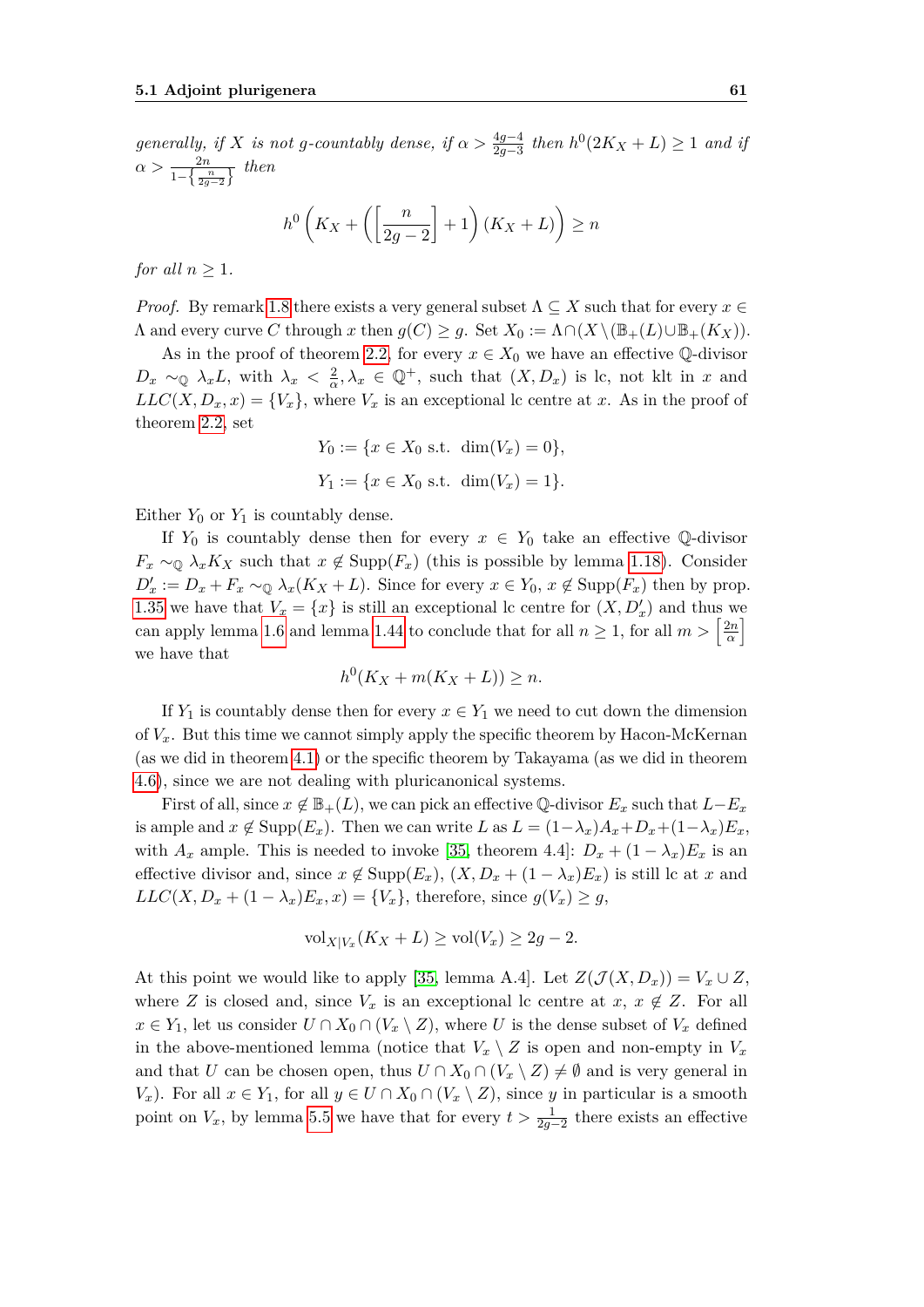$\Box$ 

 $\mathbb{Q}$ -divisor  $B \sim_{\mathbb{Q}} t(K_X + L)$  such that  $\text{mult}_y(B|_{V_x}) > 1$  and such that  $V_x \not\subseteq \text{Supp}(B)$ . In particular take

$$
t:=\frac{1}{2g-2}+\frac{1}{\alpha}-\frac{\lambda_x}{2}.
$$

For *k* sufficiently large,  $\mathcal{I}_{V_x}(kB)$  is globally generated outside  $\mathbb{B}_+(B) \subseteq \mathbb{B}_+(K_X) \cup$  $\mathbb{B}_+(L)$ , thus the possible choices of  $B' \sim kB$  such that  $B'|_{V_x} = kB|_{V_x}$  and  $V_x \nsubseteq$ Supp(*B<sup><i>i*</sup>) form a free linear series off  $V_x \cup \mathbb{B}_+(K_X) \cup \mathbb{B}_+(L)$ . By Kollar-Bertini's theorem, if *B<sup><i>i*</sup> is general then  $\mathcal{J}(X, D_x + \frac{1}{k}B') = \mathcal{J}(X, D_x)$  off  $V_x \cup \mathbb{B}_+(K_X) \cup \mathbb{B}_+(L)$ . Let  $B'' := \frac{1}{k}B'$ . Since  $\text{mult}_y(B''|_{V_x}) > 1$  still holds then, by [\[35,](#page-76-5) lemma A.4] and for every  $\epsilon \in \mathbb{Q}^+$ ,  $\epsilon \ll 1$ , we have that  $Z(\mathcal{J}((1-\epsilon)D_x + B''))$  contains *y* as an isolated point (in fact  $(X, D_x)$  is lc at the generic point of  $V_x$  and  $V_x \nsubseteq \text{Supp}(B'')$ ). As before, for every *x*, for every *y*, take an effective Q-divisor  $F'_y$  such that  $F'_y \sim_{\mathbb{Q}} (1 - \epsilon) \lambda_x K_X$ and  $y \notin \text{Supp}(F'_y)$ . Then *y* is still an isolated point of  $Z(\mathcal{J}((1-\epsilon)D_x + B'' + F'_y))$ where

$$
(1 - \epsilon)D_x + B'' + F'_y \sim_{\mathbb{Q}} \mu_{x,y}(K_X + L),
$$

with  $\mu_{x,y} \in \mathbb{Q}^+$ ,  $\mu_{x,y} < \frac{1}{2g-2} + \frac{2}{\alpha}$ *α* .

Notice that since this point *y* can be chosen in a very general subset of  $V_x$ , then by the same argument as in the proof of theorem [2.2](#page-34-1) we know that, varying  $x \in Y_1$ , the set of all possible points *y* is countably dense in *X*.

Therefore we can now apply lemma [1.6](#page-13-0) and lemma [1.44:](#page-29-0) for all  $n \geq 1$ , for all  $m > \left[\frac{n}{2g-2} + \frac{2n}{\alpha}\right]$  $\left(\frac{2n}{\alpha}\right], h^0(K_X + m(K_X + L)) \geq n.$ 

In particular, for all  $n \geq 1$ , if

$$
\alpha > \frac{2n}{1 - \left\{\frac{n}{2g - 2}\right\}},
$$

we have that  $\left[\frac{n}{2g-2}\right]+1 > \frac{n}{2g-2} + \frac{2n}{\alpha}$  $\frac{2n}{\alpha}$ . This is equivalent to  $\left[\frac{n}{2g-2}\right]+1>\left[\frac{n}{2g-2}+\frac{2n}{\alpha}\right]$  $\frac{2n}{\alpha}$ and thus  $h^0\left(K_X+\left(\frac{n}{2\pi}\right)\right]$ 2*g −* 2  $\Big\{+1\Big\}(K_X+L)\Big\}\geq n.$ 

*Remark* 5.8*.* For threefolds of general type, by the same arguments, it can be proved a theorem analogous to [5.7:](#page-69-1) if *L* is a big line bundle of sufficiently large volume then  $H^0(6K_X + 5L) \neq 0.$ 

#### **5.2 Adjoint pluricanonical maps**

When do adjoint pluricanonical systems separate general points? A celebrated conjecture by Fujita says that if *X* is any smooth projective variety of dimension *d* and *A* is an ample integral divisor then (i)  $K_X + (l-1)A$  is base point free and (ii)  $K_X + lA$  is very ample for any  $l \geq d+2$  (see, for example, [\[32,](#page-76-3) conj. 10.4.1]).

In the case of surfaces Fujita conjecture has been proved: it actually follows from more precise results due to Reider. It is interesting to note that in [\[14\]](#page-75-6) Ein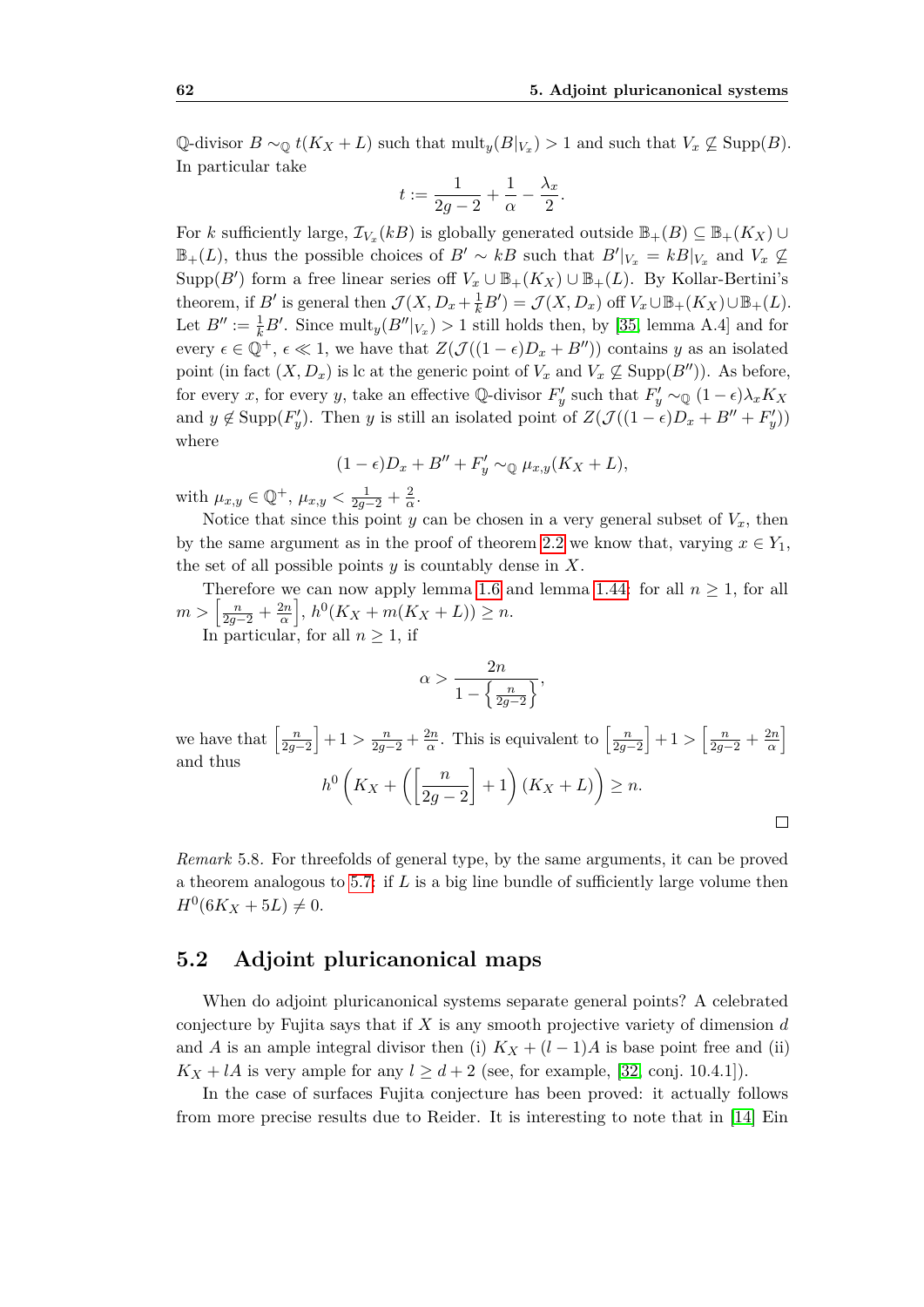gave a proof for Reider's theorem (more precisely for the base point free part) using multiplier ideals and non-vanishing theorems. (i) has been proved also in dimension three and four (see [\[15\]](#page-75-0), [\[18\]](#page-75-1), [\[24\]](#page-75-2)).

Unfortunately this kind of techniques do not seem very adept at separating tangent vectors, and for this reason not very much is known about very ampleness of adjoint divisors. However, if we just focus on points separation, then probably the most notable progress up to now was made by Angehrn and Siu, who proved that for any smooth projective variety *X* of dimension *d* and any *A* ample (or big and nef) divisor on *X*, if  $l \geq \frac{1}{2}$  $\frac{1}{2}(n^2 + 2nr - n + 2)$  then  $|K_X + lA|$  separates any set of  $r$  distinct points of  $X$  (see [\[1,](#page-74-0) cor. 0.4]).

As in the previous section, we can try to relax hypotheses on *A* adding hypotheses on *X* in order to obtain explicit results about the birationality of adjoint linear systems. We could prove the following:

<span id="page-72-0"></span>**Theorem 5.9.** Let *X* be a smooth, projective surface of general type and let *L* be *a big line bundle on X such that*  $vol(L) > \alpha^2$ . If  $\alpha > 2\sqrt{2}$  then  $|K_X + l(K_X + L)|$ *gives a birational map for every*  $l \geq 2$ *. If*  $X$  *is not g*-countably dense, with  $g \geq 3$ *, if*  $\alpha > 2\sqrt{2}\frac{g-1}{g-2}$ *g*<sup>−1</sup></sup> *then*  $|K_X + l(K_X + L)|$  *gives a birational map for every*  $l \ge 1$ *.* 

*Proof.* Let  $\Lambda$  and  $X_0$  be the same sets as in the proof of theorem [5.7.](#page-69-0) For every  $x_1, x_2 \in X_0$ , by remark [1.46](#page-31-0) and as in the proof of theorem [2.2,](#page-34-0) we have an effective  $\mathbb{Q}$ divisor  $D_{1,2} \sim_{\mathbb{Q}} \lambda_{1,2}L$ , with  $\lambda_{1,2} < \frac{2\sqrt{2}}{\alpha}$  $\frac{\sqrt{2}}{\alpha}$ ,  $\lambda_{1,2} \in \mathbb{Q}^+$ , such that  $x_1, x_2 \in Nklt(X, D_{1,2})$ and  $(X, D_{1,2})$  is lc at (at least) one of the two points.

If either  $x_1$  or  $x_2$  is an isolated component of  $Nklt(X, D_{1,2})$  then we are done (see proof of lemma [1.44\)](#page-29-0). Otherwise, as usual, we need to cut its dimension. Applying [\[36,](#page-76-0) lemma 5.5] and [\[35,](#page-76-1) simplifying ass. 4.5,4.6] we can suppose that  $D_{1,2}$  is lc both at x and y and that there exists a unique irreducible component V of  $Nklt(X, D_{1,2})$ through *x* and that  $y \in V$ ; we can also assume that  $\dim(V) = 1$  and that *x, y* are smooth points in *V* .

As in the proof of theorem [5.7,](#page-69-0) we have that  $\text{vol}_{X|V}(K_X + L) \geq 2g - 2$  and thus by remark [5.6](#page-69-1) for every  $t > \frac{2}{2g-2} = \frac{1}{g-1}$  there exists an effective Q-divisor *B* ∼<sub>Q</sub> *t*(*K<sub>X</sub>* + *L*) such that  $\text{mult}_{x_1}(B|_V) > 1$ ,  $\text{mult}_{x_2}(B|_V) > 1$  and  $V \not\subseteq \text{Supp}(B)$ . Take *√*

$$
t:=\frac{1}{g-1}+\frac{\sqrt{2}}{\alpha}-\frac{\lambda_{1,2}}{2}.
$$

As in the proof of thm. [5.7](#page-69-0) we can also suppose that  $\mathcal{J}(X, D_{1,2} + B) = \mathcal{J}(X, D_{1,2})$ off  $V \cup \mathbb{B}_+(K_X) \cup \mathbb{B}_+(L)$ . Hence by [\[35,](#page-76-1) lemma A.4] for every  $\epsilon \in \mathbb{Q}^+$ ,  $\epsilon \ll 1$  we have that  $Z(\mathcal{J}((1-\epsilon)D_{1,2}+B))$  contains *x*, *y* as isolated points.

To ease calculations, take an effective  $\mathbb{Q}$ -divisor  $F_{1,2} \sim_{\mathbb{Q}} (1 - \epsilon) \lambda_{1,2} K_X$  such that  $x_1, x_2 \notin \text{Supp}(F_{1,2})$  (this is possible by remark [1.19\)](#page-17-0).  $x_1, x_2$  are still isolated points of  $Z(\mathcal{J}((1 - \epsilon)D_{1,2} + B + F))$  and

$$
(1 - \epsilon)D_{1,2} + B + F \sim_{\mathbb{Q}} \mu_{1,2}(K_X + L),
$$

with  $\mu_{1,2} \in \mathbb{Q}^+$ ,  $\mu_{1,2} < \frac{1}{g-1} + \frac{2\sqrt{2}}{\alpha}$  $\frac{\sqrt{2}}{\alpha}$ .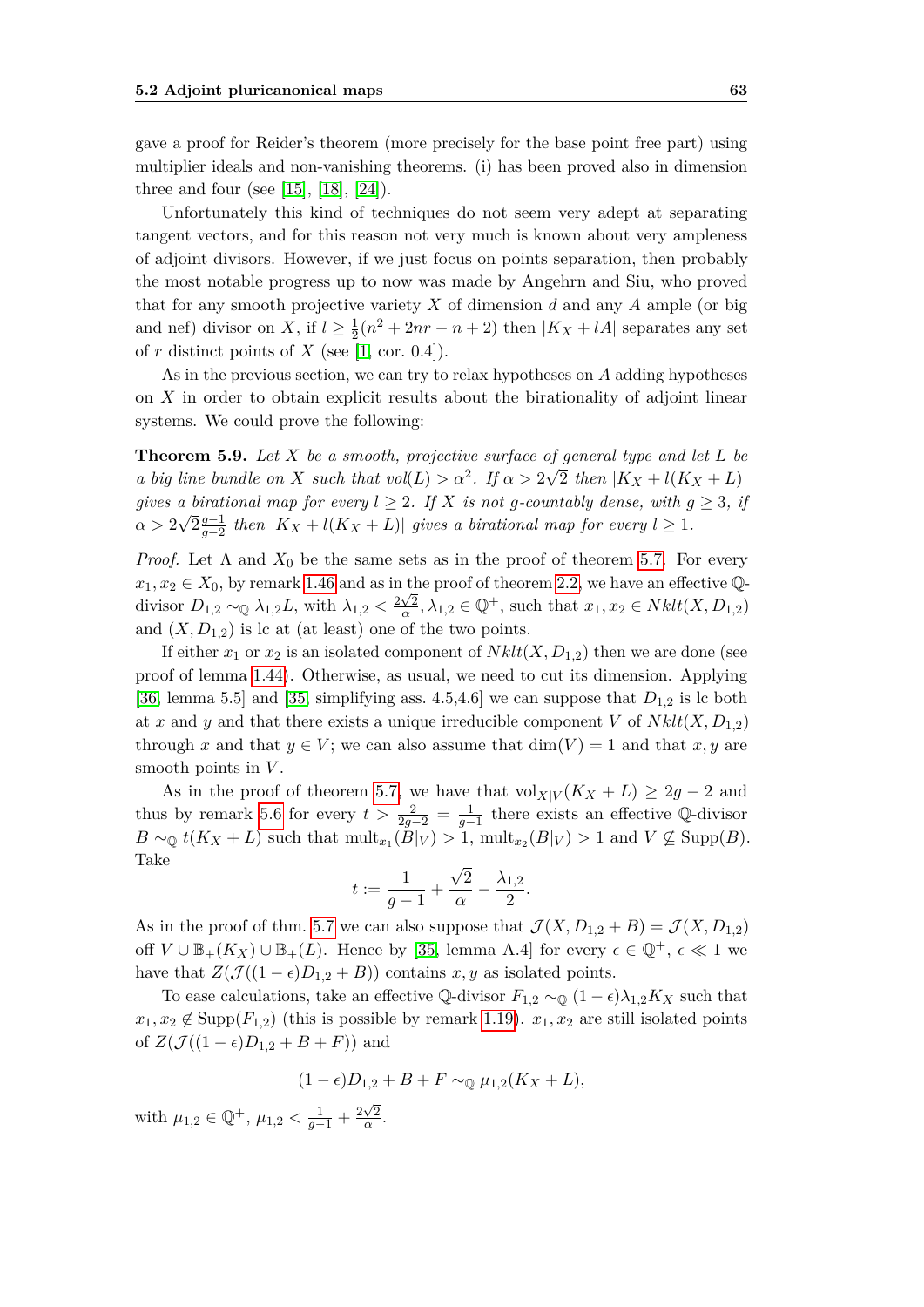Therefore, as in the proof of lemma [1.44,](#page-29-0) for every  $l > \left[\frac{1}{g-1} + \frac{2\sqrt{2}}{\alpha}\right]$  $\sqrt{\frac{2}{\alpha}}$  we have that  $|K_X + l(K_X + L)|$  gives a birational map.

In particular if

$$
\alpha > \frac{2\sqrt{2}}{1 - \left\{\frac{1}{g-1}\right\}},
$$

we have that

$$
\left[\frac{1}{g-1}\right]+1>\left[\frac{1}{g-1}+\frac{2\sqrt{2}}{\alpha}\right]
$$

and we can conclude: if  $g = 2$  then  $\left[\frac{1}{g-1}\right] = 1$ , while if  $g \ge 3$  then  $\left[\frac{1}{g-1}\right] = 0$ .  $\Box$ 

*Remark* 5.10*.* For threefolds of general type, by the same arguments, it can be proved a theorem analogous to [5.9:](#page-72-0) if *L* is a big line bundle of sufficiently large volume then  $|8K_X + 7L|$  gives a birational map.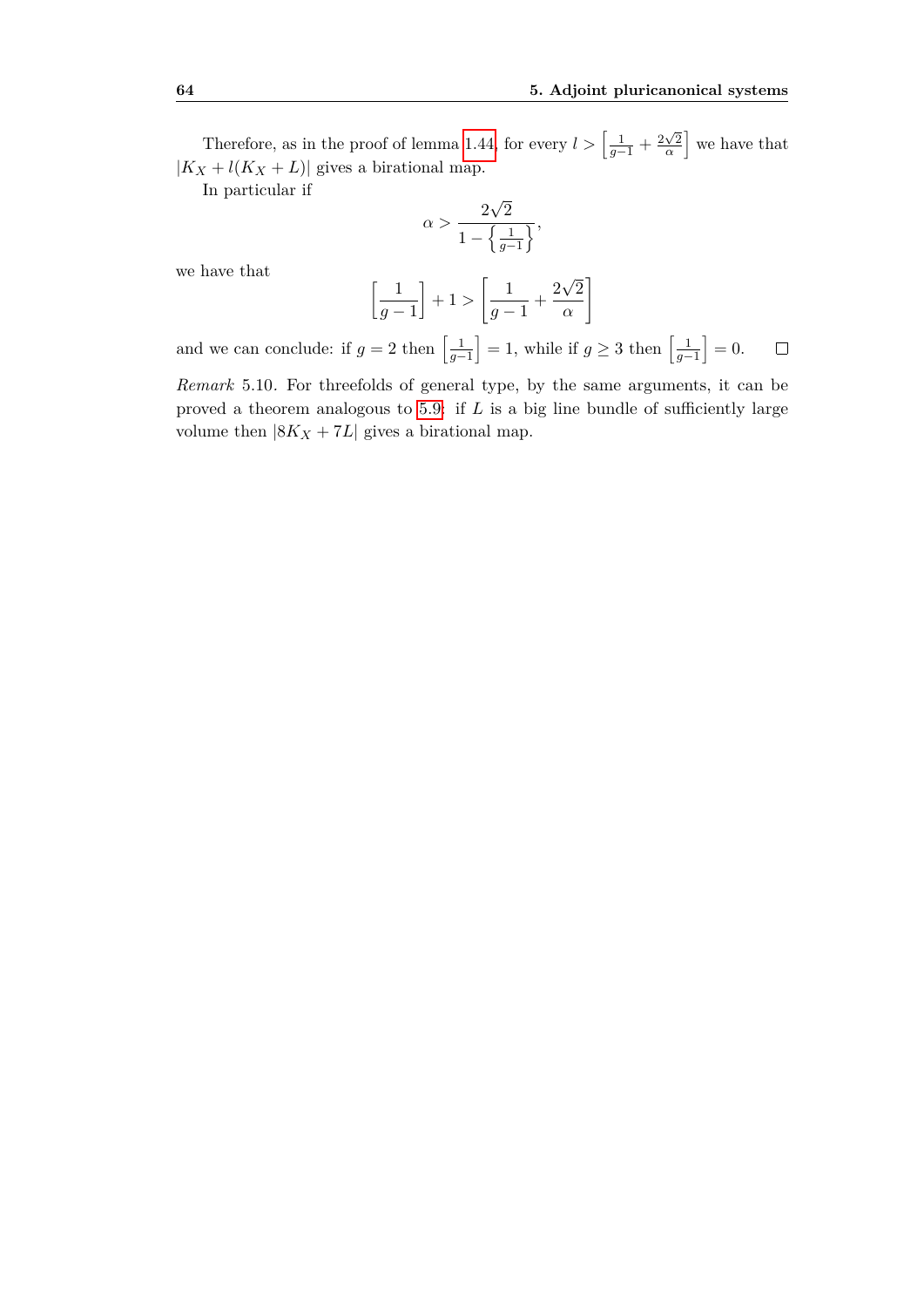## **Bibliography**

- <span id="page-74-0"></span>[1] Urban Angehrn and Yum Tong Siu. Effective freeness and point separation for adjoint bundles. *Invent. Math.*, 122(2):291–308, 1995.
- [2] Wolf P. Barth, Klaus Hulek, Chris A. M. Peters, and Antonius Van de Ven. *Compact complex surfaces*, volume 4 of *Ergebnisse der Mathematik und ihrer Grenzgebiete. 3. Folge. A Series of Modern Surveys in Mathematics [Results in Mathematics and Related Areas. 3rd Series. A Series of Modern Surveys in Mathematics]*. Springer-Verlag, Berlin, second edition, 2004.
- [3] Ingrid C. Bauer, Fabrizio Catanese, and Roberto Pignatelli. Complex surfaces of general type: some recent progress. In *Global aspects of complex geometry*, pages 1–58. Springer, Berlin, 2006.
- [4] Mauro C. Beltrametti and Andrew J. Sommese. *The adjunction theory of complex projective varieties*, volume 16 of *de Gruyter Expositions in Mathematics*. Walter de Gruyter & Co., Berlin, 1995.
- [5] Enrico Bombieri. Canonical models of surfaces of general type. *Inst. Hautes Études Sci. Publ. Math.*, (42):171–219, 1973.
- [6] Giuseppe Borrelli. The classification of surfaces of general type with nonbirational bicanonical map. *J. Algebraic Geom.*, 16(4):625–669, 2007.
- [7] Amaël Broustet. Non-annulation effective et positivité locale des fibrés en droites amples adjoints. *Math. Ann.*, 343(4):727–755, 2009.
- [8] Jungkai A. Chen and Meng Chen. Explicit birational geometry of threefolds of general type, II. *arXiv:0810.5044*, 2008.
- [9] M. Chen. On the Q-divisor method and its application. *J. Pure Appl. Algebra*, 191(1-2):143–156, 2004.
- [10] Meng Chen and De-Qi Zhang. Characterization of the 4-canonical birationality of algebraic threefolds. *Math. Z.*, 258(3):565–585, 2008.
- [11] V. I. Danilov. Algebraic varieties and schemes. In *Algebraic geometry, I*, volume 23 of *Encyclopaedia Math. Sci.*, pages 167–297. Springer, Berlin, 1994.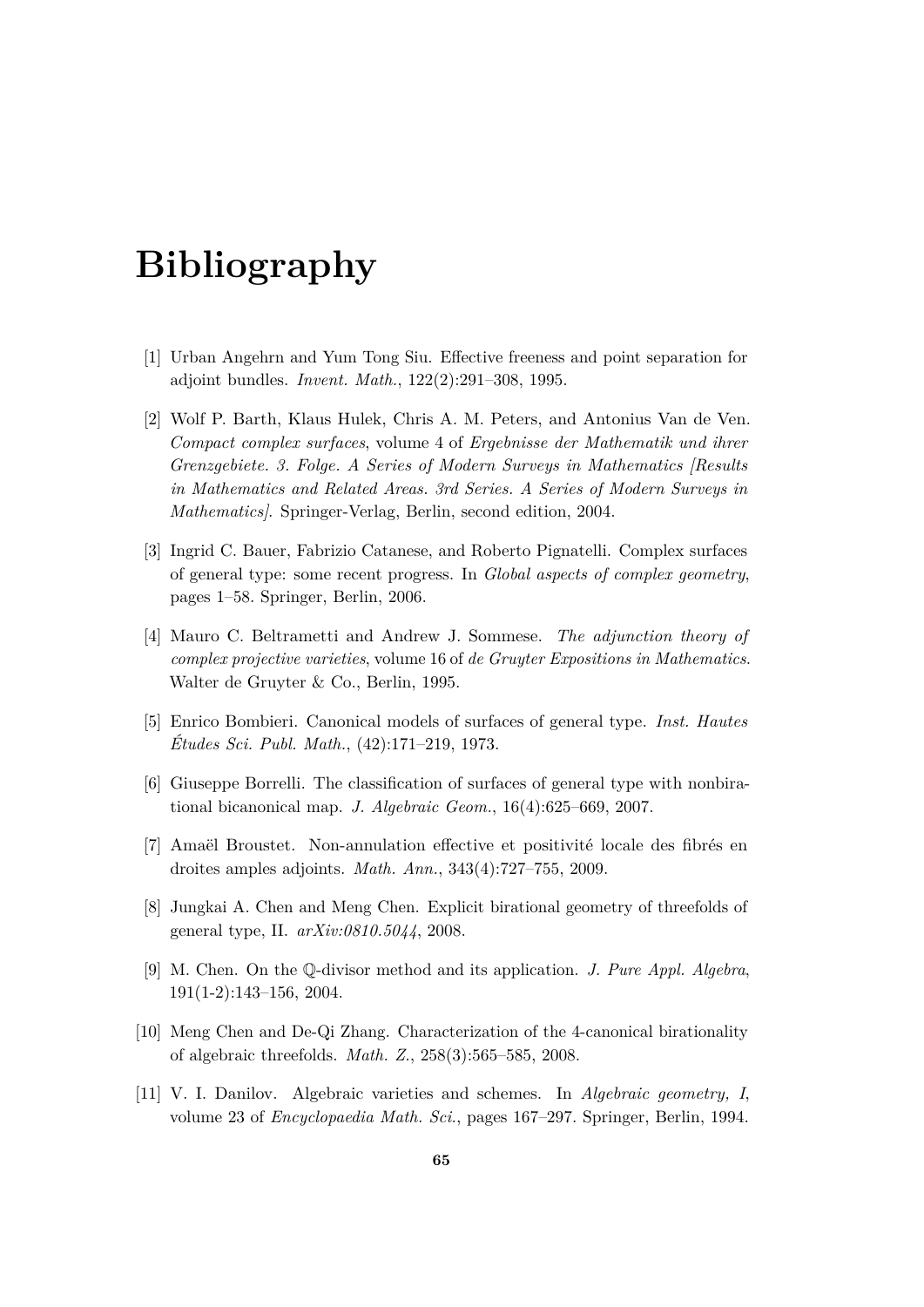- [12] Olivier Debarre. *Higher-dimensional algebraic geometry*. Universitext. Springer-Verlag, New York, 2001.
- [13] Jia-qi Dong. The 4-canonical maps of 3-folds of general type. *Northeast. Math. J.*, 22(1):119–126, 2006.
- [14] Lawrence Ein. Adjoint linear systems. In *Current topics in complex algebraic geometry (Berkeley, CA, 1992/93)*, volume 28 of *Math. Sci. Res. Inst. Publ.*, pages 87–95. Cambridge Univ. Press, Cambridge, 1995.
- <span id="page-75-0"></span>[15] Lawrence Ein and Robert Lazarsfeld. Global generation of pluricanonical and adjoint linear series on smooth projective threefolds. *J. Amer. Math. Soc.*, 6(4):875–903, 1993.
- [16] Lawrence Ein, Robert Lazarsfeld, Mircea Mustaţă, Michael Nakamaye, and Mihnea Popa. Asymptotic invariants of base loci. *Ann. Inst. Fourier (Grenoble)*, 56(6):1701–1734, 2006.
- [17] Lawrence Ein, Robert Lazarsfeld, Mircea Mustaţă, Michael Nakamaye, and Mihnea Popa. Restricted volumes and base loci of linear series. *Amer. J. Math.*, 131(3):607–651, 2009.
- <span id="page-75-1"></span>[18] Takao Fujita. Remarks on Ein-Lazarsfeld criterion of spannedness of adjoint bundles of polarized threefolds. *arXiv:alg-geom/9311013v1*, 1993.
- [19] William Fulton. *Intersection theory*, volume 2 of *Ergebnisse der Mathematik und ihrer Grenzgebiete. 3. Folge. A Series of Modern Surveys in Mathematics [Results in Mathematics and Related Areas. 3rd Series. A Series of Modern Surveys in Mathematics]*. Springer-Verlag, Berlin, second edition, 1998.
- [20] Christopher D. Hacon and James McKernan. Boundedness of pluricanonical maps of varieties of general type. *Invent. Math.*, 166(1):1–25, 2006.
- [21] Robin Hartshorne. *Algebraic geometry*. Springer-Verlag, New York, 1977. Graduate Texts in Mathematics, No. 52.
- [22] Andreas Hoering. On a conjecture of Beltrametti and Sommese. *arXiv:0912.1295v1*, 2009.
- [23] A. R. Iano-Fletcher. Working with weighted complete intersections. In *Explicit birational geometry of 3-folds*, volume 281 of *London Math. Soc. Lecture Note Ser.*, pages 101–173. Cambridge Univ. Press, Cambridge, 2000.
- <span id="page-75-2"></span>[24] Yujiro Kawamata. On Fujita's freeness conjecture for 3-folds and 4-folds. *Math. Ann.*, 308(3):491–505, 1997.
- [25] Yujiro Kawamata. On the extension problem of pluricanonical forms. In *Algebraic geometry: Hirzebruch 70 (Warsaw, 1998)*, volume 241 of *Contemp. Math.*, pages 193–207. Amer. Math. Soc., Providence, RI, 1999.